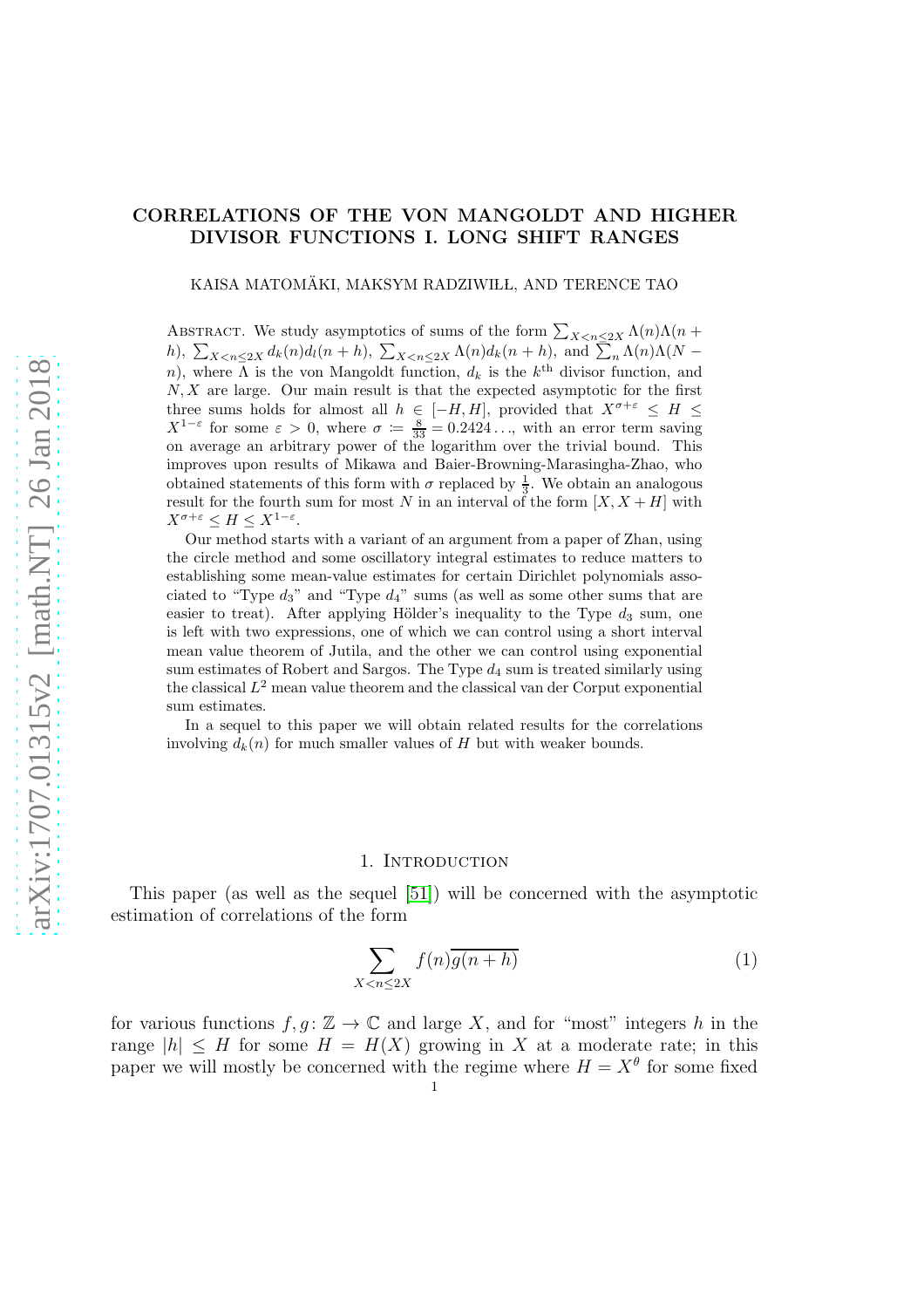$0 < \theta < 1$ . We will focus our attention on the particularly well studied correlations

<span id="page-1-1"></span>
$$
\sum_{X < n \le 2X} \Lambda(n)\Lambda(n+h) \tag{2}
$$

$$
\sum_{X < n \le 2X} d_k(n) d_l(n+h) \tag{3}
$$

$$
\sum_{X < n \le 2X} \Lambda(n) d_k(n+h) \tag{4}
$$

<span id="page-1-3"></span><span id="page-1-2"></span><span id="page-1-0"></span>
$$
\sum_{n} \Lambda(n)\Lambda(X-n) \tag{5}
$$

for fixed  $k, l \geq 2$ , where  $\Lambda$  is the von Mangoldt function and

$$
d_k(n) := \sum_{n_1 \cdots n_k = n} 1
$$

is the  $k^{\text{th}}$  divisor function, adopting the convention that  $\Lambda(n) = d_k(n) = 0$  for  $n \leq 0$ . Of course, to interpret [\(5\)](#page-1-0) properly one needs to take X to be an integer, and then one can split this expression by symmetry into what is essentially twice a sum of the form [\(1\)](#page-0-0) with X replaced by  $X/2$ ,  $f(n) \coloneqq \Lambda(n)$ ,  $g(n) \coloneqq \Lambda(-n)$ , and h :=  $-X$ . One can also work with the range  $1 \le n \le X$  rather than  $X \le n \le 2X$ for [\(2\)](#page-1-1), [\(3\)](#page-1-2), [\(4\)](#page-1-3) with only minor changes to the arguments below. As is well known, the von Mangoldt function  $\Lambda$  behaves similarly in many ways to the divisor functions  $d_k$  for k moderately large, with identities such as the Linnik identity [\[44\]](#page-77-0) and the Heath-Brown identity [\[26\]](#page-76-0) providing an explicit connection between the two functions. Because of this, we will be able to treat both  $\Lambda$  and  $d_k$  in a largely unified fashion.

In the regime when h is fixed and non-zero, and  $X$  goes to infinity, we have well established conjectures for the asymptotic values of each of the above expressions:

<span id="page-1-6"></span>**Conjecture 1.1.** Let h be a fixed non-zero integer, and let  $k, l \geq 2$  be fixed natural numbers.

(i) (Hardy-Littlewood prime tuples conjecture [\[23\]](#page-76-1)) We have

<span id="page-1-7"></span>
$$
\sum_{X < n \le 2X} \Lambda(n)\Lambda(n+h) = \mathfrak{S}(h)X + O(X^{1/2+o(1)})\tag{6}
$$

as  $X \to \infty$ , where the singular series  $\mathfrak{S}(h)$  vanishes if h is odd, and is equal to

<span id="page-1-5"></span>
$$
\mathfrak{S}(h) \coloneqq 2\Pi_2 \prod_{p|h:p>2} \frac{p-1}{p-2} \tag{7}
$$

when h is even, where  $\Pi_2 \coloneqq \prod_{p>2} (1 - \frac{1}{(p-1)^2})$  is the twin prime constant.

<span id="page-1-4"></span><sup>&</sup>lt;sup>1</sup>See Section [2](#page-12-0) for the asymptotic notation used in this paper.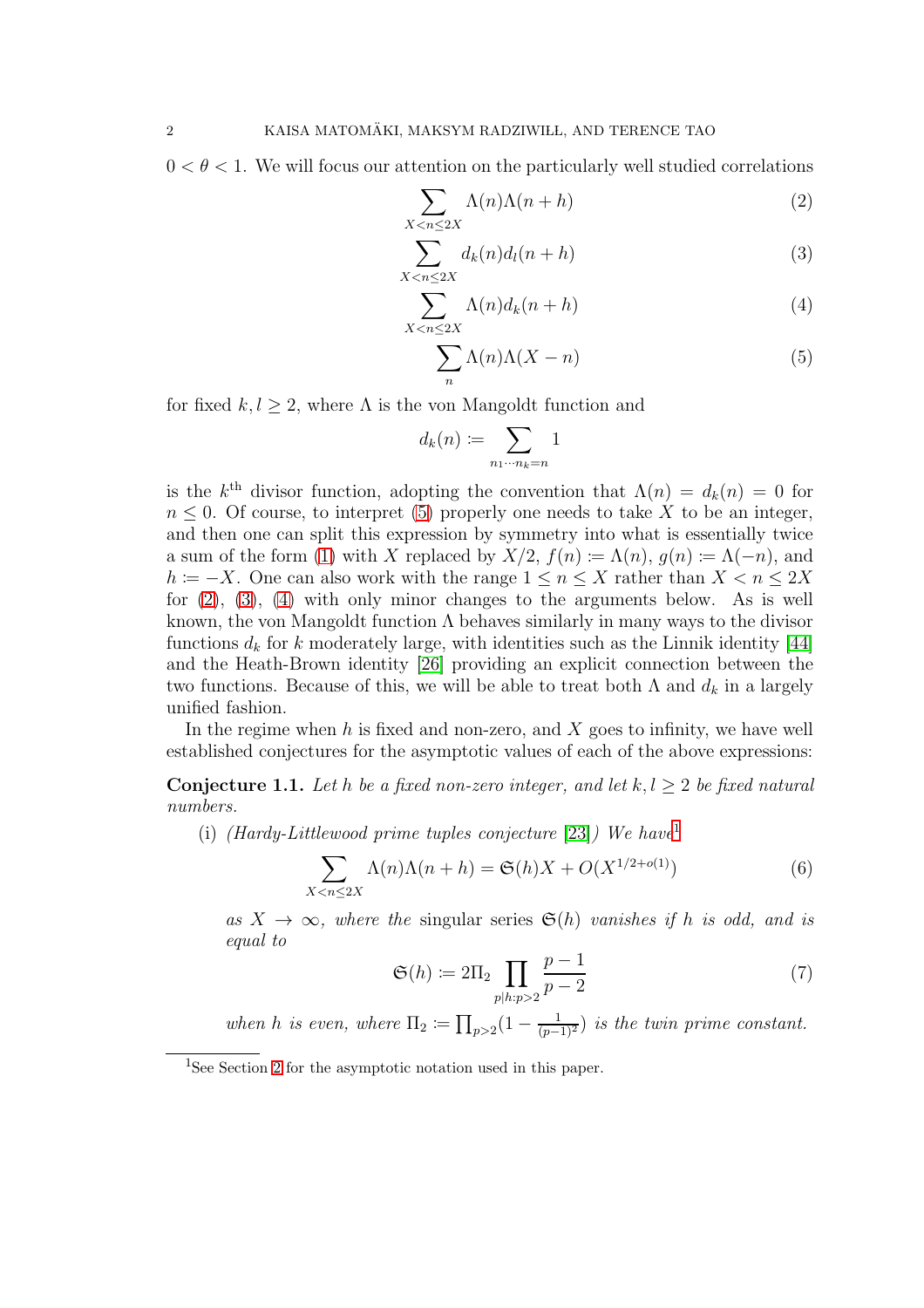(ii) (Divisor correlation conjecture [\[75\]](#page-78-1), [\[32\]](#page-77-1), [\[9,](#page-76-2) Conjecture 3]) We have<sup>[2](#page-2-0)</sup>

<span id="page-2-2"></span>
$$
\sum_{X < n \le 2X} d_k(n) d_l(n+h) = P_{k,l,h}(\log X)X + O(X^{1/2 + o(1)})\tag{8}
$$

as  $X \to \infty$ , for some polynomial  $P_{k,l,h}$  of degree  $k+l-2$ . (iii) (Higher order Titchmarsh divisor problem) We have

<span id="page-2-3"></span>
$$
\sum_{X < n \le 2X} \Lambda(n) d_k(n+h) = Q_{k,h}(\log X)X + O(X^{1/2 + o(1)})\tag{9}
$$

as  $X \to \infty$ , for some polynomial  $Q_{k,h}$  of degree  $k-1$ .

(iv) (Quantitative Goldbach conjecture, see e.g. [\[36,](#page-77-2) Ch. 19]) We have

<span id="page-2-4"></span>
$$
\sum_{n} \Lambda(n)\Lambda(X - n) = \mathfrak{S}(X)X + O(X^{1/2 + o(1)})\tag{10}
$$

as  $X \to \infty$ , where  $\mathfrak{S}(X)$  was defined in [\(7\)](#page-1-5) and X is restricted to be integer.

**Remark 1.2.** The polynomials  $P_{k,l,h}$  are in principle computable (see [\[9\]](#page-76-2) for an explicit formula), but they become quite messy in their lower order terms. For instance, a classical result of Ingham [\[31\]](#page-77-3) shows that the leading term in the quadratic polynomial  $P_{2,2,h}(t)$  is  $\left(\frac{6}{\pi^2}\right)$  $\frac{6}{\pi^2}\sum_{d|h}$ 1  $\frac{1}{d}$ ) $t^2$ , but the lower order terms of this polynomial, computed in [\[15\]](#page-76-3) (with the sum  $\sum_{X \leq n \leq 2X}$  replaced with the closely related sum  $\sum_{n\leq X}$ ), are significantly more complicated. A similar situation occurs for  $Q_{k,h}$ ; see for instance [\[17\]](#page-76-4) for an explicit formula for  $Q_{2,h}$ . The top degree terms of  $P_{k,l,h}, Q_{k,h}$  are however easy to predict from standard probablistic heuristics: one should have

<span id="page-2-1"></span>
$$
P_{k,l,h}(t) = \frac{t^{k-1}}{(k-1)!} \frac{t^{l-1}}{(l-1)!} \left( \prod_p \mathfrak{S}_{k,l,p}(h) \right) + O_{k,l,h}(t^{k+l-3}) \tag{11}
$$

and

$$
Q_{k,h}(t) = \frac{t^{k-1}}{(k-1)!} \left( \prod_p \mathfrak{S}_{k,p}(h) \right) + O_{k,h}(t^{k-2})
$$

<span id="page-2-0"></span><sup>&</sup>lt;sup>2</sup>In [\[75\]](#page-78-1) it is conjectured (in the  $k = l$  case) that the error term is only bounded by  $O(x^{1-1/k+o(1)})$ , and in [\[32\]](#page-77-1) it is in fact conjectured that the error term is not better than this; see also [\[34\]](#page-77-4) for further discussion. Interestingly, in the function field case (replacing  $\mathbb{Z}$  by  $F_q[t]$ ) the error term was bounded by  $O(q^{-1/2})$  times the main term in the large q limit in [\[1\]](#page-75-0), but this only gives square root cancellation in the degree 1 case  $n = 1$  and so does not seem to give strong guidance as to the size of the error term in the large  $n$  limit.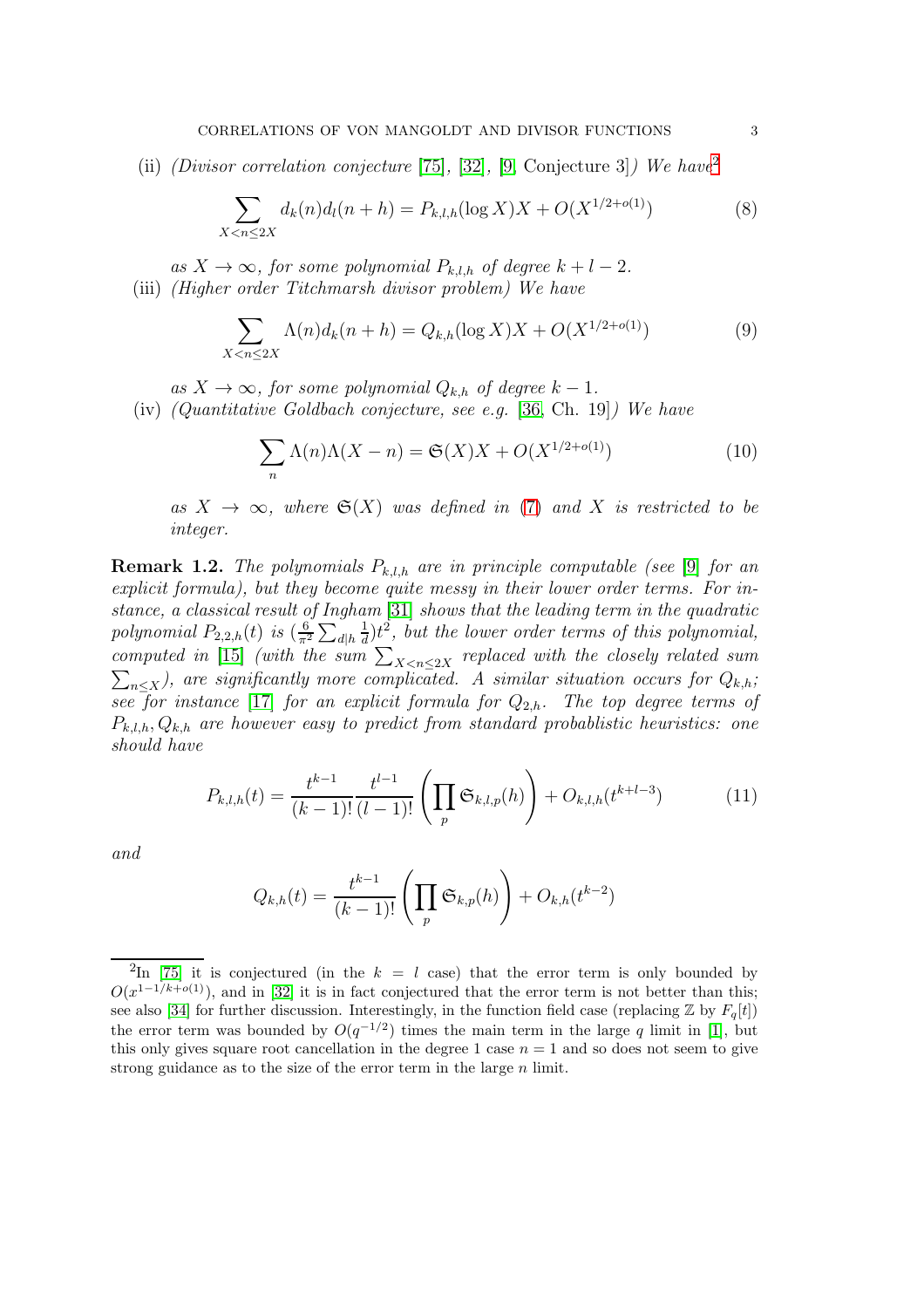where the local factors  $\mathfrak{S}_{k,l,p}(h), \mathfrak{S}_{k,p}(h)$  are defined by the formulae<sup>[3](#page-3-0)</sup>

$$
\mathfrak{S}_{k,l,p}(h) \coloneqq \frac{\mathbb{E} d_{k,p}(\mathbf{n}) d_{l,p}(\mathbf{n}+h)}{\mathbb{E} d_{k,p}(\mathbf{n})\mathbb{E} d_{l,p}(\mathbf{n})}
$$

and

$$
\mathfrak{S}_{k,p}(h) \coloneqq \frac{\mathbb{E}d_{k,p}(\mathbf{n})\Lambda_p(\mathbf{n}+h)}{\mathbb{E}d_{k,p}(\mathbf{n})\mathbb{E}\Lambda_p(\mathbf{n})}
$$

where **n** is a random variable drawn from the profinite integers  $\mathbb{Z}$  with uniform Haar probability measure,  $d_{k,p}(\mathbf{n}) \coloneqq \binom{v_p(\mathbf{n})+k-1}{k-1}$  $\binom{n+k-1}{k-1}$  is the local component of  $d_k$  at p (with the p-valuation  $v_p(n)$  being the supremum of all j such that  $p^j$  divides n), and  $\Lambda_p(\mathbf{n}) \coloneqq \frac{p}{p-1}$  $\frac{p}{p-1}1_{p|n}$  is the local component of  $\Lambda$ . See [\[66\]](#page-78-2) for an explanation of these heuristics and a verification of the asymptotic [\(11\)](#page-2-1), as well as an explicit formula for the local factor  $\mathfrak{S}_{k,l,p}(h)$ . For comparison, it is easy to see that

$$
\mathfrak{S}(h) = \prod_{p} \frac{\mathbb{E}\Lambda_p(\mathbf{n})\Lambda_p(\mathbf{n}+h)}{\mathbb{E}\Lambda_p(\mathbf{n})\mathbb{E}\Lambda_p(\mathbf{n})}
$$

for all non-zero integers h, and similarly

$$
\mathfrak{S}(X) = \prod_{p} \frac{\mathbb{E}\Lambda_p(\mathbf{n})\Lambda_p(X-\mathbf{n})}{\mathbb{E}\Lambda_p(\mathbf{n})\mathbb{E}\Lambda_p(\mathbf{n})}
$$

for all non-zero integers X.

Conjecture [1.1](#page-1-6) is considered to be quite difficult, particularly when  $k$  and  $l$ are large, even if one allows the error term to be larger than  $X^{1/2+o(1)}$  (but still smaller than the main term). For instance it is a notorious open problem to obtain an asymptotic for the divisor correlations in the case  $k = l = 3$ . The objective of this paper is to obtain a weaker version of Conjecture [1.1](#page-1-6) in which one has less control on the error terms, and one is content with obtaining the asymptotics for *most* h in a given range  $[h_0 - H, h_0 + H]$ , rather than for all h. This is in analogy with our recent work on Chowla and Elliott type conjectures for bounded multiplicative functions  $[50]$ , although our methods here are different<sup>[4](#page-3-1)</sup>. Our ranges of h will be shorter than those in previous literature on Conjecture [1.1,](#page-1-6) although they cannot be made arbitrarily slowly growing with  $X$  as was the case for bounded multiplicative functions in [\[50\]](#page-77-5). In particular, the methods in this paper will certainly be unable to unconditionally handle intervals of length  $X^{1/6-\epsilon}$ 

<span id="page-3-0"></span><sup>&</sup>lt;sup>3</sup>One can simplify these formulae slightly by observing that  $\mathbb{E}d_{k,p}(\mathbf{n}) = (1 - \frac{1}{p})^{1-k}$  and  $\mathbb{E}\Lambda_p(\mathbf{n})=1.$ 

<span id="page-3-1"></span> $^{4}$ In particular, the arguments in [\[50\]](#page-77-5) rely heavily on multiplicativity in small primes, which is absent in the case of the von Mangoldt function, and in the case of the divisor functions  $d_k$ would not be strong enough to give error terms of size  $O_A(\log^{-A} x)$  times the main term. In any event, the arguments in this paper certainly cannot work for  $H$  slower than  $\log X$  even if one assumes conjectures such as GLH, GRH, or EH, as the  $h = 0$  term would dominate all of the averages considered here.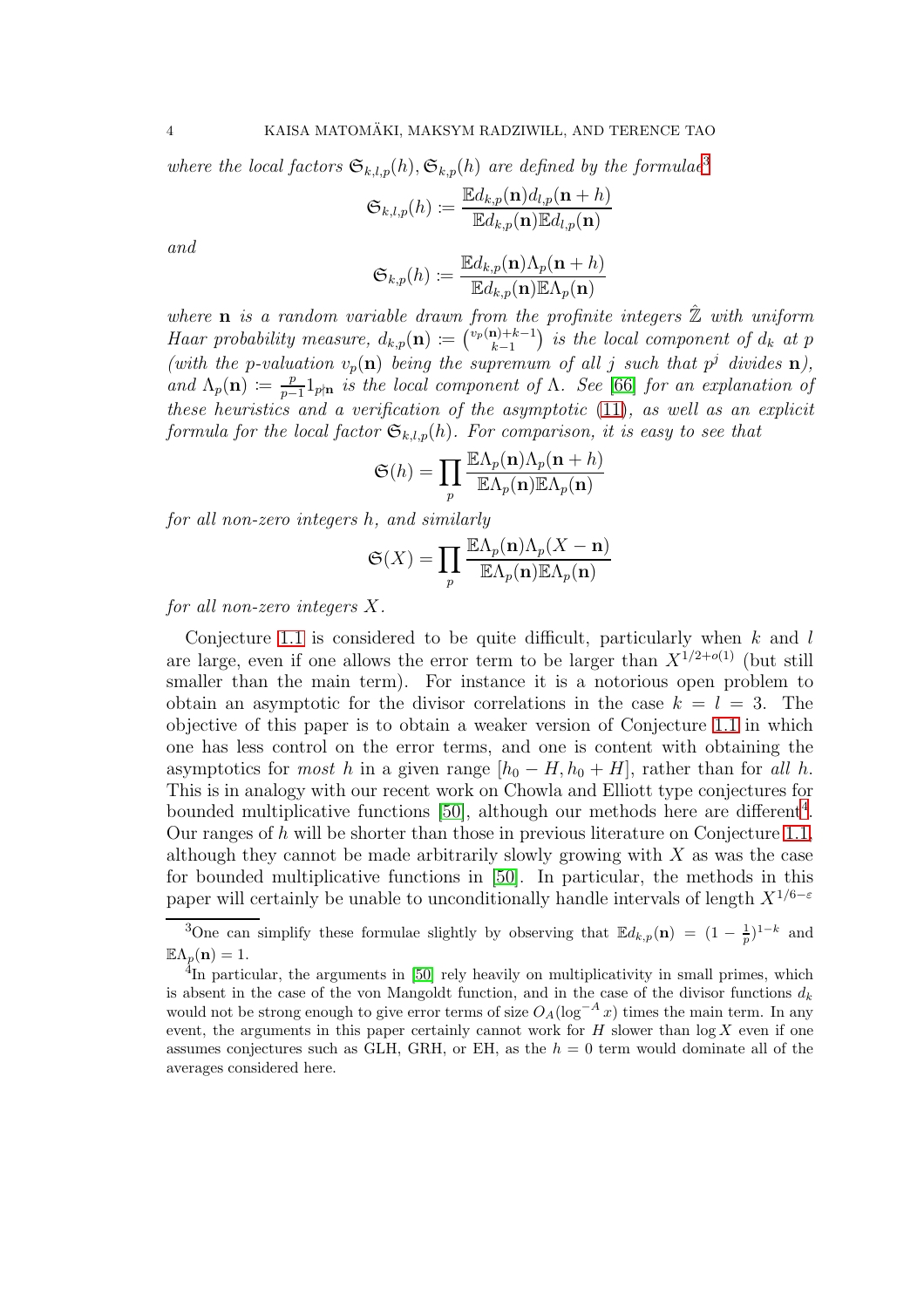or shorter for any  $\varepsilon > 0$ , since it is not even known<sup>[5](#page-4-0)</sup> currently if the prime number theorem is valid in most intervals of the form  $[X, X + X^{1/6-\epsilon}]$ , and such a result would easily follow from an averaging argument (using a well-known calculation of Gallagher [\[21\]](#page-76-5)) if we knew the prime tuples conjecture [\(6\)](#page-1-7) for most  $h = O(X^{1/6-\epsilon})$ . However, one can do much better than this if one assumes powerful conjectures such as the Generalized Lindelöf Hypothesis (GLH), the Generalized Riemann Hypothesis (GRH), or the Elliott-Halberstam conjecture (EH). We plan to discuss some of these conditional results in more detail on another occasion.

In the case of the divisor correlation conjecture [\(8\)](#page-2-2) and the higher order Titchmarsh divisor problem  $(9)$ , we can obtain much shorter values of H (but with a much weaker error term) by a different method related to [\[48\]](#page-77-6) and [\[50\]](#page-77-5). We will address this question in the sequel [\[51\]](#page-78-0) to this paper.

1.1. Prior results. We now discuss some partial progress on each of the four parts to Conjecture [1.1,](#page-1-6) starting with the prime tuples conjecture [\(6\)](#page-1-7). The conjecture  $(6)$  is trivial for odd h, so we now restrict attention to even h. In this case, even the weaker estimate

<span id="page-4-2"></span>
$$
\sum_{X < n \le 2X} \Lambda(n)\Lambda(n+h) = \mathfrak{S}(h)X + o(X) \tag{12}
$$

is not known to hold for any single choice of h; for instance, the case  $h = 2$  would imply the twin prime conjecture, which remains open. One can of course still use sieve theoretic methods (see e.g. [\[58,](#page-78-3) Corollary 3.14]) to obtain the upper bound

$$
\sum_{X < n \le 2X} \Lambda(n)\Lambda(n+h) \ll \mathfrak{S}(h)X
$$

uniformly for  $|h| \leq X$  (say).

There are a number of results  $[10]$ ,  $[42]$ ,  $[4]$ ,  $[76]$ ,  $[55]$ ,  $[39]$  that show that  $(6)$ holds for "most" h with  $|h| \leq H$ , as long as H grows moderately quickly with X. The best known result in the literature (with respect to the range of  $H$ ) is by Mikawa [\[55\]](#page-78-5), who showed (in our notation) that if  $X^{1/3+\epsilon} \leq H \leq X^{1-\epsilon}$  for some<sup>[6](#page-4-1)</sup> fixed  $\varepsilon > 0$ , then the estimate [\(12\)](#page-4-2) holds for all but  $O_{A,\varepsilon}(H \log^{-A} X)$  values of h with  $|h| \leq H$ , for any fixed A; in fact the  $o(X)$  error term in [\(12\)](#page-4-2) can also be taken to be of the form  $O_{A,\varepsilon}(X \log^{-A} X)$ .

Now we turn to the divisor correlation conjecture [\(8\)](#page-2-2). These correlations have been studied by many authors [\[30\]](#page-77-9), [\[31\]](#page-77-3), [\[15\]](#page-76-3), [\[44\]](#page-77-0), [\[25\]](#page-76-8), [\[60\]](#page-78-6), [\[61\]](#page-78-7), [\[62\]](#page-78-8), [\[63\]](#page-78-9), [\[40\]](#page-77-10), [\[12\]](#page-76-9), [\[13\]](#page-76-10), [\[73\]](#page-78-10), [\[19\]](#page-76-11), [\[32\]](#page-77-1), [\[33\]](#page-77-11), [\[9\]](#page-76-2), [\[34\]](#page-77-4), [\[54\]](#page-78-11), [\[6\]](#page-76-12), [\[14\]](#page-76-13), [\[66\]](#page-78-2). When k = 2, the

<span id="page-4-0"></span> ${}^{5}$ See [\[78\]](#page-79-0) for the best known result in this direction.

<span id="page-4-1"></span><sup>&</sup>lt;sup>6</sup>One can also handle the range  $X^{1-\epsilon} \leq H \leq X$  by the same methods; see [\[55\]](#page-78-5). However, we restrict  $H$  to be slightly smaller than  $X$  here in order to avoid some minor technicalities arising from the fact that  $n+h$  might have a slightly different magnitude than n, which becomes relevant when dealing with the  $d_k$  functions, whose average value depends on the magnitude on the argument.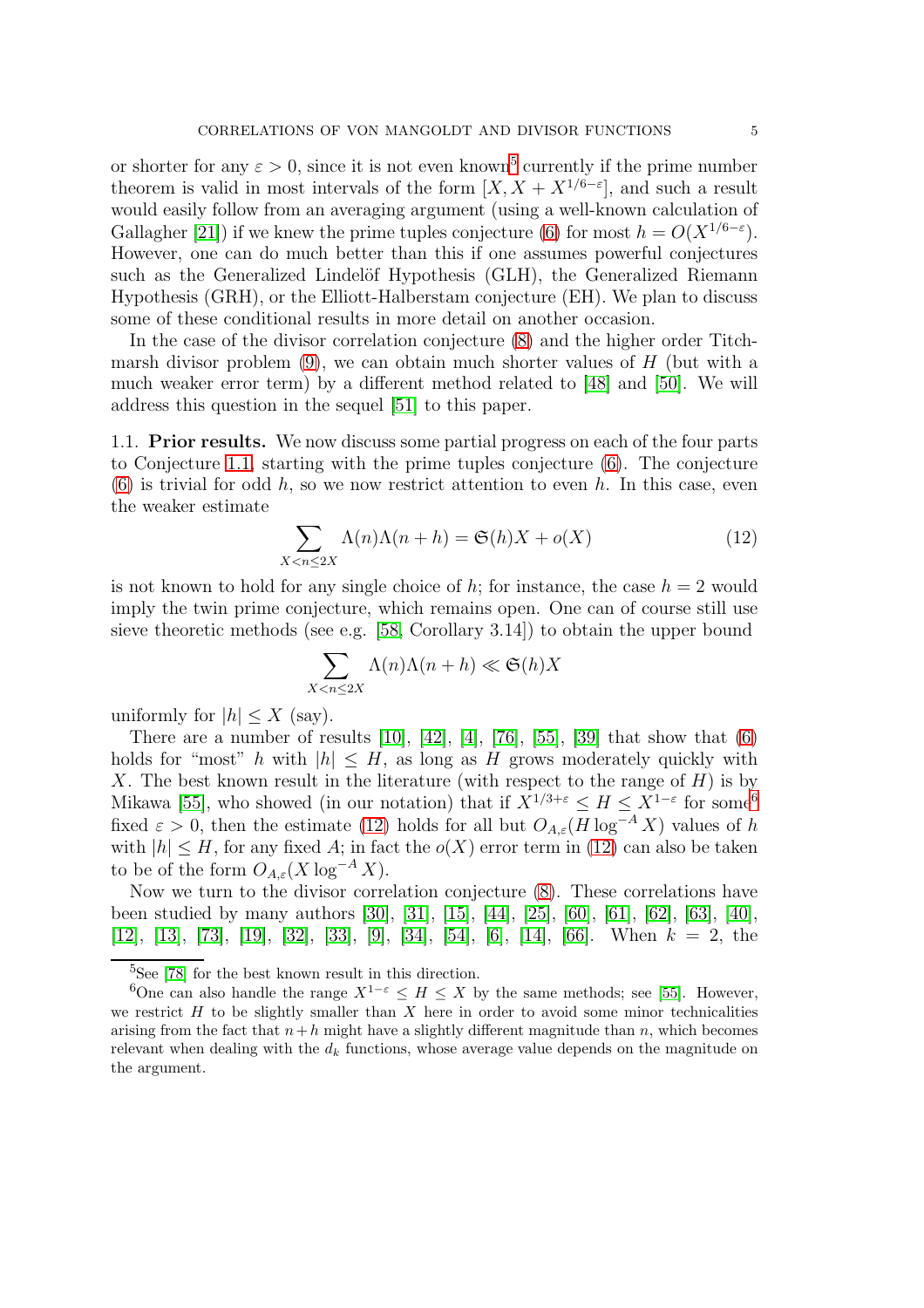conjecture is known to be true with a somewhat worse error term. For instance in the case  $k = l = 2$  the current record is

$$
\sum_{X < n \le 2X} d_2(n) d_2(n+h) = P_{2,2,h}(\log X)X + O(X^{2/3+o(1)})
$$

as  $X \to \infty$ . This result is due to Deshouillers-Iwaniec [\[13\]](#page-76-10). In the cases  $l \geq 3$ , a power savings

$$
\sum_{X < n \le 2X} d_2(n) d_l(n+h) = P_{2,l,h}(\log X)X + O(X^{1-\delta_l+o(1)})
$$

for exponents  $\delta_l > 0$ , is known [\[6\]](#page-76-12), [\[14\]](#page-76-13), [\[74\]](#page-78-12). See [14], [\[66\]](#page-78-2) for further references and surveys of the problem. Finally, we remark that a function field analogue of [\(8\)](#page-2-2) has been established in [\[1\]](#page-75-0), but with an error term that is only bounded by  $O_{k,l}(q^{-1/2})$  times the main term (so the result pertains to the "large q limit" rather than the "large  $n$  limit").

When  $k, l \geq 3$ , no unconditional proof of even the weaker asymptotic

$$
\sum_{X < n \le 2X} d_k(n) d_l(n+h) = P_{k,l,h}(\log X)X + o(X \log^{k+l-2} X)
$$

is known. However, upper and lower bounds of the correct order of magnitude are available; see for example, [\[28,](#page-77-12) [29,](#page-77-13) [52,](#page-78-13) [53,](#page-78-14) [65,](#page-78-15) [66\]](#page-78-2).

In the case  $k = l = 3$ , the analogue of Mikawa's results (now with a power savings in error terms) were recently established by Baier, Browning, Marasingha, and Zhao [\[3\]](#page-75-1), who were able to obtain the asymptotic

$$
\sum_{X < n \le 2X} d_3(n) d_3(n+h) = P_{3,3,h}(\log X)X + O(X^{1-\delta})
$$

for all but  $O_{\varepsilon}(HX^{-\delta})$  choices of h with  $|h| \leq H$ , provided that  $X^{1/3+\varepsilon} \leq H \leq X^{1-\varepsilon}$ for some fixed  $\varepsilon > 0$ , and  $\delta > 0$  is a small exponent depending only on  $\varepsilon$ .

Next, we turn to the (higher order) Titchmarsh divisor problem [\(9\)](#page-2-3). This problem is often expressed in terms of computing an asymptotic for  $\sum_{p \leq X} d_k(p+h)$ rather than  $\sum_{X \leq n \leq 2X} \Lambda(n) d_k(n+h)$ , but the two sums can be related to each other via summation by parts up to negligible error terms, so it is fairly easy to translate results about one sum to the other. The  $k = 2$  case of [\(9\)](#page-2-3) with qualitative error term was established by Linnik [\[44\]](#page-77-0). This result was improved by Fouvry [\[18\]](#page-76-14) and Bombieri-Friedlander-Iwaniec [\[5\]](#page-76-15), who in our notation showed that

$$
\sum_{X < n \le 2X} \Lambda(n) d_2(n+h) = Q_{2,h}(\log X)X + O_A(X \log^{-A} X)
$$

for any  $A > 0$ . Recently, Drappeau [\[14\]](#page-76-13) showed that the error term could be improved to  $O(X \exp(-c\sqrt{\log X}))$  for some  $c > 0$  provided that one added a correction term in the case of a Siegel zero; under the assumption of GRH, the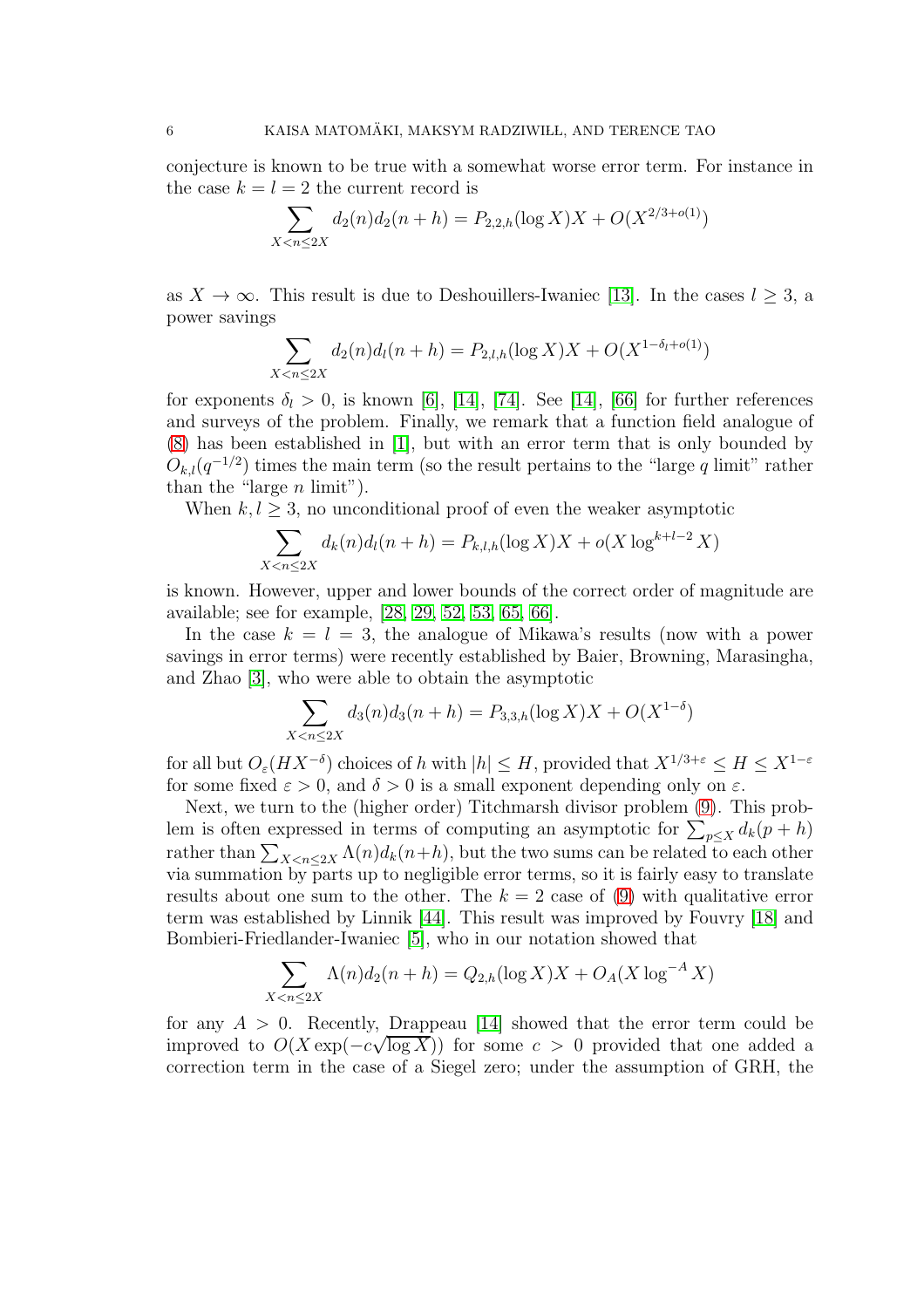error term could be improved further to  $O(X^{1-\delta})$  for some absolute constant  $\delta > 0$ . Fiorilli [\[17\]](#page-76-4) also established some uniformity of the error term in the parameter  $h$ . A function field analog of [\(9\)](#page-2-3) was proven (for arbitrary  $k$ ) in [\[1\]](#page-75-0), but with an error term that is  $O_k(q^{-1/2})$  times the main term.

When  $k \geq 3$  even the weaker estimate

$$
\sum_{X < n \le 2X} \Lambda(n) d_k(n+h) = Q_{k,h}(\log X)X + o(X \log^{k-1} X)
$$

remains open; sieve theoretic methods would only give this asymptotic assuming a level of distribution of  $\Lambda$  that is greater than  $1-\frac{1}{k}$ , which would follow from EH but is not known unconditionally for any  $k \geq 3$ , even after the recent breakthrough of Zhang [\[80\]](#page-79-1) (see also [\[7\]](#page-76-16)).

In analogy with the results of Baier, Browning, Marasingha, and Zhao [\[3\]](#page-75-1), it is likely that the method of Mikawa [\[55\]](#page-78-5) can be extended to give an asymptotic of the form

$$
\sum_{X < n \le 2X} \Lambda(n) d_3(n+h) = Q_{3,h}(\log X)X + O_{A,\varepsilon}(X \log^{-A} X)
$$

for all but  $O_{A,\varepsilon}(H \log^{-A} X)$  values of h with  $|h| \leq H$ , for any fixed A, if  $X^{1/3+\varepsilon} \leq$  $H \leq X^{1-\varepsilon}$  for some fixed  $\varepsilon > 0$ ; however to our knowledge this result has not been explicitly proven in the literature.

Finally, we discuss some known results on the Goldbach conjecture [\(10\)](#page-2-4). As with the prime tuples conjecture, standard sieve methods (e.g. [\[58,](#page-78-3) Theorem 3.13]) will give the upper bound

$$
\sum_{n} \Lambda(n)\Lambda(X - n) \ll \mathfrak{S}(X)X
$$

uniformly in X. There are a number of results  $[72]$ ,  $[10]$ ,  $[16]$ ,  $[59]$ ,  $[8]$ ,  $[43]$ ,  $[45]$ establishing that the left-hand side of [\(10\)](#page-2-4) is positive for "most" large even integers X; for instance, in [\[45\]](#page-77-15) it was shown that this was the case for all but  $O(X_0^{0.879})$ of even integers  $X \leq X_0$ , for any large  $X_0$ . There are analogous results in shorter intervals [\[67\]](#page-78-18), [\[46\]](#page-77-16), [\[77\]](#page-79-2), [\[37\]](#page-77-17), [\[24\]](#page-76-19), [\[47\]](#page-77-18); for instance in [\[47\]](#page-77-18) it was shown that for any  $1/5 < \theta \le 1$  the left-hand side of [\(10\)](#page-2-4) is positive for all but  $O(X_0^{\theta-\delta})$  even integers  $X \in [X_0, X_0 + X_0^{\delta}],$  for some  $\delta > 0$  depending on  $\theta$ , while in [\[24,](#page-76-19) Chapter 10 it is shown that for  $\frac{11}{180} \le \theta \le 1$  and  $A > 0$ , the left-hand side of [\(10\)](#page-2-4) is positive for all but  $O_A(X_0 \log^{-A} X_0)$  even integers  $X \in [X_0, X_0 + X_0^{\delta}]$ . On the other hand, if one wants the left-hand side of [\(10\)](#page-2-4) to not just be positive, but be close to the main term  $\mathfrak{S}(X)X$  on the right-hand side, the state of the art requires larger intervals. For instance, in [\[36,](#page-77-2) Proposition 19.5] it is shown that [\(10\)](#page-2-4) holds (with  $O_A(X_0 \log^{-A} X_0)$  error term) for all but  $O_A(X_0 \log^{-A} X_0)$  even integers X in  $[1, X_0]$ . In [\[68\]](#page-78-19), Perelli and Pintz obtained a similar result for the intervals  $[X_0, X_0 + X_0^{\frac{1}{3} + \varepsilon}]$  for any  $\varepsilon > 0$ .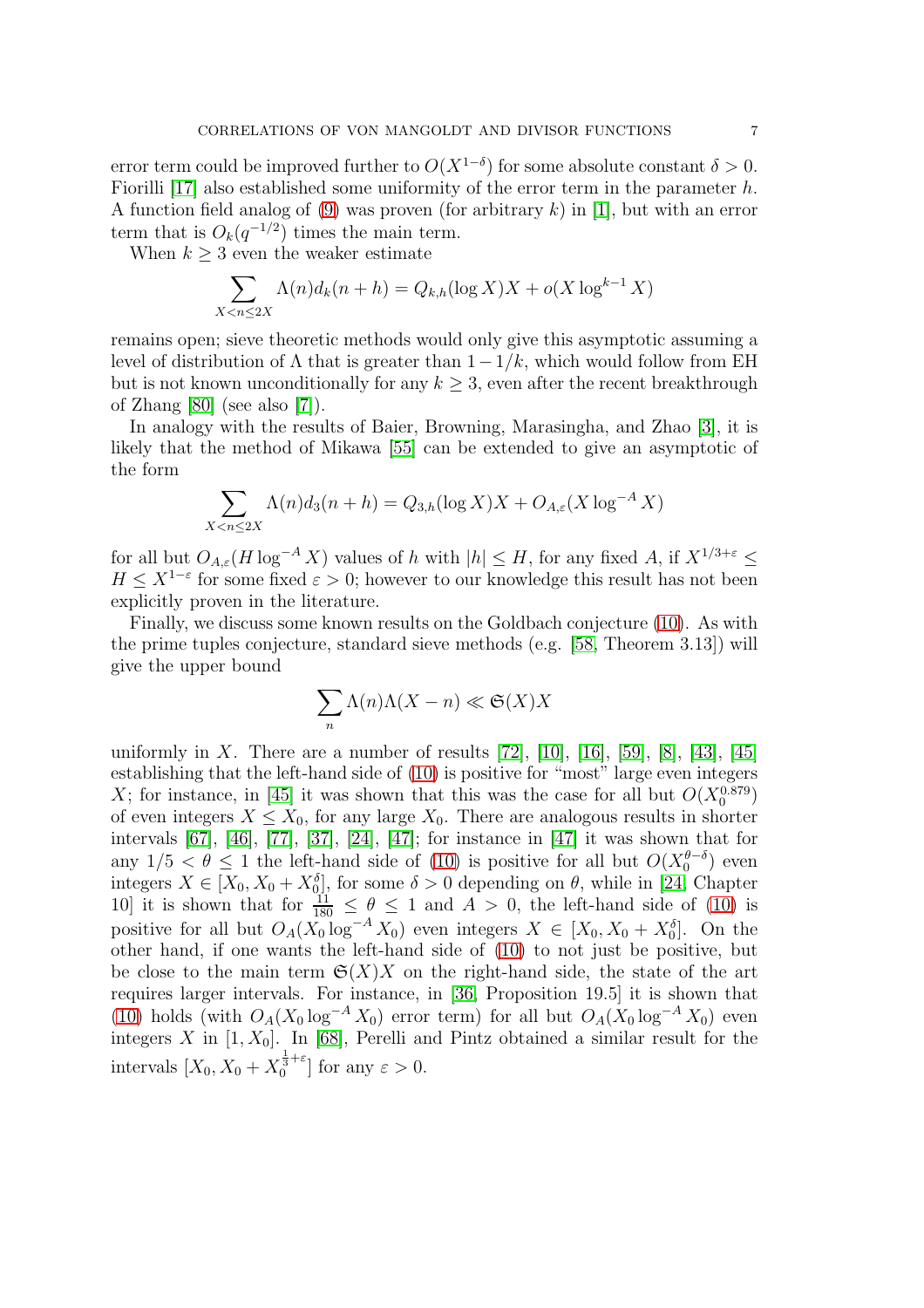1.2. New results. Our main result is as follows: for all four correlations (i)-(iv) in Conjecture [1.1,](#page-1-6) we can improve upon the results of Mikawa, Perelli-Pintz, and Baier-Browning-Marasingha-Zhao by improving the exponent  $\frac{1}{3}$  to the quantity

<span id="page-7-1"></span>
$$
\sigma := \frac{8}{33} = 0.2424\ldots;
$$
\n(13)

for future reference we observe that  $\sigma$  lies in the range

<span id="page-7-0"></span>
$$
\frac{1}{5} < \frac{11}{48} < \frac{25}{108} < \frac{7}{30} < \sigma < \frac{1}{4}.\tag{14}
$$

(The significance of the other fractions in [\(14\)](#page-7-0) will become more apparent later in the paper.) More precisely, we have

<span id="page-7-2"></span>**Theorem 1.3** (Averaged correlations). Let  $A > 0$ ,  $0 < \varepsilon < 1/2$  and  $k, l \ge 2$  be fixed, and suppose that  $X^{\sigma+\varepsilon} \leq H \leq X^{1-\varepsilon}$  for some  $X \geq 2$ , where  $\sigma$  is defined by [\(13\)](#page-7-1). Let  $0 \leq h_0 \leq X^{1-\varepsilon}$ .

(i) (Averaged Hardy-Littlewood conjecture) One has

$$
\sum_{X < n \le 2X} \Lambda(n)\Lambda(n+h) = \mathfrak{S}(h)X + O_{A,\varepsilon}(X\log^{-A}X)
$$

for all but  $O_{A,\varepsilon}(H \log^{-A} X)$  values of h with  $|h - h_0| \leq H$ .

(ii) (Averaged divisor correlation conjecture) One has

 $\overline{X}$ 

$$
\sum_{X < n \le 2X} d_k(n) d_l(n+h) = P_{k,l,h}(\log X)X + O_{A,\varepsilon,k,l}(X \log^{-A} X)
$$

for all but  $O_{A,\varepsilon,k,l}(H \log^{-A} X)$  values of h with  $|h - h_0| \leq H$ . (iii) (Averaged higher order Titchmarsh divisor problem) One has

$$
\sum_{n\leq 2X} \Lambda(n) d_k(n+h) = Q_{k,h}(\log X)X + O_{A,\varepsilon,k}(X \log^{-A} X)
$$

for all but  $O_{A,\varepsilon,k}(H \log^{-A} X)$  values of h with  $|h - h_0| \leq H$ . (iv) (Averaged Goldbach conjecture) One has

$$
\sum_{n} \Lambda(n) \Lambda(N - n) = \mathfrak{S}(N)N + O_{A,\varepsilon}(X \log^{-A} X)
$$

for all but  $O_{A,\varepsilon}(H \log^{-A} X)$  integers N in the interval  $[X, X + H]$ .

In the case of correlations of the divisor functions, our method can be modified to obtain power-savings in the error terms. However, since we cannot obtain powersavings in the case of correlations of the von Mangoldt function, in order to keep our choice of parameters uniform accross the four cases stated in Theorem [1.3](#page-7-2) we have decided to state the result for the divisor function with weaker error terms (see Remark [1.5](#page-12-1) below for more details).

As mentioned previously, the cases  $H \geq X^{\frac{1}{3}+\varepsilon}$  of the above theorem are essentially in the literature, either being contained in the papers of Mikawa [\[55\]](#page-78-5) and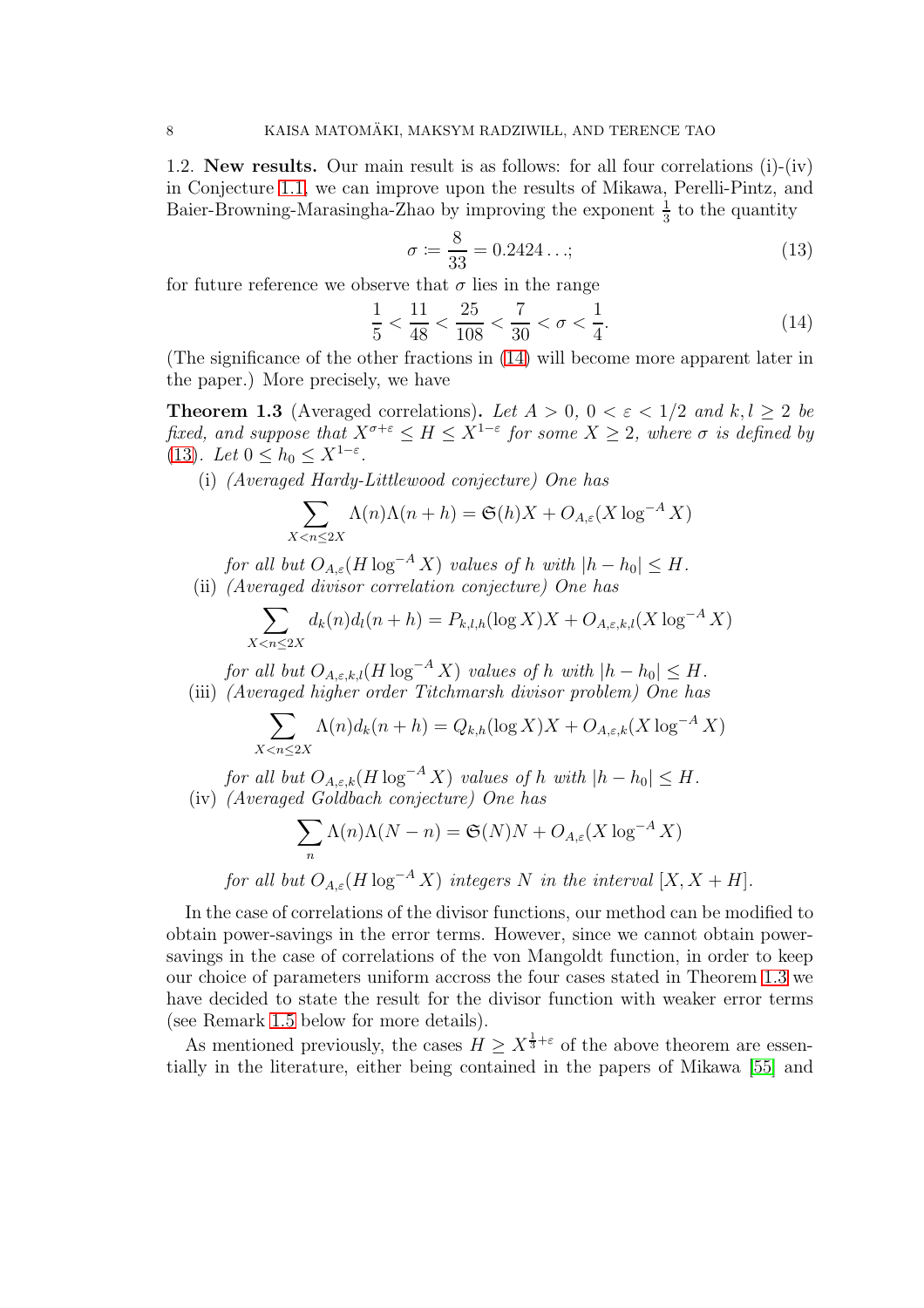Baier et al. [\[3\]](#page-75-1), or following from a modification of their methods. We give a slightly different proof in these cases in this paper. Still another, but related, proof of the  $H \ge X^{\frac{1}{3}+\varepsilon}$  cases could be obtained by adapting arguments used previously for studing Goldbach problem in short intervals, see e.g. [\[24,](#page-76-19) Chapter 10] for such arguments. In the range  $H > X^{\frac{1}{3}+\varepsilon}$  our argument relies only on standard mean-value theorems and on a simple bound for the fourth moment of Dirichlet L-functions (which follows from the mean-value theorem and Poisson summation formula). To contrast, the approaches in [\[55,](#page-78-5) [3\]](#page-75-1) depend in the range  $H > X^{1/3+\varepsilon}$ on some non-trivial input, such as either bounds for the sixth moment of the Riemann zeta-function off the half-line (in [\[3\]](#page-75-1)) or estimates for Kloosterman sums (in [\[55\]](#page-78-5)). In fact our approach is entirely independent of results on Kloosterman sums, even for smaller H (see Remark [1.4](#page-12-2) below for more details).

Before we embark on a discussion of the proof, we note that our results do not appear to have new consequences for moments of the Riemann-zeta function. For instance for the problem of estimating the sixth moment of the Riemann zetafunction one needs an estimate for

<span id="page-8-0"></span>
$$
\sum_{h\leq H} \sum_{n\leq X} d_3(n) d_3(n+h) \tag{15}
$$

in the range  $H = X^{1/3}$ . To obtain an improvement over the best-known estimate

$$
\int_T^{2T} |\zeta(\tfrac 12+it)|^6 dt \ll T^{5/4+\varepsilon}
$$

one would need to show that in the range  $H = X^{1/3}$  the error term in [\(15\)](#page-8-0) is  $\ll HX^{5/6-\varepsilon}$ . A naive application of our result, gives a bound of  $\ll_A HX(\log X)^{-A}$ for the error term. As we pointed out earlier in the case of the divisor function, it is possible to improve the  $(\log X)^{-A}$  to  $X^{-\delta}$  for some  $\delta > 0$ , however since our method is optimized for dealing with smaller H, rather than with  $H = X^{1/3}$  we doubt that there will be new results in this range.

We now briefly summarize the arguments used to prove Theorem [1.3.](#page-7-2) To follow the many changes of variable of summation (or integration) in the argument, it is convenient to refer to the following diagram:

Additive frequency 
$$
\alpha
$$
 Multiplicative frequency  $t$   
\n $\updownarrow$   $\updownarrow$   
\nPosition  $n \Leftrightarrow$  Logarithmic position  $u$ 

Initially, the correlations studied in Theorem [1.3](#page-7-2) are expressed in terms of the position variable n (an integer comparable to X), which we have placed in the bottom left of the above diagram. The first step in analyzing these correlations, which is standard, is to apply the Hardy-Littlewood circle method (i.e., the Fourier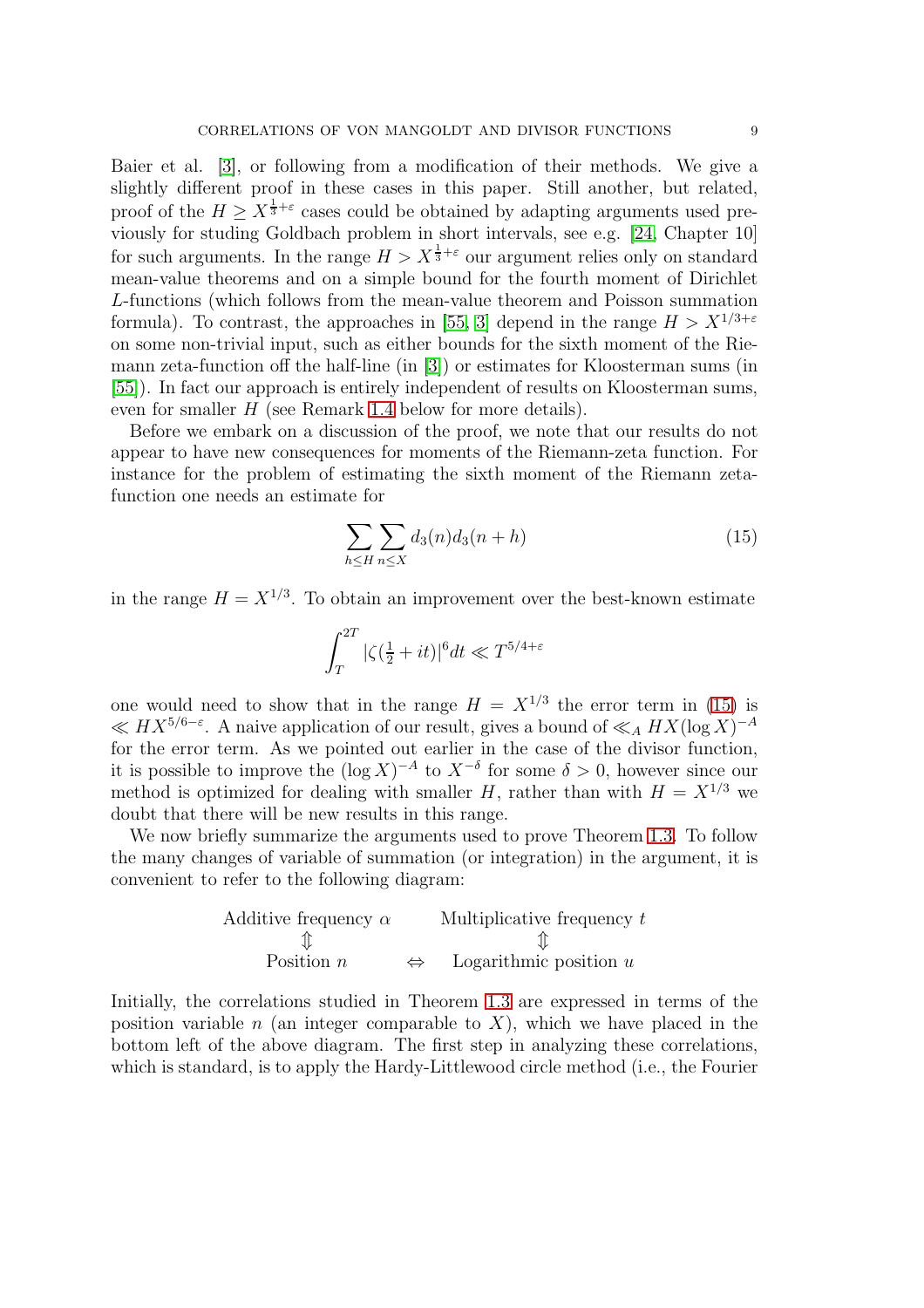transform), which expresses correlations such as [\(1\)](#page-0-0) as an integral

$$
\int_{\mathbb{T}} S_f(\alpha) \overline{S_g(\alpha)} e(\alpha h) \ d\alpha
$$

over the unit circle  $\mathbb{T} := \mathbb{R}/\mathbb{Z}$ , where  $S_f, S_g$  are the exponential sums

$$
S_f(\alpha) := \sum_{X < n \le 2X} f(n)e(n\alpha)
$$
\n
$$
S_g(\alpha) := \sum_{X < n \le 2X} g(n)e(n\alpha).
$$

The additive frequency  $\alpha$ , which is the Fourier-analytic dual to the position variable  $n$ , is depicted on the top left of the above diagram. In our applications,  $f$  will be of the form  $\Lambda 1_{(X,2X]}$  or  $d_k 1_{(X,2X]}$ , and similarly for g. We then divide T into the *major arcs*, in which  $|\alpha - \frac{a}{q}|$  $\left| \frac{a}{q} \right| \leq \frac{\log^{B'} X}{X}$  $\frac{d}{dX}$  for some  $q \leq \log^B X$ , and the *minor* arcs, which consist of all other  $\alpha$ . Here  $B' > B > 0$  are suitable large constants (depending on the parameters  $A, k, l$ ).

The major arcs contribute the main terms  $\mathfrak{S}(h)X$ ,  $P_{k,l,h}(\log X)X$ ,  $Q_{k,h}(\log X)X$ ,  $\mathfrak{S}(N)N$  to Theorem [1.3,](#page-7-2) and the estimation of their contribution is standard; we do this in Section [4.](#page-35-0) The main novelty in our arguments lies in the treatment of the minor arc contribution, which we wish to show is negligible on the average. After an application of the Cauchy-Schwarz inequality, the main task becomes that of estimating the integral

<span id="page-9-0"></span>
$$
\int_{\beta-1/H}^{\beta+1/H} |S_f(\alpha)|^2 d\alpha \tag{16}
$$

for various "minor arc"  $\beta$ . To do this, we follow a strategy from a paper of Zhan [\[79\]](#page-79-3) and estimate this type of integral in terms of the Dirichlet series

$$
\mathcal{D}[f](\frac{1}{2}+it) := \sum_{n} \frac{f(n)}{n^{\frac{1}{2}+it}}
$$

for various "multiplicative frequencies"  $t$ . Actually for technical reasons we will have to twist these Dirichlet series by a Dirichlet character  $\chi$  of small conductor, but we ignore this complication for this informal discussion. The variable  $t$  is depicted on the top right of the above diagram, and so we will have to return to the position variable n and then go through the logarithmic position variable  $u$ , which we will introduce shortly.

Applying the Fourier transform (as was done in Gallagher [\[20\]](#page-76-20)), we can control the expression [\(16\)](#page-9-0) in terms of an expression of the form

$$
\int_{\mathbb{R}} |\sum_{x \le n \le x+H} f(n)e(\beta n)|^2 dx.
$$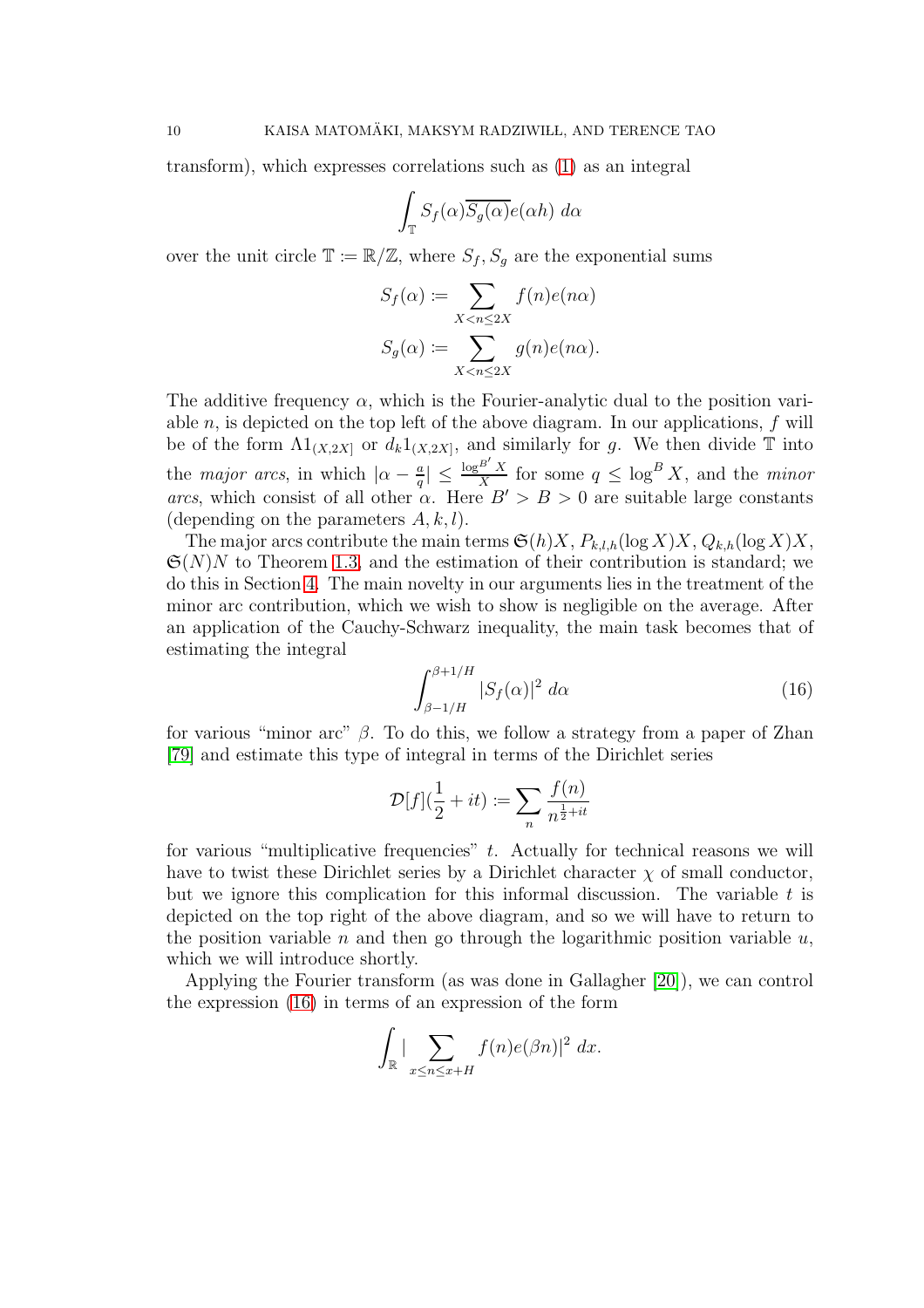Actually, it is convenient to smooth the summation appearing here, but we ignore this technicality for this informal discussion. This returns one to the bottom left of the above diagram. Next, one makes the logarithmic change of variables  $u = \log n - \log X$ , or equivalently  $n = Xe^u$ . This transforms the main variable of interest to a bounded real number  $u = O(1)$ , and the phase  $e(\beta n)$  that appears in the above expression now takes the form  $e(\beta Xe^u)$ . We are now at the bottom right of the diagram.

Finally, one takes the Fourier transform to convert the expression involving  $u$  to an expression involving t, which (up to a harmless factor of  $2\pi$ , as well as a phase modulation) is the Fourier dual of u. Because the u derivative of the phase  $\beta Xe^u$  is comparable in magnitude to  $\beta|X$ , one would expect the main contributions in the integration over t to come from the region where t is comparable to  $|\beta|X$ . This intuition can be made rigorous using Fourier-analytic tools such as Littlewood-Paley projections and the method of stationary phase.

At this point, after all the harmonic analytic transformations, we come to the arithmetic heart of the problem. A precise statement of the estimates needed can be found in Proposition [5.4;](#page-53-0) a model problem is to obtain an upper bound on the quantity

$$
\int_{|t| \asymp \lambda X} \left( \int_{t-\lambda H}^{t+\lambda H} \left| \mathcal{D}[f](\frac{1}{2} + it') \right| dt' \right)^2 dt
$$

for  $\frac{1}{H} \ll \lambda \ll \log^{-B} X$  that improves (by a large power of  $\log X$ ) upon the trivial bound of  $O_k(\lambda^2 H^2 X \log^{O_k(1)} X)$  that one can obtain from the Cauchy-Schwarz inequality

$$
\left(\int_{t-\lambda H}^{t+\lambda H} |\mathcal{D}[f](\frac{1}{2}+it')| \, dt'\right)^2 \ll \lambda H \int_{t-\lambda H}^{t+\lambda H} |\mathcal{D}[f](\frac{1}{2}+it')|^2 \, dt'.
$$

The most difficult case occurs when  $\lambda$  is large (e.g.  $\lambda = \log^{-B} X$ ); indeed, the case  $\lambda \leq X^{-\frac{1}{6}-\varepsilon}$  of small  $\lambda$  is analogous to the prime number theorem in most short intervals of the form  $[X, X + X^{\frac{1}{6} + \epsilon}],$  and (following [\[24\]](#page-76-19)) can be treated by such methods as the Huxley large values estimate and mean value theorems for Dirichlet polynomials. This is done in Appendix [A.](#page-72-0) (In the case  $f = d_3 1_{(X, 2X]}$ , these bounds are essentially contained (in somewhat disguised form) in [\[3,](#page-75-1) Theorem 1.1].)

For sake of argument let us focus now on the case  $f = \Lambda 1_{(X, 2X]}$ . We proceed via the usual technique of decomposing  $\Lambda$  using the Heath-Brown identity [\[26\]](#page-76-0) and further dyadic decompositions. Because  $\sigma$  lies in the range [\(14\)](#page-7-0), this leaves us with "Type II" sums where f is replaced by a Dirichlet convolution  $\alpha * \beta$  with  $\alpha$  supported on  $[X^{\varepsilon^2}, X^{-\varepsilon^2}H]$ , as well as "Type  $d_1$ ", "Type  $d_2$ ", "Type  $d_3$ ", and "Type  $d_4$ " sums where (roughly speaking) f is replaced by a Dirichlet convolution that resembles one of the first four divisor functions  $d_1, d_2, d_3, d_4$  respectively. (See Proposition [6.1](#page-57-0) for a precise statement of the estimates needed.)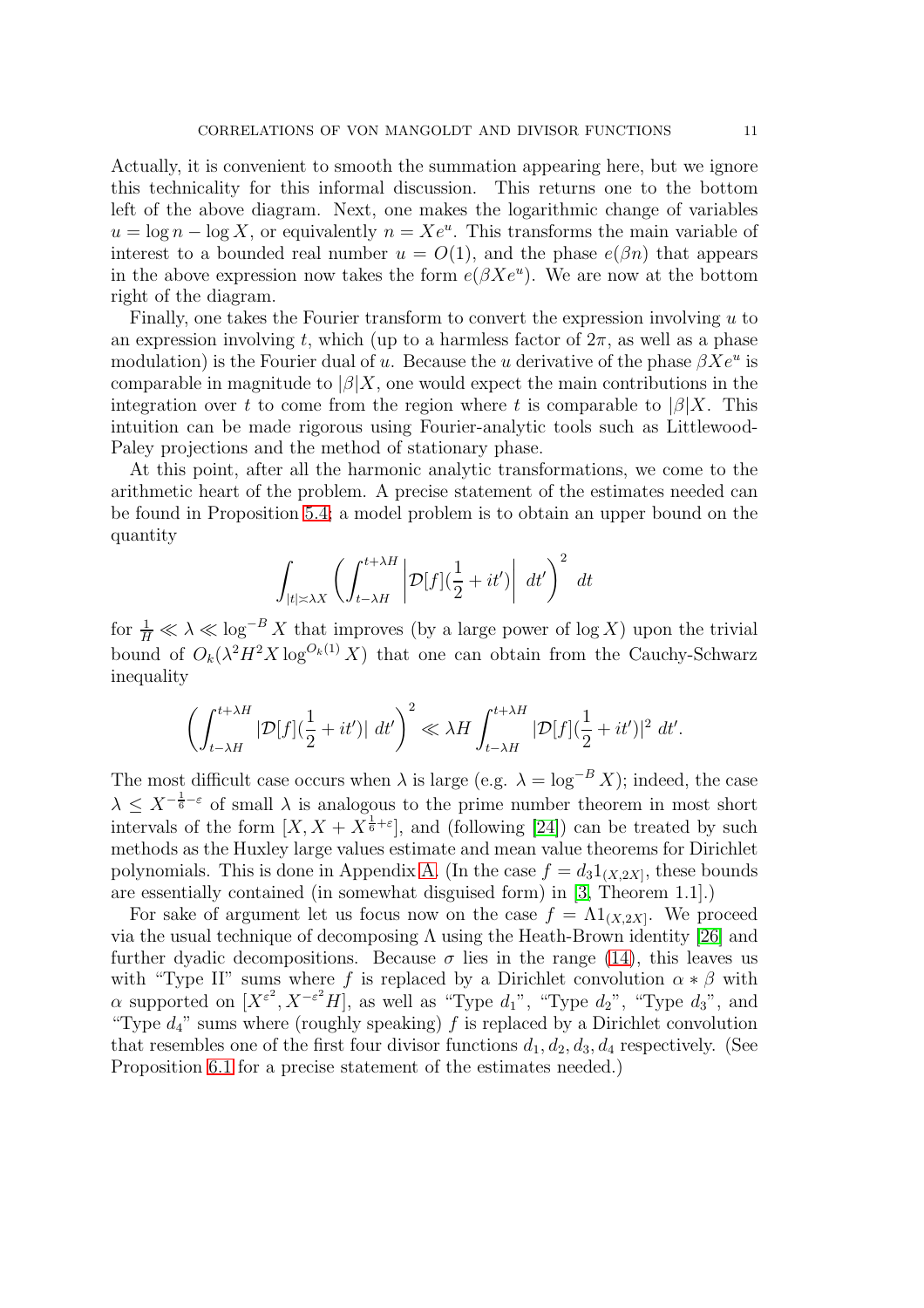The contribution of the Type II sums can be easily handled by an application of the Cauchy-Schwarz inequality and  $L^2$  mean value theorems for Dirichlet polynomials. The Type  $d_1$  and Type  $d_2$  sums can be treated by  $L^4$  moment theorems [\[69\]](#page-78-20), [\[2\]](#page-75-2) for the Riemann zeta function and Dirichlet L-functions. These arguments are already enough to recover the results in [\[55\]](#page-78-5), [\[3\]](#page-75-1), which treated the case  $H \geq X^{1/3+\epsilon}$ ; our methods are slightly different from those in [\[55\]](#page-78-5), [\[3\]](#page-75-1) due to our heavier reliance on Dirichlet polynomials. To break the  $X^{1/3}$  barrier we need to control Type  $d_3$  sums, and to go below  $X^{1/4}$  one must also consider Type  $d_4$  sums. The standard unconditional moment estimates on the Riemann zeta function and Dirichlet L-functions are inadequate for treating the  $d_3$  sums. Instead, after applying the Cauchy-Schwarz inequality and subdividing the range  $\{t : t \ge \lambda X\}$ into intervals of length  $\sqrt{\lambda X}$ , the problem reduces to obtaining two bounds on Dirichlet polynomials in "typical" short or medium intervals. A model for these problems would be to establish the bounds

<span id="page-11-0"></span>
$$
\int_{t_j - \sqrt{\lambda X}}^{t_j + \sqrt{\lambda X}} \left| \mathcal{D}[\mathbf{1}_{(X^{1/3}, 2X^{1/3}]}] \left( \frac{1}{2} + it \right) \right|^4 dt \ll_{\varepsilon} X^{\varepsilon^2} \sqrt{\lambda X}
$$
 (17)

and

<span id="page-11-1"></span>
$$
\int_{t_j-H}^{t_j+H} \left| \mathcal{D}[1_{(X^{1/3},2X^{1/3}]}] \left(\frac{1}{2} + it\right) \right|^2 dt \ll_{\varepsilon} X^{\varepsilon^2} H
$$
 (18)

for "typical"  $j = 1, \ldots, r$ , where  $t_1, \ldots, t_r$  is a maximal  $\sqrt{\lambda X}$ -separated subset of [ $\lambda X$ ,  $2\lambda X$ ]. (These are oversimplifications; see Proposition [7.4](#page-64-0) and Proposition [7.5](#page-65-0) for more precise statements of the bounds needed.)

The first estimate [\(17\)](#page-11-0) turns out to follow readily from a fourth moment estimate of Jutila [\[38\]](#page-77-19) for Dirichlet L-functions in medium-sized intervals on average. As for [\(18\)](#page-11-1), one can use the Fourier transform to bound the left-hand side by something that is roughly of the form

<span id="page-11-2"></span>
$$
\frac{H}{X^{1/3}} \sum_{\ell=O(X^{1/3}/H)} \left| \sum_{m \asymp X^{1/3}} e\left(\frac{t_j}{2\pi} \log \frac{m+\ell}{m-\ell}\right) \right|.
$$
 (19)

The diagonal term  $\ell = 0$  is easy to treat, so we focus on the non-zero values of  $\ell$ . By Taylor expansion, the phase  $\frac{t_j}{2\pi} \log \frac{m+\ell}{m-\ell}$  is approximately equal to the monomial  $t_j$ π  $\ell$  $\frac{\ell}{m}$ . If one were to actually replace  $e(\frac{t_j}{2\pi})$  $\frac{t_j}{2\pi} \log \frac{m+\ell}{m-\ell}$ ) by  $e(\frac{t_j}{\pi})$ π  $\ell$  $\frac{\ell}{m}$ , then it turns out that one can obtain a very favorable estimate by using the fourth moment bounds of Robert and Sargos [\[71\]](#page-78-21) for exponential sums with monomial phases. Unfortunately, the Taylor expansion does contain an additional lower order term of  $\frac{t_j}{3\pi} \frac{\ell^3}{m^3}$  which complicates the analysis, but it turns out that (at the cost of some inefficiency) one can still apply the bounds of Robert and Sargos to obtain a satisfactory estimate for the indicated value [\(13\)](#page-7-1) of  $\sigma$ .

In the range  $(14)$  one must also treat the Type  $d_4$  sums. Here we use a cruder version of the Type  $d_3$  analysis. The analogue of Jutila's estimate (which would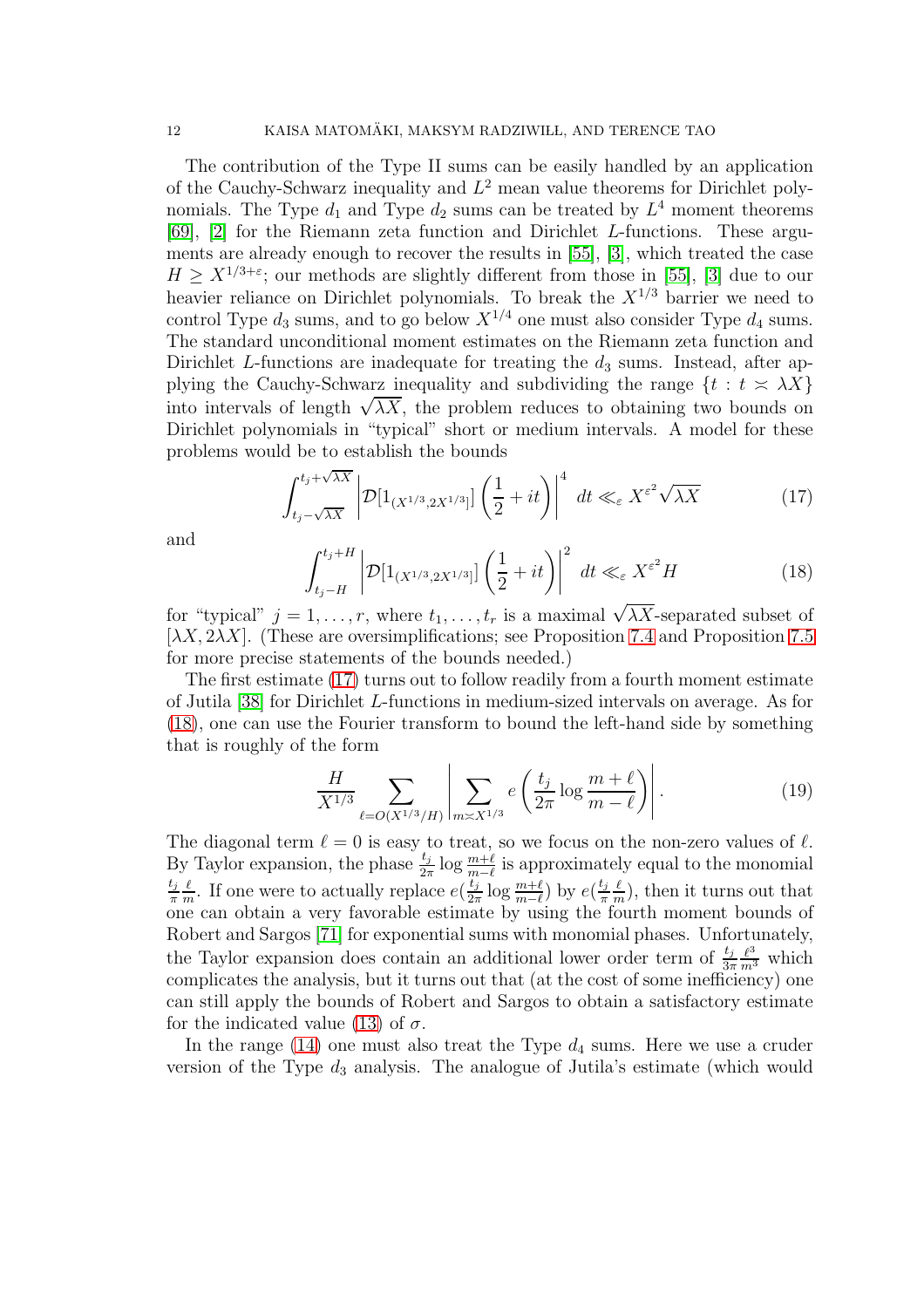now require control of sixth moments) is not known unconditionally, so we use the classical  $L^2$  mean value theorem in its place. The estimates of Robert and Sargos are now unfavorable, so we instead estimate the analogue of [\(19\)](#page-11-2) using the classical van der Corput exponent pair  $(1/14, 2/7)$ , which turns out to work even for  $\sigma$  as small as 7/30 (see [\(14\)](#page-7-0)). Hence  $d_4$  sums turn out to be easier than  $d_3$  in our range of  $H$ .

<span id="page-12-2"></span>Remark 1.4. It is interesting to note that our work does not depend at all on estimates for Kloosterman sums. While the work of Mikawa for  $H > X^{1/3+\epsilon}$ depends on the Weil bound for Kloosterman sums, our result in the same range only uses a bound for the fourth moment of Dirichlet L-functions. The latter follows from the approximate functional equation and a mean-value theorem. In the smaller ranges of H we use in addition estimates for short moments of Dirichlet L-functions (due to Jutila, see Proposition [2.13](#page-23-0) below and also Corollary [2.14\)](#page-23-1) that are of the same strength as those that one obtains from using Kloosterman sums (due to Iwaniec, see [\[35\]](#page-77-20)) and yet whose proof is independent of input from algebraic geometry or spectral theory.

<span id="page-12-1"></span>**Remark 1.5.** As usual, the results involving  $\Lambda$  will have the implied constant depend in an ineffective fashion on the parameter A, due to our reliance on Siegel's theorem. It may be possible to eliminate this ineffectivity (possibly after excluding some "bad" scales  $X \cong X_0$ ) by introducing a separate argument (in the spirit of [\[27\]](#page-77-21)) to handle the case of a Siegel zero, but we do not pursue this matter here. In the proof of Theorem [1.3\(](#page-7-2)ii), we do not need to invoke Siegel's theorem, and it is likely that (as in [\[3\]](#page-75-1)) we can improve the logarithmic savings  $\log^{-A} X$  to a power savings  $X^{-\frac{cs}{k+l}}$  for some absolute constant  $c > 0$  (and with effective constants) by a refinement of the argument. However, we do not do this here in order to be able to treat all four estimates in a unified fashion.

1.3. Acknowledgments. KM was supported by Academy of Finland grant no. 285894. MR was supported by a NSERC Discovery Grant, the CRC program and a Sloan fellowship. TT was supported by a Simons Investigator grant, the James and Carol Collins Chair, the Mathematical Analysis & Application Research Fund Endowment, and by NSF grant DMS-1266164. We are indebted to Yuta Suzuki for a reference and for pointing out a gap in the proof of Proposition [5.1](#page-40-0) in an earlier version of the paper. We also thank Sary Drappeau for comments on the introduction.

<span id="page-12-0"></span>Part of this paper was written while the authors were in residence at MSRI in Spring 2017, which is supported by NSF grant DMS-1440140.

### 2. Notation and preliminaries

All sums and products will be over integers unless otherwise specified, with the exception of sums and products over the variable  $p$  (or  $p_1, p_2, p'$ , etc.) which will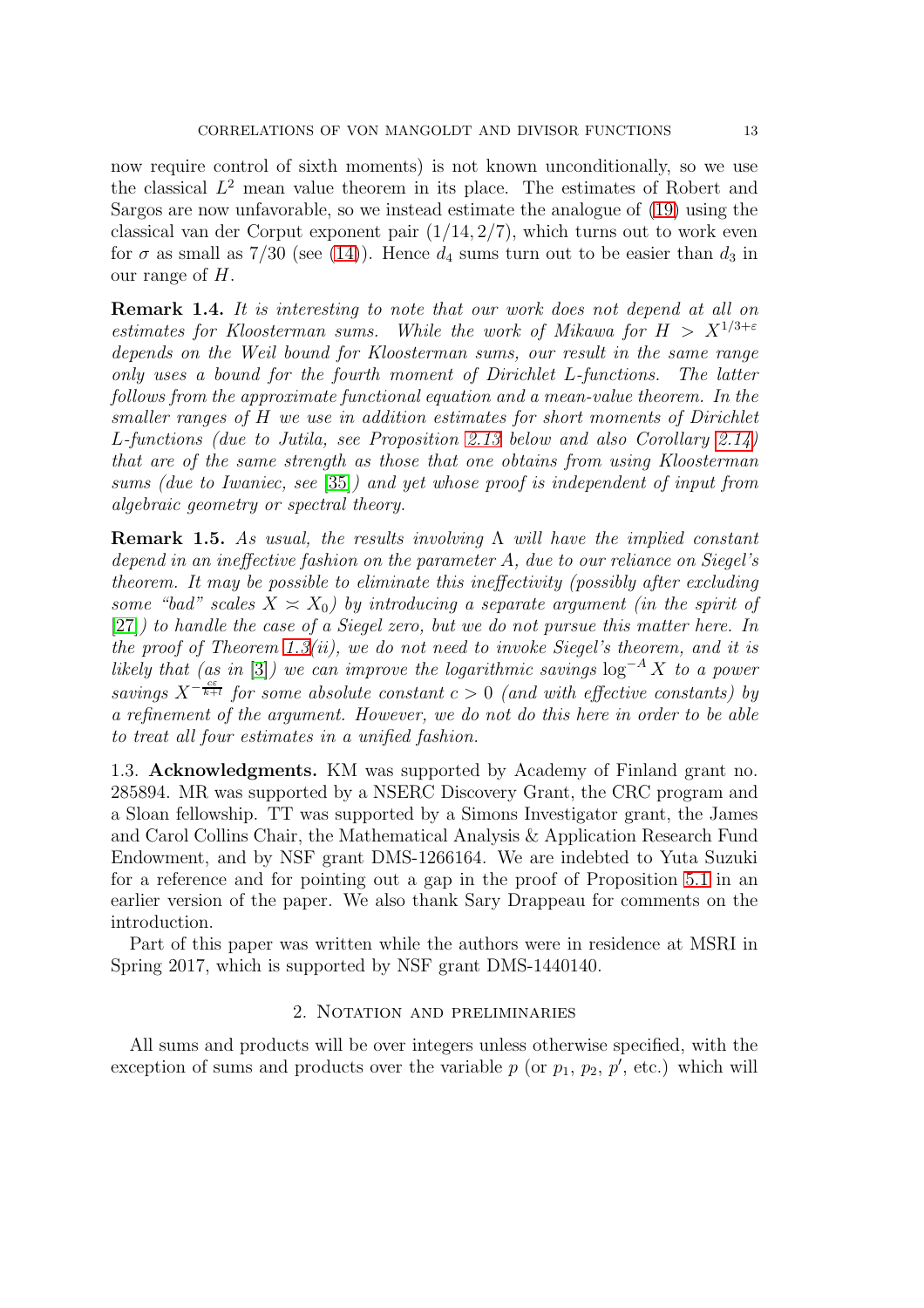be over primes. To accommodate this convention, we adopt the further convention that all functions on the natural numbers are automatically extended by zero to the rest of the integers, e.g.  $\Lambda(n) = 0$  for  $n \leq 0$ .

We use  $A = O(B)$ ,  $A \ll B$ , or  $B \gg A$  to denote the bound  $|A| \leq CB$  for some constant  $C$ . If we permit  $C$  to depend on additional parameters then we will indicate this by subscripts, thus for instance  $A = O_{k,\varepsilon}(B)$  or  $A \ll_{k,\varepsilon} B$  denotes the bound  $|A| \leq C_{k,\varepsilon}B$  for some  $C_{k,\varepsilon}$  depending on  $k,\varepsilon$ . If  $A, B$  both depend on some large parameter X, we say that  $A = o(B)$  as  $X \to \infty$  if one has  $|A| \le c(X)B$ for some function  $c(X)$  of X (as well as further "fixed" parameters not depending on X), which goes to zero as  $X \to \infty$  (holding all "fixed" parameters constant). We also write  $A \times B$  for  $A \ll B \ll A$ , with the same subscripting conventions as before.

We use  $\mathbb{T} := \mathbb{R}/\mathbb{Z}$  to denote the unit circle, and  $e : \mathbb{T} \to \mathbb{C}$  to denote the fundamental character

$$
e(x) \coloneqq e^{2\pi ix}.
$$

We use  $1_E$  to denote the indicator of a set E, thus  $1_E(n) = 1$  when  $n \in E$  and  $1_E(n) = 0$  otherwise. Similarly, if S is a statement, we let  $1_S$  denote the number 1 when S is true and 0 when S is false, thus for instance  $1_E(n) = 1_{n \in E}$ . If E is a finite set, we use  $\#E$  to denote its cardinality.

We use  $(a, b)$  and  $[a, b]$  for the greatest common divisor and least common multiple of natural numbers  $a, b$  respectively, and write  $a|b$  if a divides b. We also write  $a = b$  (q) if a and b have the same residue modulo q.

Given a sequence  $f: X \to \mathbb{C}$  on a set X, we define the  $\ell^p$  norm  $||f||_{\ell^p}$  of f for any  $1 \leq p < \infty$  as

$$
||f||_{\ell^p} := \left(\sum_{n \in X} |f(n)|^p\right)^{1/p}
$$

and similarly define the  $\ell^{\infty}$  norm

$$
||f||_{\ell^\infty} \coloneqq \sup_{n \in X} |f(n)|.
$$

Given two arithmetic functions  $f, g : \mathbb{N} \to \mathbb{C}$ , the Dirichlet convolution  $f * g$  is defined by

$$
f * g(n) := \sum_{d|n} f(d)g\left(\frac{n}{d}\right).
$$

2.1. Summation by parts and exponential sums. If one has an asymptotic of the form  $\sum_{X \leq n \leq X''} g(n) \approx \int_{X}^{X''} h(x) dx$  for all  $X \leq X'' \leq X'$ , then one can use summation by parts to then obtain approximations of the form  $\sum_{X \leq n \leq X'} f(n)g(n) \approx \int_{X}^{X''} f(x)h(x) dx$  for sufficiently "slowly varying" amplitude functions  $f : [X, X'] \to \mathbb{C}$ . The following lemma formalizes this intuition: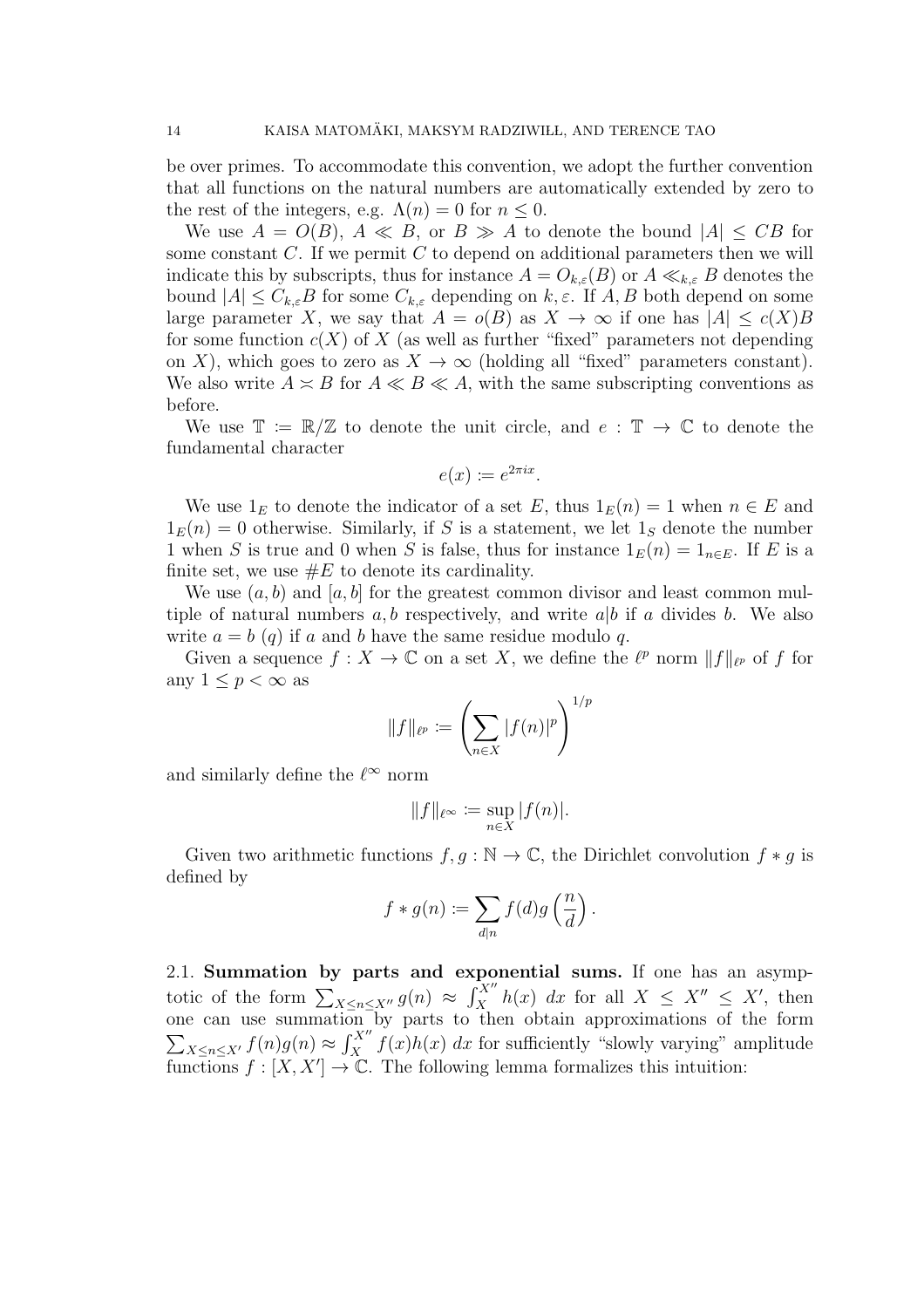<span id="page-14-0"></span>**Lemma 2.1** (Summation by parts). Let  $X \leq X'$ , and let  $f : [X, X'] \to \mathbb{C}$  be a smooth function. Then for any function  $g : \mathbb{N} \to \mathbb{C}$  and absolutely integrable  $h: [X, X'] \to \mathbb{C}$ , we have

$$
\sum_{X \le n \le X'} f(n)g(n) - \int_{X}^{X'} f(x)h(x) \ dx \le |f(X')|E(X') + \int_{X}^{X'} |f'(X'')|E(X'') \ dx''
$$

where  $f'$  is the derivative of  $f$  and  $E(X'')$  is the quantity

$$
E(X'') := \left| \sum_{X \leq n \leq X''} g(n) - \int_{X}^{X''} h(x) \, dx \right|.
$$

Proof. From the fundamental theorem of calculus we have

<span id="page-14-1"></span>
$$
\sum_{X \le n \le X'} f(n)g(n) = f(X') \sum_{X \le n \le X'} g(n) - \int_X^{X'} \left( \sum_{X \le n \le X''} g(n) \right) f'(X'') dX'' \tag{20}
$$

and similarly

$$
\int_{X}^{X'} f(x)h(x) \ dx = f(X') \int_{X}^{X'} h(x) \ dx - \int_{X}^{X'} \left( \int_{X}^{X''} h(x) \ dx \right) f'(X'') \ dX''.
$$

Subtracting the two identities and applying the triangle inequality and Minkowski's integral inequality, we obtain the claim.

The following variant of Lemma [2.1](#page-14-0) will also be useful. Following Robert and Sargos [\[71\]](#page-78-21), define the maximal sum  $\sum_{X \leq n \leq X'} g(n) \vert^*$  to be the expression

$$
\left| \sum_{X \le n \le X'} g(n) \right|^* := \sup_{X \le X_1 \le X_2 \le X'} \left| \sum_{X_1 \le n \le X_2} g(n) \right|.
$$
 (21)

<span id="page-14-2"></span>**Lemma 2.2** (Summation by parts, II). Let  $X \leq X'$ , let  $f : [X, X'] \to \mathbb{C}$  be smooth, and let  $g : \mathbb{N} \to \mathbb{C}$  be a sequence. Then

$$
\left| \sum_{X \le n \le X'} f(n)g(n) \right|^* \le \left| \sum_{X \le n \le X'} g(n) \right|^* \left( \sup_{X \le x \le X'} |f(x)| + (X' - X) \sup_{X \le x \le X'} |f'(x)| \right).
$$

Proof. Our task is to show that

$$
\left| \sum_{X_1 \le n \le X_2} f(n)g(n) \right| \le \left| \sum_{X \le n \le X'} g(n) \right|^* \left( \sup_{X \le x \le X'} |f(x)| + (X' - X) \sup_{X \le x \le X'} |f'(x)| \right).
$$

for all  $X \leq X_1 \leq X_2 \leq X'$ . The claim then follows from [\(20\)](#page-14-1) (replacing  $X, X'$  by  $X_1, X_2$  and the triangle inequality and Minkowski's integral inequality.  $\Box$ 

To estimate maximal exponential sums, we will use the following estimates, contained in the work of Robert and Sargos [\[71\]](#page-78-21):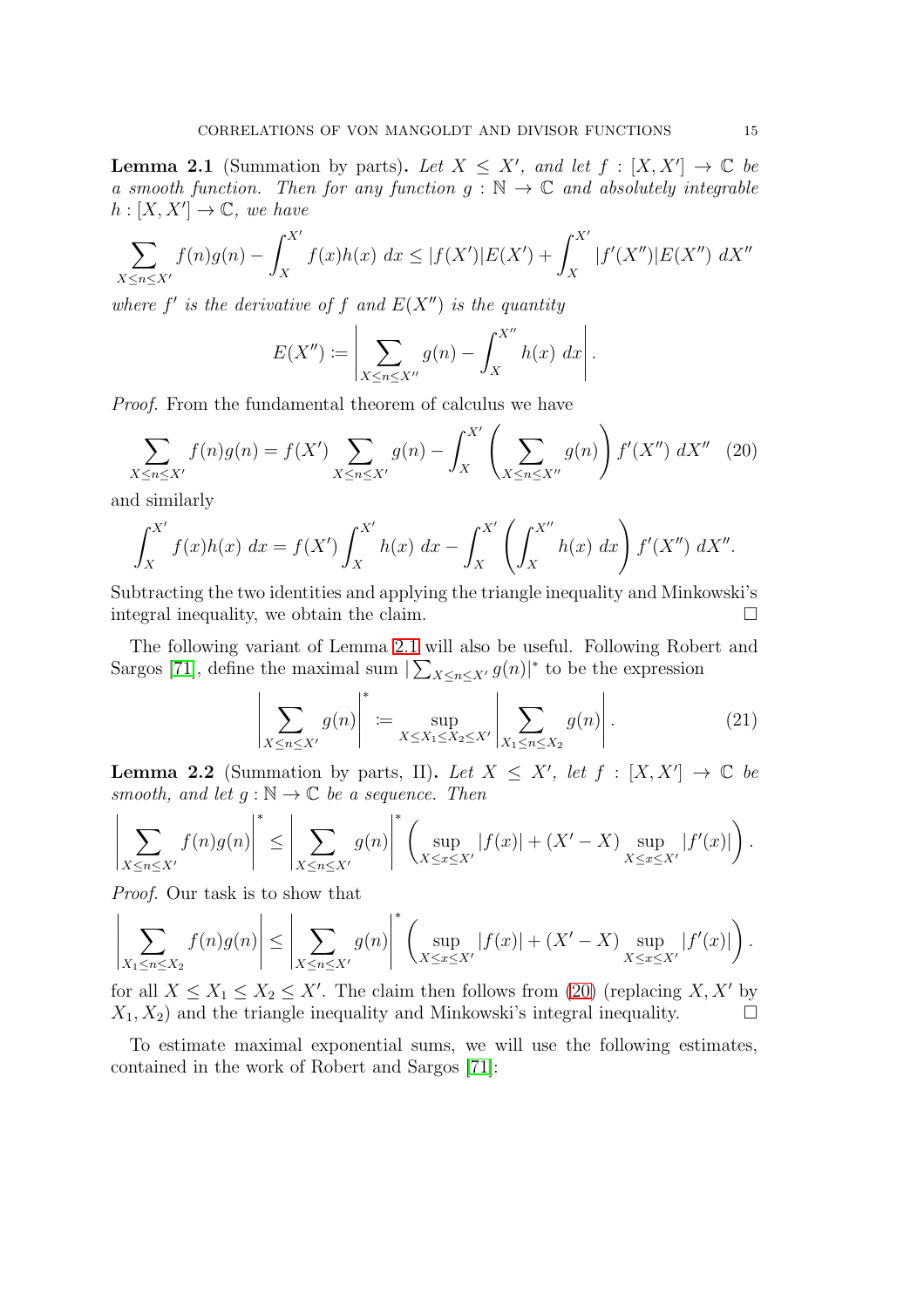**Lemma 2.3.** Let  $M > 2$  be a natural number, and let  $X > 2$  be a real number.

(i) Let  $\varphi(1), \ldots, \varphi(M)$  be real numbers, let  $a_1, \ldots, a_M$  be complex numbers of modulus at most one, and let  $2 \le Y \le X$ . Then

$$
\int_0^X \left( \left| \sum_{m=1}^M a_m e(t\varphi(m)) \right|^* \right)^4 dt \ll \frac{X \log^4 X}{Y} \int_0^Y \left( \left| \sum_{m=1}^M e(t\varphi(m)) \right| \right)^4 dt.
$$

(ii) Let  $\theta \neq 0, 1$  be a real number, let  $\varepsilon > 0$ , and let  $a_M, \ldots, a_{2M}$  be complex numbers of modulus at most one. Then

$$
\int_0^X \left( \left| \sum_{m=M}^{2M} a_m e\left( t \left( \frac{m}{M} \right)^{\theta} \right) \right|^* \right)^4 dt \ll_{\theta, \varepsilon} (X+M)^{\varepsilon} (M^4+M^2X).
$$

(iii) Suppose that  $M \ll X \ll M^2$ . Let  $\varphi : \mathbb{R} \to \mathbb{R}$  be a smooth function obeying the derivative estimates  $|\varphi^{(j)}(x)| \asymp X/M^j$  for  $j = 1, 2, 3, 4$  and  $x \asymp M$ . Then

$$
\left| \sum_{m=M}^{2M} e(\varphi(m)) \right|^* \ll \frac{M}{X^{1/2}} \left| \sum_{\ell \ell \asymp L} e(\varphi^*(\ell)) \right|^* + M^{1/2}
$$

for some  $L \simeq \frac{X}{M}$  $\frac{X}{M}$ , where  $\varphi^*(t) := \varphi(u(t)) - tu(t)$  is the (negative) Legendre transform of  $\varphi$ , u is the inverse of the function  $\varphi'$ , and  $\epsilon = \pm 1$  denotes the sign of  $\varphi'(x)$  in the range  $x \asymp M$ .

*Proof.* Part (i) follows from the  $p = 2$  case of [\[71,](#page-78-21) Lemma 3]. Part (ii) follows from [\[71,](#page-78-21) Lemma 7] when  $X \leq M^2$ , and the remaining case  $X > M^2$  then follows from part (i). Finally, part (iii) follows from applying the van der Corput B-process (and Lemma [2.2\)](#page-14-2), see e.g. [\[22,](#page-76-21) Lemma 3.6] or [\[36,](#page-77-2) Theorem 8.16], replacing  $\varphi$  with  $-\varphi$  if necessary to normalize the second derivative  $\varphi''$  to be positive.

2.2. Divisor-bounded arithmetic functions. Let us call an arithmetic function  $\alpha : \mathbb{N} \to \mathbb{C}$  k-divisor-bounded for some  $k \geq 0$  if one has the pointwise bound

$$
\alpha(n) \ll_k d_2^k(n) \log^k(2+n)
$$

for all  $n$ . From the elementary mean value estimate

<span id="page-15-1"></span>
$$
\sum_{1 \le n \le x} d_l(n)^k \ll_{k,l} x \log^{l^k - 1}(2 + x),\tag{22}
$$

valid for any  $k \geq 0$ ,  $l \geq 2$ , and  $x \geq 1$  (see e.g., [\[36,](#page-77-2) formula (1.80)]), we see that a  $k$ -divisor-bounded function obeys the  $\ell^2$  bounds

<span id="page-15-0"></span>
$$
\sum_{n \le x} \alpha(n)^2 \ll_k x \log^{O_k(1)}(2+x) \tag{23}
$$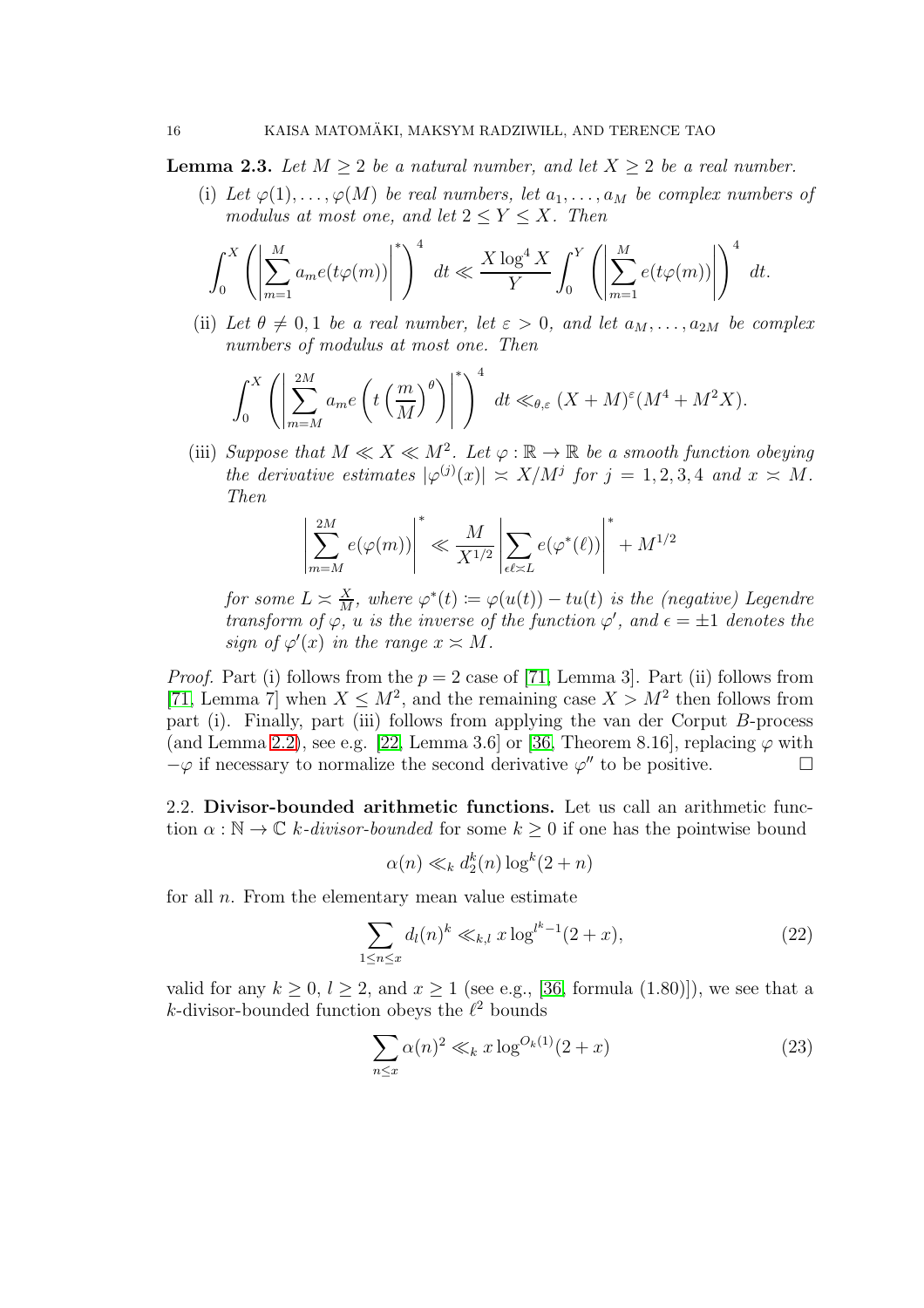for any  $x \ge 1$ . Applying [\(23\)](#page-15-0) with  $\alpha$  replaced by a large power of  $\alpha$ , we conclude in particular the  $\ell^{\infty}$  bound

<span id="page-16-1"></span>
$$
\sup_{n \le x} \alpha(n) \ll_{k,\varepsilon} x^{\varepsilon} \tag{24}
$$

for any  $\varepsilon > 0$ .

2.3. Dirichlet polynomials. Given any function  $f : \mathbb{N} \to \mathbb{C}$  supported on a finite set, we may form the Dirichlet polynomial

$$
\mathcal{D}[f](s) \coloneqq \sum_{n} \frac{f(n)}{n^s} \tag{25}
$$

for any complex s; if f has infinite support but is bounded, we can still define  $\mathcal{D}[f]$ in the region  $\text{Res} > 1$ . We will use a normalization in which we mostly evaluate Dirichlet polynomials on the critical line  $\{\frac{1}{2} + it : t \in \mathbb{R}\}$ , but one could easily run the argument using other normalizations, for instance by evaluating all Dirichlet polynomials on the line  $\{1 + it : t \in \mathbb{R}\}\$ instead.

We have the following standard estimate:

<span id="page-16-0"></span>**Lemma 2.4** (Truncated Perron formula). Let  $f : \mathbb{N} \to \mathbb{C}$ , let  $T, X \geq 2$ , and let  $1 \leq x \leq X$ .

(i) If f is k-divisor-bounded for some  $k \geq 0$ , and  $T \leq X^{1-\epsilon}$ , then for any  $0 \leq \sigma < 1-2\varepsilon$ , one has

$$
\sum_{n\leq x} \frac{f(n)}{n^{\sigma}} - \frac{1}{2\pi} \int_{-T}^{T} \mathcal{D}[f](1 + \frac{1}{\log X} + it) \frac{x^{1-\sigma + \frac{1}{\log X} + it}}{1 - \sigma + \frac{1}{\log X} + it} dt + O_{k,\sigma,\varepsilon} \left( \frac{X^{1-\sigma} \log^{O_k(1)}(TX)}{T} \right).
$$

(ii) If  $f : \mathbb{N} \to \mathbb{C}$  is supported on  $[X/C, CX]$  for some  $C > 1$ , then

$$
\sum_{n \le x} f(n) = \frac{1}{2\pi} \int_{-T}^{T} \mathcal{D}[f](\frac{1}{2} + it) \frac{x^{\frac{1}{2} + it}}{\frac{1}{2} + it} dt + O_C\left(\sum_{n} |f(n)| \min\left(1, \frac{X}{T|x - n|}\right)\right).
$$
\n(26)

In particular, if we estimate  $f(n)$  pointwise by  $||f||_{\ell^{\infty}}$ , we have

$$
\sum_{n \le x} f(n) = \frac{1}{2\pi} \int_{-T}^{T} \mathcal{D}[f](\frac{1}{2} + it) \frac{x^{\frac{1}{2} + it}}{\frac{1}{2} + it} dt + O_C\left(\|f\|_{\ell^\infty} \frac{X \log(2 + T)}{T}\right). \tag{27}
$$

*Proof.* For (i), apply [\[58,](#page-78-3) Corollary 5.3] with  $a_n := \frac{f(n)}{n^{\sigma}}$  and  $\sigma_0 := 1 - \sigma + \frac{1}{\log n}$  $\frac{1}{\log X},$ as well as [\(22\)](#page-15-1). For (ii), apply [\[58,](#page-78-3) Corollary 5.3] instead with  $a_n := f(n)$  and  $\sigma_0 \coloneqq \frac{1}{2}$ 2 .

As one technical consequence of this lemma, we can estimate the effect of truncating an arithmetic function f on its Dirichlet series: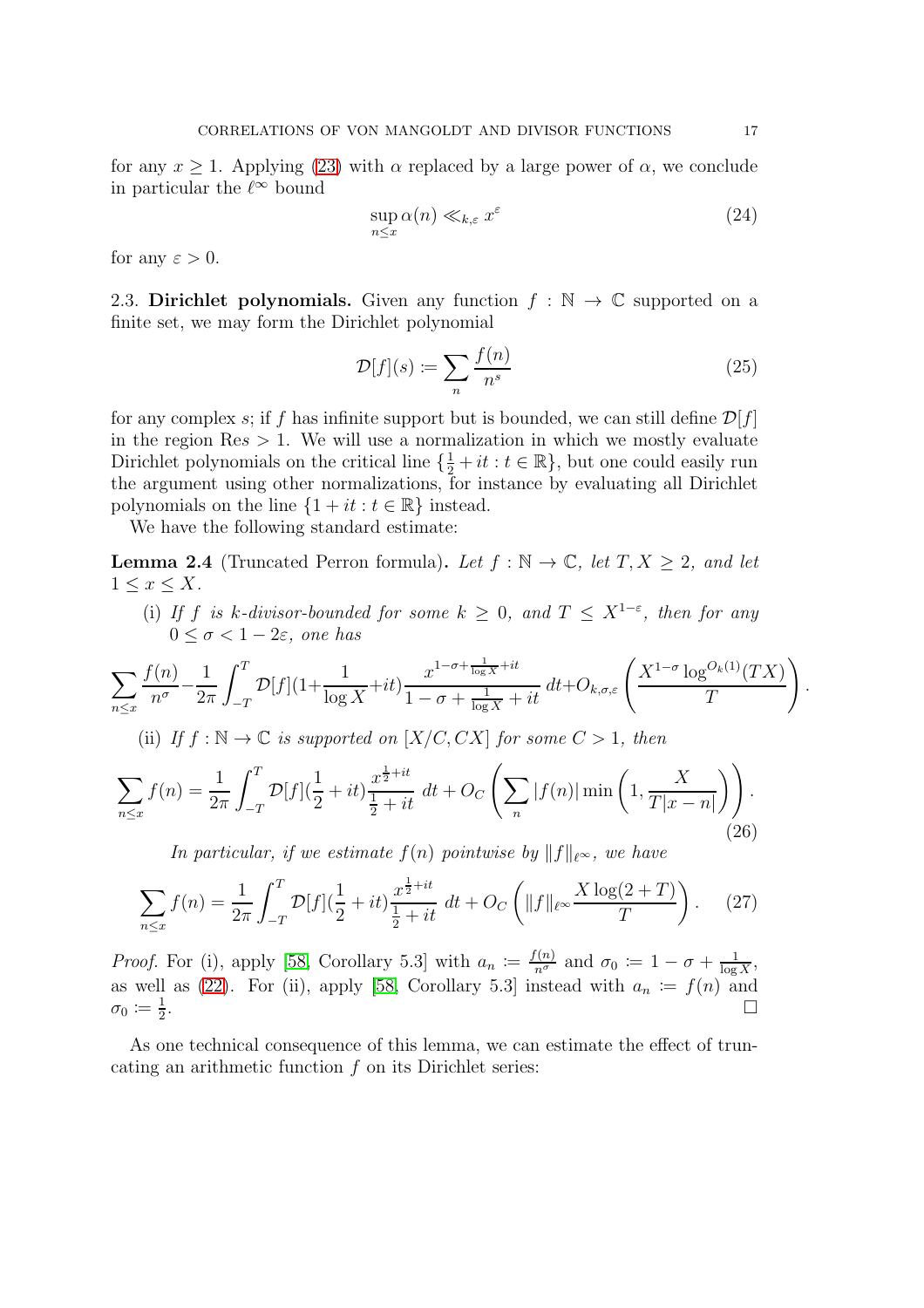<span id="page-17-0"></span>**Corollary 2.5** (Truncating a Dirichlet series). Suppose that  $f : \mathbb{N} \to \mathbb{C}$  is supported on  $[X/C, CX]$  for some  $X \geq 1$  and  $C > 1$ . Let  $T \geq 1$ . Then for any interval  $[X_1, X_2]$  and any  $t \in \mathbb{R}$ , we have the pointwise bound

$$
\mathcal{D}[f1_{[X_1,X_2]}](\frac{1}{2}+it) \ll_C \int_{-T}^{T} |\mathcal{D}[f](\frac{1}{2}+it+iu)|\frac{du}{1+|u|} + ||f||_{\ell^{\infty}} \frac{X^{1/2}\log(2+T)}{T}.
$$

Because the weight  $\frac{1}{1+|u|}$  integrates to  $O(\log(2+T))$  on  $[-T, T]$ , this corollary is morally asserting that the Dirichlet polynomial of  $f1_{[X_1,X_2]}$  is controlled by that of  $f$  up to logarithmic factors. As such factors will be harmless in our applications, this corollary effectively allows one to dispose of truncations such as  $1_{[X_1,X_2]}$ appearing in a Dirichlet polynomial whenever desired.

*Proof.* Applying Lemma [2.4\(](#page-16-0)ii) with f replaced by  $n \mapsto f(n)/n^{it}$ , we have for any x that

$$
\sum_{n \le x} \frac{f(n)}{n^{it}} = \frac{1}{2\pi} \int_{-T}^{T} \mathcal{D}[f](\frac{1}{2} + it + iu) \frac{x^{\frac{1}{2}+iu}}{\frac{1}{2}+iu} du + O_C\left(\|f\|_{\ell^\infty} \frac{X \log(2+T)}{T}\right)
$$

and hence by the triangle inequality

$$
\sum_{n \le x} \frac{f(n)}{n^{it}} \ll_C x^{1/2} \int_{-T}^{T} |\mathcal{D}[f](\frac{1}{2} + it + iu)| \frac{du}{1 + |u|} + ||f||_{\ell^{\infty}} \frac{X \log(2 + T)}{T}.
$$

The claim now follows from Lemma [2.1](#page-14-0) (with  $h = 0$ ,  $g(n)$  replaced by  $f(n)/n^{it}$ , and  $f(x)$  replaced by  $x^{-1/2}$ ).<br>D

2.4. Arithmetic functions with good cancellation. Let  $\alpha: \mathbb{N} \to \mathbb{C}$  be kdivisor-bounded function. From [\(23\)](#page-15-0) and Cauchy-Schwarz, we see that

$$
\sum_{n \le x: n=a} \frac{\alpha(n)}{n^{\frac{1}{2}+it}} \ll_k x^{1/2} \log^{O_k(1)} x \tag{28}
$$

for any  $t \in \mathbb{R}$ ,  $q > 1$ , and  $a \in \mathbb{Z}$ . We will say that a k-divisor-bounded function  $\alpha$ has *good cancellation* if one has the improved bound

<span id="page-17-1"></span>
$$
\sum_{n \le x: n=a} \frac{\alpha(n)}{n^{\frac{1}{2}+it}} \ll_{k,A,B,B'} x^{1/2} \log^{-A} x \tag{29}
$$

for any  $A, B, B' > 0, x \ge 2, q \le \log^B x, a \in \mathbb{Z}$ , and  $t \in \mathbb{R}$  with  $\log^{B'} x \le |t| \le x^{B'}$ , provided that  $B'$  is sufficiently large depending on  $A, B, k$ .

It is clear that if  $\alpha$  is a k-divisor-bounded function with good cancellation, then so is its restriction  $\alpha 1_{[X_1,X_2]}$  to any interval  $[X_1,X_2]$ . The property of being kdivisor-bounded with good cancellation is also basically preserved under Dirichlet convolution: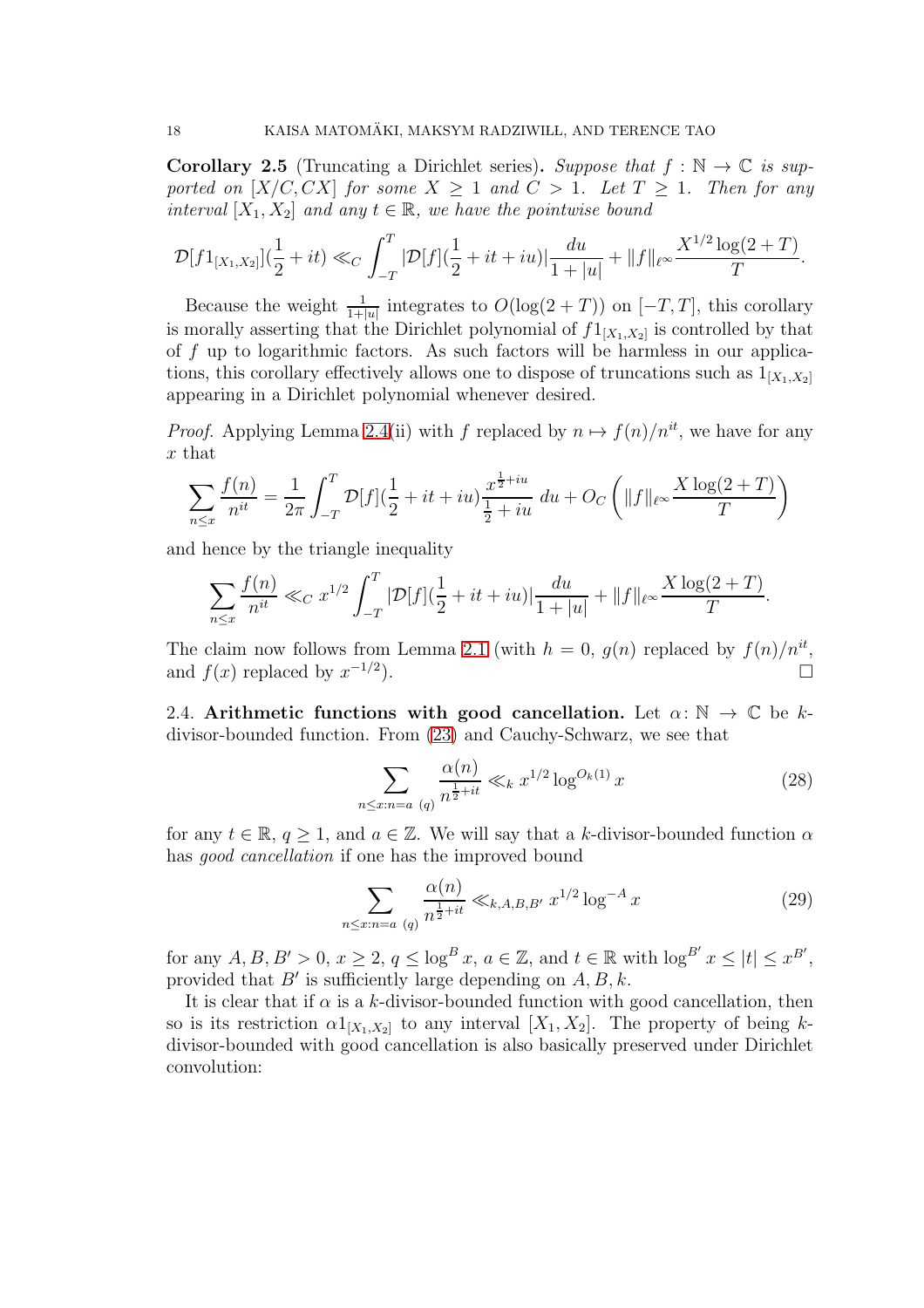<span id="page-18-1"></span>**Lemma 2.6.** Let  $\alpha, \beta$  be k-divisor-bounded functions. Then  $\alpha * \beta$  is a  $(2k+1)$ divisor-bounded function. Furthemore, if  $\alpha$  and  $\beta$  both have good cancellation, then so does  $\alpha * \beta$ .

If, in addition, there is an N for which  $\alpha$  is supported on  $[N^2, +\infty]$  and  $\beta$  is supported on [1, N], then one can omit the hypothesis that  $\beta$  has good cancellation in the previous claim.

*Proof.* Using the elementary inequality  $d_2^{k_1} * d_2^{k_2} \leq d_2^{k_1+k_2+1}$ , we see  $\alpha * \beta$  is  $2k+1$ divisor-bounded. Next, suppose that  $\alpha$  and  $\beta$  have good cancellation, and let  $A, B, B' > 0, x \geq 2, q \leq \log^{B} X, a \in \mathbb{Z}, \text{ and } t \in \mathbb{R} \text{ with } \log^{B'} x \leq |t| \leq x^{B'}$ with B' is sufficiently large depending on  $A, B, k$ . To show that  $\alpha * \beta$  has good cancellation, it suffices by dyadic decomposition to show that

<span id="page-18-0"></span>
$$
\sum_{x < n \le 2x: n = a \ (q)} \frac{\alpha * \beta(n)}{n^{\frac{1}{2} + it}} \ll_{k, A, B, B'} x^{1/2} \log^{-A} x. \tag{30}
$$

By decomposing  $\alpha$  into  $\alpha 1_{[1,\sqrt{x}]}$  and  $\alpha 1_{(\sqrt{x},+\infty)}$ , and similarly for  $\beta$ , we may assume from the triangle inequality that at least one of  $\alpha$ ,  $\beta$  is supported on  $(\sqrt{x}, +\infty)$ ; by symmetry we may assume that  $\alpha$  is so supported. The left-hand side of [\(30\)](#page-18-0) may thus be written as

$$
\sum_{b=ac\ (q)\ m\ll \sqrt{x}:\ m=c\ (q)} \frac{\beta(m)}{m^{\frac{1}{2}+it}} \sum_{x/m
$$

Let  $A' > 0$  be a quantity depending on  $A, B, k$  to be chosen later. As  $\alpha$  has good cancellation, we may bound this (for B' sufficiently large depending on  $k, A', B$ ) using the triangle inequality by

$$
\ll_{k,A',B,B'} \sum_{b=ac\ (q)\ m\ll \sqrt{x}:\ m=c\ (q)} \frac{|\beta(m)|}{m^{\frac{1}{2}}} (x/m)^{1/2} \log^{-A'}(x/m);
$$

as  $\beta$  is k-divisor-bounded and  $q \leq \log^B x$ , we may apply [\(22\)](#page-15-1) and bound this by

$$
\ll_{k,A',B,B'} x \log^{-A'+B+O_k(1)} x.
$$

Choosing A' sufficiently large depending on  $A, B, k$ , we obtain [\(30\)](#page-18-0). The final claim of the lemma is proven similarly, noting that the left-hand side of [\(30\)](#page-18-0) vanishes unless  $x \gg N^2$ , and hence from the support of  $\beta$  we may already restrict  $\alpha$  to the region  $(c\sqrt{x}, +\infty)$  for some absolute constant  $c > 0$  without invoking symmetry.  $\Box$ 

We have three basic examples of functions with good cancellation:

<span id="page-18-2"></span>**Lemma 2.7.** The constant function 1, the logarithm function  $L : n \mapsto \log n$  and the Möbius function  $\mu$  are 1-divisor-bounded with good cancellation.

From this lemma and Lemma [2.6,](#page-18-1) we also see that  $\Lambda$  and  $d_k$  have good cancellation for any fixed  $k$ .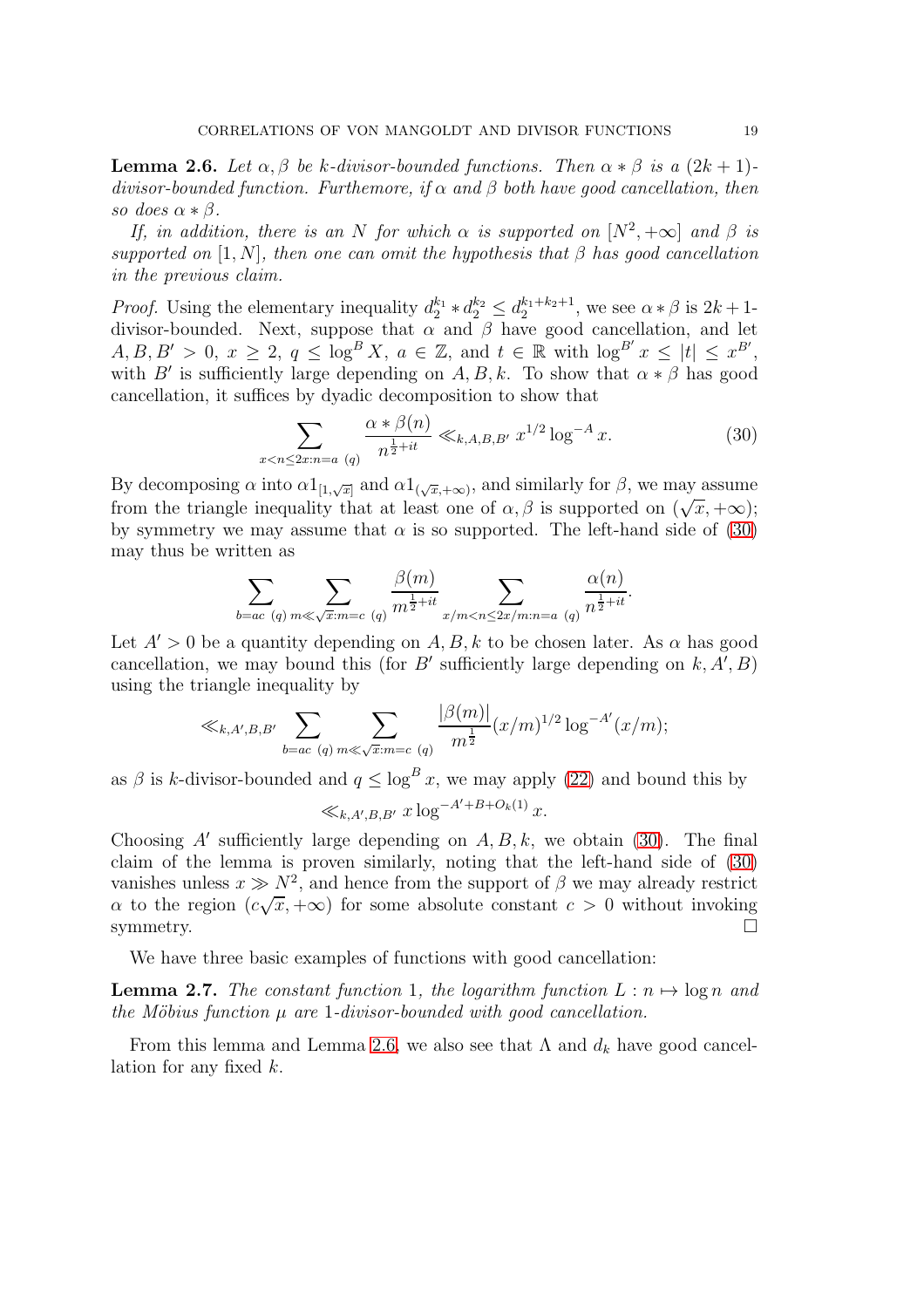*Proof.* For the functions 1, L this follows from standard van der Corput exponential sum estimates for  $\sum_{n \leq x} e^{-\frac{t}{2x}}$  $\frac{t}{2\pi}$  log(qn+a))|\* (e.g. [\[36,](#page-77-2) Lemma 8.10]) and Lemma [2.2,](#page-14-2) normalizing a to be in the range  $0 \le a < q$ . Now we consider the function  $\mu$ . By using multiplicativity (and increasing  $A$  as necessary) we may assume that  $a$ is coprime to  $q$ . By decomposition into Dirichlet characters (and again increasing A as necessary) it suffices to show that

<span id="page-19-1"></span>
$$
\sum_{n \le x} \frac{\mu(n)\chi(n)}{n^{\frac{1}{2}+it}} \ll_{k,A,B,B'} x^{1/2} \log^{-A} x \tag{31}
$$

for any Dirichlet character  $\chi$  of period q.

This estimate is certainly known to the experts, but as we did not find it in this form in the literature, we prove it here. The Vinogradov-Korobov zero-free region [\[57,](#page-78-22) §9.5] implies that  $L(s, \chi)$  has no zeroes in the region

$$
\left\{\sigma + it' : 0 < |t'| \ll |t| + x^2; \sigma \ge 1 - \frac{c_{B,B'}}{\log^{2/3} |x| (\log \log |x|)^{1/3}}\right\}
$$

for some  $c_{B,B'} > 0$  depending only on B, B'. Applying the estimates in [\[11,](#page-76-22) §16], and shrinking  $c_{B,B'}$  if necessary, we obtain the crude upper bounds

$$
\frac{L'(s,\chi)}{L(s,\chi)} \ll_{B,B'} \log^2|x|
$$

in this region. Applying Perron's formula as in [\[49,](#page-77-22) Lemma 2] (see also [\[24,](#page-76-19) Lemma 1.5]), one then has the bound

$$
\sum_{n\leq y} \Lambda(n)\chi(n)n^{-it} \ll_{A',B,B'} y\log^{-A'} x
$$

for any  $A' > 0$  and any y with  $\exp(\log^{3/4} x) \leq y \leq x^2$  (in fact one may replace 3/4 here by any constant larger than 2/3).

To pass from  $\Lambda$  to  $\mu$  we use a variant of the arguments used to prove Lemma [2.6](#page-18-1) (one could also work more directly, using upper bound for  $1/L(s, \chi)$  but we could not find the exact upper bound we need from the literature). We begin with the trivial bound

<span id="page-19-0"></span>
$$
\sum_{n\leq y}\mu(n)\chi(n)n^{-it} \ll y\tag{32}
$$

for any  $y > 0$ . Writing  $\mu(n) \log(n) \chi(n) n^{-it}$  as the Dirichlet convolution of  $\Lambda(n) \chi(n) n^{-it}$ and  $-\mu(n)\chi(n)n^{it}$  and using the Dirichlet hyperbola method, we conclude that

$$
\sum_{n\leq y}\mu(n)\log n\chi(n)n^{-it}\ll_{B,B'} y\log^{3/4} x
$$

for any  $y = x^{1+o(1)}$ , which by Lemma [2.2](#page-14-2) implies that

$$
\sum_{n\leq y}\mu(n)\chi(n)n^{-it}\ll_{B,B'}y\log^{-1/4}x
$$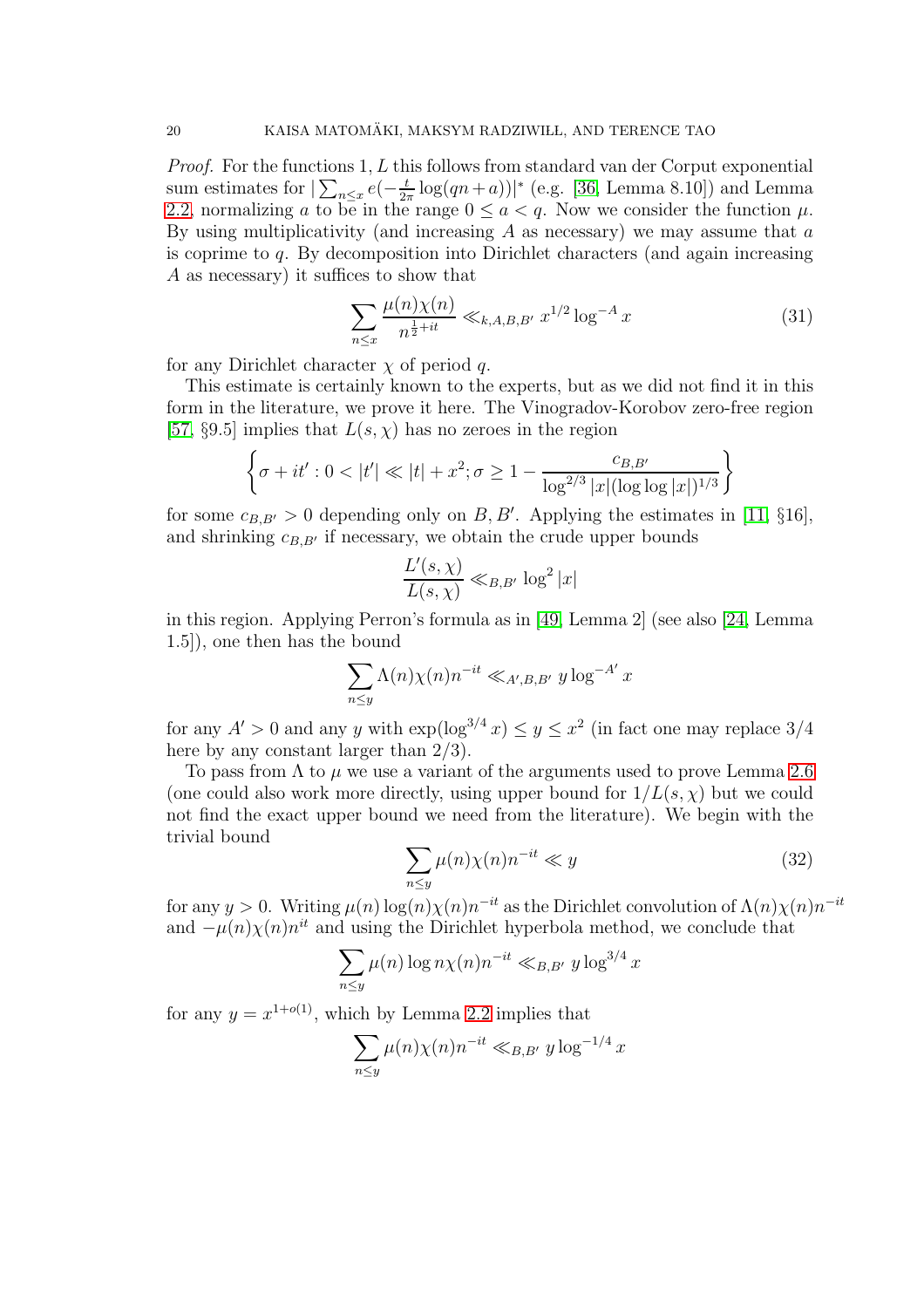for  $y = x^{1+o(1)}$ . Applying the Dirichlet hyperbola method again (using the above bound to replace the trivial bound [\(32\)](#page-19-0) for  $y = x^{1+o(1)}$  we conclude that

$$
\sum_{n\leq y}\mu(n)\chi(n)n^{-it}\ll_{B,B'}y\log^{-2/4}x
$$

for  $y = x^{1+o(1)}$ . Iterating this argument  $O(A)$  times, we eventually conclude that

$$
\sum_{n\leq y}\mu(n)\chi(n)n^{-it}\ll_{A,B,B'}y\log^{-A}x
$$

for  $y = x^{1+o(1)}$ , and the claim [\(31\)](#page-19-1) then follows from Lemma [2.2.](#page-14-2)

2.5. Mean value theorems. In view of Lemma [2.4,](#page-16-0) it becomes natural to seek upper bounds on the quantity  $|\mathcal{D}[f](\frac{1}{2}+it)|$  for various functions f supported on  $[X/C, CX]$ . We will primarily be interested in functions f which are k-divisorbounded for some bounded k. In such a case, we see from  $(23)$  that

$$
||f||_{\ell^2}^2 \ll_k X \log^{O_k(1)} X.
$$

The heuristic of *square root cancellation* then suggests that the quantity  $|\mathcal{D}[f](\frac{1}{2} +$ it)| should be of size  $O(X^{o(1)})$  for all values of t that are of interest (except possibly for the case  $t = O(1)$  in which there might not be sufficient oscillation). Such square root cancellation is not obtainable unconditionally with current techniques; for instance, square root cancellation for  $f = 1_{(X, 2X]}$  is equivalent to the Lindelöf hypothesis, while square root cancellation for  $f = \Lambda 1_{(X, 2X]}$  is equivalent to the Riemann hypothesis. However, we will be able to use a number of results that obtain something resembling square root cancellation on the average. The most basic instance of these results is the classical  $L^2$  mean value theorem:

<span id="page-20-0"></span>**Lemma 2.8** (Mean value theorem). Suppose that  $f: \mathbb{N} \to \mathbb{C}$  is supported on  $[X/2, 4X]$  for some  $X \geq 2$ . Then one has

$$
\int_{T_0}^{T_0+T} \left| \mathcal{D}[f](\frac{1}{2} + it) \right|^2 dt \ll \frac{T+X}{X} ||f||_{\ell^2}^2
$$

for all  $T > 0$  and  $T_0 \in \mathbb{R}$ . In particular (from [\(23\)](#page-15-0)), if f is k-divisor-bounded, then

$$
\int_{T_0}^{T_0+T} \left| \mathcal{D}[f](\frac{1}{2} + it) \right|^2 dt \ll_k (T + X) \log^{O_k(1)} X.
$$

*Proof.* See [\[36,](#page-77-2) Theorem 9.1].

We will need to twist Dirichlet series by Dirichlet characters. With  $f$  as above, and any Dirichlet character  $\chi: \mathbb{Z} \to \mathbb{C}$ , we can define

$$
\mathcal{D}[f](s,\chi) \coloneqq \sum_{n} \frac{f(n)}{n^s} \chi(n)
$$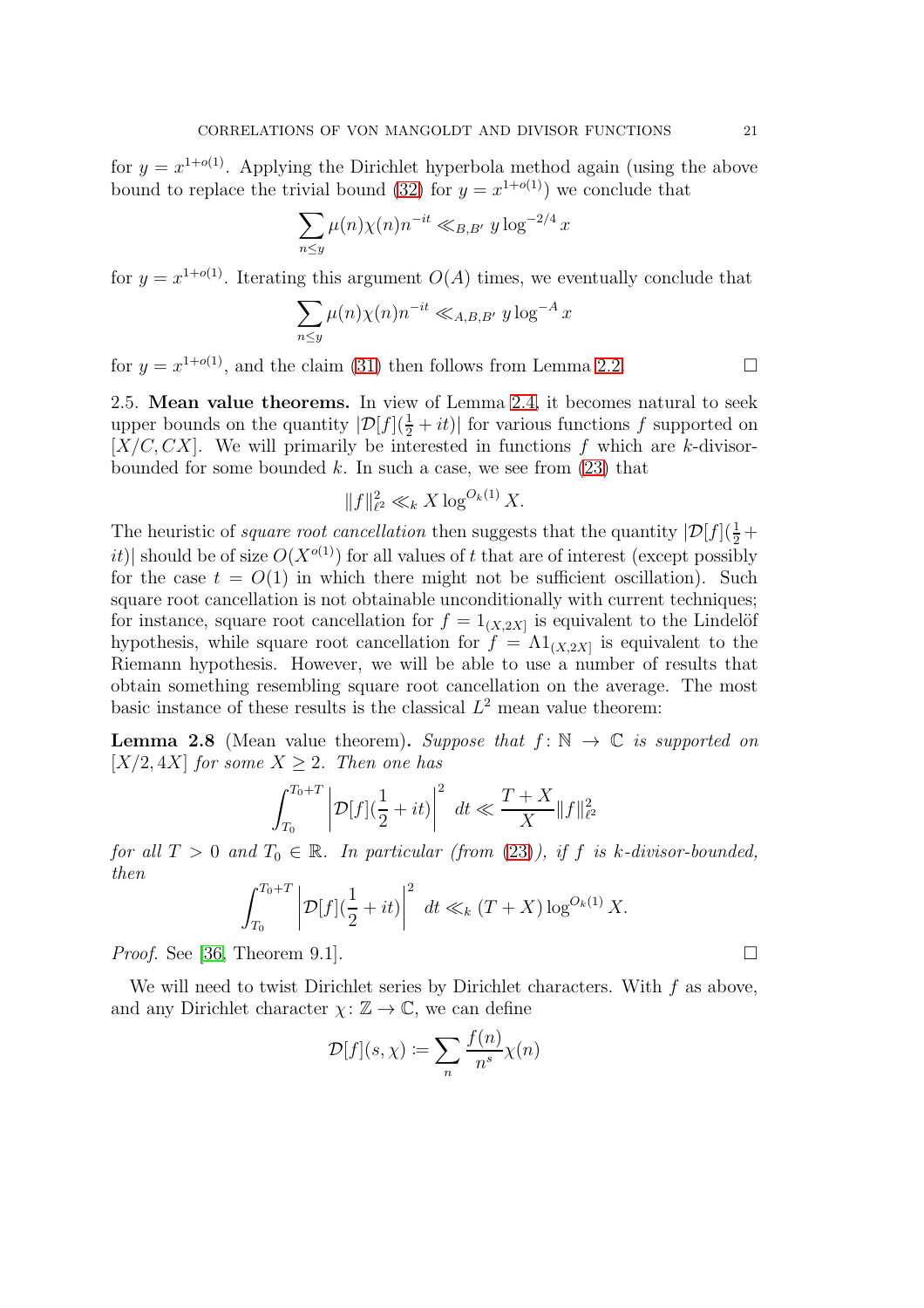and more generally

$$
\mathcal{D}[f](s,\chi,q_0) := \sum_n \frac{f(q_0 n)}{n^s} \chi(n)
$$

for any complex s and any natural number  $q_0$ . These Dirichlet series naturally appear when estimating Dirichlet series with a Fourier weight  $e\left(\frac{an}{a}\right)$  $\left(\frac{u}{q}\right)$ , as the following simple lemma shows:

<span id="page-21-2"></span>**Lemma 2.9** (Expansion into Dirichlet characters). Let  $f: \mathbb{N} \to \mathbb{C}$  be a function supported on a finite set, let q be a natural number, and let a be coprime to q. Let  $e\left(\frac{a}{q}\right)$  denote the function  $n \mapsto e\left(\frac{an}{q}\right)$  $\left(\frac{mn}{q}\right)$ . Then we have the pointwise bound

<span id="page-21-1"></span>
$$
\left| \mathcal{D} \left[ f e\left( \frac{a}{q} \right) \right] (s) \right| \leq \frac{d_2(q)}{\sqrt{q}} \sum_{q = q_0 q_1} \sum_{\chi \ (q_1)} |\mathcal{D}[f](s, \chi, q_0)| \tag{33}
$$

for all complex numbers s with  $\text{Re}(s) = \frac{1}{2}$ , where in this paper the sum  $\sum_{\chi(q_1)}$ denotes a summation over all characters  $\chi$  (including the principal character) of period  $q_1$ , and  $q_0$ ,  $q_1$  are understood to be natural numbers.

*Proof.* Let s be such that  $\text{Re}(s) = \frac{1}{2}$ . By definition we have

$$
\mathcal{D}\left[fe\left(\frac{a}{q}\right)\right](s) = \sum_{n} \frac{f(n)}{n^s} e\left(\frac{an}{q}\right).
$$

We now decompose the  $n$  summation in terms of the greatest common divisor  $q_0 \coloneqq (n, q)$  of n and q, obtaining (after writing  $q = q_0 q_1$  and  $n = q_0 n_1$ )

$$
\mathcal{D}\left[fe\left(\frac{a}{q}\right)\right](s) = \sum_{q=q_0q_1} \frac{1}{q_0^s} \sum_{n_1:(n_1,q_1)=1} \frac{f(q_0n_1)}{n_1^s} e\left(\frac{an_1}{q_1}\right)
$$

and thus by the triangle inequality

$$
\left| \mathcal{D} \left[ fe\left(\frac{a}{q}\right) \right](s) \right| \leq \sum_{q=q_0q_1} \frac{1}{\sqrt{q_0}} \left| \sum_{n_1:(n_1,q_1)=1} \frac{f(q_0n_1)}{n_1^s} e\left(\frac{a n_1}{q_1}\right) \right|.
$$

Next, we perform the usual Dirichlet expansion

$$
e\left(\frac{an_1}{q_1}\right)1_{(n_1,q_1)=1} = \frac{1}{\varphi(q_1)} \sum_{\chi\ (q_1)} \chi(a)\chi(n_1)\tau(\overline{\chi})
$$
 (34)

where  $\tau(\overline{\chi})$  is the Gauss sum

<span id="page-21-0"></span>
$$
\tau(\overline{\chi}) \coloneqq \sum_{l=1}^{q_1} e\left(\frac{l}{q_1}\right) \overline{\chi(l)}\tag{35}
$$

As is well known, we have

 $|\tau(\overline{\chi})| \leq \sqrt{q_1}$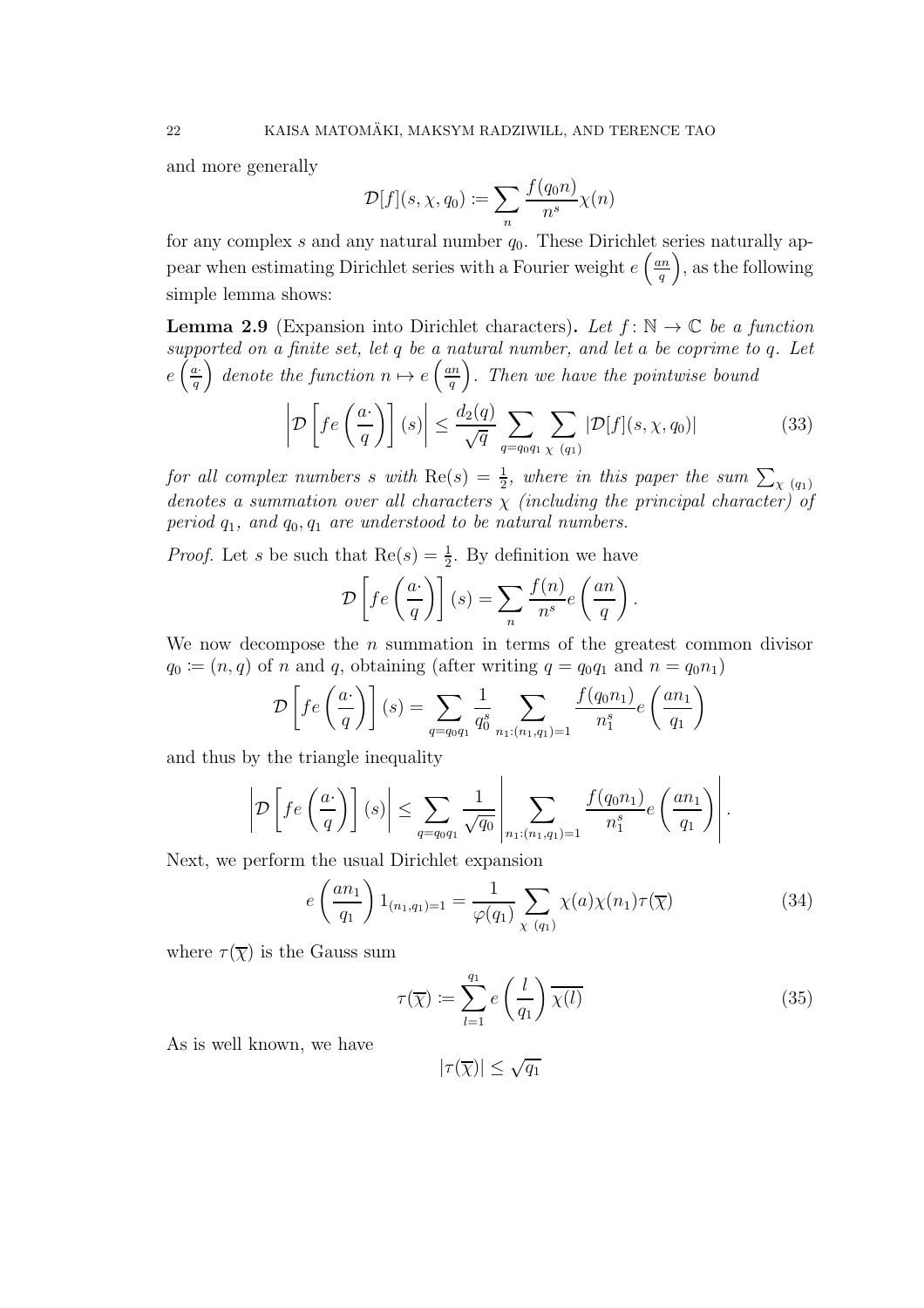(as can be seen for instance from making the substitution  $l \mapsto al$  to [\(35\)](#page-21-0) for  $(a, q) = 1$  and then applying the Parseval identity in a). Using the crude bound

$$
\frac{1}{\sqrt{q_0}} \frac{1}{\varphi(q_1)} \sqrt{q_1} \ll \frac{1}{\sqrt{q_0}} \frac{d_2(q_1)}{q_1} \sqrt{q_1} \le \frac{d_2(q)}{\sqrt{q}}
$$

and the triangle inequality, we obtain [\(33\)](#page-21-1).  $\Box$ 

It thus becomes of interest to have upper bounds, on average at least, on the quantity  $|\mathcal{D}[f](\frac{1}{2} + it, \chi, q_0)|$ . We first recall a variant of Lemma [2.8,](#page-20-0) which can save a factor of  $q_1$  or so compared to that lemma when summing over characters  $\chi$ :

**Lemma 2.10** (Mean value theorem with characters). Suppose that  $f: \mathbb{N} \to \mathbb{C}$  is supported on  $[X/2, 4X]$  for some  $X \geq 2$ . Then one has

$$
\sum_{\chi \ (q_1)} \int_{T_0}^{T_0+T} \left| \mathcal{D}[f, \chi] \left( \frac{1}{2} + it \right) \right|^2 \ll \frac{q_1 T + X}{X} ||f||_{\ell^2}^2 \log^3(q_1 TX)
$$

for all  $T \geq 2$ ,  $T_0 \in \mathbb{R}$ , and natural numbers  $q_1$ , where  $\chi$  is summed over all Dirichlet characters of period  $q_1$ . In particular, if f is k-divisor-bounded, then  $(from (23))$  $(from (23))$  $(from (23))$  we have

$$
\sum_{\chi\ (q_1)} \int_{T_0}^{T_0+T} \left| \mathcal{D}[f,\chi] \left( \frac{1}{2} + it \right) \right|^2 \ll_k (q_1 T + X) \log^{O_k(1)}(q_1 TX)
$$

Proof. This is a special case of [\[36,](#page-77-2) Theorem 9.12].

In the case when f is an indicator function  $f = 1_{[1,X]}$  we have a fourth moment estimate:

<span id="page-22-0"></span>**Lemma 2.11** (Fourth moment estimate). Let  $X \geq 2$ ,  $q_1 \geq 1$ , and  $T \geq 1$ . Let S be a finite set of pairs  $(\chi, t)$  with  $\chi$  a character of period q, and  $t \in [-T, T]$ . Suppose that S is 1-separated in the sense that for any two distinct pairs  $(\chi, t), (\chi', t') \in S$ , one either has  $\chi \neq \chi'$  or  $|t-t'| \geq 1$ . Then one has

$$
\sum_{(\chi,t)\in\mathcal{S}} \left| \mathcal{D}[1_{[1,X]}] \left( \frac{1}{2} + it, \chi \right) \right|^4 \ll q_1 T \log^{O(1)} X + |\mathcal{S}| \log^4 X \left( \frac{q_1^2}{T^2} + \frac{X^2}{T^4} \right) + X^2 \sum_{(\chi,t)\in\mathcal{S}} \delta_X (1+|t|)^{-4}
$$

where  $\delta_{\gamma}$  is equal to 1 when  $\chi$  is principal, and equal to zero otherwise.

Proof. See [\[2,](#page-75-2) Lemma 9]. We remark that this estimate is proven using fourth moment estimates [\[69\]](#page-78-20) for Dirichlet L-functions.  $\Box$ 

It will be more convenient to use a (slightly weaker) integral form of this estimate:

$$
\Box
$$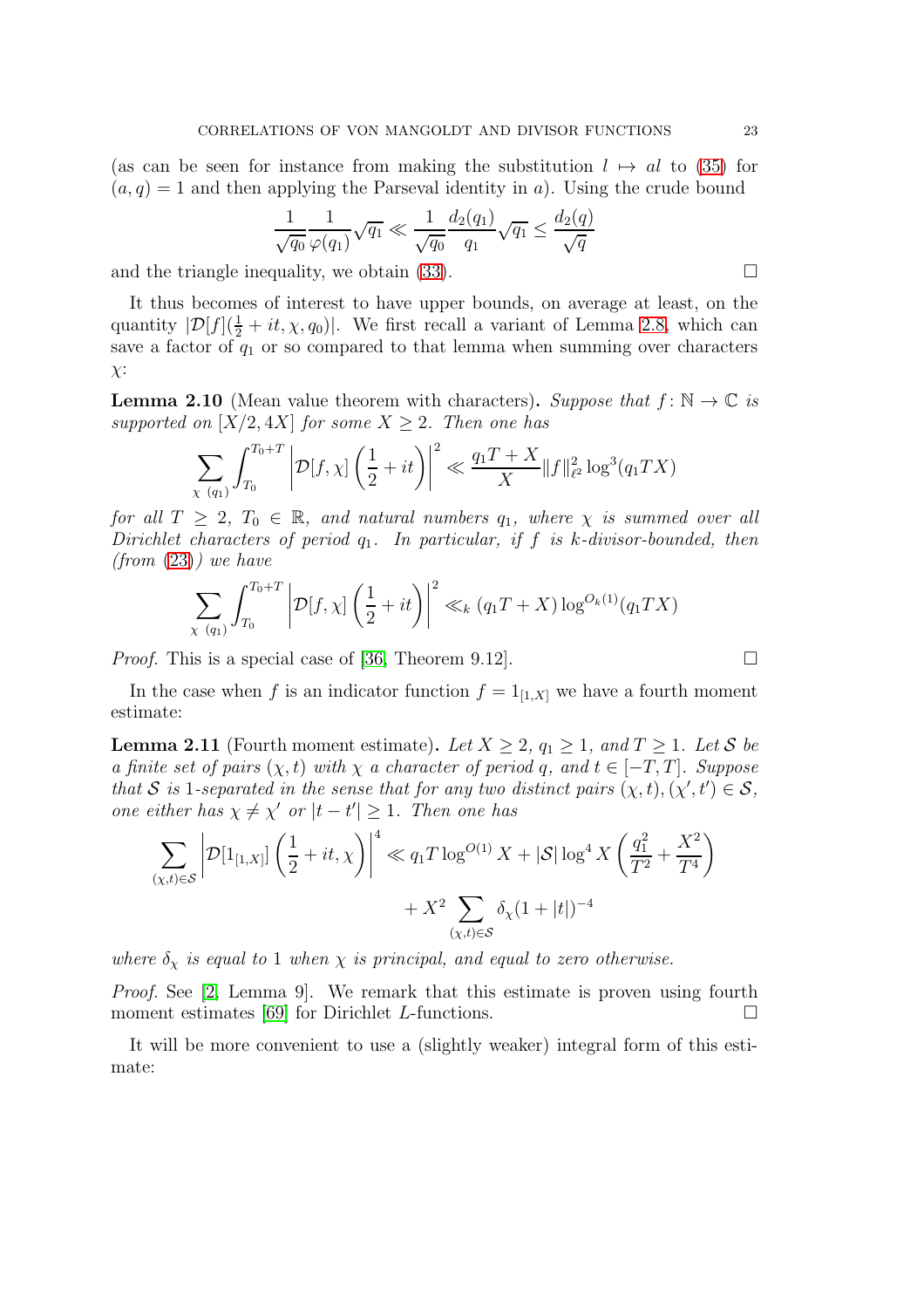**Corollary 2.12** (Fourth moment estimate, integral form). Let  $X \geq 2$ ,  $q_1 \geq 1$ , and  $T \geq 1$ . Then

<span id="page-23-2"></span>
$$
\sum_{\chi\ (q_1)} \int_{T/2 \le |t| \le T} \left| \mathcal{D}[1_{[1,X]}](\frac{1}{2} + it, \chi) \right|^4 \ dt \ll q_1 T \left( 1 + \frac{q_1^2}{T^2} + \frac{X^2}{T^4} \right) \log^{O(1)} X. \tag{36}
$$

Similarly with  $1_{[1,X]}$  replaced by  $L1_{[1,X]}.$ 

*Proof.* For each  $\chi$ , we cover the region  $T/2 \leq |t| \leq T$  by unit intervals I, and for each such I we find a point  $t \in I$  that maximizes  $|\mathcal{D}[1_{[1,X]}](\frac{1}{2}+it,\chi)|$ , then add  $(\chi, t)$  to S. Then  $|S| \ll qT$ ; it is not necessarily 1-separated, but one can easily separate it into  $O(1)$  1-separated sets. Applying Lemma [2.11](#page-22-0) (bounding  $\delta_{\chi}(1+|t|)^{-4}$  by  $O(1/T^4)$ , we obtain [\(36\)](#page-23-2). Finally, to handle  $L1_{[1,X]}$ , one can use the integration by parts identity

<span id="page-23-3"></span>
$$
L1_{[1,X]}(y) = \log X1_{[1,X]}(y) - \int_1^X 1_{[1,X']}(y) \frac{dX'}{X'} \tag{37}
$$

and the triangle inequality (cf. Lemmas [2.1,](#page-14-0) [2.2\)](#page-14-2).

We will also need the following variant of the fourth moment estimate due to Jutila [\[38\]](#page-77-19).

<span id="page-23-0"></span>**Proposition 2.13** (Jutila). Let  $q, T \geq 1$  and  $\varepsilon > 0$ . Let  $T^{1/2+\varepsilon} \ll T_0 \ll T^{2/3}$  and  $T < t_1 < \ldots < t_r < 2T$  with  $t_{i+1} - t_i > T_0$ . Then we have

$$
\sum_{\chi \ (q)} \sum_{i=1}^r \int_{t_i}^{t_i+T_0} |L(\tfrac{1}{2}+it,\chi)|^4 dt \ll_{\varepsilon} q(rT_0+(rT)^{2/3})(qT)^{\varepsilon}.
$$

Here  $L(s, \chi)$  is the Dirichlet L-function associated to  $\chi$ .

Proof. See [\[38,](#page-77-19) Theorem 3]. This estimate is a variant of Iwaniec's result [\[35\]](#page-77-20) on the fourth moment of  $\zeta$  in short intervals; it is however proven using a completely different and more elementary method.

Using a variant of Corollary [2.5](#page-17-0) we may truncate the Dirichlet L-function to conclude

<span id="page-23-1"></span>Corollary 2.14. Let the hypotheses be as in Proposition [2.13.](#page-23-0) Then for any  $1 \leq X \ll T^2$  and any Dirichlet character  $\chi$  of period q, one has

$$
\sum_{i=1}^r \int_{t_i}^{t_i+T_0} |\mathcal{D}[1_{[1,X]}](\frac{1}{2}+it,\chi)|^4 dt \ll_{\varepsilon} q^{O(1)}(rT_0+(rT)^{2/3})T^{\varepsilon}
$$

.

Similarly with  $1_{[1,X]}$  replaced by  $L1_{[1,X]}.$ 

One can be more efficient here with respect to the dependence of the right-hand side on  $q$ , but we will not need to do so in our application, as we will only use Corollary [2.14](#page-23-1) for quite small values of  $q$ .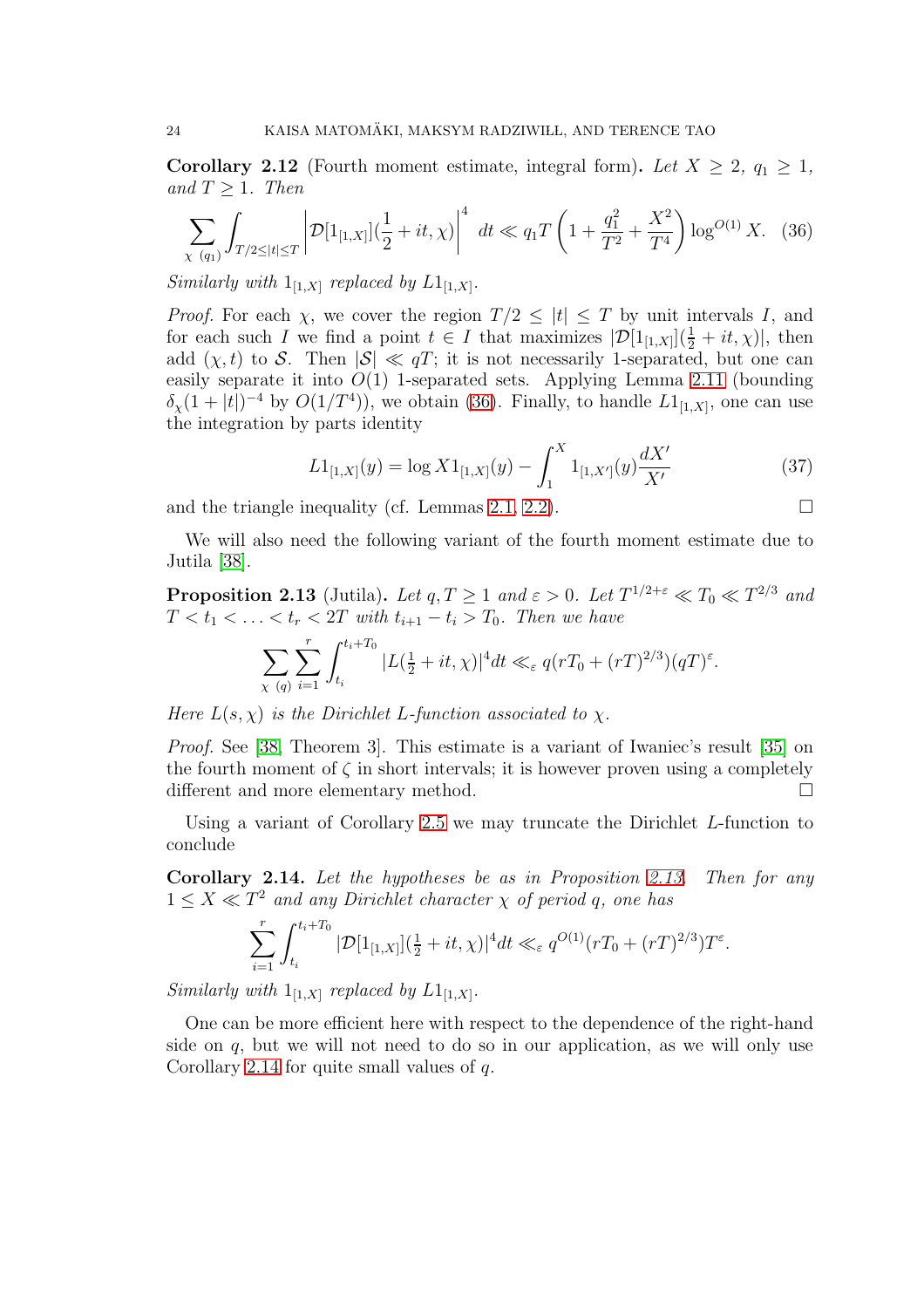Proof. In view of [\(37\)](#page-23-3) and the triangle inequality, followed by dyadic decomposition, it suffices to show that

$$
\sum_{i=1}^r \int_{t_i}^{t_i+T_0} |\mathcal{D}[1_{[X,2X]}](\frac{1}{2}+it,\chi)|^4 dt \ll_{\varepsilon} q^{O(1)}(rT_0+(rT)^{2/3})T^{\varepsilon}.
$$

From the fundamental theorem of calculus we have

$$
\mathcal{D}[1_{[X,2X]}](\frac{1}{2}+it,\chi)=\frac{1}{(2X)^{1/2}}\mathcal{D}[1_{[X,2X]}](it,\chi)+\int_X^{2X}\mathcal{D}[1_{[X,X']}](it,\chi)\frac{dX'}{2(X')^{3/2}}
$$

so by the triangle inequality again, it suffices to show that

<span id="page-24-0"></span>
$$
\sum_{i=1}^{r} \int_{t_i}^{t_i+T_0} |\mathcal{D}[1_{[1,X]}](it,\chi)|^4 dt \ll_{\varepsilon} q^{O(1)} X^2 (rT_0 + (rT)^{2/3}) T^{\varepsilon}.
$$
 (38)

Let t lie in the range [T, 3T]. From Lemma [2.4\(](#page-16-0)i) with  $f(n)$ ,  $\sigma$ , T replaced by  $\frac{\chi(n)}{n^{it}}$ , 0,  $X^{3/4}$  respectively, we see that

$$
\mathcal{D}[1_{[1,X]}](it,\chi) \ll \left| \int_{-T^3}^{T^3} L\left(1 + \frac{1}{\log X} + i(t + t'),\chi\right) \frac{X^{1 + \frac{1}{\log X} + it'}}{1 + \frac{1}{\log X} + it'} \, dt' \right| + \frac{X \log^{O(1)} T}{X^{3/4}}
$$

where  $L(s, \chi)$  is the Dirichlet L-function. Shifting the contour and using the crude convexity bound  $L(\sigma+it, \chi) \ll q^{O(1)}(1+t)^{1/2}$  for  $1/2 \leq \sigma \leq 2$  and  $|\sigma+it-1| \gg 1$ , and also noting that the residue of  $L(s, \chi)$  at 1 (if it exists) is  $O(1)$ , we obtain the estimate

$$
\mathcal{D}[1_{[1,X]}](it,\chi) \ll q^{O(1)} \left( \left| \int_{-T^3}^{T^3} L\left(\frac{1}{2} + i(t+t'),\chi\right) \frac{X^{\frac{1}{2}+it'}}{\frac{1}{2} + it'} \, dt' \right| + \frac{X}{T} + X^{1/2} \right)
$$

(say). Since  $X \ll T^2$ , we can absorb the  $\frac{X}{T}$  factor into the  $X^{1/2}$  factor. We have the crude  $L^2$  mean value estimate

$$
\int_{-T'}^{T'} \left| L\left(\frac{1}{2} + it', \chi\right) \right|^2 dt' \ll q^{O(1)} T' \log^{O(1)}(2+T')
$$

for any  $T' > 0$  (which can be established for instance from Lemma [2.8](#page-20-0) and the ap-proximate functional equation, or from Proposition [2.13](#page-23-0) and Hölder's inequality). From this, Cauchy-Schwarz, and dyadic decomposition, we see that

$$
\mathcal{D}[1_{[1,X]}](it,\chi) \ll q^{O(1)}X^{1/2}(\log(T+2))^{O(1)}\left(1+\int_{-T/2}^{T/2}\frac{|L(\frac{1}{2}+i(t+t'),\chi)|}{1+|t'|}\;dt'\right).
$$

By Hölder's inequality, we then have

$$
|\mathcal{D}[1_{[1,X]}](it,\chi)|^4 \ll q^{O(1)}X^2(\log(T+2))^{O(1)}\left(1+\int_{-T/2}^{T/2}\frac{\left|L\left(\frac{1}{2}+i(t+t'),\chi\right)\right|^4}{1+|t'|}\,dt'\right).
$$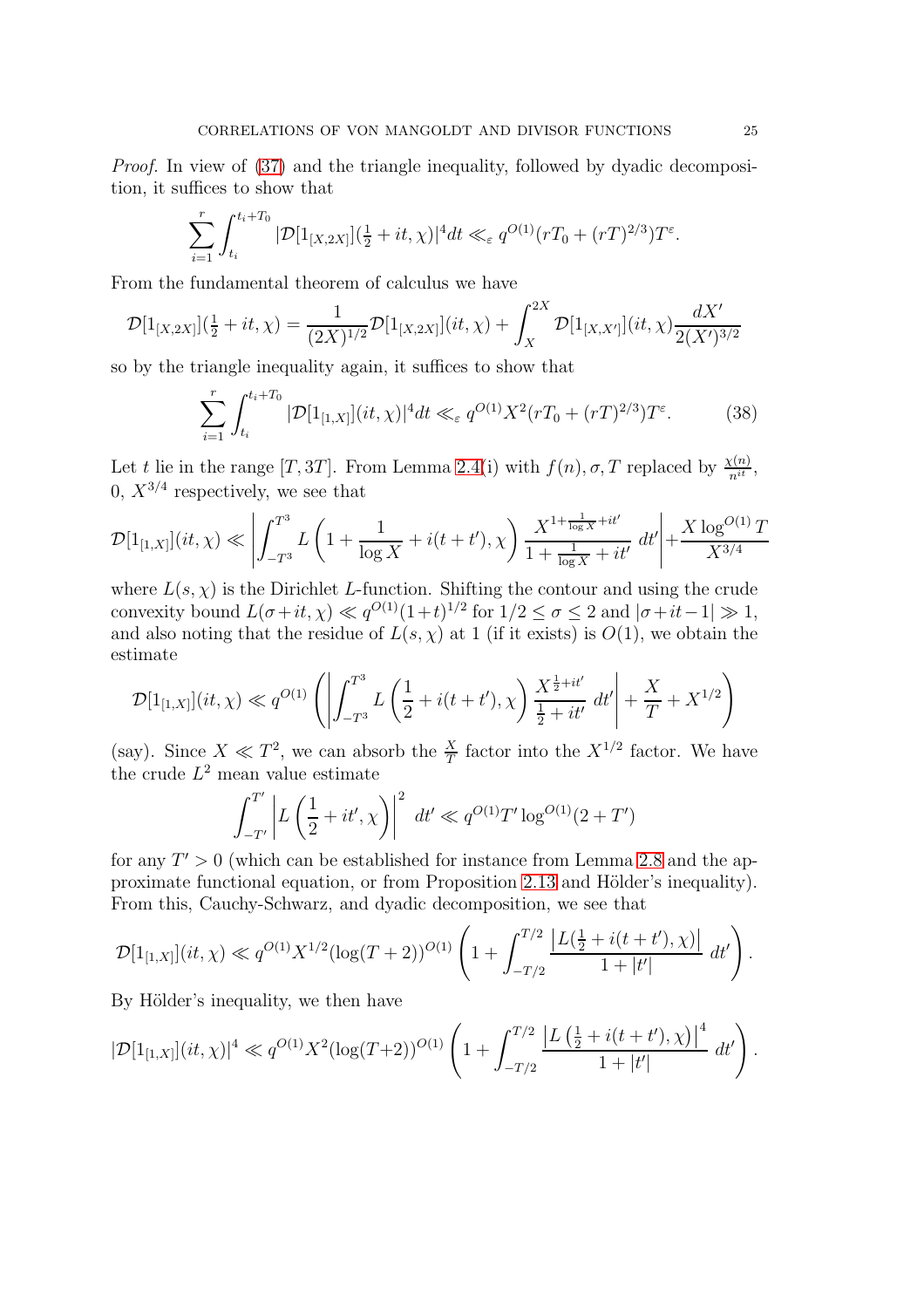From shifting the  $t_j$  by  $t'$  (and adjusting T slightly if necessary), we see from Proposition [2.13](#page-23-0) that

$$
\sum_{i=1}^r \int_{t_i}^{t_i+T_0} |L(\frac{1}{2}+i(t+t'),\chi)|^4 dt \ll_{\varepsilon} q(rT_0+(rT)^{2/3})(qT)^{\varepsilon}.
$$

whenever  $-T/2 \le t' \le T/2$ . The claim [\(38\)](#page-24-0) now follows from Fubini's theorem.  $\Box$ 

2.6. Combinatorial decompositions. We will treat the functions  $\Lambda 1_{(X,2X]}$  and  $d_k 1_{(X,2X]}$  in a unified fashion, decomposing both of these functions as certain (truncated) Dirichlet convolutions of various types, which we will call "Type  $d_i$  sums" for some small  $j = 1, 2, \ldots$  and "Type II sums" respectively. More precisely, we have

<span id="page-25-2"></span>**Lemma 2.15** (Combinatorial decomposition). Let  $k, m \geq 1$  and  $0 < \varepsilon < \frac{1}{m}$  be fixed. Let  $X \geq 2$ , and let  $H_0$  be such that  $X^{\frac{1}{m}+\varepsilon} \leq H_0 \leq X$ . Let  $f: \mathbb{N} \to \mathbb{C}$  be either the function  $f := \Lambda 1_{(X, 2X]}$  or  $f := d_k 1_{(X, 2X]}$ . Then one can decompose f as the sum of  $O_{k,m,\varepsilon}(\log^{O_{k,m,\varepsilon}(1)} X)$  components  $\tilde{f}$ , each of which is of one of the following types:

(Type  $d_i$ ) A function of the form

$$
\tilde{f} = (\alpha * \beta_1 * \dots * \beta_j) 1_{(X,2X]}
$$
\n(39)

for some arithmetic functions  $\alpha, \beta_1, \ldots, \beta_j : \mathbb{N} \to \mathbb{C}$ , where  $1 \leq j \leq m$ ,  $\alpha$  is  $O_{k,m,\varepsilon}(1)$ -divisor-bounded and supported on  $[N,2N]$ , and each  $\beta_i$ , i =  $1, \ldots, j$  is either equal to  $1_{(M_i, 2M_i]}$  or  $L1_{(M_i, 2M_i]}$  for some  $N, M_1, \ldots, M_j$ obeying the bounds

<span id="page-25-0"></span>
$$
1 \ll N \ll_{k,m,\varepsilon} X^{\varepsilon},\tag{40}
$$

$$
NM_1 \dots M_j \asymp_{k,m,\varepsilon} X \tag{41}
$$

and

$$
H_0 \ll M_1 \ll \cdots \ll M_j \ll X.
$$

(Type II sum) A function of the form

$$
f = (\alpha * \beta)1_{(X,2X]}
$$

for some  $O_{k,m,\varepsilon}(1)$ -divisor-bounded arithmetic functions  $\alpha,\beta\colon\mathbb{N}\to\mathbb{C}$  of good cancellation supported on  $[N, 2N]$  and  $[M, 2M]$  respectively, for some N, M obeying the bounds

<span id="page-25-1"></span>
$$
X^{\varepsilon} \ll_{k,m,\varepsilon} N \ll_{k,m,\varepsilon} H_0 \tag{42}
$$

and

$$
NM \asymp_{k,m,\varepsilon} X. \tag{43}
$$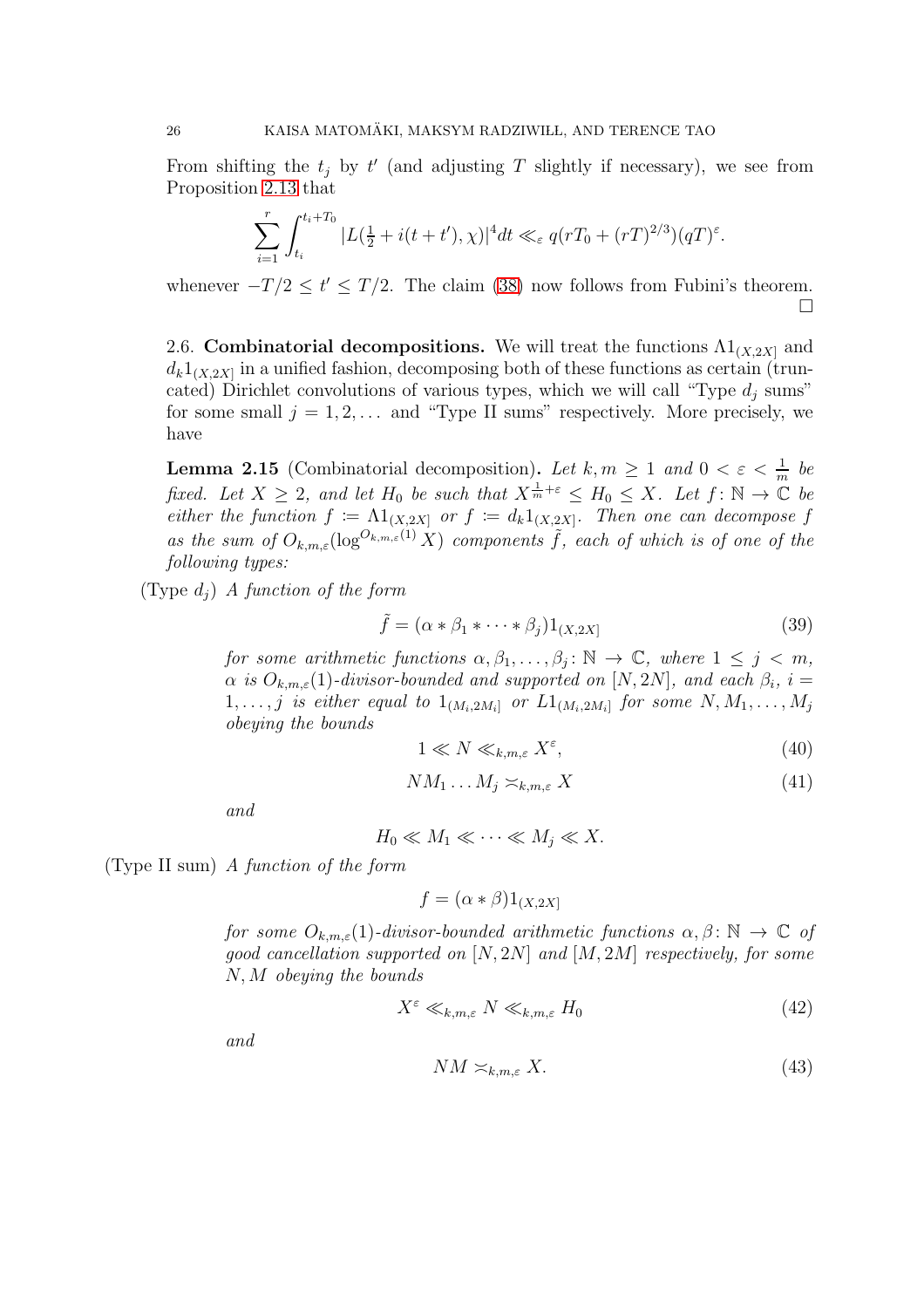As the name suggests, Type  $d_j$  sums behave similarly to the  $j<sup>th</sup>$  divisor function  $d_i$  (but with all factors in the Dirichlet convolution constrained to be supported on moderately large natural numbers). In our applications we will take  $m$  to be at most 5, so that the only sums that appear are Type  $d_1$ , Type  $d_2$ , Type  $d_3$ , Type d4, and Type II sums, and the dependence in the above asymptotic notation on m can be ignored. The contributions of Type  $d_1$ , Type  $d_2$ , and Type II sums were essentially treated by previous literature; our main innovations lie in our estimation of the contributions of the Type  $d_3$  and Type  $d_4$  sums.

*Proof.* We first claim a preliminary decomposition:  $f$  can be expressed as a linear combination (with coefficients of size  $O_{k,m,\varepsilon}(1)$ ) of  $O_{k,m,\varepsilon}(\log^{O_{k,m,\varepsilon}(1)} X)$  terms  $\tilde{f}$ that are each of the form

<span id="page-26-0"></span>
$$
\tilde{f} = (\gamma_1 * \cdots * \gamma_r) 1_{(X, 2X]}
$$
\n(44)

for some  $r = O_{k,m,\varepsilon}(1)$ , where each  $\gamma_i : \mathbb{N} \to \mathbb{C}$  is supported on  $[N_i, 2N_i]$  for some  $N_1, \ldots, N_r \gg 1$  and are 1-divisor-bounded with good cancellation. Furthermore, for each *i*, one either has  $\gamma_i = 1_{(N_i, 2N_i]}, \gamma_i = L1_{(N_i, 2N_i]}, \text{ or } N_i \ll X^{\varepsilon}$ .

We first perform this decomposition in the case  $f = d_k 1_{(X, 2X]}$ . On the interval  $(X, 2X]$ , we clearly have

$$
d_k = 1_{[1,2X]} \ast \cdots \ast 1_{[1,2X]}
$$

where the term  $1_{[1,2X]}$  appears k times. We can dyadically decompose  $1_{[1,2X]}$  as the sum of  $O(\log X)$  terms, each of which is of the form  $1_{(N,2N]}$  for some  $1 \ll N \ll X$ . This decomposes  $d_k 1_{(X,2X]}$  as the sum of  $O_k(\log^k X)$  terms of the form

$$
(1_{(N_1,2N_1]}*\cdots*1_{(N_k,2N_k]})1_{(X,2X]}
$$

and this is clearly of the required form [\(44\)](#page-26-0) thanks to Lemma [2.7.](#page-18-2)

Now suppose that  $f = \Lambda 1_{(X, 2X]}$ . Here we use the well-known Heath-Brown identity [\[26,](#page-76-0) Lemma 1]. Let K be the first natural number such that  $K \geq \frac{1}{\varepsilon}$  $\frac{1}{\varepsilon}, \frac{1}{n}$  $\frac{1}{m}$ thus  $K = O_{m,\varepsilon}(1)$ . The Heath-Brown identity then gives

<span id="page-26-1"></span>
$$
\Lambda = \sum_{j=1}^{K} (-1)^{j+1} {K \choose j} L * 1^{*(j-1)} * (\mu 1_{[1,(2X)^{1/K}]})^{*j}
$$
(45)

on the interval  $(X, 2X]$ , where  $f^{*j}$  denotes the Dirichlet convolution of j copies of f. Clearly we may replace L and 1 by  $L1_{[1,2X]}$  and  $1_{[1,2X]}$  respectively without affecting this identity on  $(X, 2X]$ . As before, we can decompose  $1_{[1,2X]}$  into  $O(\log X)$  terms of the form  $1_{(N,2N]}$  for some  $1 \ll N \ll X$ ; one similarly decomposes  $L1_{[1,2X]}$ into  $O(\log X)$  terms of the form  $1_{(N,2N]}$  for  $1 \ll N \ll X$ , and  $\mu 1_{[1,(2X)^{1/K}]}$  into  $O(\log X)$  terms of the form  $\mu 1_{(N,2N]}$  for  $1 \ll N \leq (2X)^{1/K} \ll X^{\varepsilon}$ . Inserting all these decompositions into [\(45\)](#page-26-1) and using Lemma [2.7,](#page-18-2) we obtain the desired expansion of f into  $O_{k,m,\varepsilon}(\log^{O_{k,m,\varepsilon}(1)} X)$  terms of the form [\(44\)](#page-26-0).

In view of the above decomposition, it suffices to show that each individual term of the form [\(44\)](#page-26-0) can be expressed as the sum of  $O_{k,m,\varepsilon}(1)$  terms, each of which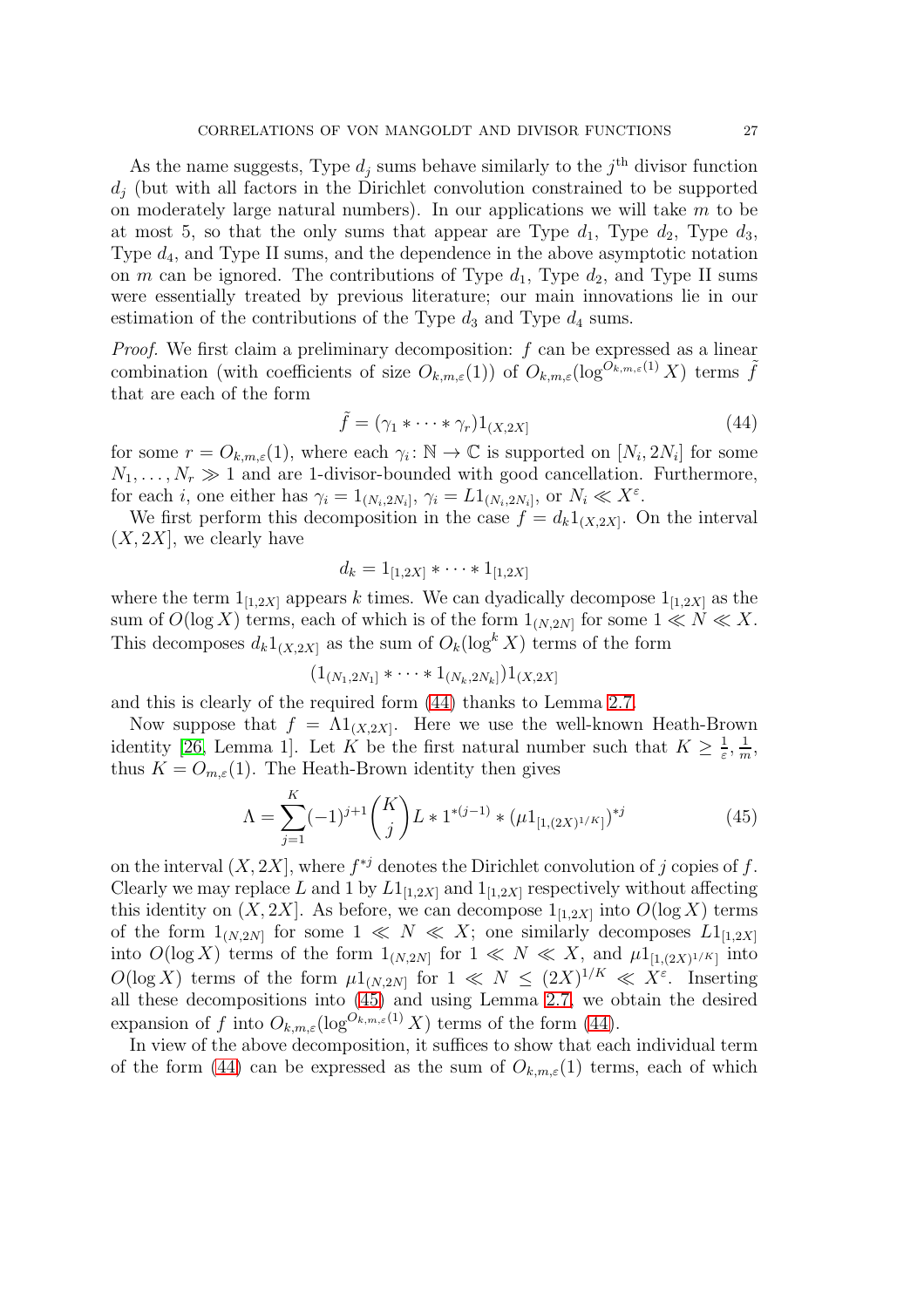are either a Type  $d_i$  sum for some  $1 \leq j \leq m$  or as a Type II sum (note that the coefficients of the linear combination can be absorbed into the  $\alpha$  factor for both the Type  $d_i$  and the Type II sums). First note that we may assume that

<span id="page-27-0"></span>
$$
N_1 \cdots N_r \simeq_{k,m,\varepsilon} X \tag{46}
$$

otherwise the expression in [\(44\)](#page-26-0) vanishes. By symmetry we may also assume that  $N_1 \leq \cdots \leq N_r$ . We may also assume that X is sufficiently large depending on  $k, m, \varepsilon$  as the claim is trivial otherwise (every arithmetic function of interest would be a Type II sum, for instance, setting  $\alpha$  to be the Kronecker delta function at one).

Let  $0 \leq s \leq r$  denote the largest integer for which

<span id="page-27-1"></span>
$$
N_1 \cdots N_s \le X^{\varepsilon}.\tag{47}
$$

From [\(46\)](#page-27-0) we have  $s < r$  (if X is large enough). We divide into two cases, depending on whether  $N_1 \cdots N_{s+1} \leq 2H_0$  or not. First suppose that  $N_1 \cdots N_{s+1} \leq$  $2H_0$ , then by construction we have

$$
X^{\varepsilon} \le N_1 \cdots N_{s+1} \le 2H_0.
$$

One can then almost express [\(44\)](#page-26-0) as a Type II sum by setting

$$
\alpha \coloneqq \gamma_1 * \cdots * \gamma_{s+1}
$$

and

$$
\beta \coloneqq \gamma_{s+2} * \cdots * \gamma_r
$$

and using Lemma [2.6.](#page-18-1) The only difficulty is that  $\alpha$  is not quite supported on an interval of the form  $[N, 2N]$ , instead being supported on  $[N_1 \cdots N_{s+1}, 2^{s+1}N_1 \cdots N_{s+1}],$ and similarly for  $\beta$ ; but this is easily rectified by decomposing both  $\alpha$  and  $\beta$  dyadically into  $O_{k,m,\varepsilon}(1)$  pieces, each of which are supported in an interval of the form  $[N, 2N].$ 

Finally we consider the case when  $N_1 \cdots N_{s+1} > 2H_0$ . Since  $H_0 \ge X^{\frac{1}{m} + \varepsilon}$ , we conclude from [\(47\)](#page-27-1) that

$$
N_r \ge \cdots \ge N_{s+2} \ge N_{s+1} > 2X^{\frac{1}{m}} \ge (2X)^{\frac{1}{m}}.
$$

In particular, if  $r-s \geq m$ , then  $N_{s+1} \cdots N_r > 2X$  and [\(44\)](#page-26-0) vanishes. Thus we may assume that  $s = r - j$  for some  $1 \leq j < m$ . Also, as  $N_r, \ldots, N_{s+1}$  are significantly larger than  $X^{\varepsilon}$ , the  $\gamma_j$  for  $j = s+1, \ldots, r$  must be of the form  $1_{(N_j, 2N_j]}$  or  $L1_{(N_j, 2N_j]}$ . One can then almost express  $(44)$  as a Type  $d_i$  sum by setting

$$
\alpha \coloneqq \gamma_1 * \cdots * \gamma_s
$$

and

$$
\beta_i \coloneqq \gamma_{s+i}
$$

for  $i = 1, \ldots, j$  and using Lemma [2.6.](#page-18-1) The support of  $\alpha$  is again slightly too large, but this can be rectified as before by a dyadic decomposition.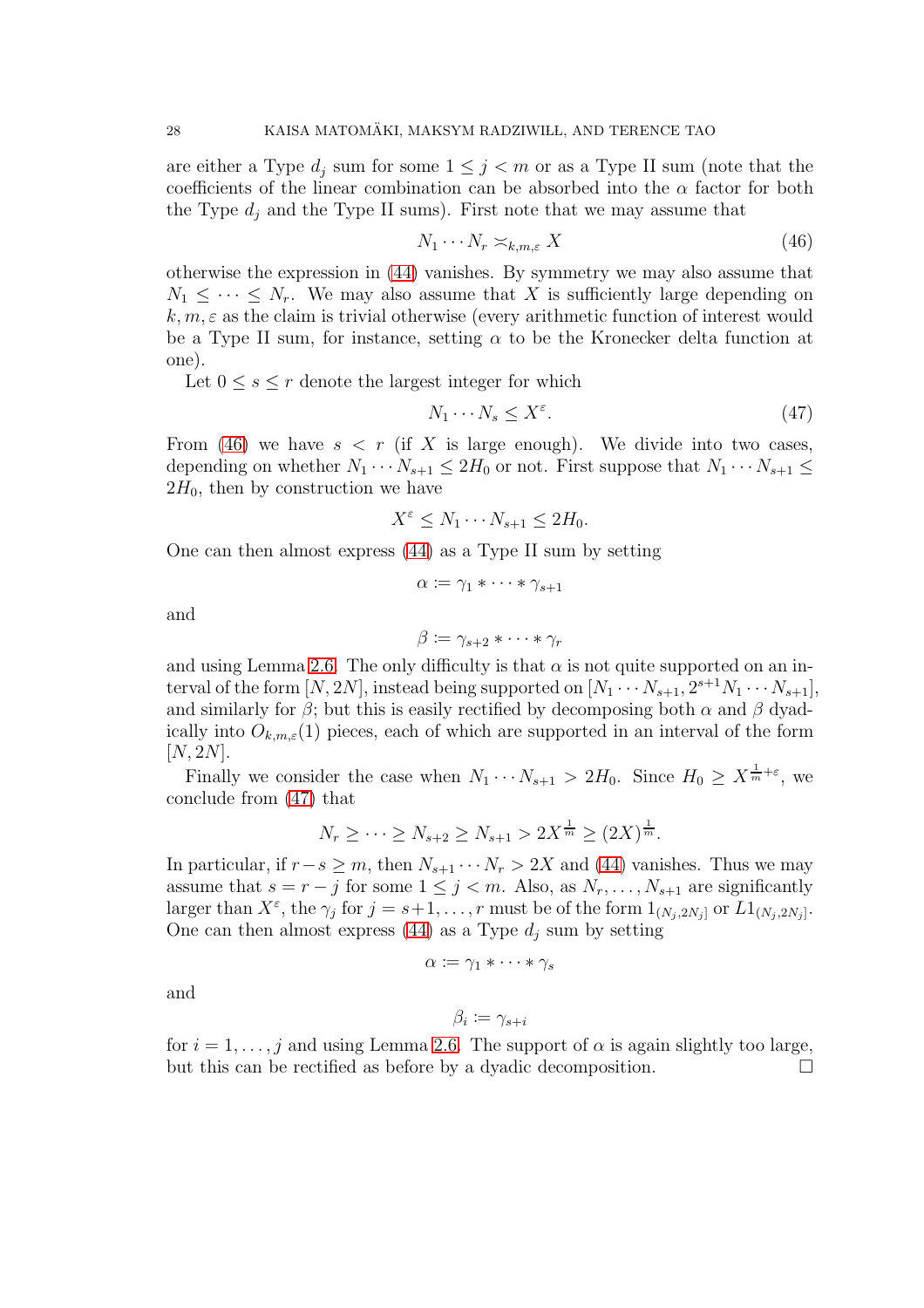For technical reasons (arising from the terms in Lemma [2.9](#page-21-2) when  $q_0 > 1$ ), we will need a more complicated variant of this proposition, in which one decomposes the function  $n \mapsto f(q_0n)$  rather than f itself. This introduces some additional "small" sums which are not Dirichlet convolutions, but which are quite small in  $\ell^2$  norm and so can be easily managed using crude estimates such as Lemma [2.8.](#page-20-0)

**Lemma 2.16** (Combinatorial decomposition, II). Let k, m,  $B \ge 1$  and  $0 < \varepsilon$ 1  $\frac{1}{m}$  be fixed. Let  $X \geq 2$ , and let  $H_0$  be such that  $X^{\frac{1}{m}+\varepsilon} \leq H_0 \leq X$ . Let  $q_0$ be a natural number with  $q_0 \leq \log^B X$ . Let  $f: \mathbb{N} \to \mathbb{C}$  be either the function  $f = \Lambda 1_{(X,2X]}$  or  $f := d_k 1_{(X,2X]}$ . Then one can decompose the function  $f(q_0 \cdot)$ :  $n \mapsto f(q_0 n)$  as a linear combination (with coefficients of size  $O_k(d_2(q_0)^{O_k(1)})$ ) of  $O_{k,m,\varepsilon}(\log^{O_{k,m,\varepsilon}(1)} X)$  components  $\tilde{f}$ , each of which is of one of the following types:

(Type  $d_i$  sum) A function of the form

$$
\tilde{f} = (\alpha * \beta_1 * \cdots * \beta_j) 1_{(X/q_0, 2X/q_0]}
$$
\n(48)

for some arithmetic functions  $\alpha, \beta_1, \ldots, \beta_j : \mathbb{N} \to \mathbb{C}$ , where  $1 \leq j \leq m$ ,  $\alpha$  is  $O_{k,m,\varepsilon}(1)$ -divisor-bounded and supported on  $[N,2N],$  and each  $\beta_i,$   $i=$  $1, \ldots, j$  is either of the form  $\beta_i = 1_{(M_i, 2M_i]}$  or  $\beta_i = L1_{(M_i, 2M_i]}$  for some  $N, M_1, \ldots, M_i$  obeying the bounds [\(40\)](#page-25-0),

$$
NM_1 \cdots M_j \asymp_{k,m,\varepsilon} X/q_0 \tag{49}
$$

and

$$
H_0 \ll M_1 \ll \cdots \ll M_j \ll X/q_0.
$$

(Type II sum) A function of the form

$$
\tilde{f} = (\alpha * \beta)1_{(X/q_0, 2X/q_0]}
$$

for some  $O_{k,m,\varepsilon}(1)$ -divisor-bounded arithmetic functions  $\alpha, \beta \colon \mathbb{N} \to \mathbb{C}$  with good cancellation supported on  $[N, 2N]$  and  $[M, 2M]$  respectively, for some N, M obeying the bounds [\(42\)](#page-25-1) and

$$
NM \asymp_{k,m,\varepsilon} X/q_0. \tag{50}
$$

The good cancellation bounds [\(29\)](#page-17-1) are permitted to depend on the parameter B in this lemma (in particular, B′ can be assumed to be large depending on this parameter).

(Small sum) A function  $\tilde{f}$  supported on  $(X/q_0, 2X/q_0)$  obeying the bound

$$
\|\tilde{f}\|_{\ell^2}^2 \ll_{k,m,\varepsilon,B} X^{1-\varepsilon/8}.
$$

*Proof.* If  $q_0 = 1$  then the claim follows from Lemma [2.15,](#page-25-2) so suppose  $q_0 > 1$ . We first dispose of the case when  $f = \Lambda 1_{(X, 2X]}$ . From the support of the von Mangoldt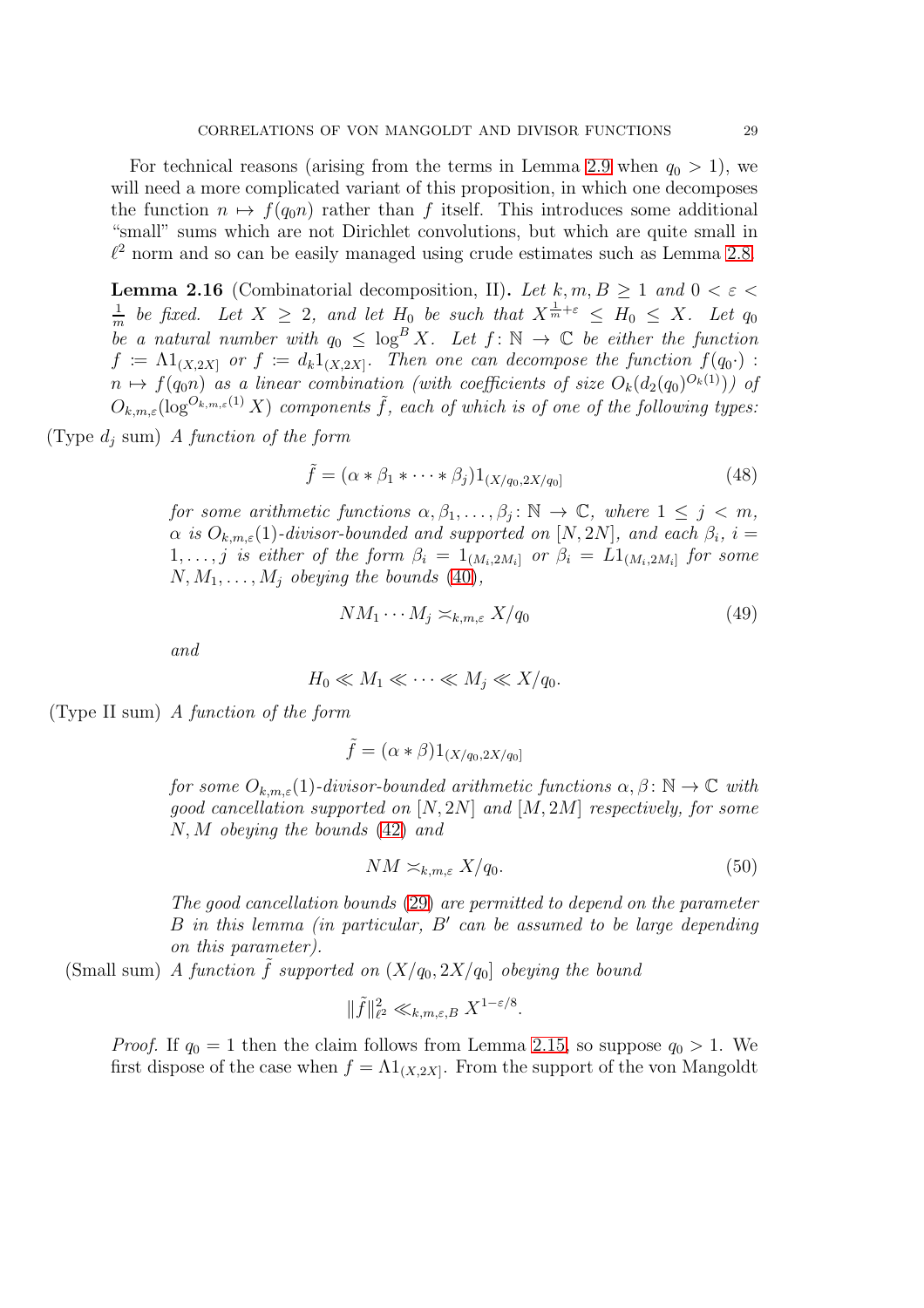function we see that the function  $f(q_0 \cdot) : n \mapsto f(q_0 n)$  vanishes unless  $q_0$  is a prime power  $p_0^{k_0}$  and in this case is supported on powers of  $p_0$ . Thus

$$
||f(q_0 \cdot)||_{\ell^2}^2 \le \sum_{k \ge 0} 1_{(X,2X]}(p_0^{k_0+k}) \Lambda(p_0^{k_0+k})^2 \ll (\log X)^3.
$$

Thus  $f(q_0)$  is already a small sum, and we are done in this case.

It remains to consider the case when  $f = d_k 1_{(X,2X]}$ . Let  $d_k(q_0)$  denote the function  $n \mapsto d_k(q_0n)$ . The function  $d_k(q_0) / d_k(q_0)$  is multiplicative, hence by Möbius inversion we may factor

$$
d_k(q_0 \cdot) = d_k(q_0) d_k * g
$$

where  $q$  is the multiplicative function

$$
g \coloneqq \frac{1}{d_k(q_0)} d_k(q_0 \cdot) \ast \mu^{\ast k}
$$

and  $\mu^{*k}$  is the Dirichlet convolution of k copies of  $\mu$ . From multiplicativity we see that g is  $O_k(1)$ -divisor-bounded and supported on the multiplicative semigroup G generated by the primes dividing  $q_0$ . We split  $g = g_1 + g_2$ , where  $g_1(n) :=$  $g(n)1_{n\leq X^{ \varepsilon/2}}$  and  $g_2(n) \coloneqq g(n)1_{n>X^{ \varepsilon/2}}$ , thus

$$
f(q_0 \cdot) = d_k(q_0)(d_k * g_1)1_{(X/q_0, 2X/q_0]} + d_k(q_0)(d_k * g_2)1_{(X/q_0, 2X/q_0]}.
$$

The term  $(d_k * g_1)1_{(X/q_0, 2X/q_0]}$  can be decomposed into terms of the form [\(44\)](#page-26-0) (but with X replaced by  $X/q_0$ ), exactly as in the proof of Lemma [2.15](#page-25-2) (with the additional factor  $g_1$  simply being an additional term  $\gamma_i$ ), so by repeating the previous arguments (with X replaced by  $X/q_0$  as appropriate), we obtain the required decomposition of this term as a linear combination (with coefficients of size  $O(d_k(q_0)) = O(d_2(q_0)^{O_k(1)})$  of Type  $d_j$  and Type II sums, using the second part of Lemma [2.6](#page-18-1) to ensure that convolution by  $g_1$  does not destroy the good cancellation property.

It remains to handle the  $(d_k * g_2)1_{(X/q_0, 2X/q_0]}$  term, which we will show to be small. Indeed, we expand

$$
||(d_k * g_2)1_{(X/q_0, 2X/q_0)}||_{\ell^2}^2 = \sum_{n:X < q_0 n \le 2X} |d_k * g_2(q_0 n)|^2.
$$

We can expand out the square and bound this by

<span id="page-29-0"></span>
$$
\ll \sum_{m_1, m_2} g_2(m_1) g_2(m_2) \sum_{X < n \le 2X : m_1, m_2, q_0 \mid n} d_k\left(\frac{n}{m_1}\right) d_k\left(\frac{n}{m_2}\right),\tag{51}
$$

where  $m_1, m_2$  range over the natural numbers. We crudely drop the constraint  $q_0|n$ . From [\(22\)](#page-15-1) (factoring  $n = [m_1, m_2]n'$  and noting that  $d_k \left( \frac{n}{m} \right)$  $m<sub>1</sub>$  $\Big) \leq d_2(m_2)^{O_k(1)} d_2(n')^{O_k(1)},$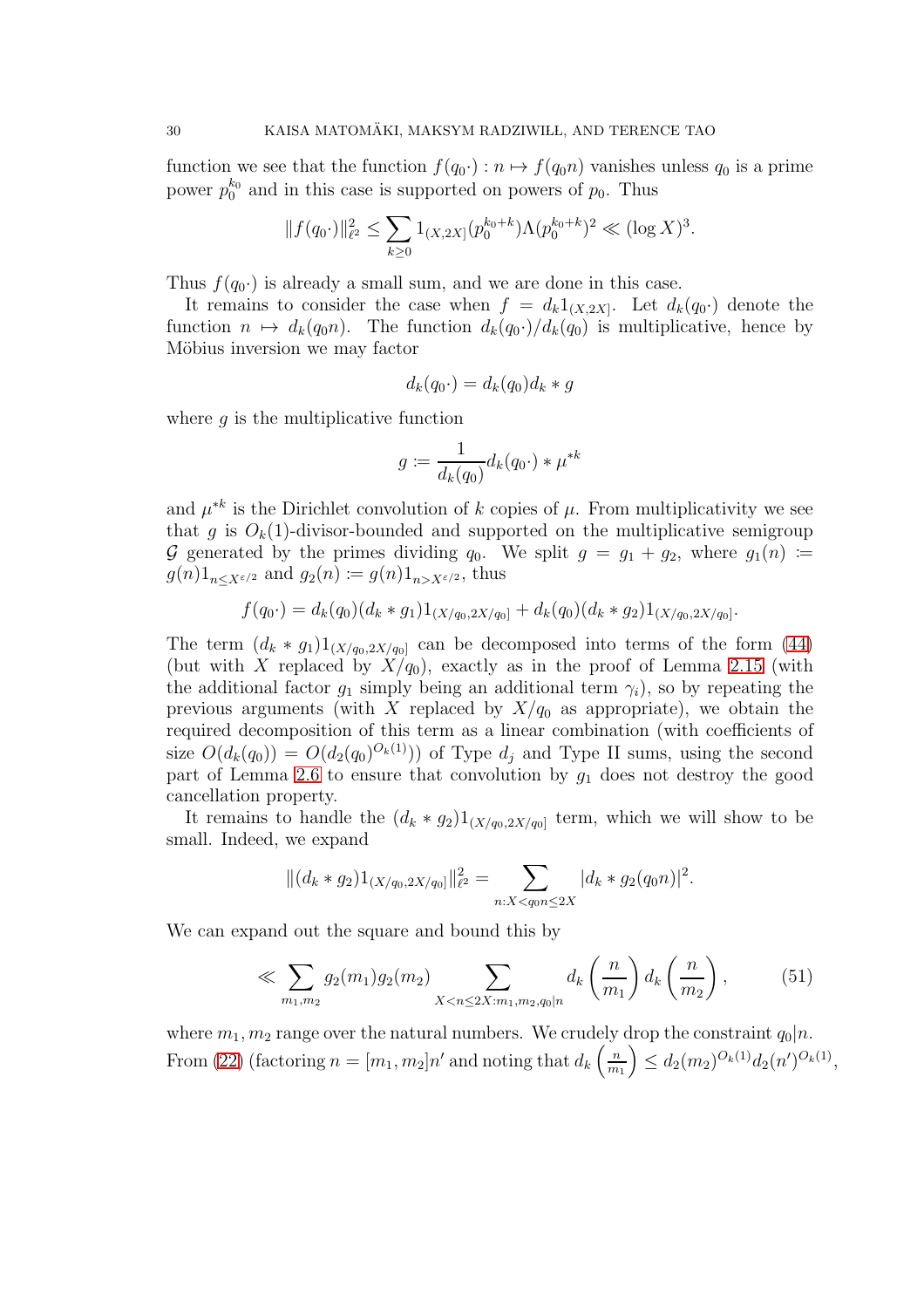and similarly for  $d_k \left( \frac{n}{m} \right)$  $m<sub>2</sub>$  $\big)$  we have

$$
\sum_{X < n \le 2X : m_1, m_2 \mid n} d_k \left(\frac{n}{m_1}\right) d_k \left(\frac{n}{m_2}\right) \ll_k \frac{X d_2(m_1)^{O_k(1)} d_2(m_2)^{O_k(1)} \log^{O_k(1)} X}{[m_1, m_2]}
$$

and also crudely bounding  $\frac{1}{[m_1,m_2]} \leq \frac{1}{m_1^{1/2}i}$  $\frac{1}{m_1^{1/2}m_2^{1/2}}$ , we can bound [\(51\)](#page-29-0) by

$$
\ll_k \left( \sum_m \frac{g_2(m) d_2(m)^{O_k(1)}}{m^{1/2}} \right)^2 X \log^{O_k(1)} X
$$

which on bounding  $g_2(m) \leq X^{-\varepsilon/8} g(m) m^{1/4}$  becomes

$$
\ll_{k,\varepsilon} X^{-\varepsilon/8} X \left( \sum_{m} \frac{g(m) d_2(m)^{O_k(1)}}{m^{1/4}} \right)^2 \log^{O_k(1)} X.
$$

From Euler products and the support and bounds on g we have

$$
\sum_{m} \frac{g(m)d_2(m)^{O_k(1)}}{m^{1/4}} \ll_k d_2(q_0)^{O_k(1)}
$$

and so by using [\(24\)](#page-16-1), we conclude that  $(d_k * g_2)1_{(X/q_0, 2X/q_0)}$  is small as required.  $\Box$ 

# 3. Applying the circle method

Let  $f, g: \mathbb{Z} \to \mathbb{C}$  be functions supported on a finite set, and let h be an integer. Following the Hardy-Littlewood circle method, we can express the correlation [\(1\)](#page-0-0) as an integral

$$
\sum_{n} f(n)\overline{g}(n+h) = \int_{\mathbb{T}} S_f(\alpha)\overline{S_g(\alpha)}e(\alpha h) d\alpha
$$

where  $S_f, S_g: \mathbb{T} \to \mathbb{C}$  are the exponential sums

$$
S_f(\alpha) := \sum_n f(n)e(\alpha n)
$$
  

$$
S_g(\alpha) := \sum_n g(n)e(\alpha n).
$$

If we then designate some (measurable) portion  $\mathfrak{M}$  of the unit circle  $\mathbb T$  to be the "major arcs", we thus have

<span id="page-30-0"></span>
$$
\sum_{n} f(n)\overline{g}(n+h) - MT_{\mathfrak{M},h} = \int_{\mathfrak{m}} S_f(\alpha)\overline{S_g(\alpha)}e(\alpha h) d\alpha \qquad (52)
$$

where  $MT_{\mathfrak{M},h}$  is the main term

<span id="page-30-1"></span>
$$
\mathrm{MT}_{\mathfrak{M},h} \coloneqq \int_{\mathfrak{M}} S_f(\alpha) \overline{S_g(\alpha)} e(\alpha h) \, d\alpha \tag{53}
$$

and  $\mathfrak{m} \coloneqq \mathbb{T} \backslash \mathfrak{M}$  denotes the complementary *minor arcs*.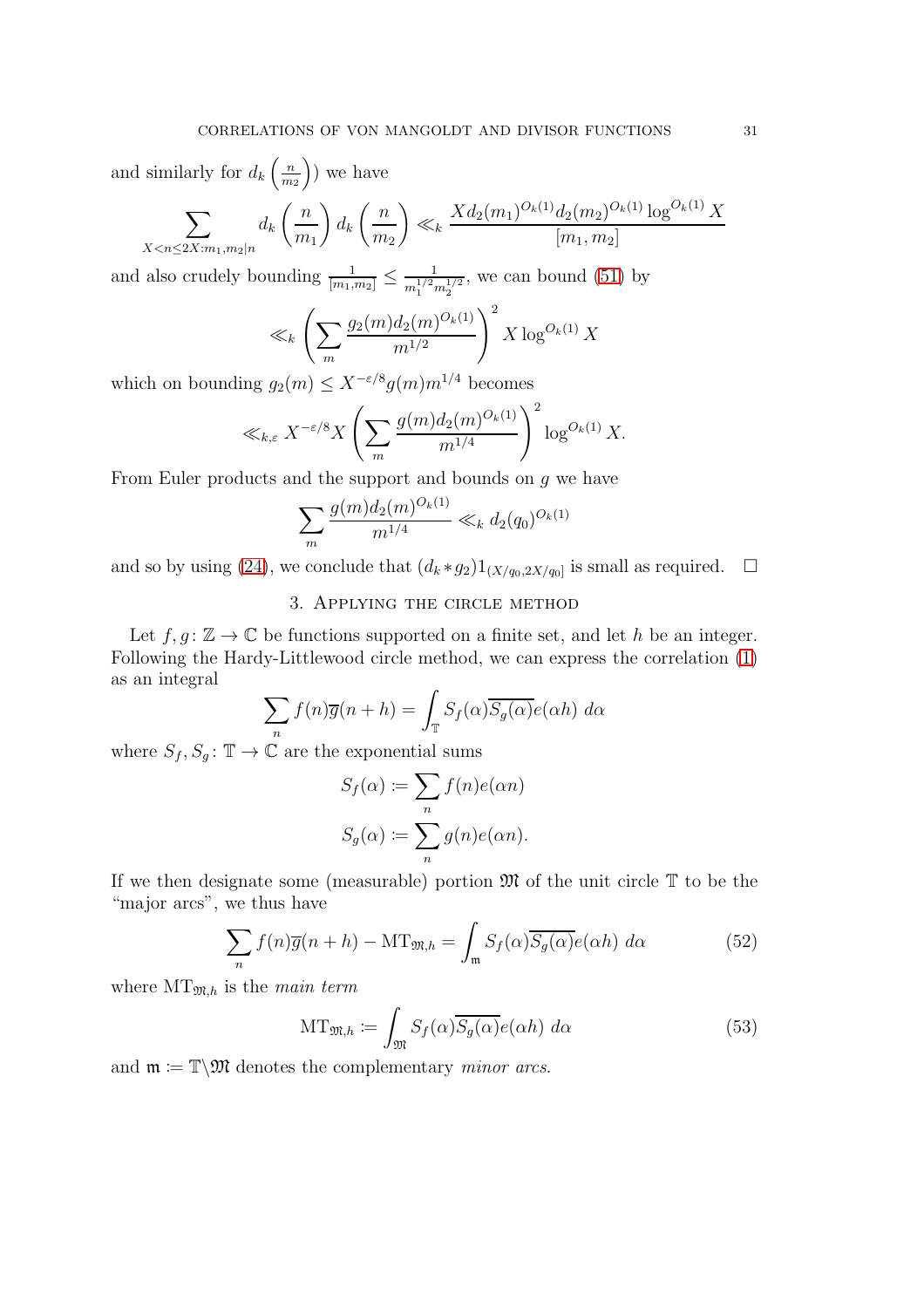We will choose the major arcs so that the main term can be computed for any given h by classical techniques (basically, the Siegel-Walfisz theorem, together with the analogous asymptotics for the divisor functions  $d_k$ ). To control the minor arcs, we take advantage of the ability to average in  $h$  to control this contribution by certain short  $L^2$  integrals of the exponential sum  $S_f(\alpha)$  (the factor  $S_g(\alpha)$  will be treated by a trivial bound).

<span id="page-31-1"></span>**Proposition 3.1** (Circle method). Let  $H \geq 1$ , and let  $f, g, \mathfrak{M}, \mathfrak{m}, S_f, S_g, \mathfrak{MT}_{\mathfrak{M},h}$ be as above. Then for any integer  $h_0$ , we have

$$
\sum_{|h-h_0| \le H} \left| \sum_n f(n) \overline{g(n+h)} - MT_{\mathfrak{M},h} \right|^2
$$
\n
$$
\ll H \int_{\mathfrak{m}} |S_f(\alpha)| |S_g(\alpha)| \int_{\mathfrak{m} \cap [\alpha - 1/2H, \alpha + 1/2H]} |S_f(\beta)| |S_g(\beta)| d\beta d\alpha
$$
\n(54)

<span id="page-31-0"></span>Proof. From [\(52\)](#page-30-0), the left-hand side of [\(54\)](#page-31-0) may be written as

$$
\sum_{|h-h_0| \le H} \left| \int_{\mathfrak{m}} S_f(\alpha) \overline{S_g(\alpha)} e(\alpha h) \, d\alpha \right|^2.
$$

Next, we introduce an even non-negative Schwartz function  $\Phi: \mathbb{R} \to \mathbb{R}^+$  with  $\Phi(x) \geq 1$  for all  $x \in [-1, 1]$ , such that the Fourier transform  $\hat{\Phi}(\xi) := \int_{\mathbb{R}} \Phi(x)e(-x\xi) dx$ is supported in  $[-1/2, 1/2]$ . (Such a function may be constructed by starting with the inverse Fourier transform of an even test function supported on a small neighbourhood of the origin, and then squaring.) Then we may bound the preceding expression by

$$
\sum_{h}\left|\int_{\mathfrak{m}}S_{f}(\alpha)\overline{S_{g}(\alpha)}e(\alpha h) d\alpha\right|^{2}\Phi\left(\frac{h-h_{0}}{H}\right).
$$

Expanding out the square, rearranging, and using the triangle inequality, we may bound this expression by

$$
\int_{\mathfrak{m}} |S_f(\alpha)| |S_g(\alpha)| \int_{\mathfrak{m}} |S_f(\beta)| |S_g(\beta)| \left| \sum_{h} e((\alpha - \beta)h) \Phi\left(\frac{h - h_0}{H}\right) \right| d\beta d\alpha.
$$

From the Poisson summation formula we have

$$
\sum_{h} e((\alpha - \beta)h) \Phi\left(\frac{h}{H}\right) = H \sum_{k} \hat{\Phi}(H(\tilde{\alpha} - \tilde{\beta} + k))
$$

where  $\tilde{\alpha}, \tilde{\beta}$  are any lifts of  $\alpha, \beta$  from T to R. In particular, this expression is of size  $O(H)$ , and vanishes unless  $\beta$  lies in the interval  $[\alpha - 1/2H, \alpha + 1/2H]$ . Shifting h by h<sub>0</sub>, the claim follows. by  $h_0$ , the claim follows.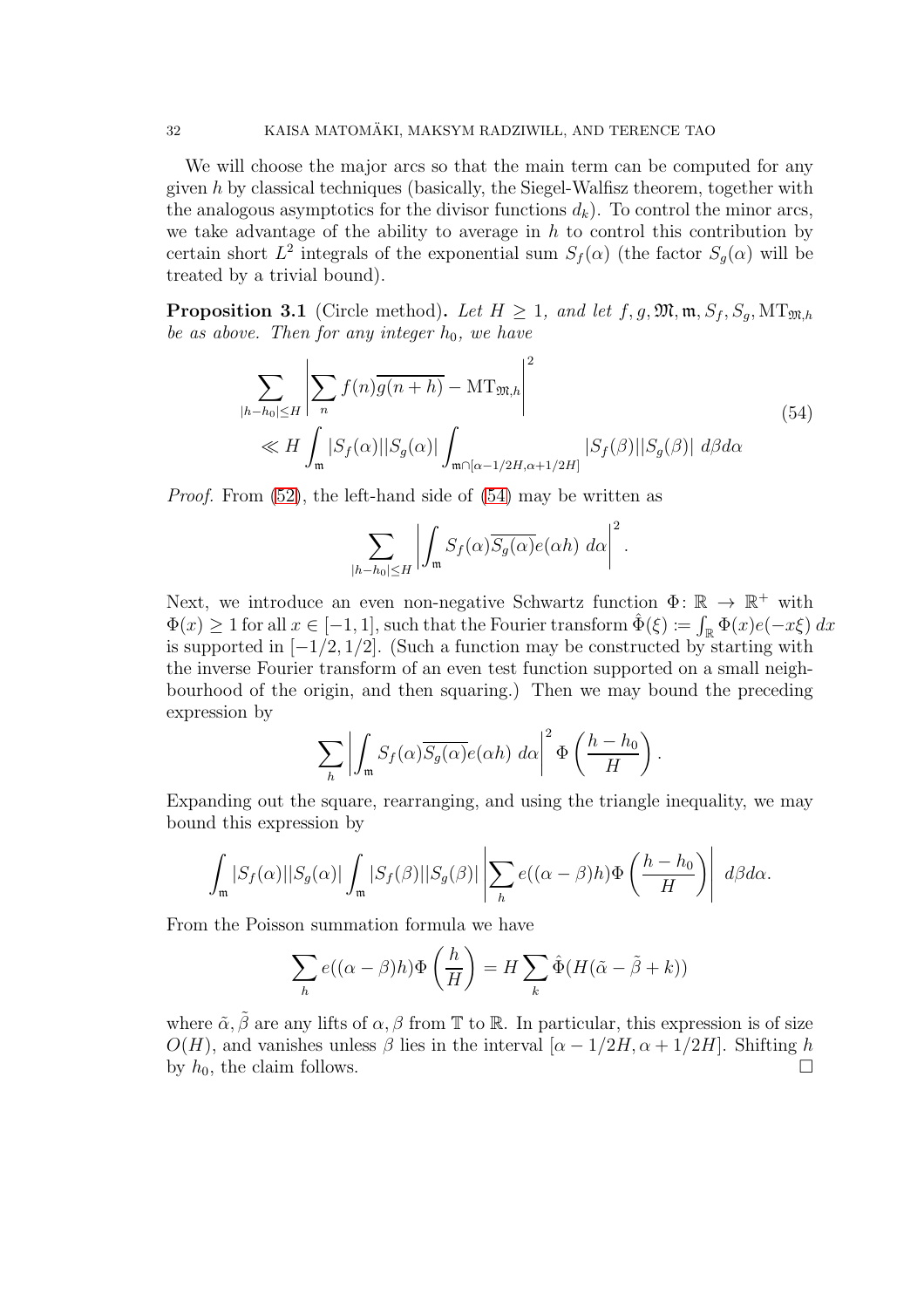From the Plancherel identities

$$
\int_{\mathbb{T}} |S_f(\alpha)|^2 d\alpha = \|f\|_{\ell^2}^2 \tag{55}
$$

<span id="page-32-1"></span><span id="page-32-0"></span>
$$
\int_{\mathbb{T}} |S_g(\alpha)|^2 d\alpha = ||g||_{\ell^2}^2 \tag{56}
$$

and Cauchy-Schwarz, we have

$$
\int_{\mathfrak{m}} |S_f(\alpha)| |S_g(\alpha)| d\alpha \leq ||f||_{\ell^2} ||g||_{\ell^2}
$$

so we can bound the right-hand side of [\(54\)](#page-31-0) by

$$
||f||_{\ell^2}||g||_{\ell^2}\sup_{\alpha\in\mathfrak{m}}\int_{\mathfrak{m}\cap[\alpha-1/2H,\alpha+1/2H]}|S_f(\beta)||S_g(\beta)|\ d\beta.
$$

By [\(56\)](#page-32-0) and Cauchy-Schwarz, we may bound this expression in turn by

<span id="page-32-4"></span>
$$
||f||_{\ell^2} ||g||_{\ell^2}^2 \sup_{\alpha \in \mathfrak{m}} \left( \int_{\mathfrak{m} \cap [\alpha - 1/2H, \alpha + 1/2H]} |S_f(\beta)|^2 \, d\beta \right)^{1/2}.
$$
 (57)

Note that from [\(55\)](#page-32-1) we have the trivial upper bound

<span id="page-32-2"></span>
$$
\int_{\mathfrak{m} \cap [\alpha - 1/2H, \alpha + 1/2H]} |S_f(\alpha)|^2 \, d\alpha \le \|f\|_{\ell^2}^2 \tag{58}
$$

and so the right-hand side of [\(54\)](#page-31-0) may be crudely upper bounded by  $H||f||_{\ell}^2$  $\frac{2}{\ell^2} \|g\|_{\ell^1}^2$  $_{\ell^2}^2,$ which is essentially the trivial bound on  $(54)$  that one obtains from the Cauchy-Schwarz inequality. Thus, any significant improvement (e.g. by a large power of  $log X$ ) over [\(58\)](#page-32-2) for minor arc  $\alpha$  will lead to an approximation of the form

$$
\sum_{n} f(n)\overline{g(n+h)} \approx \text{MT}_{\mathcal{M},h}
$$

for most  $h \in [h_0 - H, h_0 + H]$ . We formalize this argument as follows:

<span id="page-32-5"></span>Corollary 3.2. Let  $H \geq 1$  and  $\eta, F, G, X > 0$ . Let  $f, g: \mathbb{Z} \to \mathbb{C}$  be functions supported on a finite set, let  $\mathfrak{M}$  be a measurable subset of  $\mathbb{T}$ , and let  $\mathfrak{m} := \mathbb{T} \backslash \mathfrak{M}$ . For each h, let  $MT_h$  be a complex number. Let  $h_0$  be an integer. Assume the following axioms:

- (i) (Size bounds) One has  $||f||_{\ell}^2$  $\mathcal{E}_\ell^2 \ll F^2 X$  and  $\|g\|_\ell^2$  $e^2 \ll G^2 X$ .
- (ii) (Major arc estimate) For all but  $O(\eta H)$  integers h with  $|h h_0| \leq H$ , one has

$$
\int_{\mathfrak{M}} S_f(\alpha) \overline{S_g(\alpha)} e(\alpha h) \ d\alpha = \mathrm{MT}_h + O(\eta FGX).
$$

(iii) *(Minor arc estimate)* For each  $\alpha \in \mathfrak{m}$ , one has

<span id="page-32-3"></span>
$$
\int_{\mathfrak{m}\cap[\alpha-1/2H,\alpha+1/2H]} |S_f(\alpha)|^2 \ d\alpha \ll \eta^6 F^2 X. \tag{59}
$$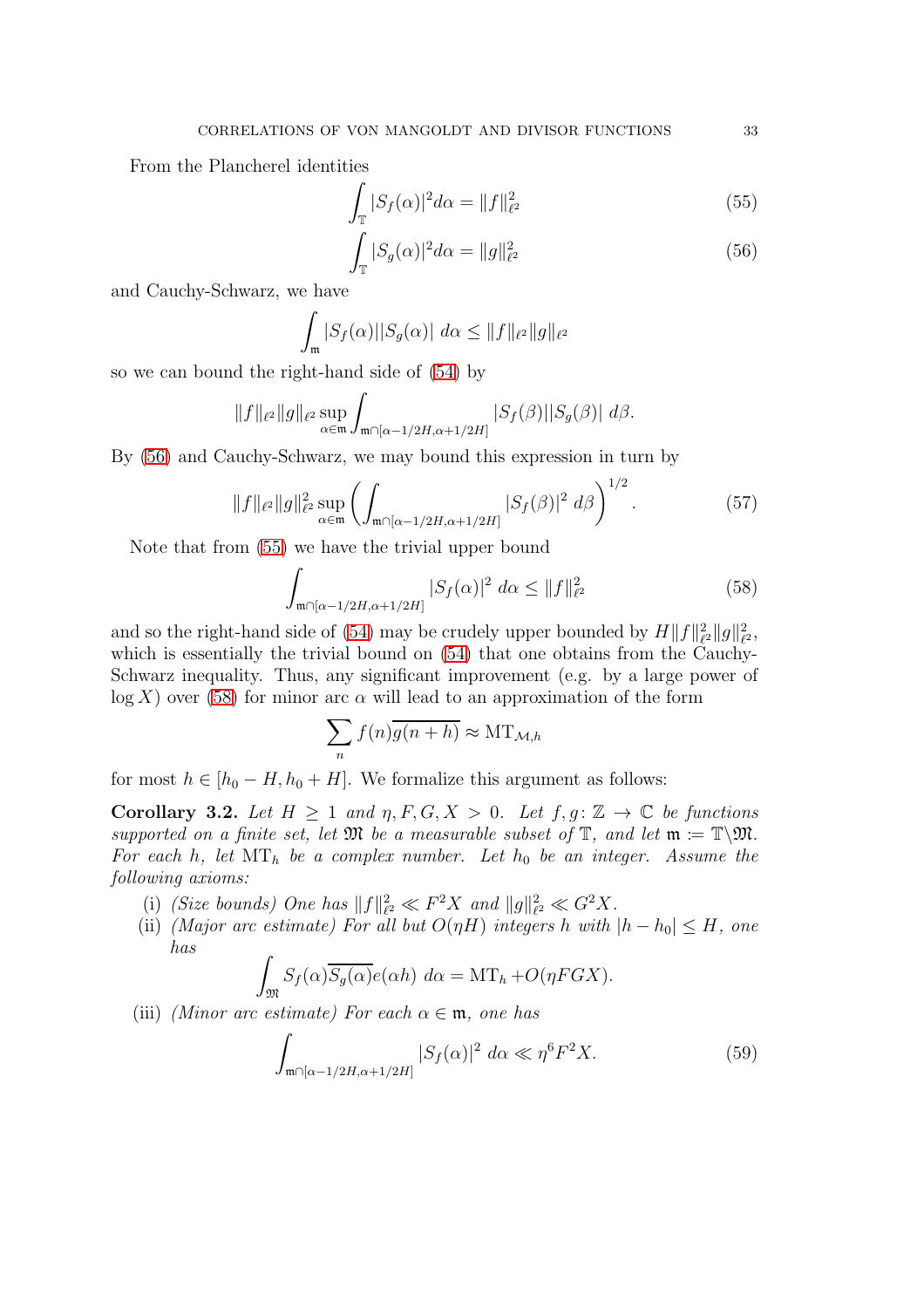Then for all but  $O(\eta H)$  integers h with  $|h - h_0| \leq H$ , one has

$$
\sum_{n} f(n)\overline{g(n+h)} = MT_h + O(\eta FGX). \tag{60}
$$

In our applications, F and G will behave like a fixed power of  $\log X$ , and  $\eta$  will be set  $\log^{-A} X$  for some large A. By symmetry one can replace f, F in [\(59\)](#page-32-3) with  $g, G$  if desired, but note that we only need a minor arc estimate for one of the two functions  $f, g$ .

*Proof.* From Proposition [3.1,](#page-31-1) the upper bound  $(57)$ , and axioms (i), (iii) we have

$$
\sum_{|h-h_0| \le H} \left| \sum_n f(n) \overline{g(n+h)} - \mathrm{MT}_{\mathfrak{M},h} \right|^2 \ll \eta^3 F^2 G^2 H X^2
$$

and hence by Chebyshev's inequality we have

$$
\sum_{n} f(n)\overline{g(n+h)} - MT_{\mathfrak{M},h} = O(\eta FGX)
$$

for all but  $O(\eta H)$  integers h with  $|h - h_0| \leq H$ . Applying axiom (ii), [\(53\)](#page-30-1) and the triangle inequality we obtain the claim triangle inequality, we obtain the claim.

In view of the above corollary, Theorem [1.3](#page-7-2) will be an easy consequence of major and minor arc estimates which we will soon present. Given parameters  $Q \geq 1$  and  $\delta > 0$ , define the major arcs

$$
\mathfrak{M}_{Q,\delta} := \bigcup_{1 \leq q \leq Q} \bigcup_{a:(a,q)=1} \left[ \frac{a}{q} - \delta, \frac{a}{q} + \delta \right],
$$

where we identify intervals such as  $\left[\frac{a}{q} - \delta, \frac{a}{q} + \delta\right]$  with subsets of the unit circle  $\mathbb T$  in the usual fashion. We will take  $Q := \log^B X$  and  $\delta := X^{-1} \log^{B'} X$  for some large  $B' > B > 1$ . To handle the major arcs, we use the following estimate:

<span id="page-33-0"></span>**Proposition 3.3** (Major arc estimate). Let  $A > 0$ ,  $0 < \varepsilon < 1/2$  and  $k, l > 2$  be fixed, and suppose that  $X \geq 2$ ,  $B \geq 2A$  and  $B' \geq 2B + A$ . Let h be an integer with  $0 < |h| \leq X^{1-\varepsilon}$ . Let  $P_{k,l,h}, Q_{k,h}$  and  $\mathfrak{S}(h)$  be as in Section [1.](#page-0-1)

(i) (Major arcs for Hardy-Littlewood conjecture) We have

$$
\int_{\mathfrak{M}_{\log^{B} X,X^{-1} \log^{B'} X}} |S_{\Lambda 1_{(X,2X]}}(\alpha)|^{2} e(\alpha h) d\alpha = \mathfrak{G}(h) X + O_{\varepsilon, A,B,B'}(d_{2}(h)^{O(1)} X \log^{-A} X).
$$
\n(61)

(ii) *(Major arcs for divisor correlation conjecture)* We have 
$$
f
$$

$$
\int_{\mathfrak{M}_{\log^{B} X,X^{-1} \log^{B'} X}} S_{d_{k} 1_{(X,2X]}}(\alpha) \overline{S_{d_{l} 1_{(X,2X]}}(\alpha)} e(\alpha h) d\alpha = P_{k,l,h}(\log X) X + O_{\varepsilon,k,l,A,B,B'}(d_{2}(h)^{O_{k,l}(1)} X \log^{k+l-2-A} X).
$$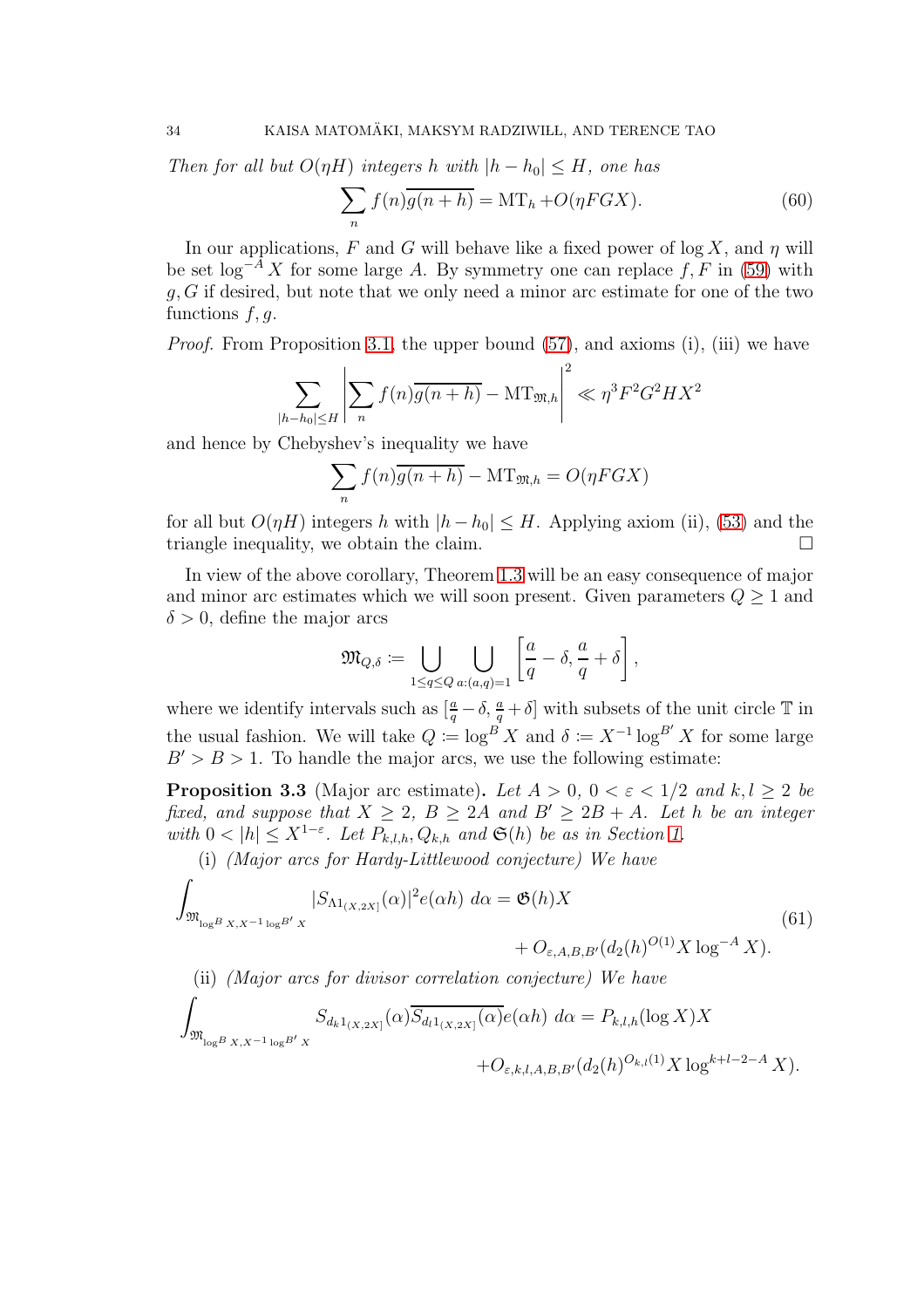(iii) (Major arcs for higher order Titchmarsh problem) We have

$$
\int_{\mathfrak{M}_{\log^{B} X,X^{-1} \log^{B'} X}} S_{\Lambda 1_{(X,2X]}}(\alpha) \overline{S_{d_k 1_{(X,2X]}}(\alpha)} e(\alpha h) \ d\alpha = Q_{k,h}(\log X) X + O_{\varepsilon,k,A,B,B'}(d_2(h)^{O_k(1)} X \log^{k-1-A} X).
$$

(iv) (Major arcs for Goldbach conjecture) If  $X$  is an integer, then

$$
\int_{\mathfrak{M}_{\log B_{(X,X^{-1}\log B'X)}}} S_{\Lambda 1_{(X,2X]}}(\alpha) S_{\Lambda 1_{[1,X]}}(\alpha) e(\alpha h) \, d\alpha = \mathfrak{G}(h) X + O_{\varepsilon, A, B, B'}(d_2(X)^{O(1)} X \log^{-A} X).
$$

These bounds are quite standard and will be established in Section [4.](#page-35-0) It is likely that one can remove the factors of  $d_2(h)$ ,  $d_2(X)$  from the error terms with a little more effort, but we will not need to do so here, as these factors will usually be dominated by the  $\log^{-A} X$  savings. In case (ii), it is also likely that we can improve the error term to a power saving in  $X$  if one enlarges the major arcs accordingly, but we will again not do so here.

To handle the minor arcs, we use the following exponential sum estimate:

<span id="page-34-2"></span>**Proposition 3.4** (Minor arc estimate). Let  $\varepsilon > 0$  be a sufficiently small absolute constant, and let  $A, B, B' > 0$ . Let  $k \geq 2$  be fixed, let  $X \geq 2$ , and set  $Q \coloneqq \log^B X$ . Assume that B is sufficiently large depending on  $A, k$ , and that B' is sufficiently large depending on  $A, B, k$ .

Let  $1 \le q \le Q$ , let a be coprime to q. Let  $f: \mathbb{N} \to \mathbb{C}$  be either the function  $f(n) \coloneqq \Lambda(n) 1_{(X,2X]}$  or  $f(n) \coloneqq d_k(n) 1_{(X,2X]}$ .

(i) One has

<span id="page-34-0"></span>
$$
\int_{X^{-1}\log^{B'}X \ll |\theta| \ll X^{-1/6-\varepsilon}} \left| S_f\left(\frac{a}{q}+\theta\right) \right|^2 \ d\theta \ll_{k,\varepsilon,A,B,B'} X \log^{-A} X \tag{62}
$$

(ii) One has, for  $\sigma \geq 8/33$ , the bound

<span id="page-34-1"></span>
$$
\int_{|\theta-\beta| \ll X^{-\sigma-\varepsilon}} \left| S_f\left(\frac{a}{q}+\theta\right) \right|^2 \ d\theta \ll_{k,\varepsilon,A,B} X \log^{-A} X \tag{63}
$$

for any real number  $\beta$  with  $X^{-1/6-\varepsilon} \ll |\beta| \leq \frac{1}{qQ}$ .

Note from [\(23\)](#page-15-0) and [\(55\)](#page-32-1) that one already has the bound

$$
\int_{\mathbb{T}} \left| S_f \left( \frac{a}{q} + \theta \right) \right|^2 \ d\theta \ll_{k,\varepsilon} X \log^{O_k(1)} X,
$$

so the bounds [\(62\)](#page-34-0), [\(63\)](#page-34-1) only gain a logarithmic savings over the trivial bound. We also remark that the  $\sigma \geq 1/3$  case of Proposition [3.4\(](#page-34-2)ii) can be established from the estimates in [\[55\]](#page-78-5) (in the case  $f = \Lambda 1_{(X,2X)}$ ) or [\[3\]](#page-75-1) (in the case  $f = d_3 1_{(X,2X)}$ ).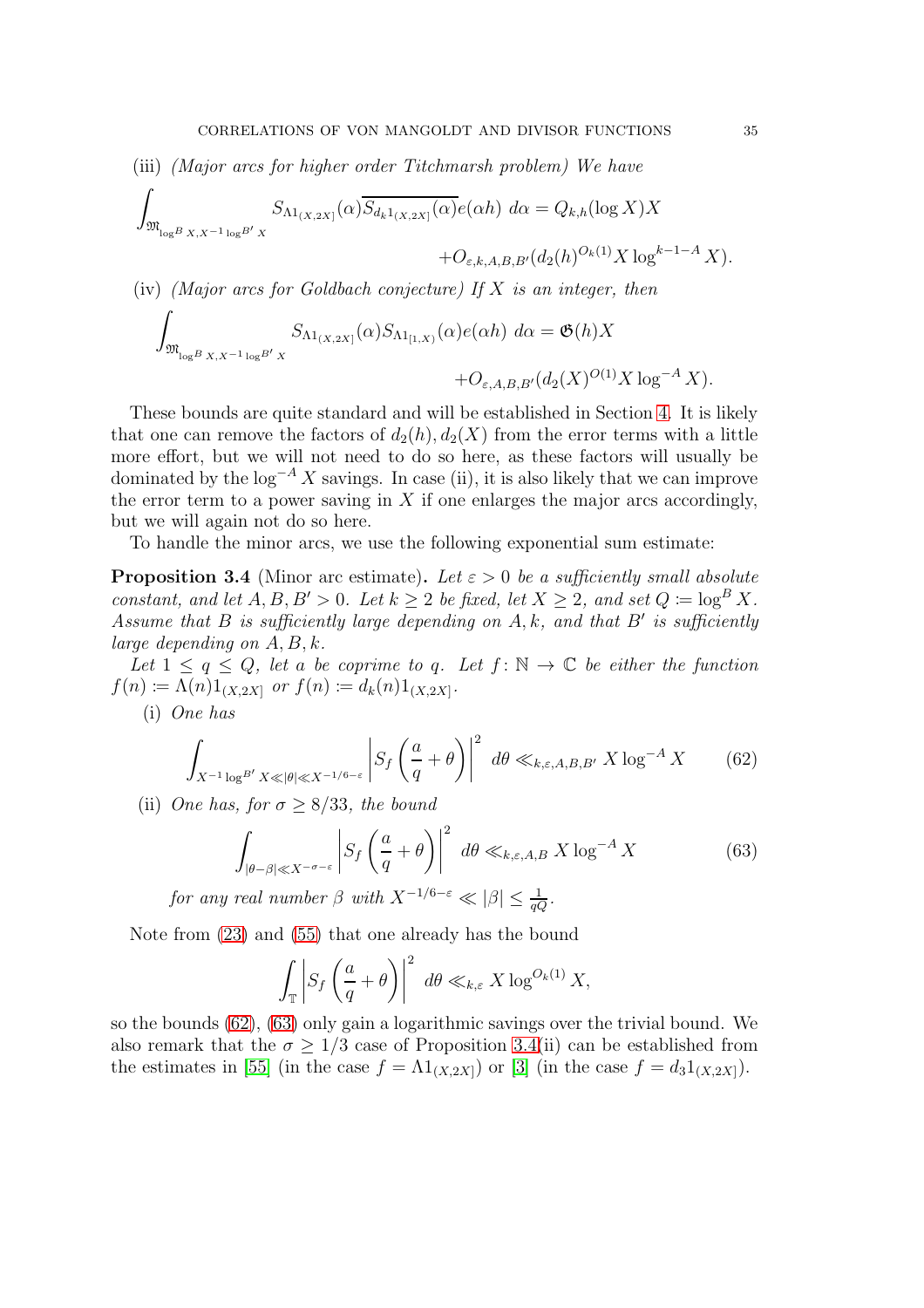Proposition [3.4](#page-34-2) will be proven in Sections [5-](#page-40-1)[8.](#page-66-0) Assuming it for now, let us see why it (and Proposition [3.3\)](#page-33-0) imply Theorem [1.3.](#page-7-2) The four cases are very similar and we will only describe the argument in detail for Theorem [1.3\(](#page-7-2)i). By subdividing the interval  $[h_0 - H, h_0 + H]$  if necessary, we may assume that  $H = X^{\sigma+\varepsilon}$  with  $\varepsilon$ small. Let  $A > 0$ , let  $B > 0$  be sufficiently large depending on A, and let  $B' > 0$ be sufficiently large depending on A, B. We apply Corollary [3.2](#page-32-5) with  $f = g = \Lambda$ ,  $\eta = \log^{-A-2} X$ , and  $\mathfrak{M} := \mathfrak{M}_{\log^B X, X^{-1} \log^{B'} X}$ . From crude bounds we can verify the hypothesis in Corollary [3.2\(](#page-32-5)i) with  $\tilde{F}, G = X \log X$ . From the estimates in [\[41\]](#page-77-23), we know that

$$
\sum_{h:|h-h_0| \le H} d_2(h) \ll H \log^{O(1)} X
$$

and hence by the Markov inequality we have  $d_2(h) \ll \log^{O_A(1)} X$  for all but  $O(\eta H)$ values of  $h \in [h_0 - H, h_0 + H]$ . This fact and Proposition [3.3\(](#page-33-0)i) then give the hypothesis in Corollary [3.2\(](#page-32-5)ii). It remains to verify the hypothesis in Corollary [3.2\(](#page-32-5)iii) for any  $\alpha \notin \mathfrak{M}_{\log^B X, X^{-1} \log^{B'} X}$ . By the Dirichlet approximation theorem, we can write  $\alpha = a/q + \beta$  for some  $1 \le q \le \log^B X$ ,  $(a,q) = 1$ , and  $|\beta| \le \frac{1}{qQ}$ . Since  $\alpha \notin \mathfrak{M}_{\log^B X, X^{-1} \log^{B'} X}$ , we also have  $|\beta| \geq X^{-1} \log^{B'} X$ . If  $\beta \leq X^{-\frac{1}{6} - \varepsilon}$ , the claim then follows from Proposition [3.4\(](#page-34-2)ii), while for  $\beta > X^{-\frac{1}{6}-\varepsilon}$  the claim follows from Proposition [3.4\(](#page-34-2)i). Theorem [1.3\(](#page-7-2)ii)-(iv) follow similarly (with slightly larger choices of  $F, G$ .

Remark 3.5. The bound [\(63\)](#page-34-1) is being used here to establish Theorem [1.3.](#page-7-2) In the converse direction, it is possible to use Theorem [1.3](#page-7-2) to establish  $(63)$ ; we sketch the argument as follows. The left-hand side of [\(63\)](#page-34-1) may be bounded by

$$
\int_{\mathbb{R}} |S_f(\theta)|^2 \eta \left( X^{\sigma+\varepsilon} \left( \theta - \frac{a}{q} - \beta \right) \right) d\theta
$$

for some rapidly decreasing η with compactly supported Fourier transform,and this can be rewritten as

$$
X^{-\sigma-\varepsilon} \sum_{h} e\left(-h\left(\frac{a}{q}+\beta\right)\right) \hat{\eta}\left(\frac{h}{X^{\sigma+\varepsilon}}\right) \sum_{n} f(n) \overline{f(n+h)}.
$$

The inner sum can be controlled for most h using Theorem [1.3,](#page-7-2) and contribution of the exceptional values of h can be controlled by upper bound sieves. We leave the details to the interested reader.

#### 4. Major arc estimates

<span id="page-35-0"></span>In this section we prove Proposition [3.3.](#page-33-0) To do this we need some estimates on  $S_{\Lambda 1_{(X,2X]}}(\alpha)$  and  $S_{d_k1_{(X,2X]}}(\alpha)$  for major arc  $\alpha$ . The former is standard: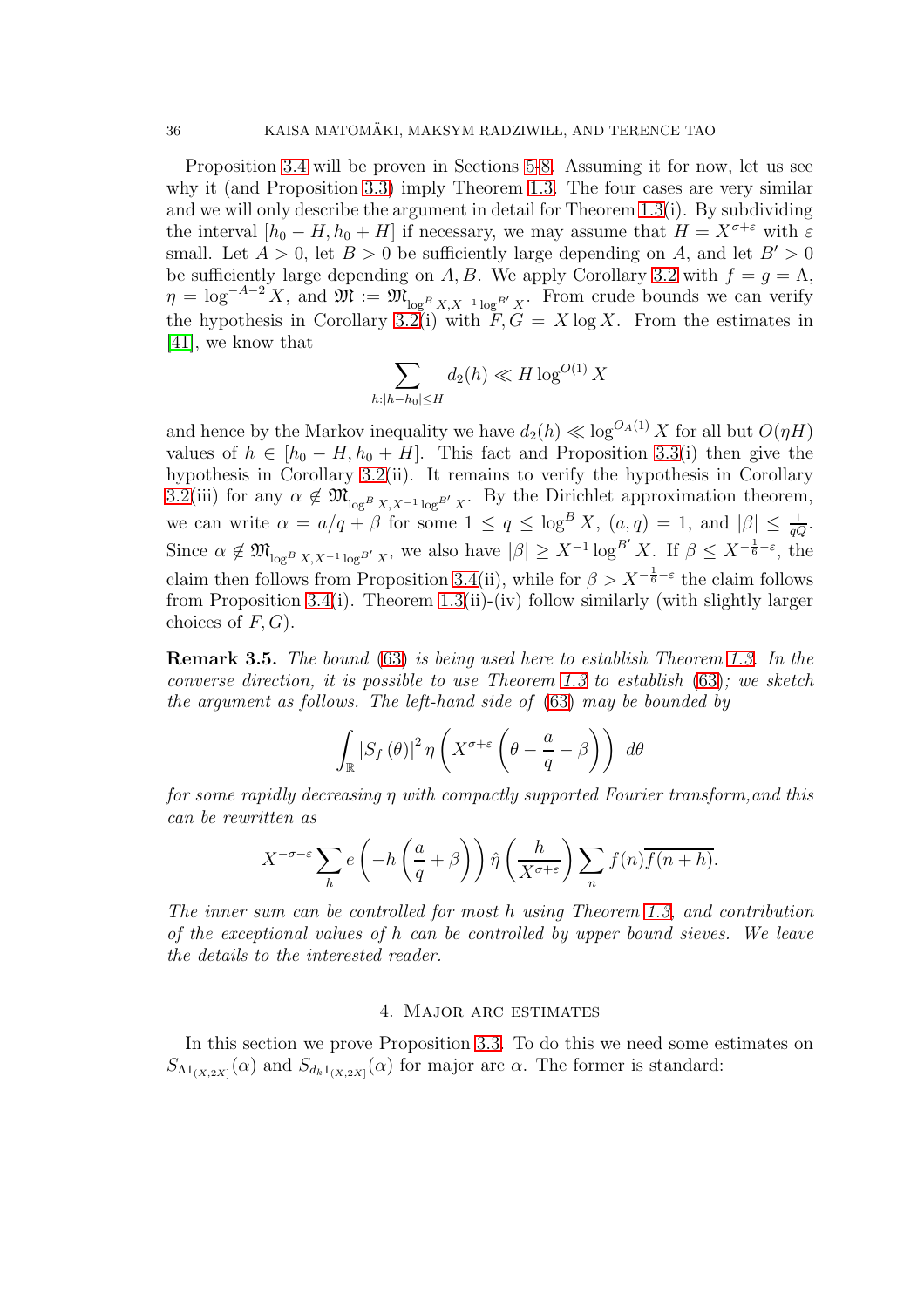<span id="page-36-0"></span>**Proposition 4.1.** Let  $A, B, B' > 0, X \geq 2$ , and let  $\alpha = \frac{a}{q} + \beta$  for some  $1 \leq q \leq$  $\log^B X$ ,  $(a,q) = 1$ , and  $|\beta| \leq \frac{\log^{B'} X}{X}$  $\frac{E_{X}}{X}$ . Then we have

$$
S_{\Lambda 1_{[1,X]}}(\alpha) = \frac{\mu(q)}{\varphi(q)} \int_1^X e(\beta x) \, dx + O_{A,B,B'}(X \log^{-A} X)
$$

and hence also

$$
S_{\Lambda 1_{(X,2X]}}(\alpha) = \frac{\mu(q)}{\varphi(q)} \int_X^{2X} e(\beta x) \, dx + O_{A,B,B'}(X \log^{-A} X)
$$

Proof. See [\[64,](#page-78-0) Lemma 8.3]. We remark that this estimate requires Siegel's theorem and so the bounds are ineffective.  $\Box$ 

For the  $d_k$  exponential sum, we have

<span id="page-36-1"></span>**Proposition 4.2.** Let  $A, B, B' > 0$ ,  $k \geq 2$ ,  $X \geq 2$ , and let  $\alpha = \frac{a}{q} + \beta$  for some  $1 \leq q \leq \log^B X$ ,  $(a,q) = 1$ , and  $|\beta| \leq \frac{\log^{B'} X}{X}$  $\frac{X}{X}$ . Then we have

$$
S_{d_k 1_{(X,2X]}}(\alpha) = \int_X^{2X} p_{k,q}(x) e(\beta x) \, dx + O_{k,A,B,B'}(X \log^{-A} X)
$$

where

$$
p_{k,q}(x) := \sum_{q=q_{0}q_{1}} \frac{\mu(q_{1})}{\varphi(q_{1})q_{0}} p_{k,q_{0},q_{1}} \left(\frac{x}{q_{0}}\right)
$$
  

$$
p_{k,q_{0},q_{1}}(x) := \frac{d}{dx} \text{Res}_{s=1} \frac{x^{s} F_{k,q_{0},q_{1}}(s)}{s}
$$
  

$$
F_{k,q_{0},q_{1}}(s) := \sum_{n \geq 1: (n,q_{1})=1} \frac{d_{k}(q_{0}n)}{n^{s}}.
$$

Using Euler products we see that  $F_{k,q_0,q_1}$  has a pole of order k at  $s=1$ , and so  $p_{k,q_0,q_1}$  (and hence  $p_{k,q}$ ) will be a polynomial of degree at most  $k-1$  in  $\log x$ . One could improve the error term  $X \log^{-A} X$  here to a power savings  $X^{1-c/k}$  for some absolute constant  $c > 0$ , and also allow q and  $X|\beta|$  to similarly be as large as  $X^{c/k}$ , but we will not exploit such improved estimates here.

Proof. This is a variant of the computations in [\[3,](#page-75-0) §6]. Using Lemma [2.1](#page-14-0) (and increasing  $A$  as necessary), it suffices to show that

$$
\sum_{n \le X'} d_k(n) e(an/q) = \int_0^{X'} p_{k,q}(x) \, dx + O_{k,A,B}(X \log^{-A} X)
$$

for all  $X' \simeq X$ . Writing  $n = q_0 n_1$  where  $q_0 = (q, n)$ , we can expand the left-hand side as

$$
\sum_{q=q_0q_1} \sum_{n_1 \le X'/q_0:(n_1,q_1)=1} d_k(q_0n_1)e(an_1/q_1)
$$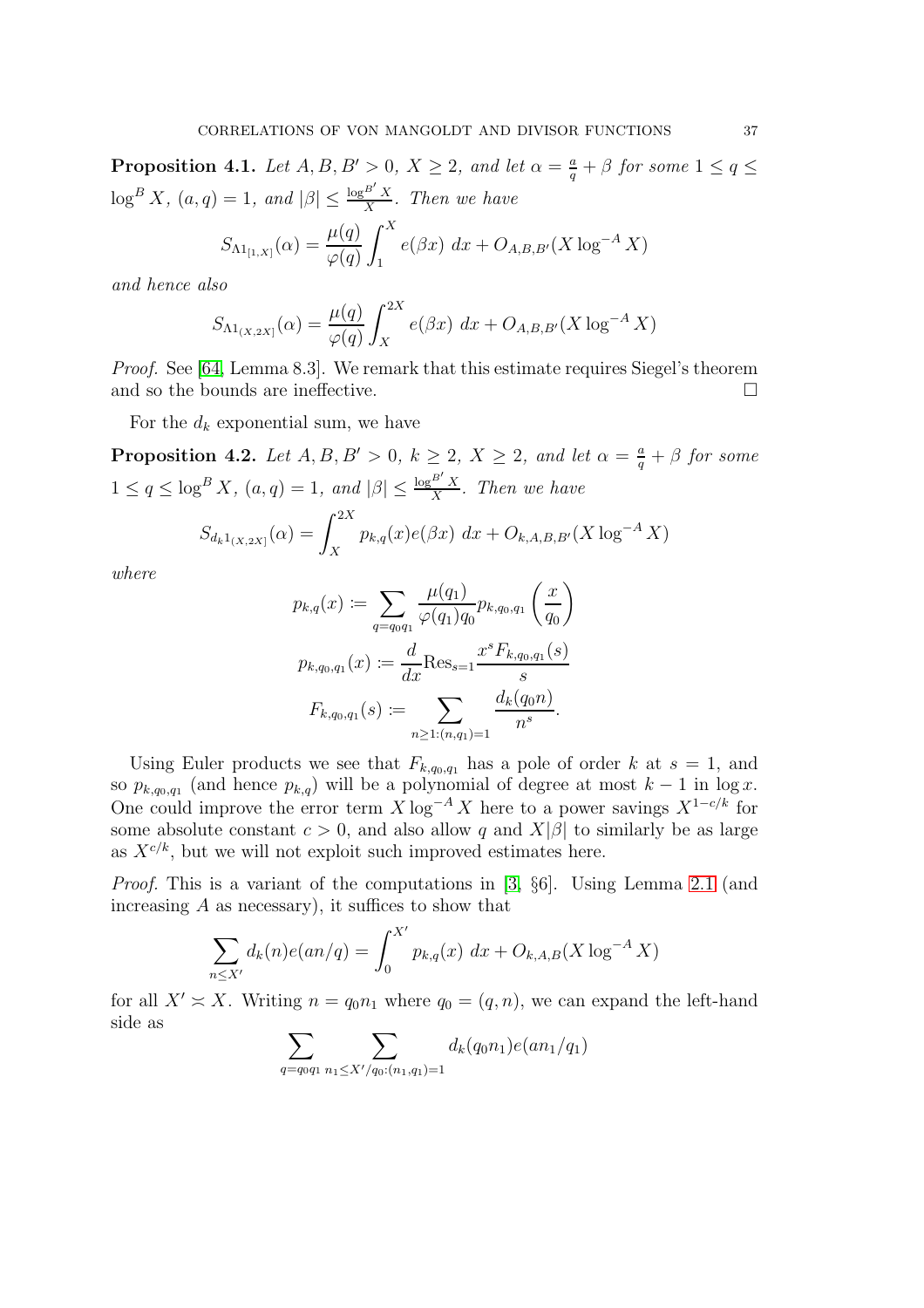so (again by enlarging  $A$  as necessary) it will suffice to show that

<span id="page-37-0"></span>
$$
\sum_{n_1 \le X'/q_0:(n_1,q_1)=1} d_k(q_0 n_1) e(an_1/q_1) = \frac{\mu(q_1)}{\varphi(q_1)} \int_0^{X'/q_0} p_{k,q_0,q_1}(x) dx + O_{k,A,B}(X \log^{-A} X)
$$
\n(64)

for each factorization  $q = q_0q_1$ . By [\(34\)](#page-21-0), the left-hand side of [\(64\)](#page-37-0) expands as

$$
\frac{1}{\varphi(q_1)} \sum_{\chi \ (q_1)} \chi(a) \tau(\overline{\chi}) \sum_{n_1 \le X'/q_0} \chi(n_1) d_k(q_0 n_1)
$$

where the Gauss sum  $\tau(\overline{\chi})$  is defined by [\(35\)](#page-21-1). For non-principal  $\chi$ , a routine application of the Dirichlet hyperbola method shows that

$$
\sum_{n_1 \le X'/q_0:(n_1,q_1)=1} \chi(n_1) d_k(q_0 n_1) \ll_{k,A,B} X \log^{-A} X
$$

for any  $A > 0$  (in fact one can easily extract a power savings of order  $X^{-1/k} \log^{O_{k,A,B}(1)} X$ from this argument). Thus it suffices to handle the contribution of the principal character. Here, the Gauss sum [\(35\)](#page-21-1) is just  $\mu(q_1)$ , so we reduce to showing that

$$
\sum_{n_1 \le X'/q_0:(n_1,q_1)=1} d_k(q_0 n_1) = \int_0^{X'/q_0} p_{k,q_0,q_1}(x) \, dx + O_{k,A,B}(X \log^{-A} X).
$$

By the fundamental theorem of calculus one has

$$
\int_0^{X'/q_0} p_{k,q_0,q_1}(x) dx = \text{Res}_{s=1} \frac{(X'/q_0)^s F_{k,q_0,q_1}(s)}{s}.
$$

Meanwhile, by Lemma [2.4\(](#page-16-0)i), we can write the left-hand side as

$$
\frac{1}{2\pi i} \int_{\sigma - iX^{\varepsilon}}^{\sigma + iX^{\varepsilon}} \frac{(X'/q_0)^s F_{k,q_0,q_1}(s)}{s} ds + O_{k,A,B,\varepsilon}(X \log^{-A} X)
$$

where  $\sigma := 1 + \frac{1}{\log X}$  and  $\varepsilon > 0$  is arbitrary. On the other hand, by modifying the arguments in [\[3,](#page-75-0) Lemma 4.3] (and using the standard convexity bound for the  $\zeta$ function) we have the bounds

$$
F_{k,q_0,q_1}(s) \ll_{k,B,\varepsilon} X^{O_k(\varepsilon^2)}
$$

when  $\text{Re}(s) \geq 1 - \varepsilon$ ,  $|\text{Im}(s)| \leq X^{\varepsilon}$ , and  $|s - 1| \geq \varepsilon$ . Shifting the contour to the rectangular path connecting  $\sigma - iX^{\varepsilon}$ ,  $(1 - \varepsilon) - iX^{\varepsilon}$ ,  $(1 - \varepsilon) + iX^{\varepsilon}$ , and  $\sigma + iX^{\varepsilon}$ and using the residue theorem, we obtain the claim.

Now we establish Proposition [3.3\(](#page-33-0)i). From Proposition [4.1](#page-36-0) and the crude bound  $S_{\Lambda 1_{(X,2X]}}(\alpha) \ll X$  coming from the prime number theorem, we have

$$
|S_{\Lambda 1_{(X,2X]}}(\alpha)|^2 = \frac{\mu^2(q)}{\varphi^2(q)} \left| \int_X^{2X} e(\beta x) \, dx \right|^2 + O_{A',B,B'}(X^2 \log^{-A'} X)
$$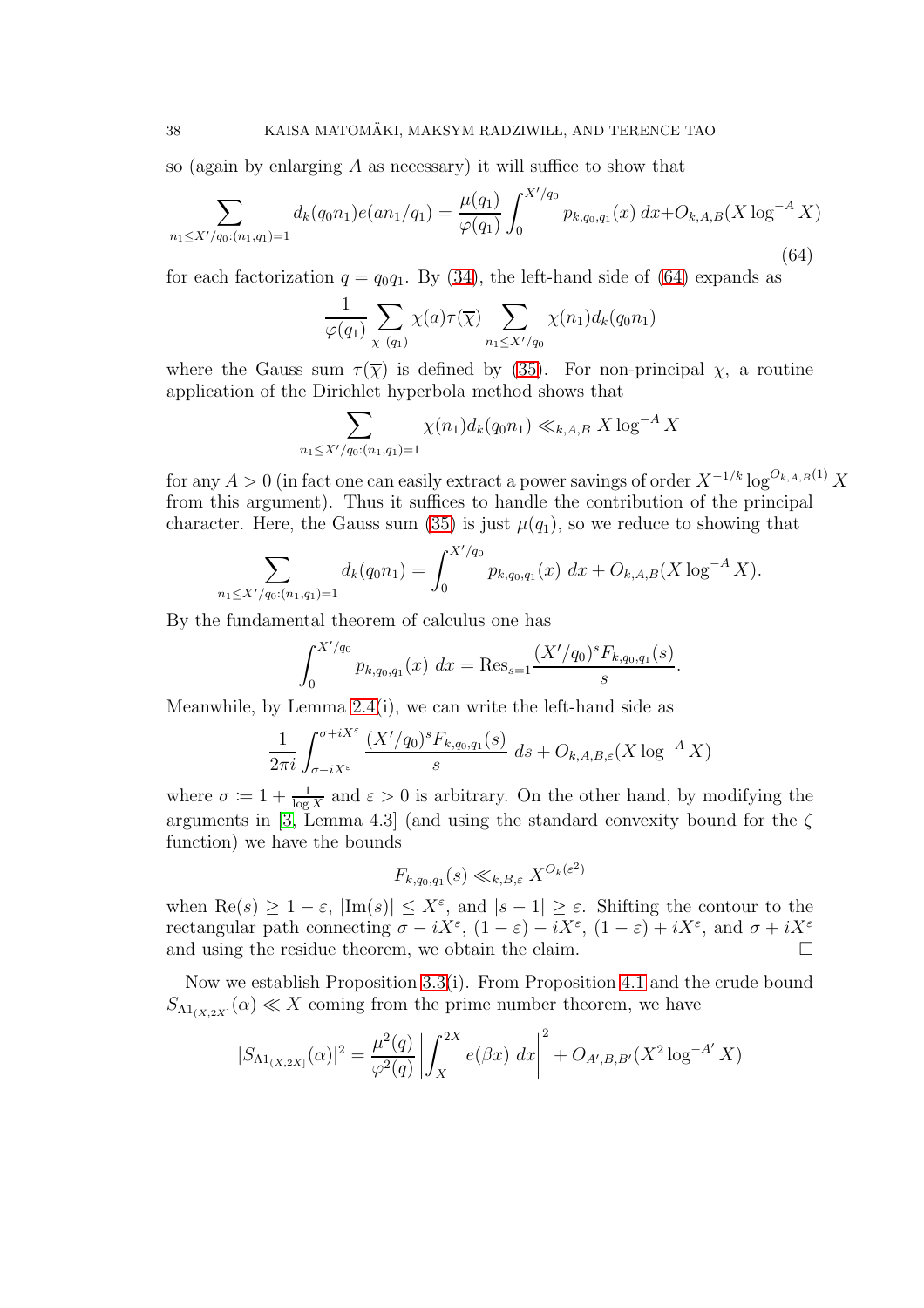for any  $A' > 0$  and major arc  $\alpha$  as in that proposition. On the other hand, the set  $\mathfrak{M}_{\log^B X, X^{-1} \log^{B'} X}$  has measure  $O(X^{-1} \log^{2B+B'} X)$ . Thus (on increasing A' as necessary) to prove  $(61)$ , it suffices to show that

$$
\sum_{q \leq \log^B X} \sum_{(a,q)=1} \int_{|\beta| \leq X^{-1} \log^{B'} X} \frac{\mu^2(q)}{\varphi^2(q)} \left| \int_X^{2X} e(\beta x) \, dx \right|^2 e\left( \left( \frac{a}{q} + \beta \right) h \right) \, d\beta
$$
\n
$$
= \mathfrak{G}(h)X + O_{\varepsilon, A, B, B'}(d_2(h)^{O(1)} X \log^{-A} X).
$$

By the Fourier inversion formula we have

$$
\int_{\mathbb{R}} \left| \int_{X}^{2X} e(\beta x) dx \right|^{2} e(\beta h) d\beta = \int_{\mathbb{R}} 1_{[X,2X]}(x) 1_{[X,2X]}(x+h) dx
$$
  
=  $(1 + O(X^{-\varepsilon}))X$ 

so from the elementary bound  $\int_X^{2X} e(\beta x) dx \ll 1/|\beta|$  one has

<span id="page-38-0"></span>
$$
\int_{|\beta| \le X^{-1} \log^{B'} X} \left| \int_X^{2X} e(\beta x) \, dx \right|^2 e(\beta h) \, d\beta = (1 + O_{\varepsilon, B'} (\log^{-B'} X)) X. \tag{65}
$$

If  $B' \geq 2B + A$ , it thus suffices to show that

$$
\sum_{q\leq \log^B X} \sum_{(a,q)=1} \frac{\mu^2(q)}{\varphi^2(q)} e\left(\frac{ah}{q}\right) = \mathfrak{G}(h) + O_{\varepsilon,A,B}(d_2(h)^{O(1)} \log^{-A} X).
$$

Introducing the Ramanujan sum

<span id="page-38-1"></span>
$$
c_q(a) := \sum_{1 \le b \le q: (b,q)=1} e\left(\frac{ab}{q}\right),\tag{66}
$$

the left-hand side simplifies to

$$
\sum_{q \le \log^B X} \frac{\mu^2(q)c_q(h)}{\varphi^2(q)}.
$$

Recall that, for fixed h,  $c_q(h)$  is multiplicative in q and that  $c_p(h) = -1$  if  $p \nmid h$ and  $c_p(h) = \varphi(h)$  if p | h. Hence by Euler products one has

$$
\sum_{q} \frac{\mu^2(q)c_q(h)}{\varphi^2(q)} q^{1/2} \ll \prod_{p \nmid h} \left( 1 + O\left(\frac{1}{p^{3/2}}\right) \right) \times \prod_{p \mid h} O(1)
$$
  

$$
\ll d_2(h)^{O(1)}
$$

and hence

$$
\sum_{q>\log^B X} \frac{\mu^2(q)c_q(h)}{\varphi^2(q)} \ll d_2(h)^{O(1)} \log^{-B/2} X.
$$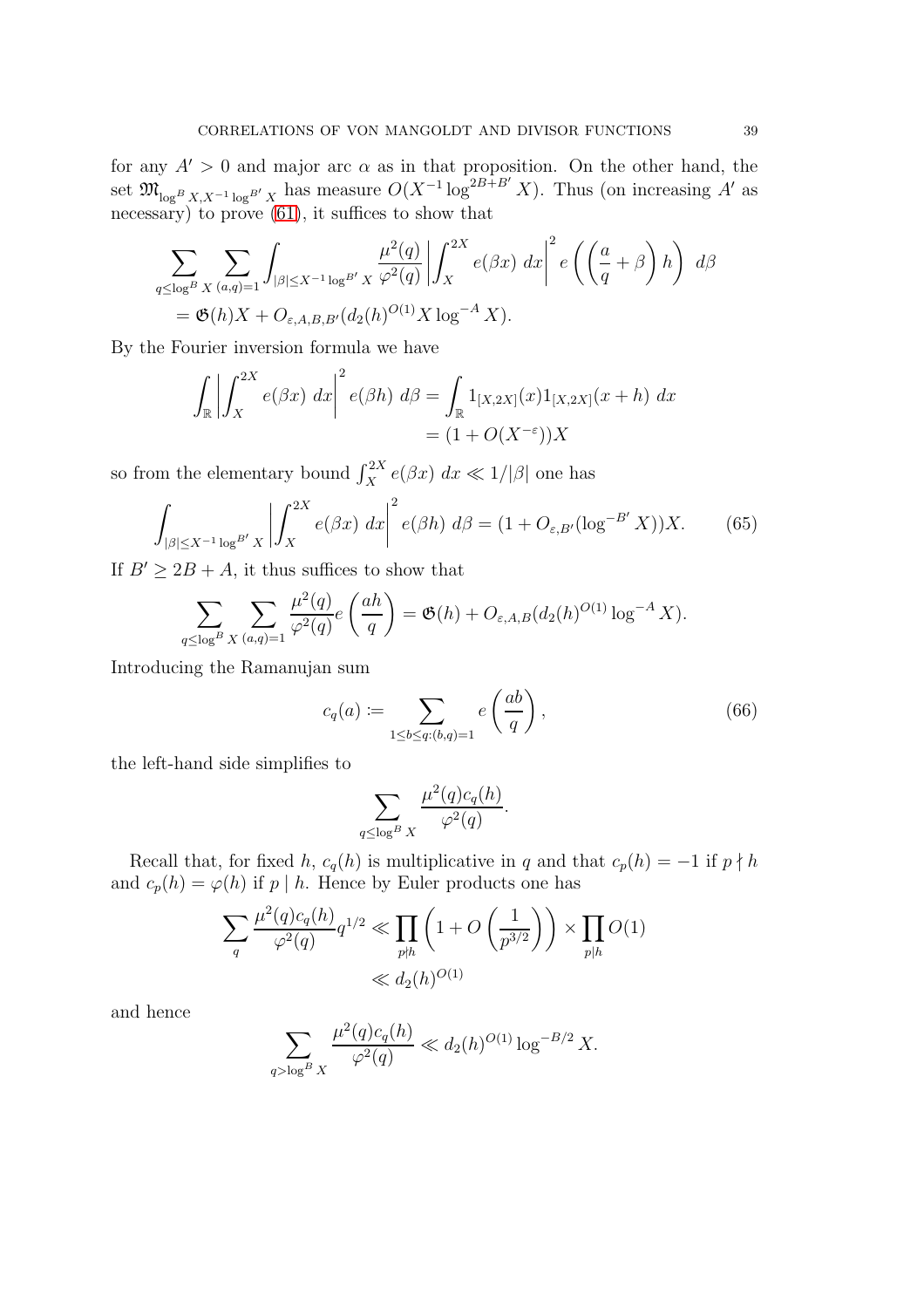Since  $B \geq 2A$ , it thus suffices to establish the identity

$$
\sum_{q} \frac{\mu^2(q)c_q(h)}{\varphi^2(q)} = \mathfrak{G}(h)
$$

but this follows from a standard Euler product calculation.

The proof of Theorem  $3.3(iv)$  is similar to that of Theorem  $3.3(i)$  and is left to the reader. We now turn to Theorem  $3.3$ (ii). From  $(22)$  one has

$$
S_{d_k 1_{(X,2X]}}(\alpha) \ll_k X \log^{k-1} X
$$

and similarly

$$
S_{d_l 1_{(X,2X]}}(\alpha) \ll_l X \log^{l-1} X.
$$

Write

$$
S_{k,q}(\beta) \coloneqq \int_X^{2X} p_{k,q}(x) e(\beta x) \ dx
$$

and similarly for  $S_{l,q}(\beta)$ . Then from Proposition [4.2](#page-36-1) we have (on increasing A as necessary) that

$$
S_{d_k 1_{(X,2X]}}(\alpha) \overline{S_{d_l 1_{(X,2X]}}(\alpha)} = S_{k,q}(\beta) \overline{S_{l,q}(\beta)} + O_{k,l,A',B,B'}(X^2 \log^{-A'} X)
$$

for any  $A' > 0$ . It thus suffices to show that

$$
\sum_{q \leq \log^B X} \sum_{(a,q)=1} \int_{|\beta| \leq X^{-1} \log^{B'} X} S_{k,q}(\beta) \overline{S_{l,q}(\beta)} e\left(\left(\frac{a}{q} + \beta\right)h\right) d\beta
$$
  
=  $P_{k,l,h}(\log X)X + O_{\varepsilon,k,l,A,B,B'}(d_2(h)^{O_{k,l}(1)} X \log^{-A} X).$ 

Using Euler products one can obtain the crude bounds

<span id="page-39-0"></span>
$$
p_{k,q}(x) \ll_k \frac{d_2(q)^{O_k(1)}}{q} \log^{k-1} X \tag{67}
$$

for  $x \simeq X$ ; indeed, the coefficients of  $p_{k,q}$  (viewed as a polynomial in log X) are of size  $O_k(\frac{d_2(q)^{O_k(1)}}{q})$  $\frac{q}{q}$ ). By repeating the proof of [\(65\)](#page-38-0), we can then conclude that

$$
\int_{|\beta| \le X^{-1} \log^{B'} X} S_{k,q}(\beta) \overline{S_{l,q}(\beta)} e(\beta h) d\beta
$$
\n
$$
= \int_X^{2X} p_{k,q}(x) \overline{p_{l,q}}(x+h) dx + O_{k,l,B'} \left( \frac{d_2(q)^{O_{k,l}(1)}}{q^2} X \log^{k+l-2-B'} X \right).
$$

Since  $\log(x+h) = \log x + O_{\varepsilon}(X^{-\varepsilon})$  for  $|h| \leq X^{1-\varepsilon}$  and  $x \approx X$ , we have

$$
\int_X^{2X} p_{k,q}(x) \overline{p_{l,q}}(x+h) dx = \int_X^{2X} p_{k,q}(x) \overline{p_{l,q}}(x) dx + O_{k,l,B'} \left( d_2(q)^{O_{k,l}(1)} X \log^{k+l-2-B'} X \right).
$$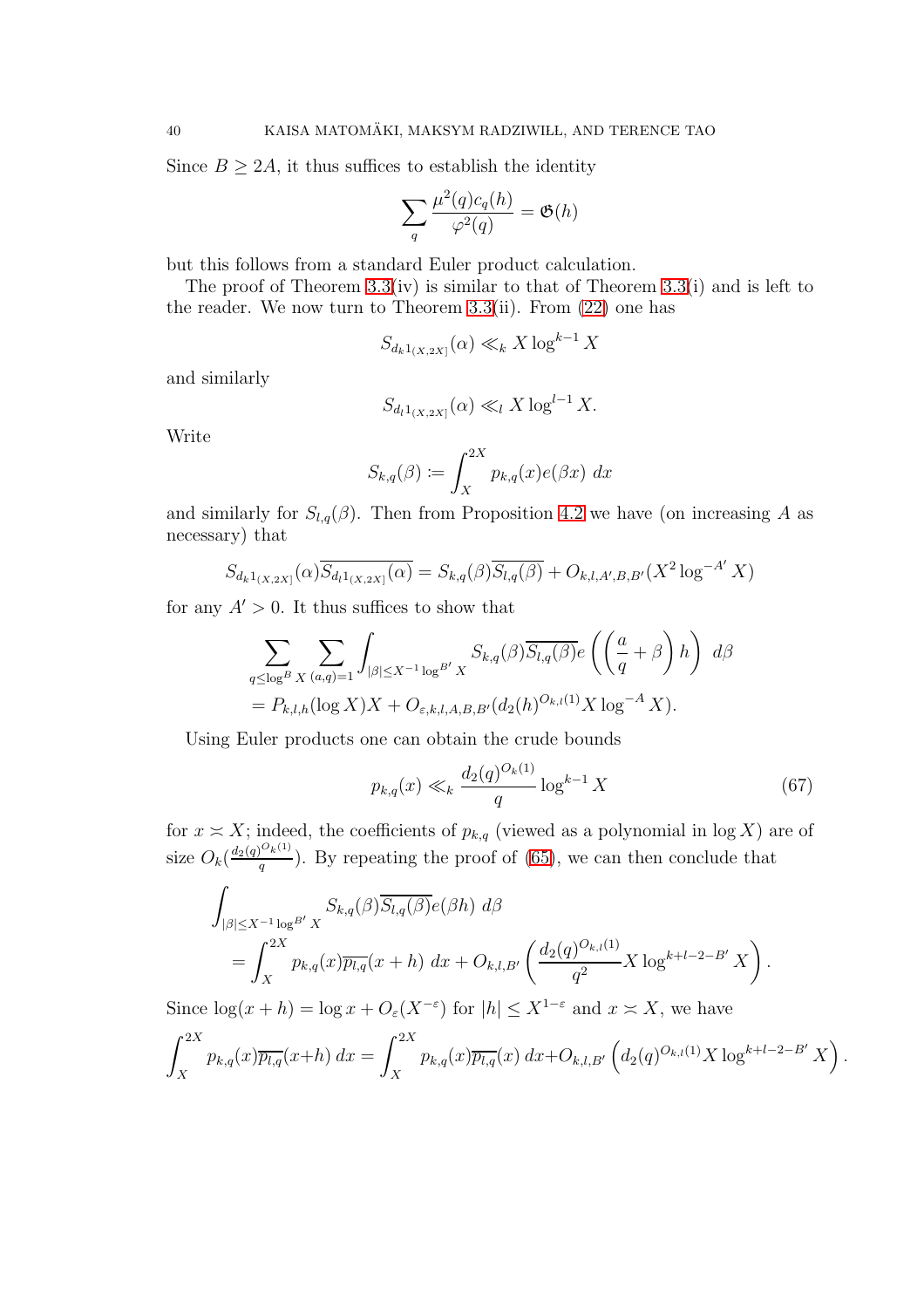Using [\(22\)](#page-15-0) to control the error terms, using [\(66\)](#page-38-1), and recalling that  $B' \geq 2B + A$ , it therefore suffices to establish the bound

$$
\sum_{q \leq \log^B X} c_q(h) \int_X^{2X} p_{k,q}(x) \overline{p_{l,q}}(x) dx = P_{k,l,h}(\log X) X + O_{\varepsilon,k,l,A,B} (d_2(h)^{O_{k,l}(1)} X \log^{k+l-2-A} X).
$$

Using the bounds [\(67\)](#page-39-0), we can argue as before to show that

$$
\sum_{q} q^{1/2} c_q(h) \int_X^{2X} p_{k,q}(x) \overline{p_{l,q}}(x) \ dx \ll_{k,l} d_2(h)^{O_{k,l}(1)} X \log^{k+l-2} X
$$

and so for  $B \geq 2A$  it suffices to show that

$$
\sum_{q} c_q(h) \int_X^{2X} p_{k,q}(x) \overline{p_{l,q}}(x) dx = X P_{k,l,h}(\log X).
$$

But as  $p_{k,q}$ ,  $p_{l,q}$  are polynomials in log X of degree at most  $k-1, l-1$  respectively, this follows from direct calculation (using [\(67\)](#page-39-0) to justify the convergence of the summation). An explicit formula for the polynomial  $P_{k,l,h}$  may be computed by using the calculations in [\[9\]](#page-76-0), but we will not do so here.

To prove Theorem [3.3\(](#page-33-0)iii), we repeat the arguments used to establish Theorem [3.3\(](#page-33-0)ii) (replacing one of the invocations of Proposition [4.2](#page-36-1) with Proposition [4.1\)](#page-36-0) and eventually reduce to showing that

$$
\sum_{q} c_q(h) \int_X^{2X} p_{k,q}(x) \frac{\mu(q)}{\varphi(q)} dx = X Q_{k,h}(\log X),
$$

but this is again clear since  $p_{k,q}(x)$  is a polynomial in log X of degree at most  $k-1$ . Again, the polynomial  $Q_{k,h}$  is explicitly computable, but we will not write down such an explicit formula here.

## 5. Reduction to a Dirichlet series mean value estimate

We begin the proof of Proposition [3.4.](#page-34-0) As discussed in the introduction, we will estimate the expressions  $(63)$ ,  $(62)$ , which currently involve the additive frequency variable  $\alpha$ , by expressions involving the multiplicative frequency t, by performing a sequence of Fourier-analytic transformations and changes of variable.

The starting point will be the following treatment of the  $q = 1$  case:

<span id="page-40-1"></span>Proposition 5.1 (Bounding exponential sums by Dirichlet series mean values). Let  $1 \leq H \leq X$ , and let  $f: \mathbb{N} \to \mathbb{C}$  be a function supported on  $(X, 2X]$ . Let  $\beta, \eta$ be real numbers with  $|\beta| \ll \eta \ll 1$ , and let I denote the region

<span id="page-40-0"></span>
$$
I := \left\{ t \in \mathbb{R} : \eta | \beta | X \le |t| \le \frac{|\beta| X}{\eta} \right\} \tag{68}
$$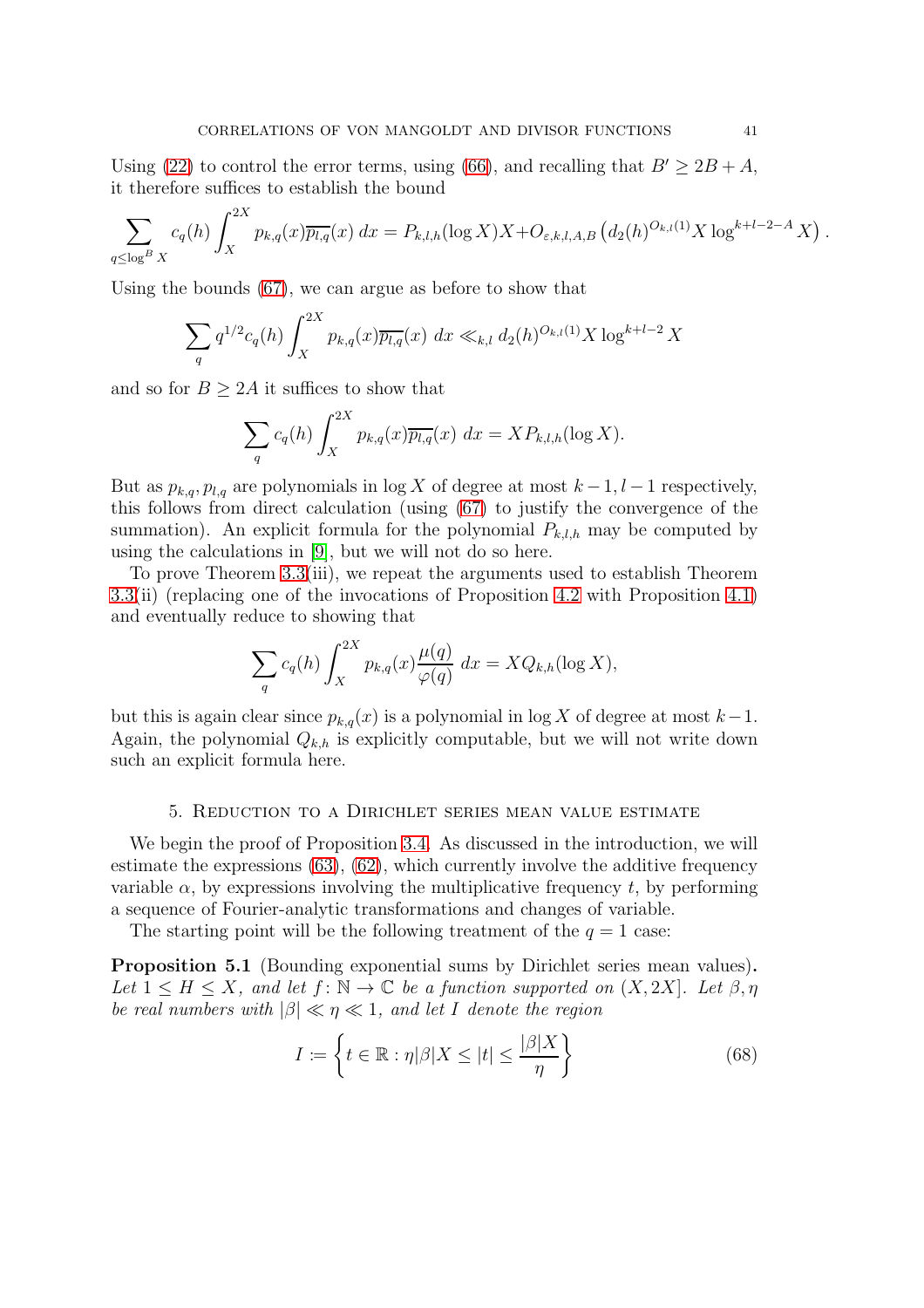(i) We have

<span id="page-41-0"></span>
$$
\int_{\beta-1/H}^{\beta+1/H} |S_f(\theta)|^2 \, d\theta \ll \frac{1}{|\beta|^2 H^2} \int_I \left( \int_{t-|\beta|H}^{t+|\beta|H} |\mathcal{D}[f](\frac{1}{2} + it')| \, dt' \right)^2 \, dt + \frac{\left(\eta + \frac{1}{|\beta|H}\right)^2}{H^2} \int_{\mathbb{R}} \left( \sum_{x \le n \le x+H} |f(n)| \right)^2 \, dx. \tag{69}
$$

(ii) If  $\beta = 1/H$ , then we have the variant

<span id="page-41-1"></span>
$$
\int_{\beta \le |\theta| \le 2\beta} |S_f(\theta)|^2 \, d\theta \ll \int_I |\mathcal{D}[f](\frac{1}{2} + it)|^2 \, dt\n+ \frac{\left(\eta + \frac{1}{|\beta|X}\right)^2}{H^2} \int_{\mathbb{R}} \left(\sum_{x \le n \le x+H} |f(n)|\right)^2 \, dx
$$
\n(70)

Observe from the Cauchy-Schwarz inequality that

$$
\frac{1}{|\beta|^2 H^2} \int_I \left( \int_{t-|\beta|H}^{t+|\beta|H} \left| \mathcal{D}[f] \left( \frac{1}{2} + it' \right) \right| dt' \right)^2 dt \ll \int_{-2|\beta|X/\eta}^{2|\beta|X/\eta} \left| \mathcal{D}[f] \left( \frac{1}{2} + it \right) \right|^2 dt
$$

and so from the  $L^2$  mean value estimate (Lemma [2.8\)](#page-20-0) we see that [\(69\)](#page-41-0) trivially implies the bound

$$
\int_{\beta-1/H}^{\beta+1/H} |S_f(\theta)|^2 \ d\theta \ll_k X \log^{O_k(1)} X.
$$

Note that this bound also follows from the "trivial" bounds [\(55\)](#page-32-0) and [\(22\)](#page-15-0). Thus, ignoring powers of  $log X$ , [\(69\)](#page-41-0) is efficient in the sense that trivial estimation of the right-hand side recovers the trivial bound on the left-hand side. In particular, any significant improvement (such as a power savings) over the trivial bound on the right-hand side will lead to a corresponding non-trivial estimate on the left-hand side, of the type needed for Proposition [3.4.](#page-34-0) Similarly for [\(70\)](#page-41-1) (which roughly corresponds to the endpoint  $|\beta| \approx \frac{1}{|H|}$  of [\(69\)](#page-41-0)).

Proof. For brevity we adopt the notation

$$
F(t) := \mathcal{D}[f](\frac{1}{2} + it).
$$

We first prove [\(69\)](#page-41-0). It will be convenient for Fourier-analytic computations to work with smoothed sums. Let  $\varphi: \mathbb{R} \to \mathbb{R}$  be a smooth even function supported on [-1, 1], equal to one on [-1/10, 1/10], and whose Fourier transform  $\hat{\varphi}(\theta) :=$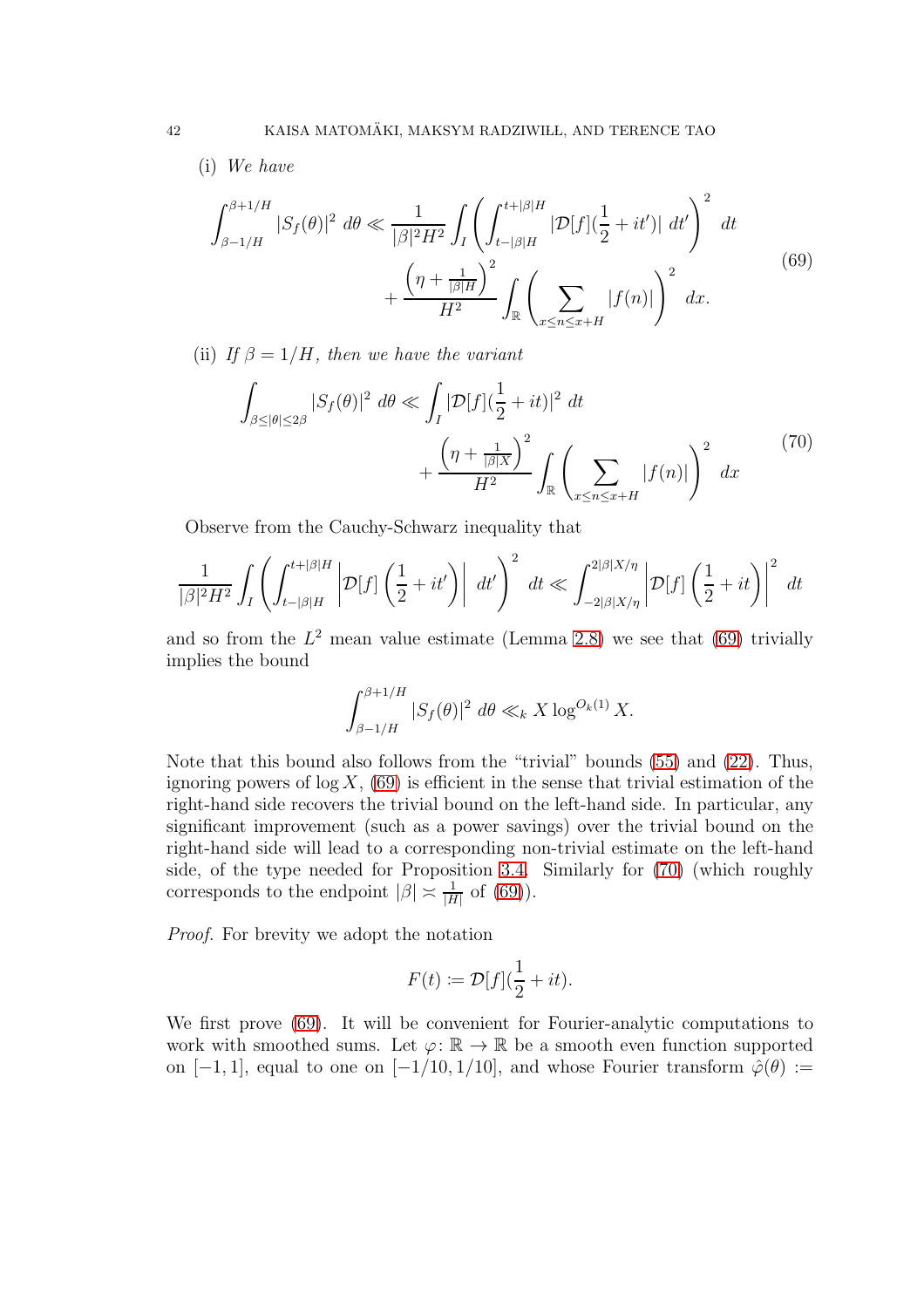$$
\int_{\mathbb{R}} \varphi(y)e(-\theta y) dy \text{ obeys the bound } |\hat{\varphi}(\theta)| \gg 1 \text{ for } \theta \in [-1, 1]. \text{ Then we have}
$$
\n
$$
\int_{\beta-1/H}^{\beta+1/H} |S_f(\theta)|^2 d\theta \ll \int_{\mathbb{R}} |S_f(\theta)|^2 |\hat{\varphi}(H(\theta-\beta))|^2 d\theta
$$
\n
$$
= \int_{\mathbb{R}} \left| \int_{\mathbb{R}} \sum_n f(n)\varphi(y)e(\beta Hy)e(\theta(n-Hy)) dy \right|^2 d\theta
$$
\n
$$
= H^{-2} \int_{\mathbb{R}} \left| \int_{\mathbb{R}} \sum_n f(n)\varphi\left(\frac{n-x}{H}\right) e(\beta(n-x))e(\theta x) dx \right|^2 d\theta
$$
\n
$$
= H^{-2} \int_{\mathbb{R}} \left| \sum_n f(n)\varphi\left(\frac{n-x}{H}\right) e(\beta(n-x)) \right|^2 dx
$$
\n
$$
= H^{-2} \int_{\mathbb{R}} \left| \sum_n f(n)\varphi\left(\frac{n-x}{H}\right) e(\beta n) \right|^2 dx
$$
\n
$$
= H^{-2} \int_{X/2}^{4X} \left| \sum_n f(n)\varphi\left(\frac{n-x}{H}\right) e(\beta n) \right|^2 dx
$$

where we have made the change of variables  $x = n - Hy$ , followed by the Plancherel identity, and then used the support of f and  $\varphi$ . (This can be viewed as a smoothed version of a lemma of Gallagher [\[20,](#page-76-1) Lemma 1]).)

By the triangle inequality, we can bound the previous expression by

$$
\ll H^{-2} \int_{\mathbb{R}} \left( \sum_{x-H \le n \le x+H} |f(n)| \right)^2 dx,
$$

which is acceptable if  $|\beta|H \ll 1$  or  $\eta \geq 1/100$ . Thus we may assume henceforth that  $|\beta| \gg 1/H$  and  $\eta < 1/100$ .

By duality, it thus suffices to establish the bound

<span id="page-42-0"></span>
$$
\int_{\mathbb{R}} \sum_{n} f(n) \varphi \left( \frac{n-x}{H} \right) e(\beta n) g(x) dx \ll \frac{1}{|\beta|} \left( \int_{I} \left( \int_{t-|\beta|H}^{t+|\beta|H} |F(t')| dt' \right)^{2} dt \right)^{1/2} + \left( \eta + \frac{1}{|\beta|H} \right) \left( \int_{\mathbb{R}} \left( \sum_{x \le n \le x+H} |f(n)| \right)^{2} dx \right)^{1/2} \tag{71}
$$

whenever  $g: \mathbb{R} \to \mathbb{C}$  is a measurable function supported on  $[X/2, 4X]$  with the normalization

<span id="page-42-1"></span>
$$
\int_{\mathbb{R}} |g(x)|^2 dx = 1. \tag{72}
$$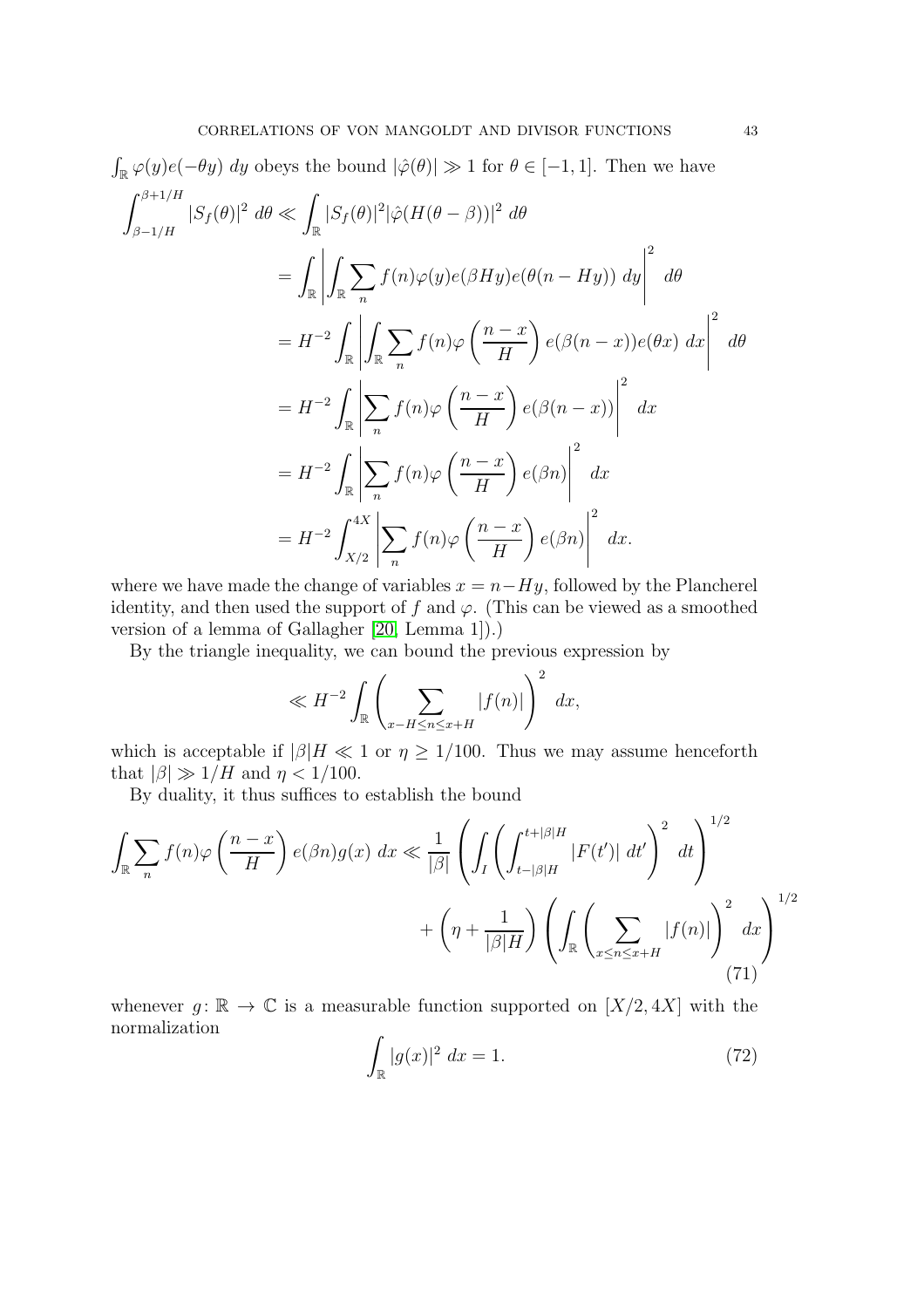Using the change of variables  $u = \log n - \log X$  (or equivalently  $n = Xe^u$ ), as discussed in the introduction, we can write the left-hand side of [\(71\)](#page-42-0) as

<span id="page-43-0"></span>
$$
\sum_{n} \frac{f(n)}{n^{1/2}} G(\log n - \log X) \tag{73}
$$

where  $G: \mathbb{R} \to \mathbb{R}$  is the function

$$
G(u) \coloneqq X^{1/2} e^{u/2} e(\beta X e^u) \int_{\mathbb{R}} \varphi \left( \frac{X e^u - x}{H} \right) g(x) dx.
$$

From the support of g and  $\varphi$ , we see that G is supported on the interval [−10, 10] (say).

At this stage we could use the Fourier inversion formula

<span id="page-43-1"></span>
$$
G(u) = \frac{1}{2\pi} \int_{\mathbb{R}} \hat{G}\left(-\frac{t}{2\pi}\right) e^{-itu} dt \tag{74}
$$

to rewrite [\(73\)](#page-43-0) in terms of the Dirichlet series  $\mathcal{D}[f](\frac{1}{2} + it) = \sum_{n=1}^{\infty}$  $f(n)$  $\frac{J(n)}{n^{\frac{1}{2}+it}}$ . However, the main term in the right-hand side of [\(69\)](#page-41-0) only involves "medium" values of the frequency variable t, in the sense that |t| is constrained to lie between  $\eta\beta X$  and  $\beta X/\eta$ . Fortunately, the phase  $e(\beta Xe^u)$  of  $G(u)$  oscillates at frequencies comparable to  $\beta X$  in the support  $[-10, 10]$  of G, so the contribution of "high frequencies"  $|t| \gg \beta X/\eta$  and "low frequencies"  $|t| \ll \eta \beta X$  will both be acceptable, in the sense that they will be controllable using the error term in [\(69\)](#page-41-0).

To make this precise we will use the harmonic analysis technique of Littlewood-Paley decomposition. Namely, we split the sum [\(73\)](#page-43-0) into three subsums

<span id="page-43-2"></span>
$$
\sum_{n} \frac{f(n)}{n^{1/2}} G_i(\log n - \log X)
$$
 (75)

for  $i = 1, 2, 3$ , where  $G_1, G_2, G_3$  are Littlewood-Paley projections of G,

$$
G_1(u) := \int_{\mathbb{R}} G\left(u - \frac{2\pi v}{10\eta|\beta|X}\right) \hat{\varphi}(v) dv
$$
  
\n
$$
G_2(u) := \int_{\mathbb{R}} G\left(u - \frac{2\pi \eta v}{|\beta|X}\right) \hat{\varphi}(v) dv - \int_{\mathbb{R}} G\left(u - \frac{2\pi v}{10\eta|\beta|X}\right) \hat{\varphi}(v) dv
$$
  
\n
$$
G_3(u) := G(u) - \int_{\mathbb{R}} G\left(u - \frac{2\pi \eta v}{|\beta|X}\right) \hat{\varphi}(v) dv
$$

and estimate each subsum separately.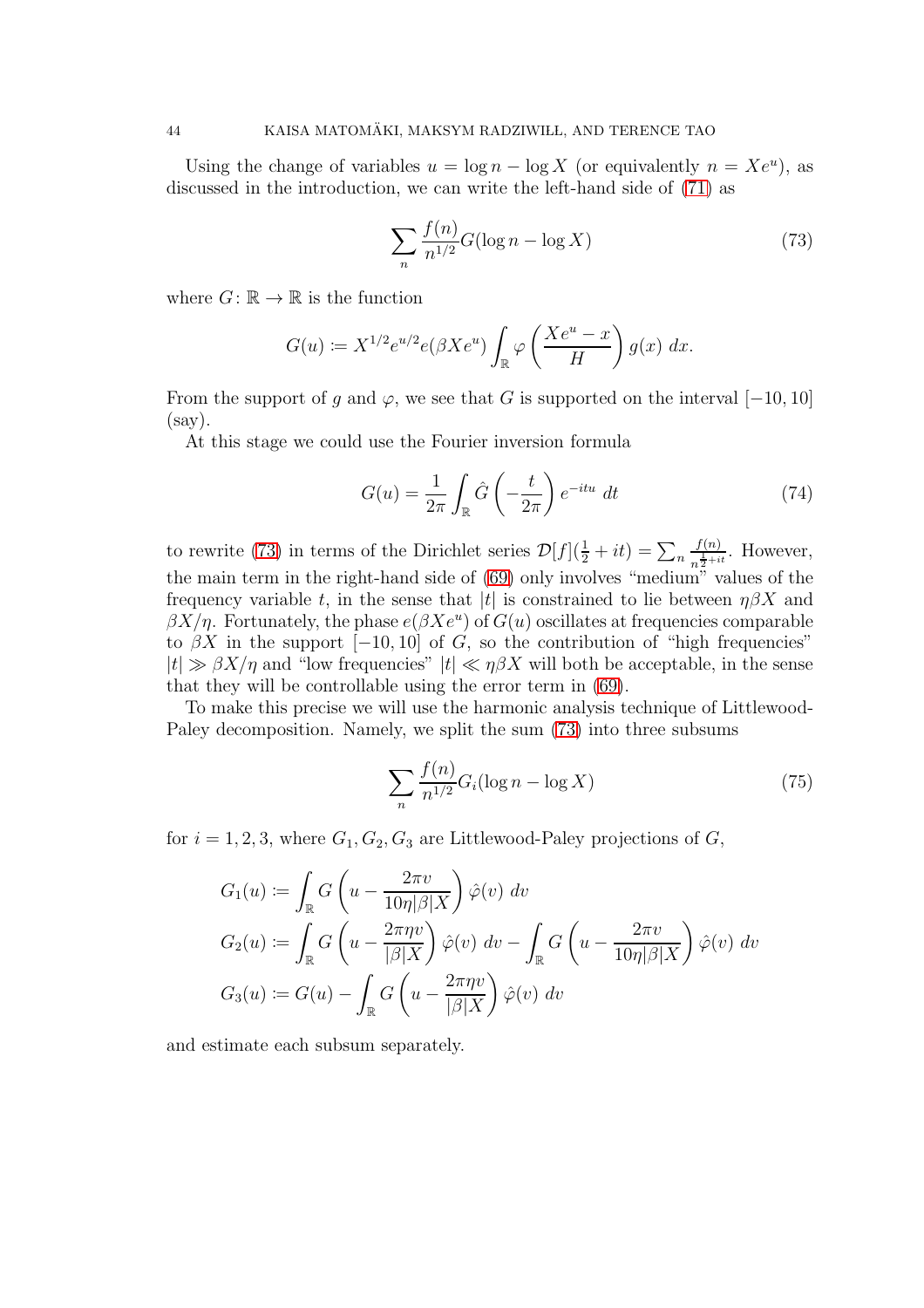<span id="page-44-0"></span>**Remark 5.2.** Expanding out  $\hat{\varphi}$  as a Fourier integral and performing some change of variables, one can compute that

$$
G_1(u) = \frac{1}{2\pi} \int_{\mathbb{R}} \hat{G}\left(-\frac{t}{2\pi}\right) \varphi\left(\frac{t}{10\eta|\beta|X}\right) e^{-itu} dt
$$
  
\n
$$
G_2(u) = \frac{1}{2\pi} \int_{\mathbb{R}} \hat{G}\left(-\frac{t}{2\pi}\right) \left(\varphi\left(\frac{\eta t}{|\beta|X}\right) - \varphi\left(\frac{t}{10\eta|\beta|X}\right)\right) e^{-itu} dt
$$
  
\n
$$
G_3(u) = \frac{1}{2\pi} \int_{\mathbb{R}} \hat{G}\left(-\frac{t}{2\pi}\right) \left(1 - \varphi\left(\frac{\eta t}{|\beta|X}\right)\right) e^{-itu} dt.
$$

Comparing this with [\(74\)](#page-43-1), we see that  $G_1, G_2, G_3$  arise from G by smoothly truncating the frequency variable t to "low frequencies"  $|t| \ll \eta |\beta| X$ , "medium frequencies"  $\eta|\beta|X \ll |t| \ll |\beta|X/\eta$ , and "high frequencies"  $|t| \gg |\beta|X/\eta$  respectively. It will be the medium frequency term  $G_2$  that will be the main term; the low frequency term  $G_1$  and high frequency term  $G_3$  can be shown to be small by using the oscillation properties of the phase  $e(\beta Xe^u)$ .

We first consider the contribution of [\(75\)](#page-43-2) in the "high frequency" case  $i = 3$ . Since  $\int_{\mathbb{R}} \hat{\varphi}(v) dv = \varphi(0) = 1$ , we can use the fundamental theorem of calculus to write

<span id="page-44-1"></span>
$$
G_3(u) = \frac{2\pi\eta}{|\beta|X} \int_0^1 \int_{\mathbb{R}} vG' \left(u - a\frac{2\pi\eta v}{|\beta|X}\right) \hat{\varphi}(v) dv da.
$$
 (76)

For  $x \in [X/2, 4X]$ , the function  $u \mapsto X^{1/2} e^{u/2} e(\beta X e^u) \varphi\left(\frac{X e^u - x}{H}\right)$  is only non-zero when  $x = Xe^u + O(H)$ , and has a derivative of  $O(|\beta|X^{3/2})$ . As a consequence, we have the derivative bound

$$
G'(u) \ll \beta X^{3/2} \int_{x=Xe^u+O(H)} |g(x)| dx
$$

for any  $u$ , and hence by the triangle inequality

$$
G_3(u) \ll \eta X^{1/2} \int_0^1 \int_{\mathbb{R}} \int_{x = X e^{-a \frac{2\pi n v}{|\beta|X}} e^u + O(H)} |g(x)| |v| |\hat{\varphi}(v)| dx dv da.
$$

The expression [\(75\)](#page-43-2) when  $i = 3$  may thus be bounded by

$$
\ll \eta X^{1/2} \int_0^1 \int_{\mathbb{R}} \int_{\mathbb{R}} \sum_{n:x=\lambda n+O(H)} \frac{|f(n)|}{n^{1/2}} |g(x)| |v| |\hat{\varphi}(v)| dx dv da
$$

where we abbreviate  $\lambda := e^{-a \frac{2\pi \eta v}{|\beta| X}}$ . From the support of f and g we see that the inner integral vanishes unless  $\lambda \approx 1$ . By the rapid decrease of  $\hat{\varphi}$ , we may then bound the previous expression by

$$
\ll \eta X^{1/2} \sup_{\lambda \asymp 1} \int_{\mathbb{R}} \sum_{n: x = \lambda n + O(H)} \frac{|f(n)|}{n^{1/2}} |g(x)| dx.
$$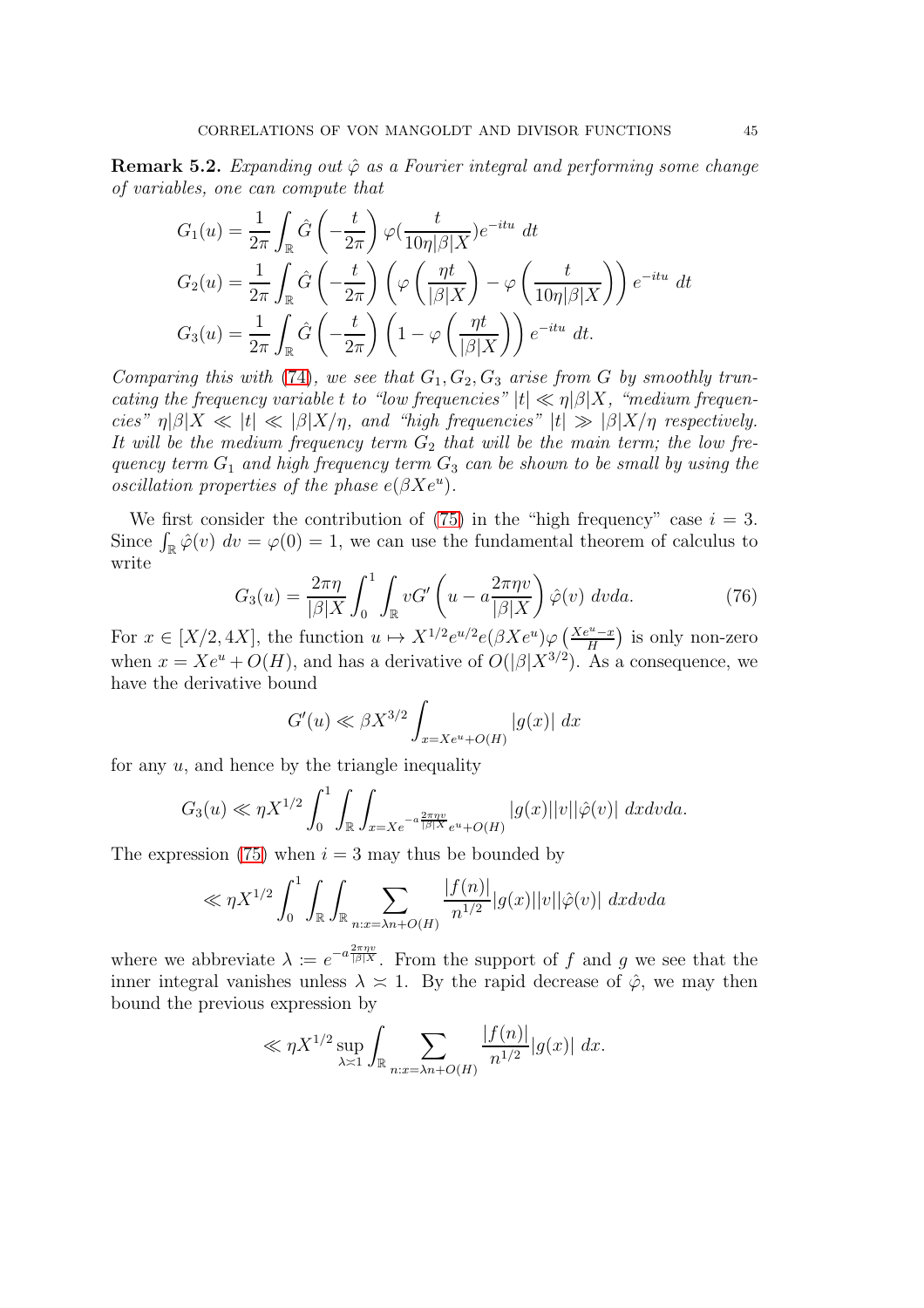Since f is supported on  $[X, 2X]$ , we see from [\(72\)](#page-42-1) and Cauchy-Schwarz that this quantity is bounded by

$$
\ll \eta \sup_{\lambda \asymp 1} \left( \int_{\mathbb{R}} \left( \sum_{n:x = \lambda n + O(H)} |f(n)| \right)^2 dx \right)^{1/2}.
$$

Rescaling x by  $\lambda$  and using the triangle inequality, we can bound this by

$$
\ll \eta \left( \int_{\mathbb{R}} \left( \sum_{x \le n \le x+H} |f(n)| \right)^2 dx \right)^{1/2}
$$

which is acceptable.

Now we consider the contribution of  $(75)$  in the "low frequency" case  $i = 1$ . We first make the change of variables  $w \coloneqq u - \frac{2\pi v}{10\eta|\beta|}$  $\frac{2\pi v}{10\eta|\beta|X}$  to write

$$
G_1(u) = \frac{-10\eta|\beta|X}{2\pi} \int_{\mathbb{R}} G(w)\hat{\varphi}\left(\frac{10\eta|\beta|X}{2\pi}(u-w)\right) dw
$$
  
= 
$$
\frac{-10\eta|\beta|X^{3/2}}{2\pi} \int_{\mathbb{R}} \left(\int_{\mathbb{R}} e(\beta X e^w)\psi_{x,u}(w) dw\right) g(x) dx
$$

where  $\psi_{x,u} : \mathbb{R} \to \mathbb{C}$  is the amplitude function

<span id="page-45-0"></span>
$$
\psi_{x,u}(w) \coloneqq e^{w/2} \hat{\varphi} \left( \frac{10\eta|\beta|X}{2\pi}(u-w) \right) \varphi \left( \frac{Xe^w - x}{H} \right). \tag{77}
$$

The function  $\psi_{x,u}$  is supported on the region  $w = \log \frac{x}{X} + O(\frac{H}{X})$  $\frac{H}{X}$ ) (in particular,  $w = O(1)$ ; from the rapid decrease of  $\hat{\varphi}$  and the hypothesis  $|\beta| \gg 1/H$  we also have the bound

$$
\psi_{x,u}(w) \ll (1+\eta|\beta|X|w-u|)^{-2}
$$

(say). Differentiating  $(77)$  in w, we conclude the bounds

$$
\psi'_{x,u}(w) \ll \left(\eta|\beta|X+\frac{X}{H}\right)(1+\eta|\beta|X|w-u|)^{-2}.
$$

Meanwhile, the phase  $\beta Xe^w$  has all w-derivatives comparable to  $|\beta|X$  in magnitude. Integrating by parts, we conclude the bound

$$
\int_{\mathbb{R}} e(\beta X e^w) \psi_{x,u}(w) \ dw \ll \left(\eta + \frac{1}{|\beta|H}\right) \int_{w = \log \frac{x}{X} + O(\frac{H}{X})} (1 + \eta |\beta| X |w - u|)^{-2} \ dw
$$

and hence [\(75\)](#page-43-2) for  $i = 1$  may be bounded by

$$
\ll \left(\eta + \frac{1}{|\beta|H}\right) \eta |\beta| X^{3/2} \int_{\mathbb{R}} \int_{w = \log \frac{x}{X} + O(\frac{H}{X})} \sum_{n} \frac{|f(n)|}{n^{1/2}} \frac{|g(x)|}{(1 + \eta |\beta| X \cdot |w - \log n + \log X|)^2} \, dw dx.
$$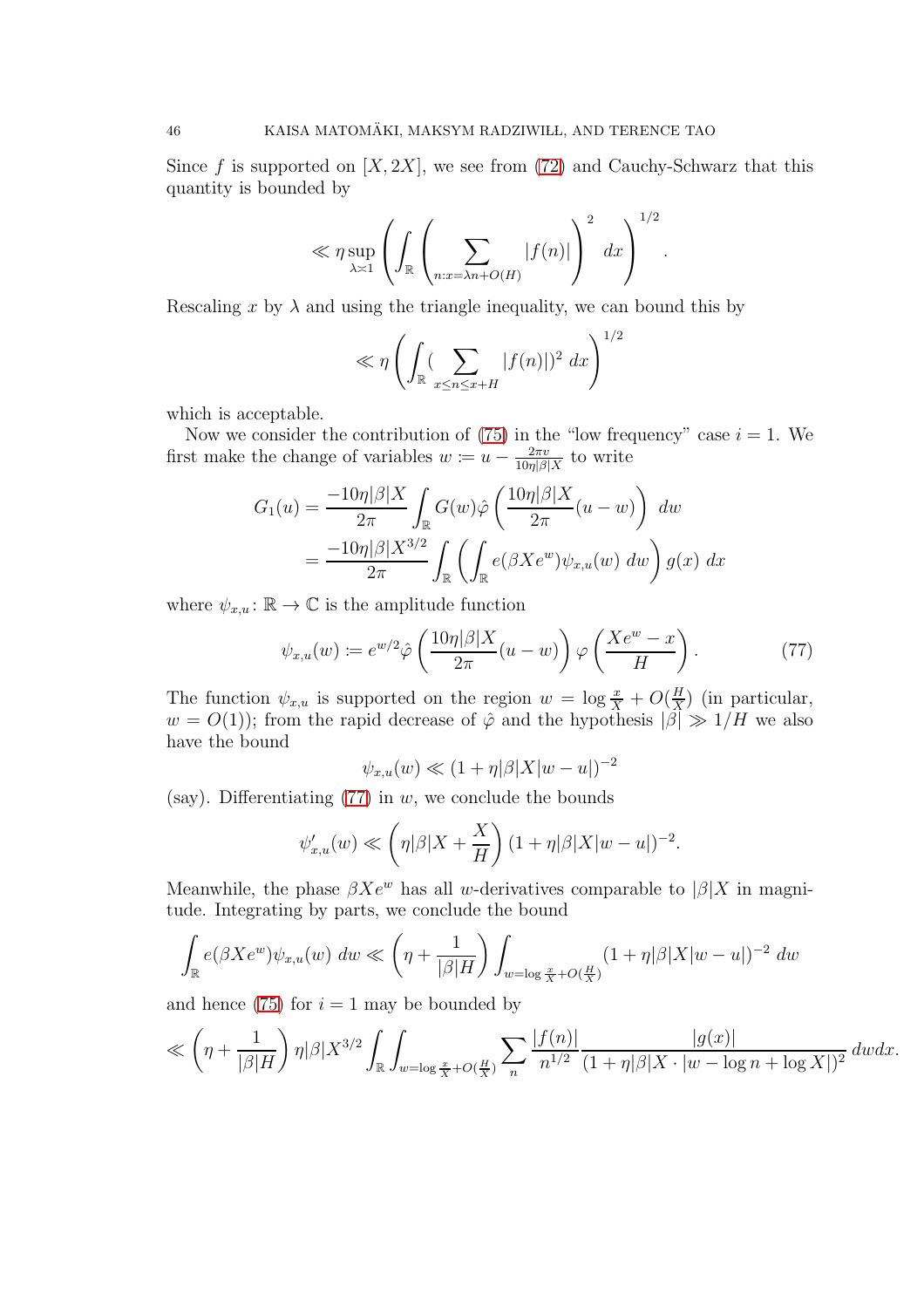Making the change of variables  $z := w - \log n + \log X$ , this becomes

$$
\ll \left(\eta + \frac{1}{|\beta|H}\right) \eta |\beta| X^{3/2} \int_{\mathbb{R}} \int_{\mathbb{R}} \sum_{n: z = \log \frac{x}{n} + O(\frac{H}{X})} \frac{|f(n)|}{n^{1/2}} \frac{|g(x)|}{(1 + \eta |\beta| X| z|)^2} dx dz.
$$

The sum vanishes unless  $z = O(1)$ , in which case the condition  $z = \log \frac{x}{n} + O(\frac{H}{X})$  $\frac{H}{X}$ can be rewritten as  $n = e^{-z}x + O(H)$ . Since  $\int_{\mathbb{R}} \eta |\beta| X(1 + \eta |\beta| X|z|)^{-2} dz \ll 1$ , we can thus bound the previous expression by

$$
\ll \left(\eta + \frac{1}{|\beta|H}\right) X^{1/2} \sup_{z = O(1)} \int_{\mathbb{R}} \sum_{n=e^{-z}x + O(H)} \frac{|f(n)|}{n^{1/2}} |g(x)| dx.
$$

Arguing as in the high frequency case  $i = 3$  (with  $e^{-z}$  now playing the role of  $\lambda$ ), we can bound this by

$$
\left(\eta + \frac{1}{|\beta|H}\right) \left(\int_{\mathbb{R}} \left(\sum_{x \le n \le x+H} |f(n)|\right)^2 dx\right)^{1/2}
$$

which is acceptable.

Finally we consider the main term, which is [\(75\)](#page-43-2) in the "medium frequency" case  $i = 2$ . For any  $T > 0$ , the quantity

$$
\sum_{n} \frac{f(n)}{n^{1/2}} \int_{\mathbb{R}} G\left(\log n - \log X - \frac{2\pi v}{T}\right) \hat{\varphi}(v) dv
$$

can be expanded using the change of variables  $t := Ty, w := \log n - \log X - \frac{2\pi v}{T}$  $\frac{\pi v}{T}$  as

$$
\int_{\mathbb{R}} \sum_{n} \frac{f(n)}{n^{1/2}} \int_{\mathbb{R}} G\left(\log n - \log X - \frac{2\pi v}{T}\right) e(-vy)\varphi(y) dv dy
$$

$$
= \frac{1}{2\pi} \int_{\mathbb{R}} \sum_{n} \frac{f(n)}{n^{1/2}} \int_{\mathbb{R}} G(w) n^{-it} e^{itw} X^{it} \varphi\left(\frac{t}{T}\right) dw dt
$$

$$
= \frac{1}{2\pi} \int_{\mathbb{R}} F(t) \int_{\mathbb{R}} G(w) e^{itw} X^{it} \varphi\left(\frac{t}{T}\right) dw dt
$$

(compare with Remark [5.2\)](#page-44-0). Applying identity for  $T := \frac{|\beta|X}{\eta}$  and  $T := 10\eta |\beta|X$ and subtracting, we may thus write  $(75)$  for  $i = 2$  as

<span id="page-46-0"></span>
$$
\int_{\mathbb{R}} \int_{\mathbb{R}} \tilde{F}(t) G(w) e^{itw} \ dw dt \tag{78}
$$

where  $\tilde{F}$  is the function

$$
\tilde{F}(t) := \frac{1}{2\pi} F(t) X^{it} \left( \varphi \left( \frac{\eta t}{|\beta|X} \right) - \varphi \left( \frac{t}{10\eta |\beta|X} \right) \right).
$$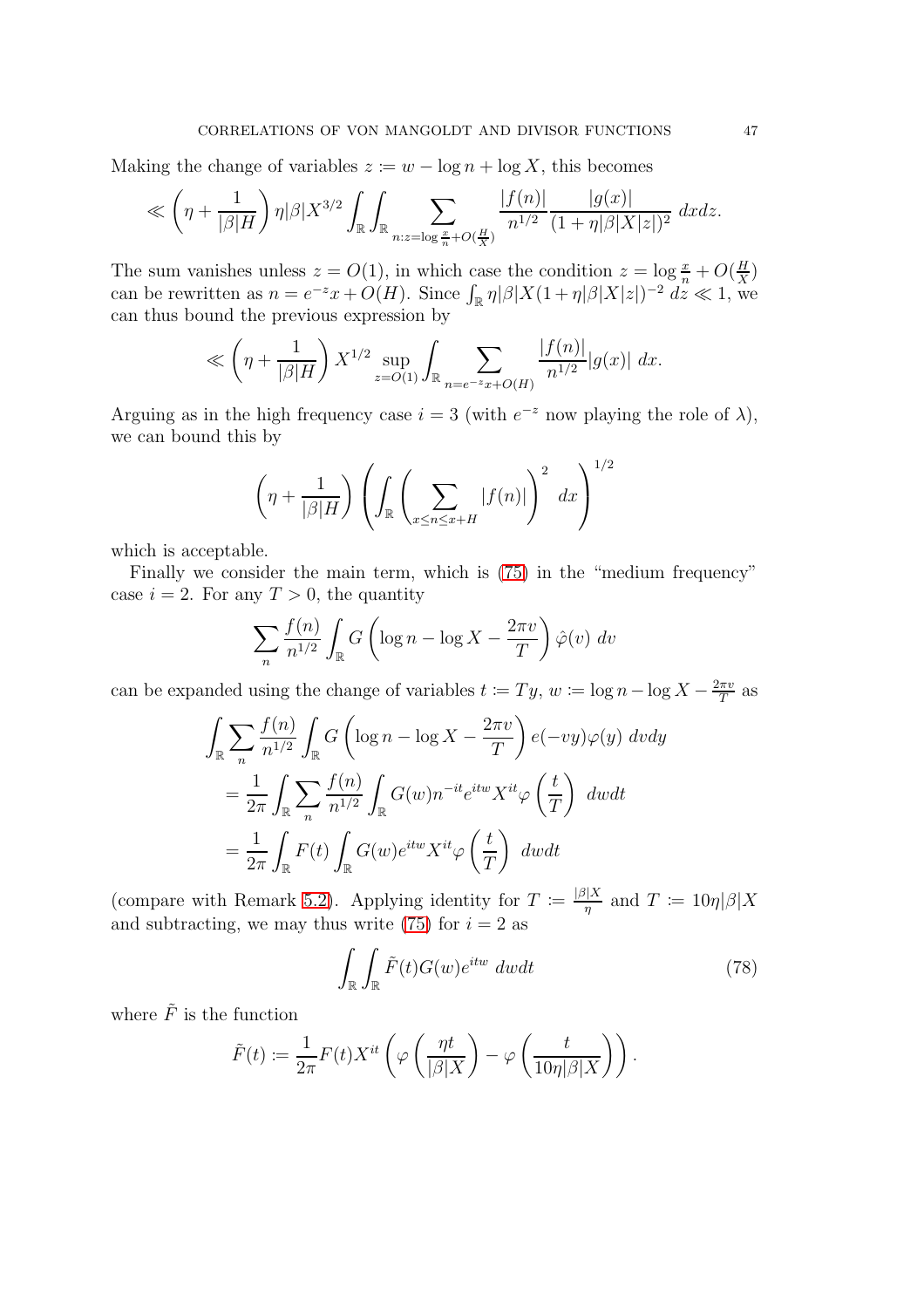For future reference we observe that  $\tilde{F}$  is supported on I and enjoys the pointwise bound  $\tilde{F}(t) = O(|F(t)|)$ . Expanding out G, we can write the preceding expression as

$$
X^{1/2} \int_{\mathbb{R}} \int_{\mathbb{R}} \tilde{F}(t) g(x) J_x(t) dt dx
$$

where  $J_x(t)$  is the oscillatory integral

$$
J_x(t) := \int_{\mathbb{R}} e(\varphi_t(w)) a_x(w) \ dw \tag{79}
$$

,

with the phase function

$$
\varphi_t(w) := \beta X e^w + \frac{t w}{2\pi}
$$

and the amplitude function

$$
a_x(w) := e^{w/2} \varphi \left(\frac{X e^w - x}{H}\right) \varphi(w/100),
$$

noting that  $\varphi(w/100)$  will equal 1 whenever  $g(x)\varphi\left(\frac{Xe^w-x}{H}\right)$  is non-zero. By [\(72\)](#page-42-1) and Cauchy-Schwarz, the above expression may be bounded in magnitude by

$$
X^{1/2} \left( \int_{\mathbb{R}} \int_{\mathbb{R}} \tilde{F}(t) \overline{\tilde{F}(t')} \int_{\mathbb{R}} J_x(t) \overline{J_x(t')} dx dt dt' \right)^{1/2}
$$

so by the triangle inequality and the pointwise bounds on  $\tilde{F}$  it will suffice to establish the bound

<span id="page-47-0"></span>
$$
\int_{I} \int_{I} |F(t)| |F(t')| \left| \int_{\mathbb{R}} J_x(t) \overline{J_x(t')} dx \right| dt dt' \ll \frac{1}{|\beta|^2 X} \int_{I} \left( \int_{t-|\beta|H}^{t+|\beta|H} |F(t')| dt' \right)^2 dt.
$$
\n(80)

We shall shortly establish the bound

<span id="page-47-1"></span>
$$
\int_{\mathbb{R}} J_x(t) \overline{J_x(t')} dx \ll \frac{H}{|\beta| X \left(1 + \frac{|t - t'|}{|\beta| H}\right)^2}.
$$
\n(81)

Assuming this bound, we can bound the left-hand side of [\(80\)](#page-47-0) by

$$
\ll \frac{1}{(|\beta|H)^2} \int_0^{2|\beta|X/\eta} \int_I A(t)A(t+h) \frac{H}{|\beta|X\left(1 + \frac{h}{|\beta|H}\right)^2} dt dh
$$

where  $A(t) := \int_{t-|\beta|H}^{t+|\beta|H} F(t') dt'$ , and from Schur's test we conclude that this contribution is acceptable.

It remains to obtain [\(81\)](#page-47-1). We first consider the regime where  $|t-t'| = O(|\beta|H)$ . By Cauchy-Schwarz, this bound will follow if we can obtain the bound

<span id="page-47-2"></span>
$$
\int_{\mathbb{R}} |J_x(t)|^2 \, dx \ll \frac{H}{|\beta|X} \tag{82}
$$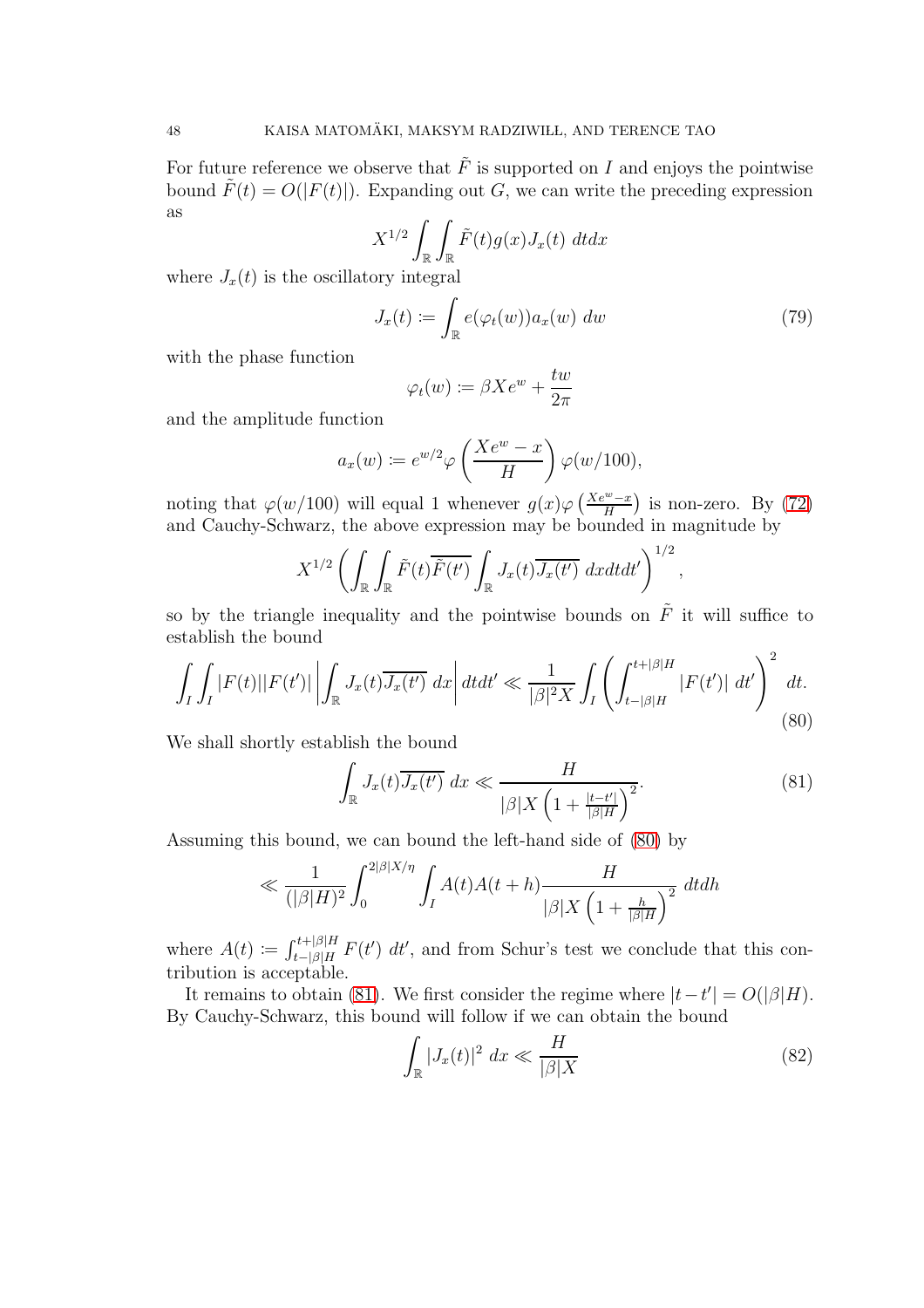for all  $t \in I$ . To establish this bound, we divide into the cases  $\beta H^2 \geq X$  and  $\beta H^2 < X$ . First suppose that  $\beta H^2 \geq X$ . Then one has  $\varphi''_t(w) \approx |\beta| X$  on the support of  $a_x$ , and the cutoff  $a_x$  has total variation  $O(1)$ . Hence by van der Corput estimates (see e.g. [\[36,](#page-77-0) Lemma 8.10]) we have the bound

$$
J_x(t) \ll (|\beta|X)^{-1/2}.
$$

Furthermore, if  $\left|\frac{t}{2\pi} + \beta x\right| \ge C|\beta|H$  for a large constant C, then on the support of  $a_x$ , then one has  $\varphi'_t(w) \approx \left|\frac{t}{2\pi} + \beta x\right|$ , so that  $1/\varphi'_t(w)$  is of size  $O(\frac{1}{\left|\frac{t}{2\pi} + \beta x\right|})$  $\frac{1}{\left|\frac{t}{2\pi} + \beta x\right|}$ ). A calculation then shows that the j<sup>th</sup> derivative of  $1/\varphi'_t(w)$  is of size  $O(\frac{(X/H)^j}{\frac{t}{s}+\beta x})$ |  $\frac{\frac{X}{t}+Bx}{\frac{1}{2\pi}+\beta x}$  for  $j = 0, 1, 2$ . Similarly, the j<sup>th</sup> derivative of  $a_x$  has an  $L^1$  norm of  $O((X/H)^{j-1})$  for  $j = 0, 1, 2$ . Applying two integrations by parts, we then obtain the bound

<span id="page-48-0"></span>
$$
J_x(t) \ll \frac{X/H}{|\frac{t}{2\pi} + \beta x|^2} \tag{83}
$$

in this regime. Combining these bounds we obtain [\(82\)](#page-47-2) in the case  $\beta H^2 \ge X$  after some calculation.

Now suppose that  $\beta H^2 < X$ . On the one hand, from the triangle inequality we have the bound

$$
J_x(t) \ll \frac{H}{X}.
$$

On the other hand, if  $\left|\frac{t}{2\pi} + \beta x\right| \ge C\frac{X}{H}$  $\frac{X}{H}$  for a large constant C, then on the support of  $a_x$ , one can again calcualate that  $j^{\text{th}}$  derivative of  $1/\varphi'_t(w)$  is of size  $O(\frac{(X/H)^j}{\vert \frac{t}{n} + \beta x}$  $\frac{\left(\Lambda/H\right)^{3}}{\left|\frac{t}{2\pi}+\beta x\right|}$ for  $j = 0, 1, 2$ , and that  $j^{\text{th}}$  derivative of  $a_x$  has an  $L^1$  norm of  $O((X/H)^{j-1})$ . This again gives the bound [\(83\)](#page-48-0) after two integrations by parts. Combining these bounds we obtain [\(82\)](#page-47-2) in the case  $\beta H^2 < X$  after some calculation.

It remains to treat the case when  $|t-t'| > C|\beta|H$  for some large constant  $C > 0$ . Here we write

$$
\int_{\mathbb{R}} J_x(t) \overline{J_x(t')} dx = H \int_{\mathbb{R}} \int_{\mathbb{R}} e(\varphi_t(w) - \varphi_{t'}(w')) \tilde{a}(w, w') dw dw'
$$

where

$$
\tilde{a}(w, w') := e^{w/2} e^{w'/2} \varphi_2 \left( \frac{X e^w - X e^{w'}}{H} \right) \varphi(w/100) \varphi(w'/100)
$$

and  $\varphi_2$  is the convolution of  $\varphi$  with itself, thus

$$
\varphi_2(x) \coloneqq \int_{\mathbb{R}} \varphi(y) \varphi(x+y) \ dy.
$$

We make the change of variables  $w' = w + h$  to then write

$$
\int_{\mathbb{R}} J_x(t) \overline{J_x(t')} dx = H \int_{\mathbb{R}} \int_{\mathbb{R}} e(\varphi_t(w) - \varphi_{t'}(w+h)) \tilde{a}(w, w+h) \ dw dh.
$$

Observe that  $\tilde{a}(w, w + h)$  vanishes unless  $h = O(H/X)$ , so we may restrict to this range. If  $|t-t'| > C|\beta|H$  for a sufficiently large C, a calculation then reveals that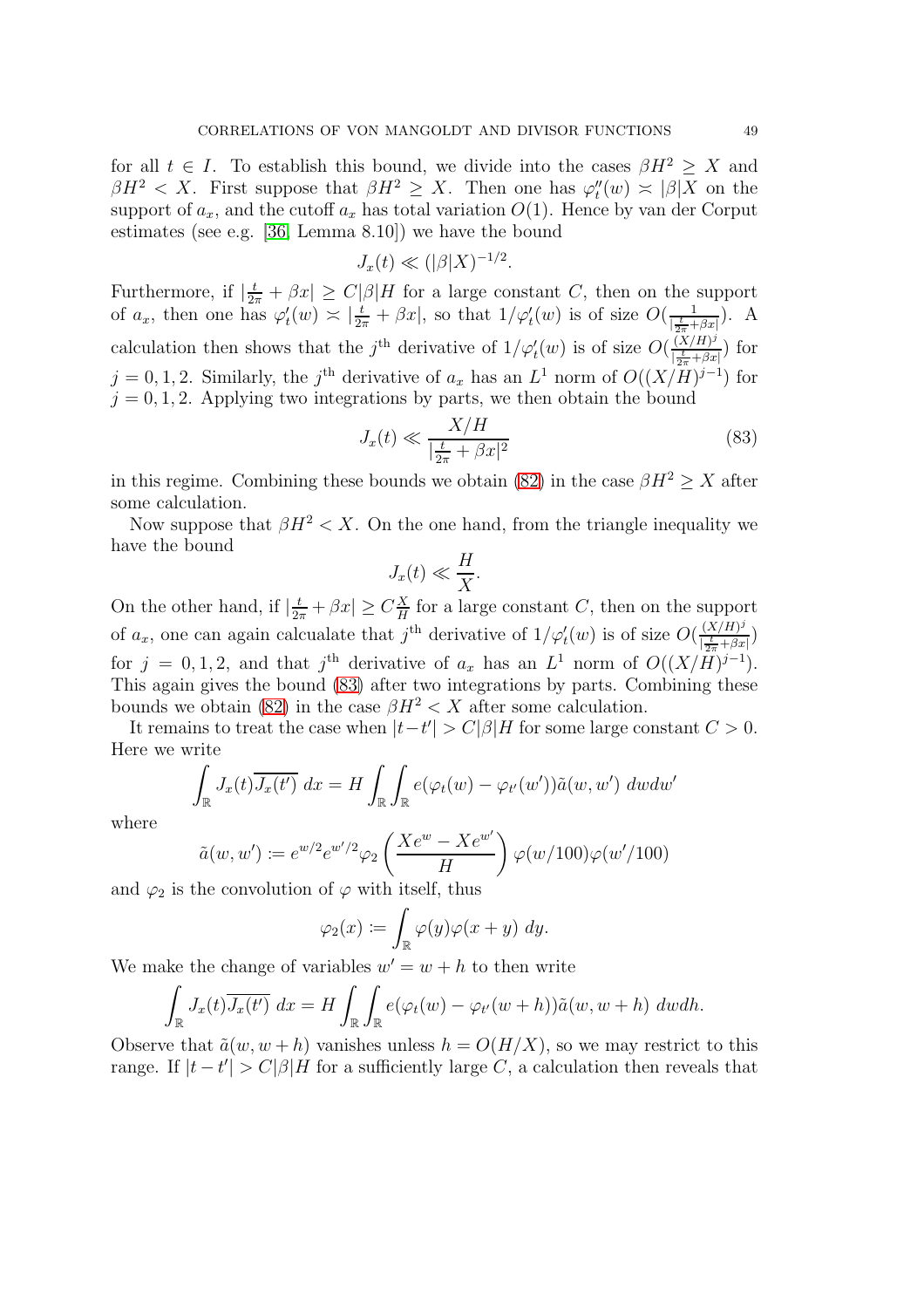on the support of  $\tilde{a}(w, w+h)$ , the w-derivative of  $\varphi_t(w) - \varphi_{t'}(w+h)$  has magnitude comparable to  $|t'-t|$ , and that the j<sup>th</sup> w-derivative is of size  $O(|\beta|H) = O(|t'-t|)$ for  $j = 2, 3$ . Furthermore, the j<sup>th</sup> w-derivative of  $\tilde{a}(w, w + h)$  is of size  $O(1)$  for  $j = 0, 1, 2$ . From two integrations by parts we conclude that

$$
\int_{\mathbb{R}} e(\varphi_t(w) - \varphi_{t'}(w+h))\tilde{a}(w, w+h) \ dw \ll \frac{1}{|t'-t|^2}
$$

for all  $h = O(H/X)$ , and hence

$$
\int_{\mathbb{R}} J_x(t) \overline{J_x(t')} dx \ll \frac{H^2}{X|t - t'|^2}
$$

This gives [\(81\)](#page-47-1) (with some room to spare), since  $|\beta|H \gg 1$ . This concludes the proof of [\(69\)](#page-41-0).

Now we prove [\(70\)](#page-41-1). Again, we use duality. It suffices to show that

<span id="page-49-2"></span>
$$
\int_{\mathbb{R}} S_f(\theta) g(\theta) d\theta \ll \left( \int_I |F(t)|^2 dt \right)^{1/2} + \frac{\eta + \frac{1}{|\beta|X}}{H} \left( \int_{\mathbb{R}} (\sum_{x \le n \le x+H} |f(n)|)^2 dx \right)^{1/2}
$$
\n(84)

whenever  $g: \mathbb{R} \to \mathbb{C}$  is a measurable function supported on  $\{\theta : \beta \leq |\theta| \leq 2\beta\}$ with the normalization

<span id="page-49-1"></span>
$$
\int_{\mathbb{R}} |g(\theta)|^2 \, d\theta = 1. \tag{85}
$$

.

The expression  $\int_{\mathbb{R}} S_f(\theta) g(\theta) d\theta$  can be rearranged as

$$
\sum_{n} \frac{f(n)}{n^{1/2}} G(\log n - \log X)
$$

where

<span id="page-49-0"></span>
$$
G(u) := \varphi(u/10)X^{1/2}e^{u/2}\int_{\mathbb{R}}g(\theta)e(Xe^{u\theta}) d\theta,
$$
\n(86)

noting that the cutoff  $\varphi(u/10)$  will equal 1 for  $n \in [X, 2X]$ . We again split this sum as the sum of three subsums [\(75\)](#page-43-2) with  $i = 1, 2, 3$ , where  $G_1, G_2, G_3$  are defined as before.

We first control the sum [\(75\)](#page-43-2) in the "high frequency" case  $i = 3$ . By [\(76\)](#page-44-1), the triangle inequality, and the rapid decay of  $\hat{\varphi}$ , we may bound this sum by

$$
\ll \frac{\eta}{|\beta|X} \sup_{a,v} \sum_{n} \frac{|f(n)|}{n^{1/2}} \left| G'\left(\log n - \log X - a \frac{2\pi \eta v}{|\beta|X}\right) \right|.
$$

Because of the cutoff  $\varphi(u/10)$  in [\(86\)](#page-49-0), the sum vanishes unless  $a\frac{2\pi\eta v}{|\beta|X} = O(1)$ , so we may bound the preceding expression by

$$
\ll \frac{\eta}{|\beta|X} \sum_{n} \frac{|f(n)|}{n^{1/2}} |G'(\log n - \log X')|
$$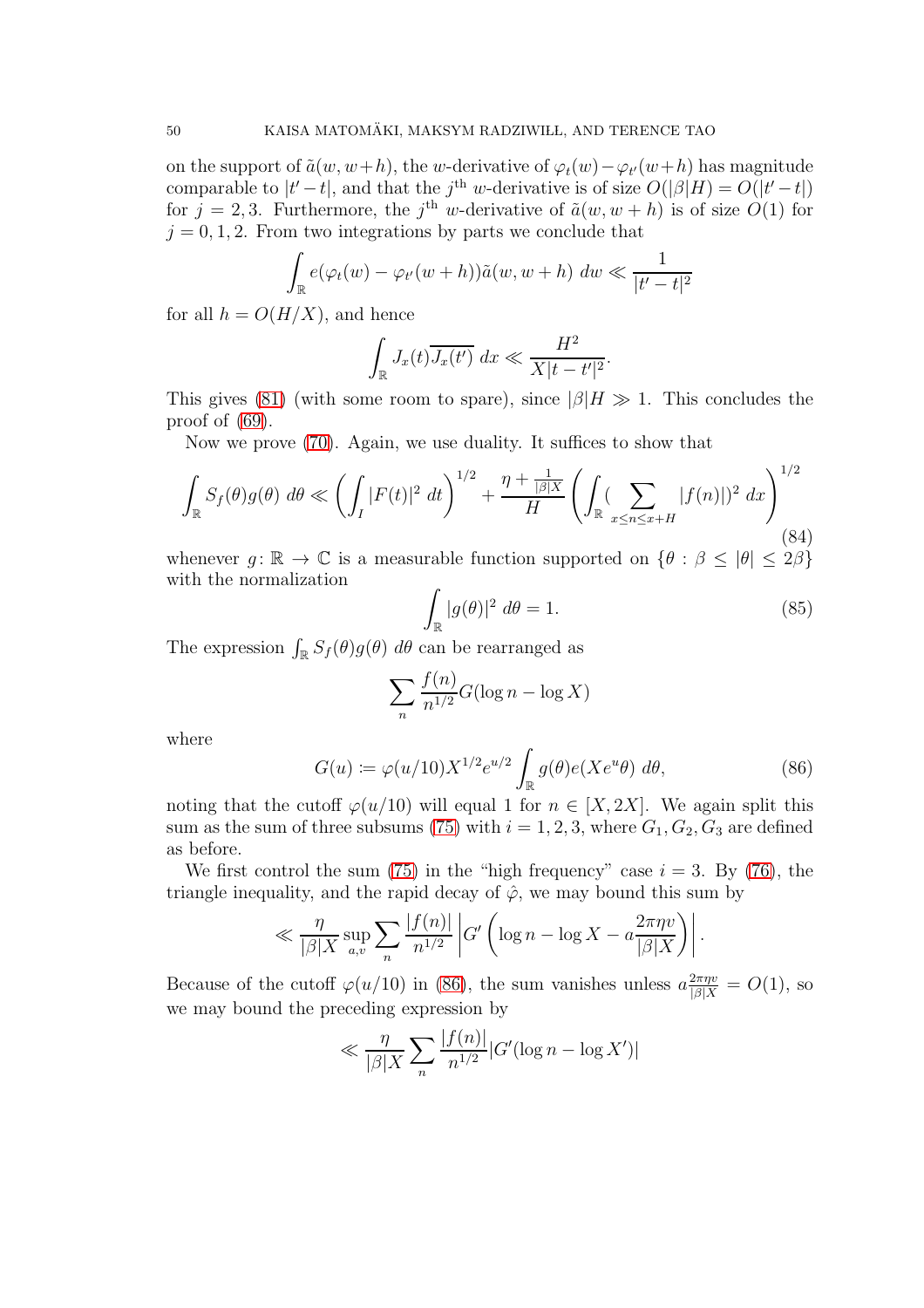for some  $X' \simeq X$ . Computing the derivative of G, we may bound this in turn by

$$
\ll \frac{\eta}{|\beta|X} \sum_{n} |f(n)| \left( \left| \int_{\mathbb{R}} g(\theta) e\left(\frac{X}{X'}n\theta\right) d\theta \right| + \left| \int_{\mathbb{R}} X \theta g(\theta) e\left(\frac{X}{X'}n\theta\right) d\theta \right| \right).
$$

We shall just treat the second term here, as the first term is estimated analogously (with significantly better bounds). We write this contribution as

$$
\ll \eta \sum_{n} |f(n)| \left| \int_{\mathbb{R}} \frac{\theta}{\beta} g(\theta) e\left(\frac{X}{X'} n\theta\right) d\theta \right|.
$$

By partitioning the support  $[X, 2X]$  of f into intervals of length H, and selecting on each such interval a number *n* that maximizes the quantity  $\int_{\mathbb{R}} X_{\beta}^{\theta} g(\theta) e(\frac{X}{X'}n\theta) d\theta$ , we may bound this by

$$
\ll \eta \sum_{j=1}^{J} \left( \sum_{|n-n_j| \le H} |f(n)| \right) \left| \int_{\mathbb{R}} \frac{\theta}{\beta} g(\theta) e\left( \frac{X}{X'} n_j \theta \right) d\theta \right|
$$

for some H-separated subset  $n_1, \ldots, n_J$  of  $[X, 2X]$ . By [\(85\)](#page-49-1), the support of g (which in particular makes the factor  $\frac{\theta}{\beta}$  bounded), the choice  $\beta = 1/H$  and the large sieve inequality (e.g. the dual of [\[56,](#page-78-1) Corollary 3]), we have

$$
\sum_{j=1}^{J} \left| \int_{\mathbb{R}} \frac{\theta}{\beta} g(\theta) e\left(\frac{X}{X'} n_j \theta\right) d\theta \right|^2 \ll \beta
$$

and so by Cauchy-Schwarz, one can bound the preceding expression by

$$
\ll \eta \beta^{1/2} \left( \sum_{j=1}^J \left( \sum_{|n-n_j| \leq H} |f(n)| \right)^2 \right)^{1/2}.
$$

But one has

$$
\left(\sum_{|n-n_j| \le H} |f(n)|\right)^2 \ll \frac{1}{H} \int_{|x-n_j| \le 2H} \left(\sum_{x \le n \le x+H} |f(n)|\right)^2 dx
$$

for each j, and so as  $\beta = 1/H$  and the  $n_j$  are H-separated, the high frequency case  $i = 3$  of [\(75\)](#page-43-2) contributes to [\(84\)](#page-49-2)

$$
\ll \frac{\eta}{H} \left( \int_{\mathbb{R}} (\sum_{x \le n \le x+H} |f(n)|)^2 dx \right)^{1/2}
$$

which is acceptable.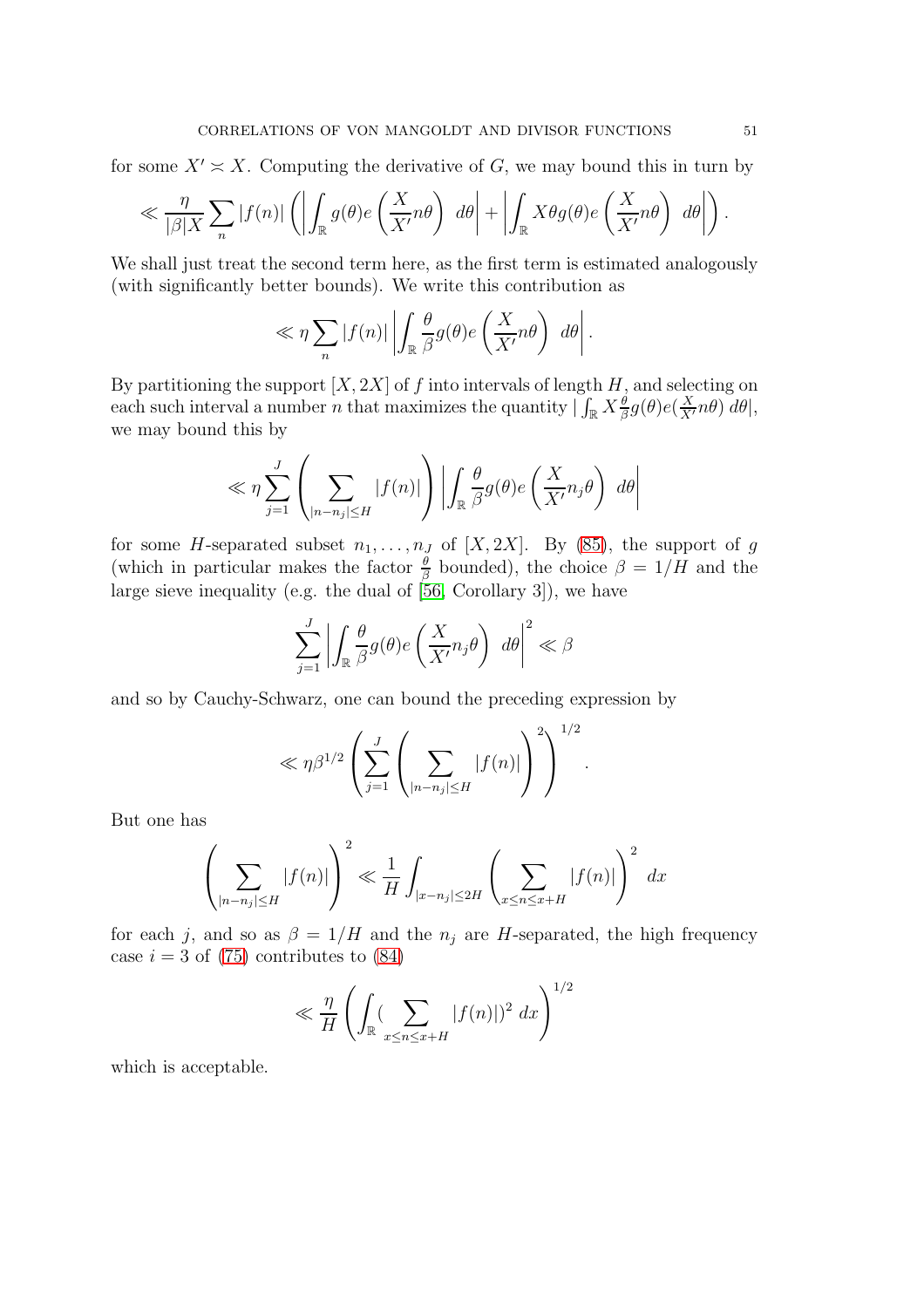Now we control the "low frequency" case  $i = 1$  of [\(75\)](#page-43-2). Using the change of variables  $h := \frac{2\pi v}{10n|B|}$  $\frac{2\pi v}{10\eta|\beta|X}$ , we can write this as

$$
\frac{10\eta|\beta|X}{2\pi} \int_{\mathbb{R}} \int_{\mathbb{R}} \sum_{n} f(n)\varphi\left(\frac{\log n - \log X - h}{10}\right) e^{-h/2} g(\theta) e(ne^{-h}\theta) \hat{\varphi}\left(\frac{10\eta|\beta|Xh}{2\pi}\right) d\theta dh.
$$

The integrand vanishes unless  $h = O(1)$ . Writing

$$
e(ne^{-h}\theta) = \frac{-1}{2\pi i ne^{-h}\theta} \frac{d}{dh}e(ne^{-h}\theta)
$$

and then integrating by parts in the  $h$  variable, we can write this expression as

$$
\frac{10\eta|\beta|X}{4\pi^2i} \int_{\mathbb{R}} \int_{\mathbb{R}} \sum_{n} \frac{f(n)g(\theta)e(ne^{-h}\theta)}{n\theta} \frac{d}{dh} R_{n,\theta}(h) \ d\theta dh
$$

where  $R_{n,\theta}(h)$  is the quantity

$$
R_{n,\theta}(h) := e^{h/2} \varphi \left( \frac{\log n - \log X - h}{10} \right) \hat{\varphi} \left( \frac{10\eta |\beta| X h}{2\pi} \right)
$$

.

.

By the Leibniz rule, we see that  $\frac{d}{dh}R_{n,\theta}(h)$  is supported on the region  $h = O(1)$ with

$$
\int_{\mathbb{R}} \left| \frac{d}{dh} R_{n,\theta}(h) \right| dh \ll 1.
$$

Thus we may bound the preceding expression using the triangle inequality and pigeonhole principle by

$$
\ll \eta \sum_{n} |f(n)| \left| \int_{\mathbb{R}} \frac{\beta}{\theta} g(\theta) e(n e^{h} \theta) d\theta \right|
$$

for some  $h = O(1)$ . But by the same large sieve inequality arguments used to control the high frequency case  $i = 3$  (with  $e^{h}$  now playing the role of  $\frac{X}{X'}$ ), we see that this contribution is acceptable. This concludes the treatment of the low frequency case  $i = 1$ .

Finally we consider the main term, which is the "medium frequency" case  $i = 2$ of  $(75)$ . As in the proof of  $(69)$ , we may bound this expression by  $(78)$ . By Cauchy-Schwarz and the Plancherel identity, one may bound this by

$$
\ll \left(\int_I |F(t)|^2 \ dt\right)^{1/2} \left(\int_{\mathbb{R}} |G(w)|^2 \ dw\right)^{1/2}
$$

By [\(86\)](#page-49-0) and the change of variables  $y = Xe^w$ , we have

$$
\int_{\mathbb{R}} |G(w)|^2 dw \ll \int_{\mathbb{R}} \left| \int_{\mathbb{R}} g(\theta) e(y\theta) d\theta \right|^2 dy,
$$

and by [\(85\)](#page-49-1) and the Plancherel identity again, the right-hand side is equal to 1. Hence also the  $i = 2$  case gives acceptable contribution to [\(84\)](#page-49-2), and the claim [\(70\)](#page-41-1) follows.  $\Box$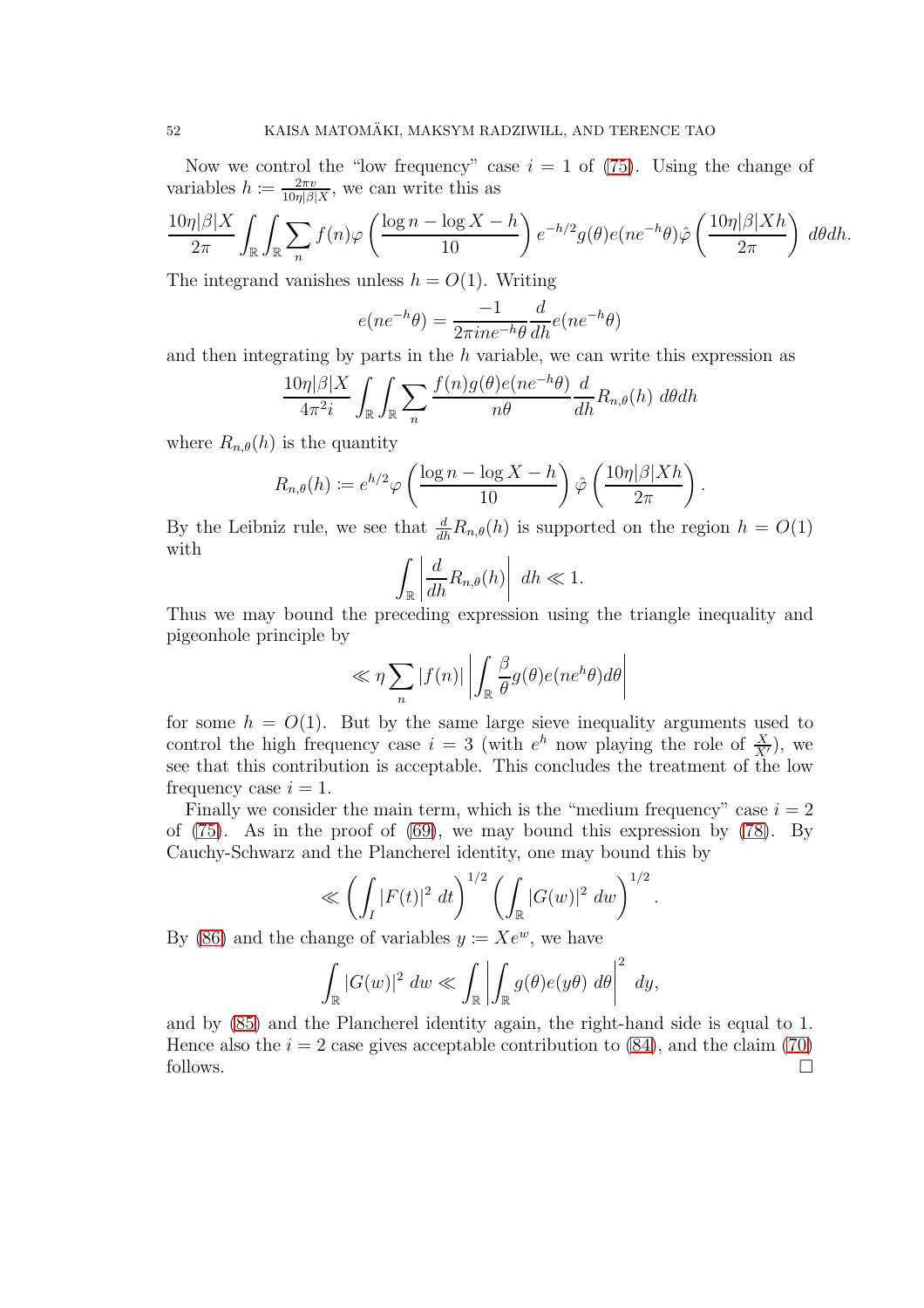We can now use Lemma [2.9](#page-21-2) to obtain an estimate for general  $q$ :

**Corollary 5.3** (Stationary phase estimate, minor arc case). Let  $1 \leq H \leq X$ , and let  $f: \mathbb{N} \to \mathbb{C}$  be a function supported on  $(X, 2X]$ . Let  $q \geq 1$ , let a be coprime to q, and let  $\beta, \eta$  be real numbers with  $|\beta| \ll \eta \ll 1$ . Let I denote the region in [\(68\)](#page-40-0). Then we have

$$
\int_{\beta-1/H}^{\beta+1/H} \left| S_f \left( \frac{a}{q} + \theta \right) \right|^2 d\theta \ll
$$
  

$$
\frac{d_2(q)^4}{|\beta|^2 H^2 q} \sup_{q=q_0 q_1} \int_I \left( \sum_{\chi \ (q_1)} \int_{t-|\beta|H}^{t+|\beta|H} \left| \mathcal{D}[f] \left( \frac{1}{2} + it', \chi, q_0 \right) \right| dt' \right)^2 dt
$$
  

$$
+ \frac{\left( \eta + \frac{1}{|\beta|H} \right)^2}{H^2} \int_{\mathbb{R}} \left( \sum_{x \le n \le x+H} |f(n)| \right)^2 dx.
$$

If  $\beta = 1/H$ , one has the variant

$$
\int_{\beta \le |\theta| \le 2\beta} \left| S_f \left( \frac{a}{q} + \theta \right) \right|^2 d\theta \ll \frac{d_2(q)^4}{q} \sup_{q=q_0q_1} \int_I \left( \sum_{\chi \ (q_1)} \left| \mathcal{D}[f] \left( \frac{1}{2} + it, \chi, q_0 \right) \right| \right)^2 dt + \frac{\left( \eta + \frac{1}{|\beta|X}\right)^2}{H^2} \int_{\mathbb{R}} \left( \sum_{x \le n \le x+H} |f(n)| \right)^2 dx.
$$

The factor  $d_2(q)^4$  might be improvable, but is already negligible in our analysis, so we do not attempt to optimize it. The presence of the  $q_0$  variable is technical; the most important case is when  $q_0 = 1$  and  $q_1 = q$ , so the reader may wish to restrict to this case for a first reading. It will be important that there are no q factors in the error terms on the right-hand side; this is possible because we estimate the left-hand side in terms of Dirichlet series at moderate values of t before decomposing into Dirichlet characters.

Proof. We just prove the first estimate, as the second is similar. By applying Proposition [5.1](#page-40-1) with f replaced by  $fe(a \cdot/q)$ , we obtain the bound

$$
\int_{\beta-1/H}^{\beta+1/H} |S_f(a/q+\theta)|^2 d\theta \ll \frac{1}{|\beta|^2 H^2} \int_I \left( \int_{t-|\beta|H}^{t+|\beta|H} \left| \mathcal{D}[f e(a \cdot/q)] \left( \frac{1}{2} + it' \right) \right| dt' \right)^2 dt + \frac{\left( \eta + \frac{1}{|\beta|H} \right)^2}{H^2} \int_{\mathbb{R}} \left( \sum_{x \le n \le x+H} |f(n)| \right)^2 dx
$$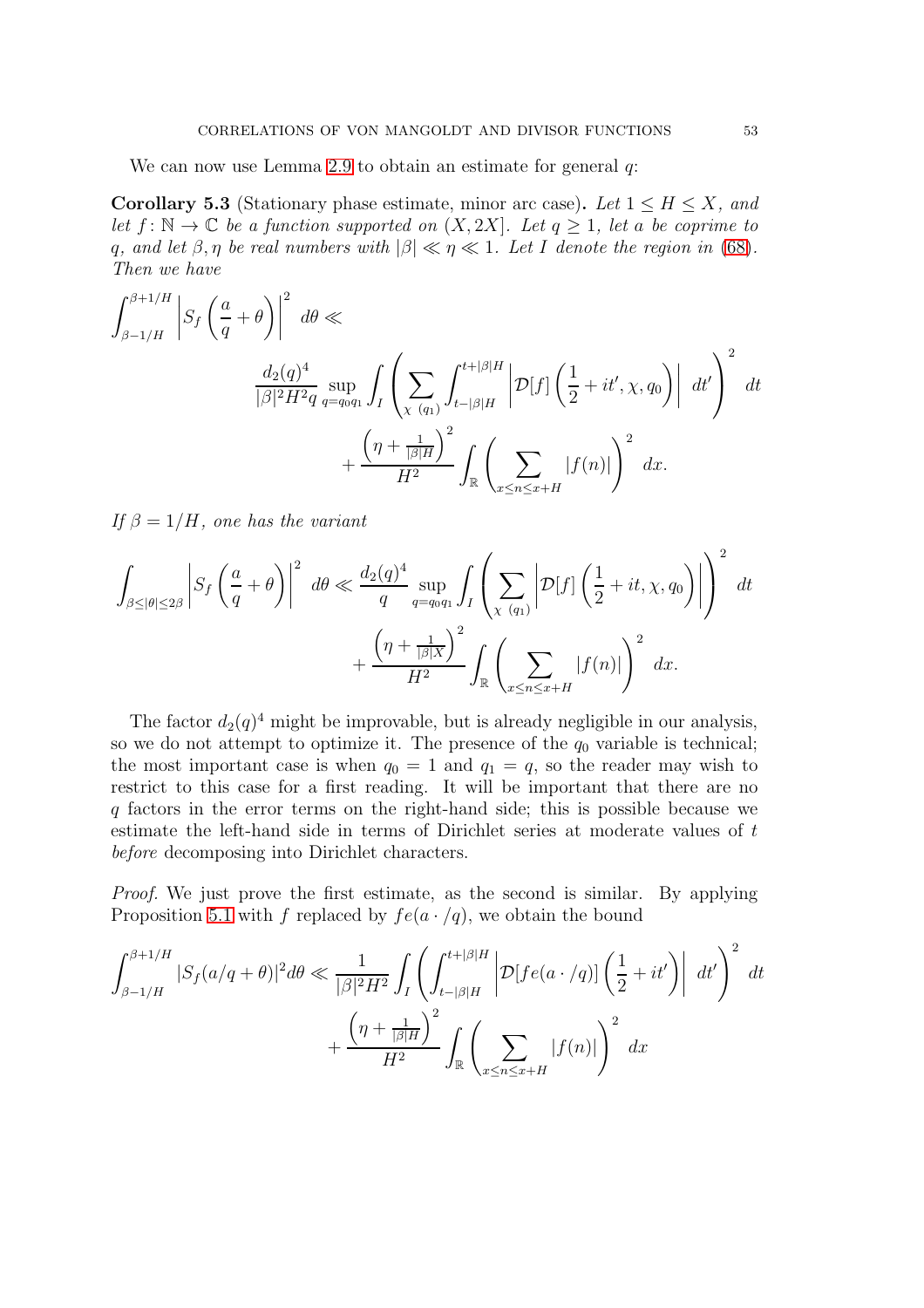From Lemma [2.9](#page-21-2) we have

$$
\int_{t-|\beta|H}^{t+|\beta|H} \left| \mathcal{D}[fe(a \cdot /q)] \left( \frac{1}{2} + it' \right) \right| dt' \le \frac{d_2(q)}{\sqrt{q}} \sum_{q=q_0q_1} \sum_{\chi \ (q_1)} \int_{t-|\beta|H}^{t+|\beta|H} \left| \mathcal{D}[f] \left( \frac{1}{2} + it', \chi, q_0 \right) \right|
$$

and hence by Cauchy-Schwarz

$$
\left(\int_{t-|\beta|H}^{t+|\beta|H} \left| \mathcal{D}[fe(a \cdot/q)] \left(\frac{1}{2} + it' \right) \right| dt' \right)^2
$$
  

$$
\leq \frac{d_2(q)^3}{q} \sum_{q=q_0q_1} \left( \sum_{\chi \ (q_1)} \int_{t-|\beta|H}^{t+|\beta|H} \left| \mathcal{D}[f] \left(\frac{1}{2} + it', \chi, q_0 \right) \right| \right)^2
$$

Inserting this bound and bounding the summands in the  $q = q_0q_1$  summation by their supremum yields the claim.

If the function  $f$  in the above corollary is  $k$ -divisor-bounded, then by Cauchy-Schwarz and [\(22\)](#page-15-0) we have

$$
\frac{1}{H^2} \int_{\mathbb{R}} \left( \sum_{x \le n \le x+H} |f(n)| \right)^2 dx \ll \frac{1}{H} \int_{\mathbb{R}} \sum_{x \le n \le x+H} |f(n)|^2 dx
$$
  

$$
\ll \sum_{n} |f(n)|^2 dx
$$
  

$$
\ll_k X \log^{O_k(1)} X.
$$

Applying the above corollary with  $\eta := Q^{-1/2} = \log^{-B/2} X$ , Proposition [3.4](#page-34-0) is now an immediate consequence of the following mean value estimates for Dirichlet series.

<span id="page-53-0"></span>**Proposition 5.4** (Mean value estimate). Let  $\varepsilon > 0$  be a sufficiently small constant, and let  $A > 0$ . Let  $k \geq 2$  be fixed, let  $B > 0$  be sufficiently large depending on k, A, and let  $X \geq 2$ . Set

<span id="page-53-2"></span>
$$
H \coloneqq X^{\sigma + \varepsilon} \tag{87}
$$

and

<span id="page-53-3"></span>
$$
Q := \log^B X. \tag{88}
$$

Let  $1 \le q \le Q$ , and suppose that  $q = q_0q_1$ . Let  $\lambda$  be a positive quantity such that

<span id="page-53-1"></span>
$$
X^{-1/6-\varepsilon} \le \lambda \ll \frac{1}{qQ}.\tag{89}
$$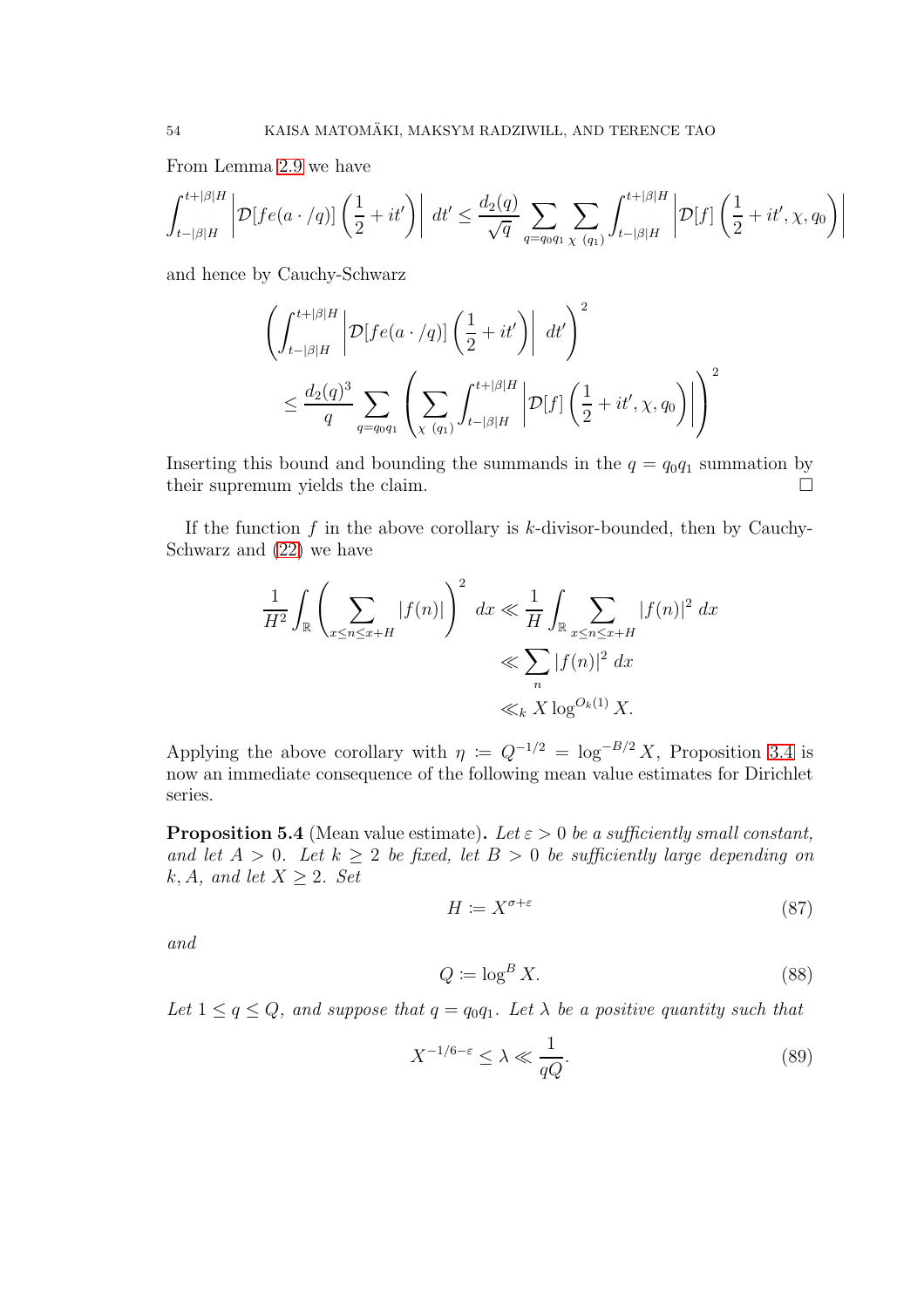Let  $f: \mathbb{N} \to \mathbb{C}$  be either the function  $f := \Lambda 1_{(X, 2X]}$  or  $f := d_k 1_{(X, 2X]}$ . Then we have

$$
\int_{Q^{-1/2}\lambda X \ll |t| \ll Q^{1/2}\lambda X} \left( \sum_{\chi\ (q_1)} \int_{t-\lambda H}^{t+\lambda H} \left| \mathcal{D}[f] \left( \frac{1}{2} + it', \chi, q_0 \right) \right| \ dt' \right)^2 \ dt \ll_{k,\varepsilon,A,B} q\lambda^2 H^2 X \log^{-A} X. \tag{90}
$$

<span id="page-54-0"></span>**Proposition 5.5.** Let  $\varepsilon > 0$  be a sufficiently small constant, and let  $A, B > 0$ . Let  $k \geq 2$  be fixed, let  $X \geq 2$ , and suppose that  $q_0, q_1$  are natural numbers with  $q_0, q_1 \leq$  $\log^B X$ . Let  $f: \mathbb{N} \to \mathbb{C}$  be either the function  $f := \Lambda 1_{(X, 2X]}$  or  $f := d_k 1_{(X, 2X]}$ . Let B′ be sufficiently large depending on k, A, B. Then one has

<span id="page-54-2"></span>
$$
\int_{\log^{B'} X \ll |t| \ll X^{5/6-\varepsilon}} \left( \sum_{\chi \ (q_1)} \left| \mathcal{D}[f] \left( \frac{1}{2} + it', \chi, q_0 \right) \right| \right)^2 dt' \ll_{k,\varepsilon, A, B, B'} qX \log^{-A} X. \tag{91}
$$

Proposition [5.5](#page-54-0) is comparable<sup>[7](#page-54-1)</sup> in strength to the prime number theorem (in arithmetic progressions) in almost all intervals of the form  $[x, x + x^{1/6 + \epsilon}]$ . A popular approach to proving such theorems is via zero density estimates (see e.g. [\[36,](#page-77-0)  $\S$ 10.5]); this works well in the case  $f = \Lambda 1_{(X, 2X]}$ , but is not as suitable for treating the case  $f = d_k 1_{(X, 2X]}$ . We will instead adapt a slightly different approach from [\[24\]](#page-76-2) using combinatorial decompositions and mean value theorems and large value theorems for Dirichlet polynomials; the details of the argument will be given in Appendix [A.](#page-72-0) In the case  $f = d_3 1_{(X, 2X]}$ , an estimate closely related to Proposition [5.5](#page-54-0) was established in [\[3,](#page-75-0) Theorem 1.1], relying primarily on sixth moment estimates for the Riemann zeta function.

It remains to prove Proposition [5.4.](#page-53-0) This will be done in the remaining sections of the paper.

## 6. Combinatorial decompositions

Let  $\varepsilon, k, A, B, H, X, Q, q_0, q_1, q, \lambda, f$  be as in Proposition [5.4.](#page-53-0) We may assume without loss of generality that  $\varepsilon$  is small, say  $\varepsilon < 1/100$ ; we may also assume that X is sufficiently large depending on  $k, \varepsilon$ .

We first invoke Lemma [2.16](#page-28-0) with  $m = 5$ , and with  $\varepsilon$  and  $H_0$  replaced by  $\varepsilon^2$  and  $X^{-\varepsilon^2}H$  respectively; this choice of m is available thanks to [\(14\)](#page-7-0). We conclude that the function  $(t, \chi) \mapsto \mathcal{D}[f](\frac{1}{2} + it, \chi, q_0)$  can be decomposed as a linear combination (with coefficients of size  $O_{k,\varepsilon}(d_2(q_0)^{O_{k,\varepsilon}(1)}))$  of  $O_{k,\varepsilon}(\log^{O_{k,\varepsilon}(1)} X)$  functions of the form  $(t, \chi) \mapsto \mathcal{D}[\tilde{f}] \left(\frac{1}{2} + it, \chi\right)$ , where  $\tilde{f} : \mathbb{N} \to \mathbb{C}$  is one of the following forms:

<span id="page-54-1"></span><sup>&</sup>lt;sup>7</sup>See [\[24,](#page-76-2) Lemma 9.3] for a precise connection between  $L^2$  mean value theorems such as [\(91\)](#page-54-2) and estimates for sums of  $f\chi$  on short intervals.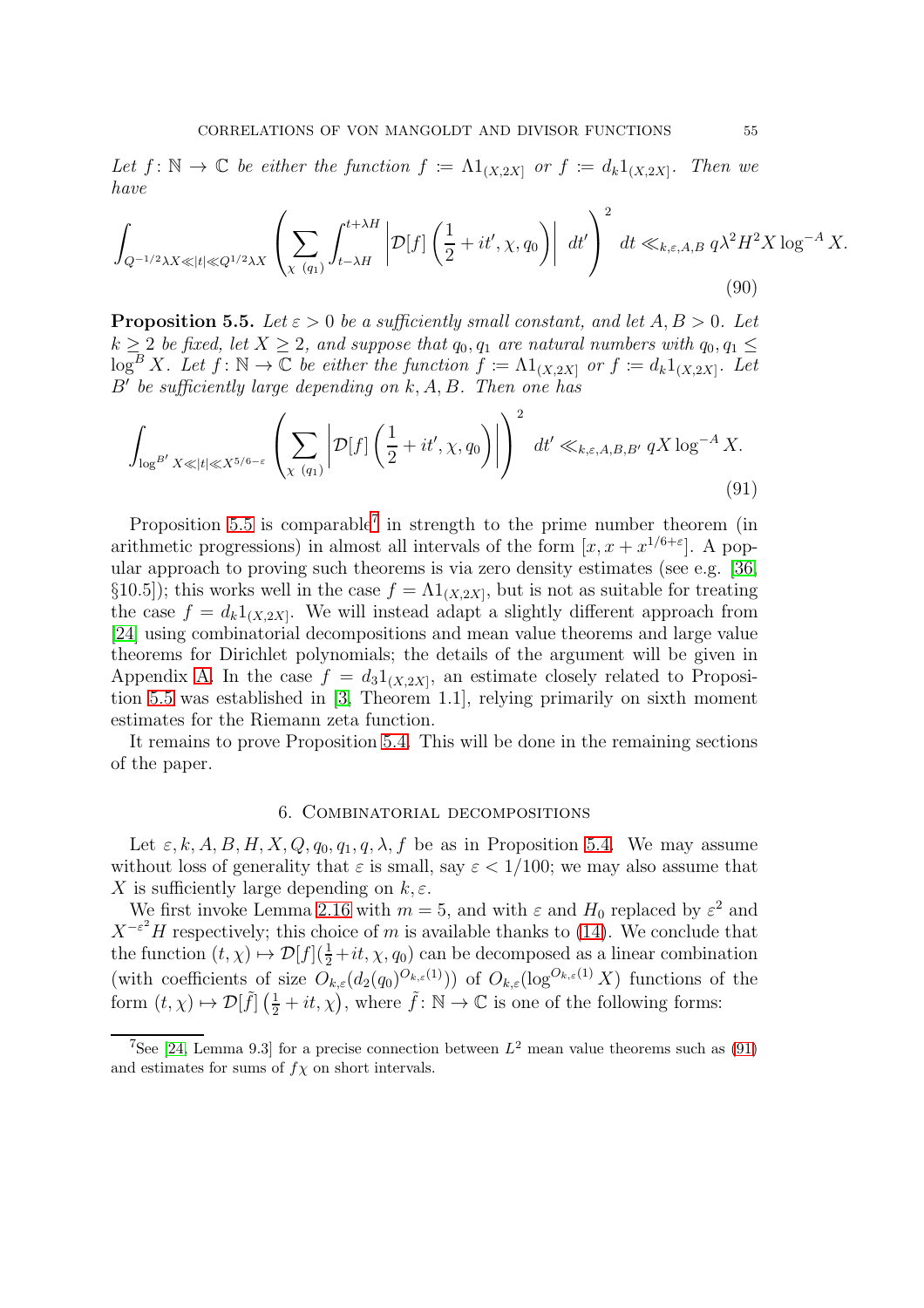(Type  $d_1, d_2, d_3, d_4$  sums) A function of the form

$$
\tilde{f} = (\alpha * \beta_1 * \dots * \beta_j) 1_{(X/q_0, 2X/q_0]}
$$
\n(92)

for some arithmetic functions  $\alpha, \beta_1, \ldots, \beta_j : \mathbb{N} \to \mathbb{C}$ , where  $j = 1, 2, 3, 4, \alpha$  is  $O_{k,\varepsilon}(1)$ -divisor-bounded and supported on  $[N,2N]$ , and each  $\beta_i$ ,  $i=1,\ldots,j$ is either of the form  $\beta_i=1_{(M_i,2M_i]}$  or  $\beta_i=L1_{(M_i,2M_i]}$  for some  $N,M_1,\ldots,M_j$ obeying the bounds

$$
1 \ll N \ll_{k,\varepsilon} X^{\varepsilon^2},
$$
  

$$
NM_1 \dots M_j \asymp_{k,\varepsilon} X/q_0,
$$

and

$$
X^{-\varepsilon^2}H \ll M_1 \ll \cdots \ll M_j \ll X/q_0.
$$

(Type II sum) A function of the form

$$
\tilde{f} = (\alpha * \beta)1_{(X/q_0, 2X/q_0]}
$$

for some  $O_{k,\varepsilon}(1)$ -divisor-bounded arithmetic functions  $\alpha, \beta \colon \mathbb{N} \to \mathbb{C}$  supported on  $[N, 2N]$  and  $[M, 2M]$  respectively, for some N, M obeying the bounds

$$
X^{\varepsilon^2} \ll N \ll X^{-\varepsilon^2} H
$$

and

$$
NM \asymp_{k,\varepsilon} X/q_0.
$$

(Small sum) A function  $\tilde{f}$  supported on  $(X/q_0, 2X/q_0]$  obeying the bound

<span id="page-55-1"></span>
$$
\|\tilde{f}\|_{\ell^2}^2 \ll_{k,\varepsilon} X^{1-\varepsilon^2/8}.\tag{93}
$$

We have omitted the conclusion of good cancellation in the Type II case as it is not required in the regime  $\lambda \gg X^{-1/6-\epsilon}$  under consideration.

By the triangle inequality, it thus suffices to show that for  $\tilde{f}$  being a sum of one of the above forms, that we have the bound

$$
\int_{Q^{-1/2}\lambda X \ll |t| \ll Q^{1/2}\lambda X} \left( \sum_{\chi \ (q_1)} \int_{t-\lambda H}^{t+\lambda H} \left| \mathcal{D}[\tilde{f}] \left( \frac{1}{2} + it', \chi \right) \right| dt' \right)^2 dt
$$
\n
$$
\ll_{k,\varepsilon,A,B} d_2(q_1)^{O_k(1)} q_1 \lambda^2 X H^2 \log^{-A} X
$$
\n(94)

<span id="page-55-0"></span>(noting from [\(24\)](#page-16-1) that the factors of  $d_2(q_1)^{O_k(1)}$  can be easily absorbed into the  $\log^{-A} X$  factor after increasing A slightly).

We can easily dispose of the small case. From Cauchy-Schwarz one has

$$
\left(\sum_{\chi\ (q_1)}\int_{t-\lambda H}^{t+\lambda H}\left|\mathcal{D}[\tilde{f}]\left(\frac{1}{2}+it',\chi\right)\right| \ dt'\right)^2 \ll q_1\lambda H \sum_{\chi\ (q_1)}\int_{t-\lambda H}^{t+\lambda H}\left|\mathcal{D}[\tilde{f}]\left(\frac{1}{2}+it',\chi\right)\right|^2 \ dt'
$$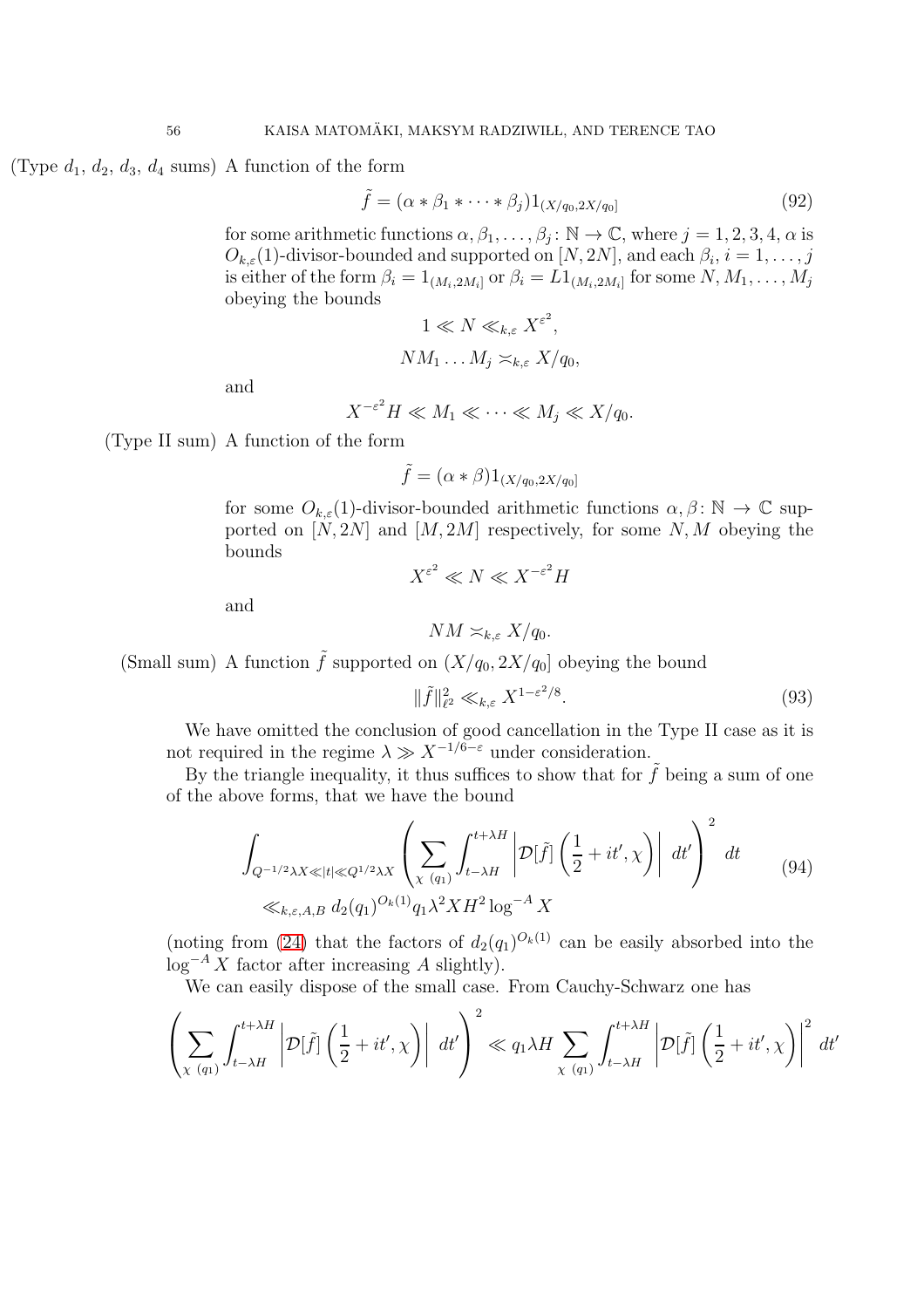and hence after interchanging the integrals, the left-hand side of [\(94\)](#page-55-0) can be bounded by

$$
\ll q_1 \lambda^2 H^2 \sum_{\chi \ (q_1)} \int_{|t| \ll Q^{1/2} \lambda X} \left| \mathcal{D}[\tilde{f}] \left( \frac{1}{2} + it, \chi \right) \right|^2 \ dt.
$$

Using Lemma [2.10](#page-22-0) we can bound this by

$$
\ll_{k,\varepsilon} q_1 \lambda^2 H^2 \frac{X/q_0 + q_1 Q^{1/2} \lambda X}{X/q_0} \|\tilde{f}\|_{\ell^2}^2 \log^3 X.
$$

Crudely bounding  $q_0, q_1, Q, \lambda \leq \log^B X$ , the claim [\(94\)](#page-55-0) then follows in this case from [\(93\)](#page-55-1).

It remains to consider  $\tilde{f}$  that are of Type  $d_1$ , Type  $d_2$ , Type  $d_3$ , Type  $d_4$ , or Type II. In all cases we can write  $\tilde{f} = f' 1_{(X/q_0, 2X/q_0]}$ , where f' is a Dirichlet convolution of the form  $\alpha * \beta_1 \cdots * \beta_j$  (in the Type  $d_j$  cases) or of the form  $\alpha * \beta$  (in the Type II case). It is now convenient to remove the  $1_{(X/q_0,2X/q_0]}$  truncation. Applying Corollary [2.5](#page-17-0) with  $T = \lambda X^{1-\epsilon/10}$  and f replaced by  $\tilde{f}\chi$ , and using the divisor bound [\(24\)](#page-16-1) to control the supremum norm, we see that

$$
\mathcal{D}[\tilde{f}] \left( \frac{1}{2} + it, \chi \right) \ll_{\varepsilon} \int_{|u| \le \lambda X^{1-\varepsilon/10}} |F(t+u)| \frac{du}{1+|u|} + \frac{X^{-1/2+\varepsilon/5}}{\lambda}
$$

where

$$
F(t) := \mathcal{D}[\tilde{f}] \left( \frac{1}{2} + it, \chi \right).
$$

We can thus bound the left-hand side of [\(94\)](#page-55-0) by

$$
\ll_{\varepsilon,k} \int_{Q^{-1/2}\lambda X \ll |t| \ll Q^{1/2}\lambda X} \left( \int_{|u| \le \lambda X^{1-\varepsilon/10}} \sum_{\chi \ (q_1)} \int_{t+u-\lambda H}^{t+u+\lambda H} |F(t')| \ dt' \frac{du}{1+|u|} \right)^2 \ dt + (Q^{1/2}\lambda X) (q_1 \lambda H)^2 \left( \frac{X^{-1/2+\varepsilon/5}}{\lambda} \right)^2.
$$

The second term can be written as

$$
Q^{1/2}\frac{X^{2\varepsilon/5}q_1}{\lambda X}q_1\lambda^2 X H^2;
$$

since  $\lambda \geq X^{-1/6-\varepsilon}$  and  $q_1 \leq Q \leq (\log X)^B$ , we see that this contribution to [\(94\)](#page-55-0) is acceptable.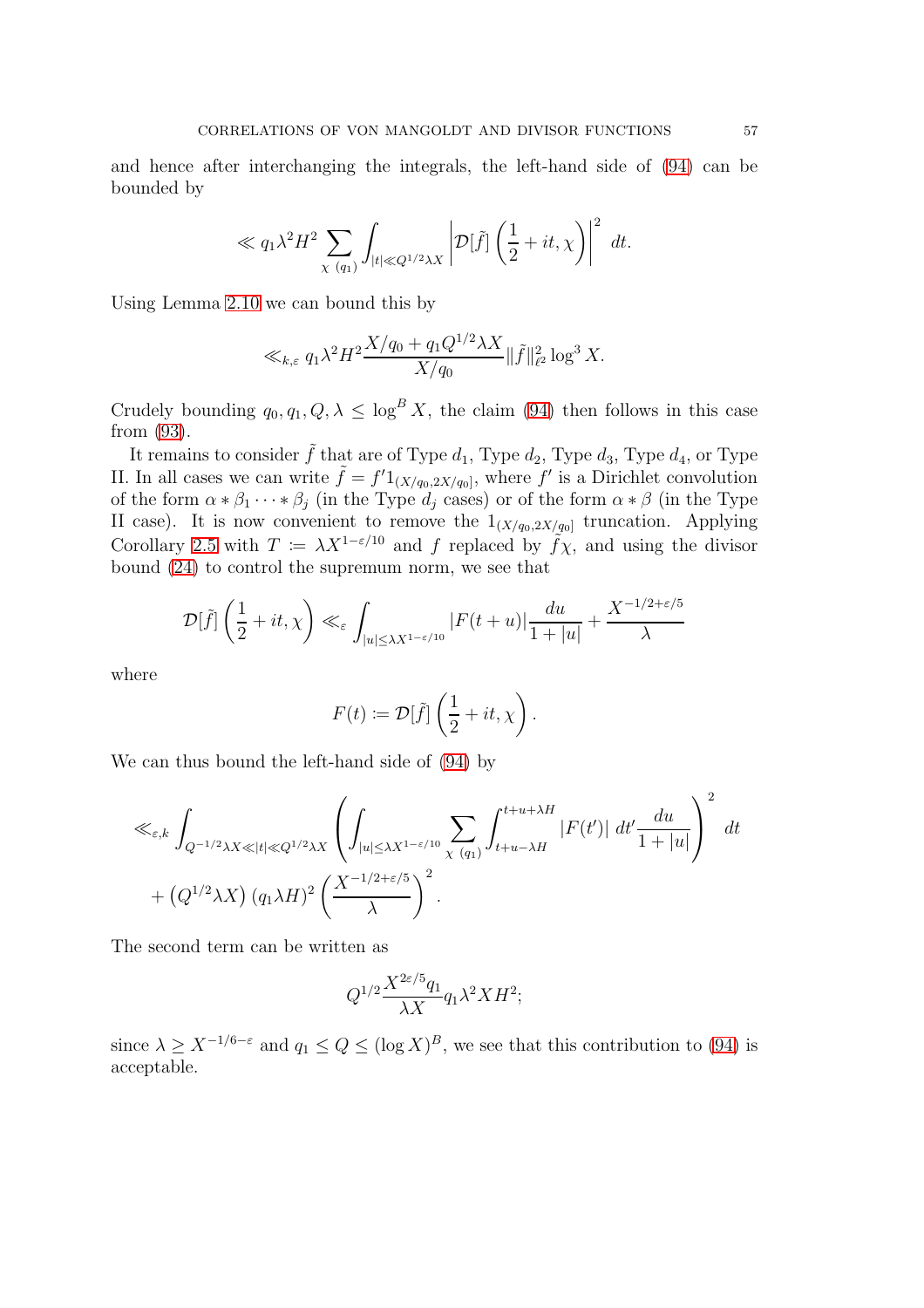Meanwhile, as  $\frac{1}{1+|u|}$  has an integral of  $O(\log X)$  on the region  $|u| \leq \lambda X^{1-\varepsilon/10}$ , we see from the Minkowski integral inequality in  $L^2$  and on shifting t by u that

$$
\int_{Q^{-1/2}\lambda X \ll |t| \ll Q^{1/2}\lambda X} \left( \int_{|u| \le \lambda X^{1-\varepsilon/10}} \sum_{\chi} \int_{t+u-\lambda H}^{t+u+\lambda H} |F(t')| \, dt' \frac{du}{1+|u|} \right)^2 \, dt
$$
\n
$$
\le \left( \int_{|u| \le \lambda X^{1-\varepsilon/10}} \left( \int_{Q^{-1/2}\lambda X \ll |t| \ll Q^{1/2}\lambda X} \left( \sum_{\chi} \int_{(q_1)}^{t+u+\lambda H} |F(t')| \, dt' \right)^2 \, dt \right)^{1/2} \frac{du}{1+|u|} \right)^2
$$
\n
$$
\ll \log^2 X \int_{Q^{-1/2}\lambda X \ll |t| \ll Q^{1/2}\lambda X} \left| \sum_{\chi} \int_{(q_1)}^{t+\lambda H} |F(t')| \, dt' \right|^2 \, dt
$$

where we allow the implied constants in the region  $\{\lambda X \ll |t| \ll Q^{1/2} \lambda X\}$  to vary from line to line. Putting all this together, we now see that Proposition [5.4](#page-53-0) will be a consequence of the following estimates.

<span id="page-57-0"></span>**Proposition 6.1** (Estimates for Type  $d_1, d_2, d_3, d_4$ , II sums). Let  $\varepsilon > 0$  be sufficiently small. Let  $k \geq 2$  and  $A > 0$  be fixed, and let  $B > 0$  be sufficiently large depending on A, k. Let  $X \geq 2$ , and set  $H := X^{\sigma + \varepsilon}$ . Set  $Q := \log^B X$ , and let  $1 \leq q_1 \leq Q$ . Let  $\lambda$  be a quantity such that  $X^{-1/6-2\varepsilon} \leq \lambda \ll \frac{1}{q_1Q}$ . Let  $f: \mathbb{N} \to \mathbb{C}$  be a function of one of the following forms:

(Type  $d_1, d_2, d_3, d_4$  sums) One has

$$
f = \alpha * \beta_1 * \cdots * \beta_j \tag{95}
$$

for some  $O_{k,\varepsilon}(1)$ -divisor-bounded arithmetic functions  $\alpha, \beta_1, \ldots, \beta_j : \mathbb{N} \to$  $\mathbb C$ , where  $j = 1, 2, 3, 4$ ,  $\alpha$  is supported on  $[N, 2N]$ , and each  $\beta_i$ ,  $i = 1, \ldots, j$ is supported on  $[M_i,2M_i]$  for some  $N,M_1,\ldots,M_j$  obeying the bounds

$$
1 \ll N \ll_{k,\varepsilon} X^{\varepsilon^2},
$$
  

$$
X/Q \ll NM_1 \dots M_j \ll_{k,\varepsilon} X,
$$

and

$$
X^{-\varepsilon^2}H \ll M_1 \ll \cdots \ll M_j \ll X.
$$

Furthermore, each  $\beta_i$  is either of the form  $\beta_i = 1_{(M_i, 2M_i]}$  or  $\beta_i = L1_{(M_i, 2M_i]}$ . (Type II sum) One has

$$
f = \alpha * \beta
$$

for some  $O_{k,\varepsilon}(1)$ -divisor-bounded arithmetic functions  $\alpha, \beta \colon \mathbb{N} \to \mathbb{C}$  supported on  $[N, 2N]$  and  $[M, 2M]$  respectively, for some N, M obeying the bounds

<span id="page-57-2"></span>
$$
X^{\varepsilon^2} \ll N \ll X^{-\varepsilon^2} H \tag{96}
$$

and

<span id="page-57-1"></span>
$$
X/Q \ll NM \ll_{k,\varepsilon} X. \tag{97}
$$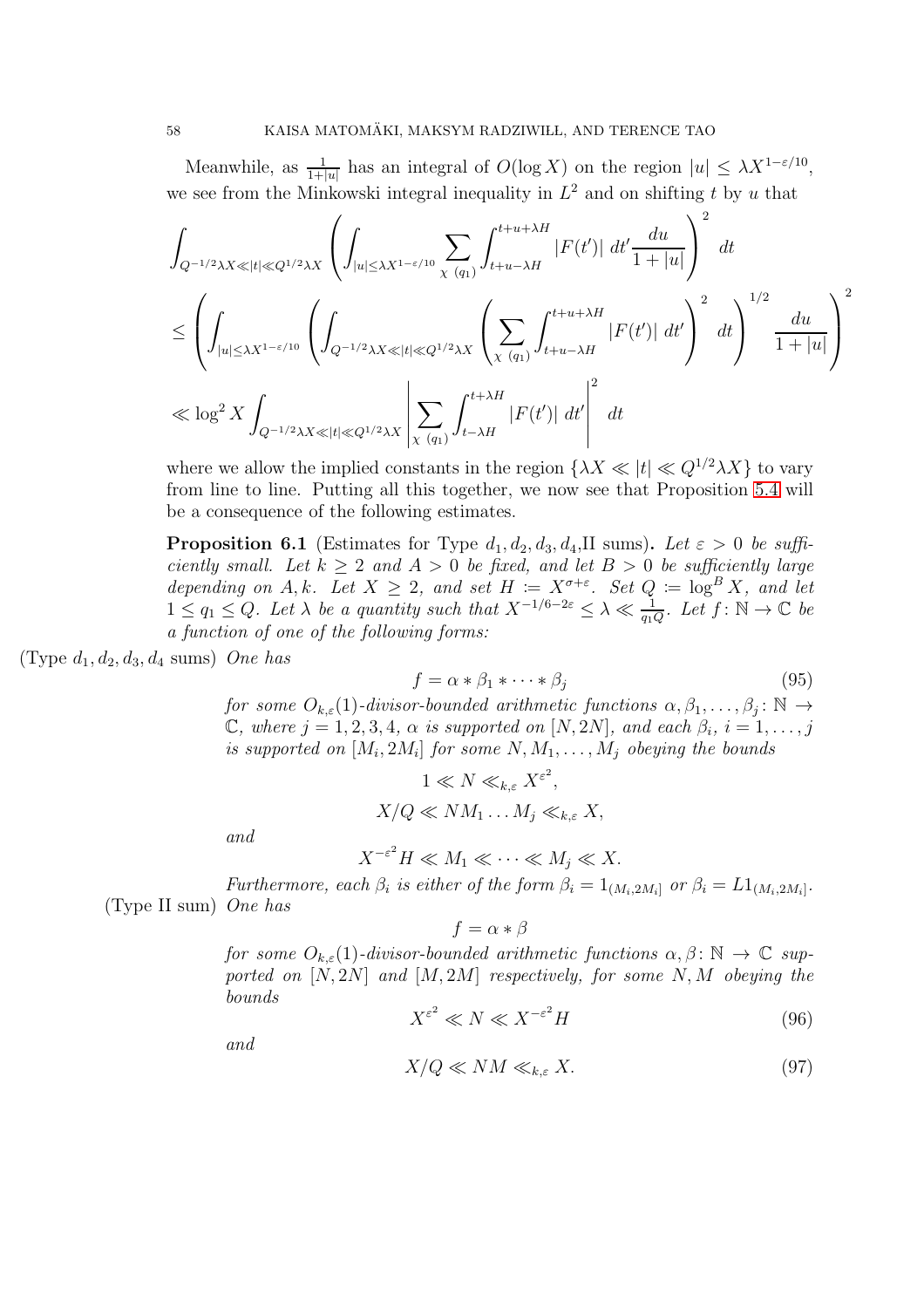Then

<span id="page-58-0"></span>
$$
\int_{Q^{-1/2}\lambda X \ll |t| \ll Q^{1/2}\lambda X} \left( \sum_{\chi\ (q_1)} \int_{t-\lambda H}^{t+\lambda H} \left| \mathcal{D}[f] \left( \frac{1}{2} + it', \chi \right) \right| \ dt' \right)^2 dt \ll_{k,\varepsilon,A,B} q_1 \lambda^2 H^2 X \log^{-A} X. \tag{98}
$$

It remains to prove Proposition [6.1.](#page-57-0) We will deal with the Type  $d_1$ , Type  $d_2$ , Type  $d_4$ , and Type II cases in next section; the Type  $d_3$  case is trickier and we will prove it in next section only assuming an average result for exponential sums which will in turn be proven in Section [8.](#page-66-0)

## 7. Proof of Proposition [6.1](#page-57-0)

We begin with the Type II case. Since  $f = \alpha * \beta$ , we may factor

$$
\mathcal{D}[f]\left(\frac{1}{2} + it', \chi\right) = \mathcal{D}[\alpha]\left(\frac{1}{2} + it', \chi\right)\mathcal{D}[\beta]\left(\frac{1}{2} + it', \chi\right)
$$

and hence by Cauchy-Schwarz we have

$$
\left(\sum_{\chi\ (q_1)} \int_{t-\lambda H}^{t+\lambda H} \left| \mathcal{D}[f] \left( \frac{1}{2} + it', \chi \right) \right| dt' \right)^2
$$
  
\$\ll \left(\sum\_{\chi\ (q\_1)} \int\_{t-\lambda H}^{t+\lambda H} \left| \mathcal{D}[\alpha] \left( \frac{1}{2} + it', \chi \right) \right|^2 dt' \right)\$  
\$\times \left(\sum\_{\chi\ (q\_1)} \int\_{t-\lambda H}^{t+\lambda H} \left| \mathcal{D}[\beta] \left( \frac{1}{2} + it', \chi \right) \right|^2 dt' \right)\$

for any t. From Lemma [2.10](#page-22-0) we have

$$
\sum_{\chi\ (q_1)} \int_{t-\lambda H}^{t+\lambda H} \left| \mathcal{D}[\alpha] \left( \frac{1}{2} + it', \chi \right) \right|^2 \ dt' \ll_{k,\varepsilon} (q_1 \lambda H + N) \log^{O_{k,\varepsilon}(1)} X
$$

while from Fubini's theorem and Lemma [2.10](#page-22-0) we have

$$
\int_{Q^{-1/2}\lambda X \ll |t| \ll Q^{1/2}\lambda X} \sum_{\chi\ (q_1)} \int_{t-\lambda H}^{t+\lambda H} \left| \mathcal{D}[\beta] \left( \frac{1}{2} + it', \chi \right) \right|^2 dt' \ll_{k,\varepsilon} \lambda H(q_1 Q^{1/2} \lambda X + M) \log^{O_{k,\varepsilon}(1)} X
$$

and so we can bound the left-hand side of [\(98\)](#page-58-0) by

$$
\ll_{k,\varepsilon} (q_1 \lambda H + N) (q_1 Q^{1/2} \lambda X + M) \lambda H \log^{O_{k,\varepsilon}(1)} X.
$$

We rewrite this expression using [\(97\)](#page-57-1) as

$$
\ll_{k,\varepsilon} q_1 \left( Q^{1/2} q_1 \lambda + \frac{Q^{1/2} N}{H} + \frac{1}{N} + \frac{1}{q_1 \lambda H} \right) \lambda^2 H^2 X \log^{O_{k,\varepsilon}(1)} X.
$$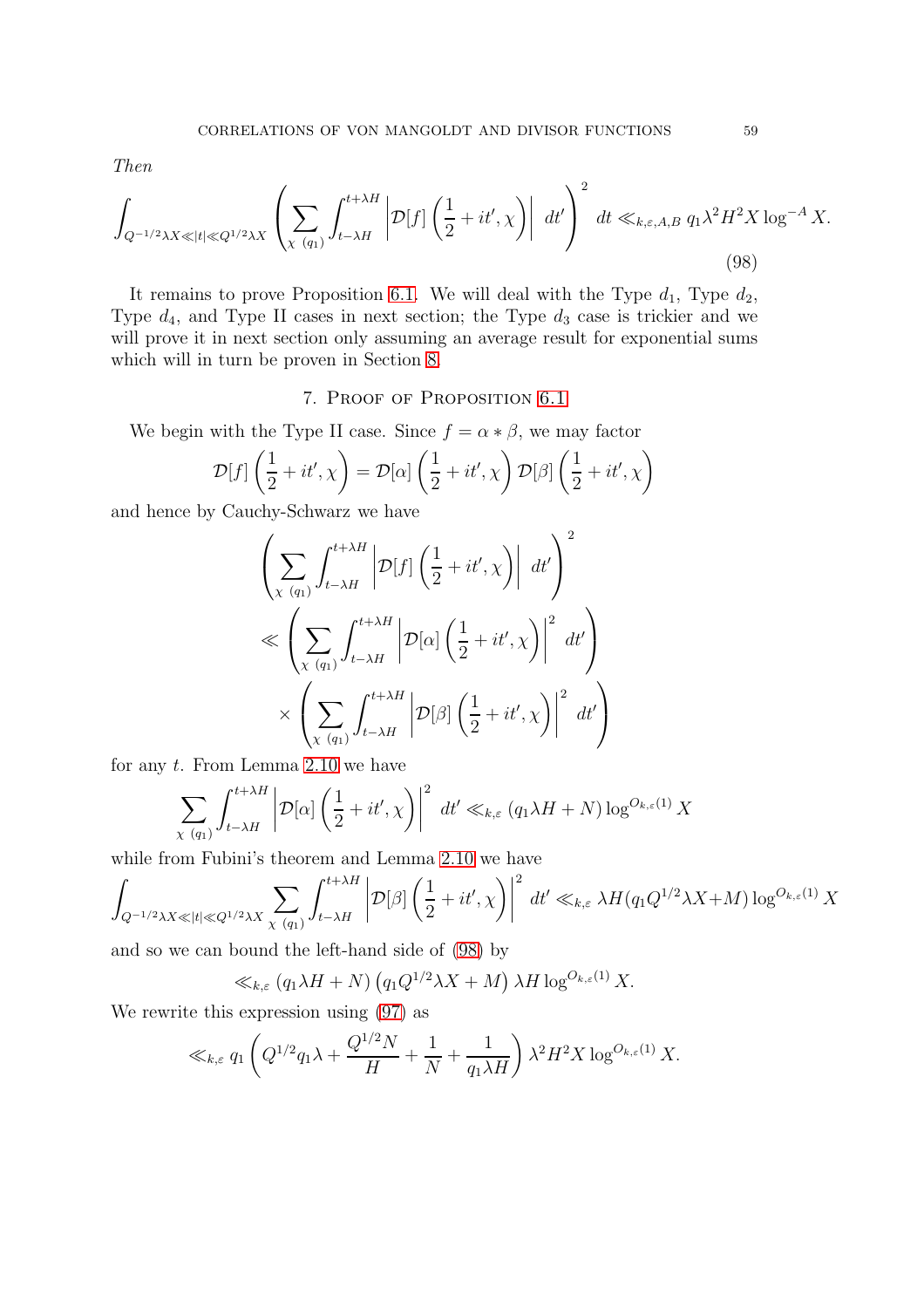Using the hypotheses  $(89)$ ,  $(96)$ ,  $(87)$ ,  $(88)$ , we obtain  $(98)$  in the Type II case as required.

Now we handle the Type  $d_1$  and  $d_2$  cases. Actually we may unify the  $d_1$  case into the  $d_2$  case by adding a dummy factor  $\beta_2$ , so that in both cases we have

$$
f = \alpha * \beta_1 * \beta_2
$$

where  $\alpha$  is supported on  $[N, 2N]$  and is  $O_{k,\varepsilon,B}(1)$ -divisor-bounded, and each  $\beta_i$  is either  $1_{(M_i,2M_i]}$  or  $L1_{(M_i,2M_i]}$ , where

<span id="page-59-0"></span>
$$
1 \ll N \ll X^{\varepsilon^2} \tag{99}
$$

and

$$
X/Q \ll NM_1M_2 \ll X.
$$

We may factor

$$
\mathcal{D}[f]\left(\frac{1}{2}+it',\chi\right) = \mathcal{D}[\alpha]\left(\frac{1}{2}+it',\chi\right)\mathcal{D}[\beta_1]\left(\frac{1}{2}+it',\chi\right)\mathcal{D}[\beta_2]\left(\frac{1}{2}+it',\chi\right).
$$

By Cauchy-Schwarz we have

$$
\left(\sum_{\chi\ (q_1)}\int_{t-\lambda H}^{t+\lambda H}\left|\mathcal{D}[f]\left(\frac{1}{2}+it',\chi\right)\right| dt'\right)^2
$$
  
\$\ll \left(\sum\_{\chi\ (q\_1)}\int\_{t-\lambda H}^{t+\lambda H}\left|\mathcal{D}[\alpha]\left(\frac{1}{2}+it',\chi\right)\right|^2 dt'\right)\$  
\$\times \left(\sum\_{\chi\ (q\_1)}\int\_{t-\lambda H}^{t+\lambda H}\left|\mathcal{D}[\beta\_1]\left(\frac{1}{2}+it',\chi\right)\right|^2\left|\mathcal{D}[\beta\_2]\left(\frac{1}{2}+it',\chi\right)\right|^2 dt'\right)\$.

From Lemma [2.8](#page-20-0) we have

$$
\sum_{\chi\ (q_1)} \int_{t-\lambda H}^{t+\lambda H} \left| \mathcal{D}[\alpha] \left( \frac{1}{2} + it', \chi \right) \right|^2 \ dt' \ll_{k,\varepsilon} (q_1 \lambda H + N) \log^{O_{k,\varepsilon}(1)} X
$$

so from Fubini's theorem we can bound the left-hand side of [\(98\)](#page-58-0) by

$$
\ll_{k,\varepsilon} (q_1 \lambda H + N) \lambda H \log^{O_{k,\varepsilon}(1)} X\n\times \sum_{\chi \ (q_1)} \int_{\lambda X \ll |t| \ll Q^{1/2} \lambda X} \left| \mathcal{D}[\beta_1] \left( \frac{1}{2} + it, \chi \right) \right|^2 \left| \mathcal{D}[\beta_2] \left( \frac{1}{2} + it, \chi \right) \right|^2 dt.
$$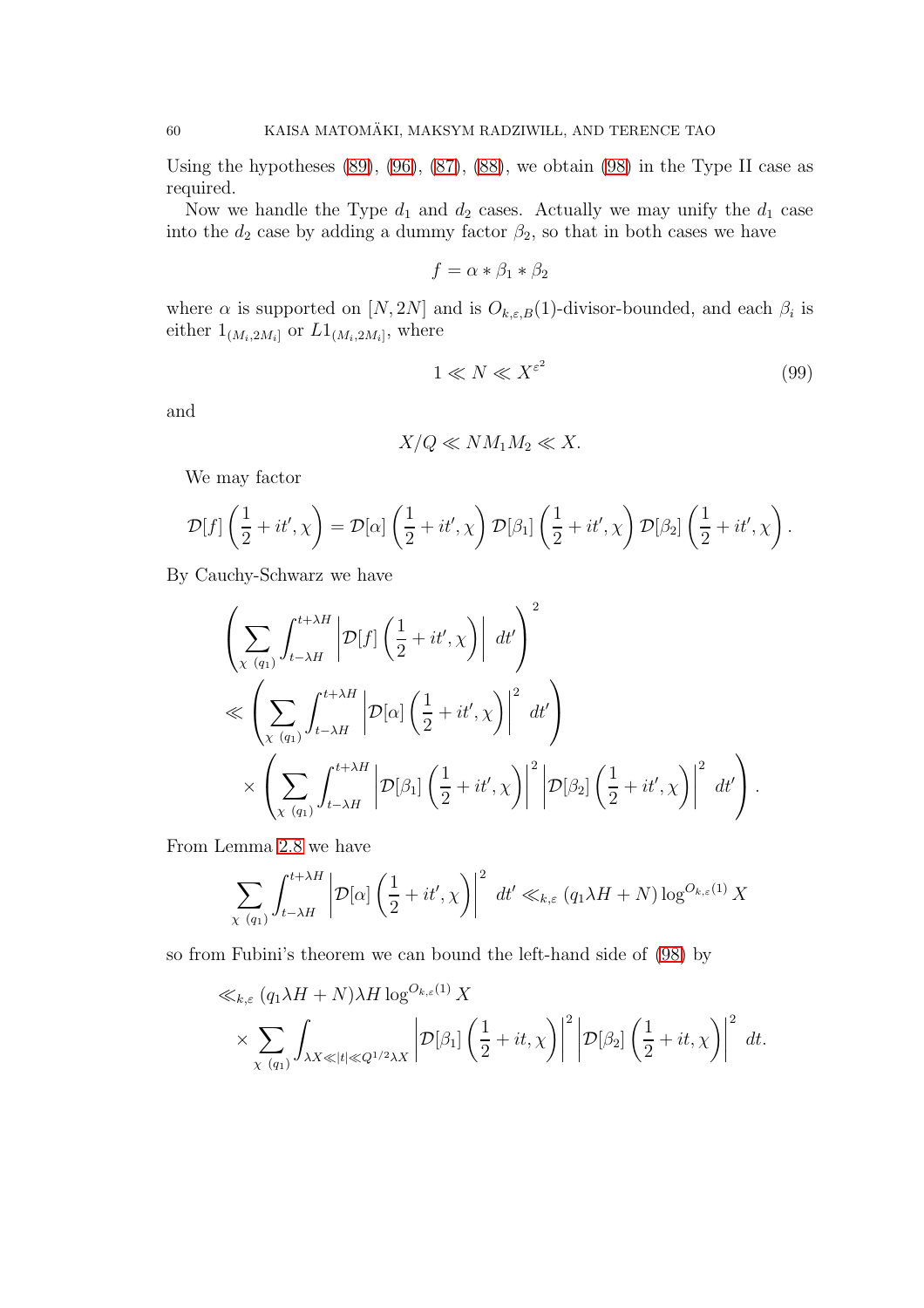By the pigeonhole principle, we can thus bound the left-hand side of [\(98\)](#page-58-0) by

$$
\ll_{k,\varepsilon} (q_1 \lambda H + N) \lambda H \log^{O_{k,\varepsilon}(1)} X
$$
  
\$\times \sum\_{\chi \ (q\_1)} \int\_{T/2 \leq |t| \leq T} \left| \mathcal{D}[\beta\_1] \left( \frac{1}{2} + it, \chi \right) \right|^2 \left| \mathcal{D}[\beta\_2] \left( \frac{1}{2} + it, \chi \right) \right|^2 dt\$

for some  $T$  with

<span id="page-60-0"></span>
$$
Q^{-1/2}\lambda X \ll T \ll Q^{1/2}\lambda X. \tag{100}
$$

By Corollary [2.12](#page-23-0) and the triangle inequality, we have

$$
\sum_{\chi\ (q_1)} \int_{T/2 \leq |t| \leq T} \left| \mathcal{D}[\beta_1] \left( \frac{1}{2} + it, \chi \right) \right|^4 \ dt \ll q_1 T \left( 1 + \frac{q_1^2}{T^2} + \frac{M_1^2}{T^4} \right) \log^{O(1)} X;
$$

since  $T \gg \lambda X Q^{-1/2} \ge \max\{M_1^{1/2}\}$  $\{1/2, q_1\}$  by our assumptions, we get

$$
\sum_{\chi\ (q_1)}\int_{T/2\leq |t|\leq T}\left|\mathcal{D}[\beta_1]\left(\frac{1}{2}+it,\chi\right)\right|^4\ dt\ll q_1T\log^{O(1)}X.
$$

Similarly with  $\beta_1$  replaced by  $\beta_2$ . By Cauchy-Schwarz, we thus have

$$
\sum_{\chi\ (q_1)} \int_{T/2 \leq |t| \leq T} \left| \mathcal{D}[\beta_1] \left( \frac{1}{2} + it, \chi \right) \right|^2 \left| \mathcal{D}[\beta_2] \left( \frac{1}{2} + it, \chi \right) \right|^2 dt \ll q_1 T \log^{O(1)} X
$$

and so we can bound the left-hand side of [\(98\)](#page-58-0) by

$$
\ll_{k,\varepsilon} (q_1 \lambda H + N) \lambda H q_1 T \log^{O_{k,\varepsilon}(1)} X.
$$

Using [\(100\)](#page-60-0), we can bound this by

$$
\ll_{k,\varepsilon} q_1 \left( q_1 Q^{1/2} \lambda + \frac{N Q^{1/2}}{H} \right) \lambda^2 H^2 X \log^{O_{k,\varepsilon}(1)} X.
$$

Using [\(89\)](#page-53-1), [\(99\)](#page-59-0), [\(87\)](#page-53-2), [\(88\)](#page-53-3), we obtain [\(98\)](#page-58-0) as desired.

Remark 7.1. The above arguments recover the results of Mikawa [\[55\]](#page-78-2) and Baier, Browning, Marasingha, and Zhao [\[3\]](#page-75-0), in which  $\sigma$  is now set equal to  $\frac{1}{3}$  so that we can take  $m = 3$ , and the Type  $d_3$  and Type  $d_4$  sums do not appear.

Now we turn to the Type  $d_j$  cases for  $j = 3, 4$ . Here we have

<span id="page-60-1"></span>
$$
NM_1 \dots M_j \ll_{k,\varepsilon} X \tag{101}
$$

and

<span id="page-60-2"></span>
$$
X^{-\varepsilon^2}H \ll M_1 \ll \cdots \ll M_j \tag{102}
$$

which implies that

<span id="page-60-3"></span>
$$
M_1 \ll X^{1/j}.\tag{103}
$$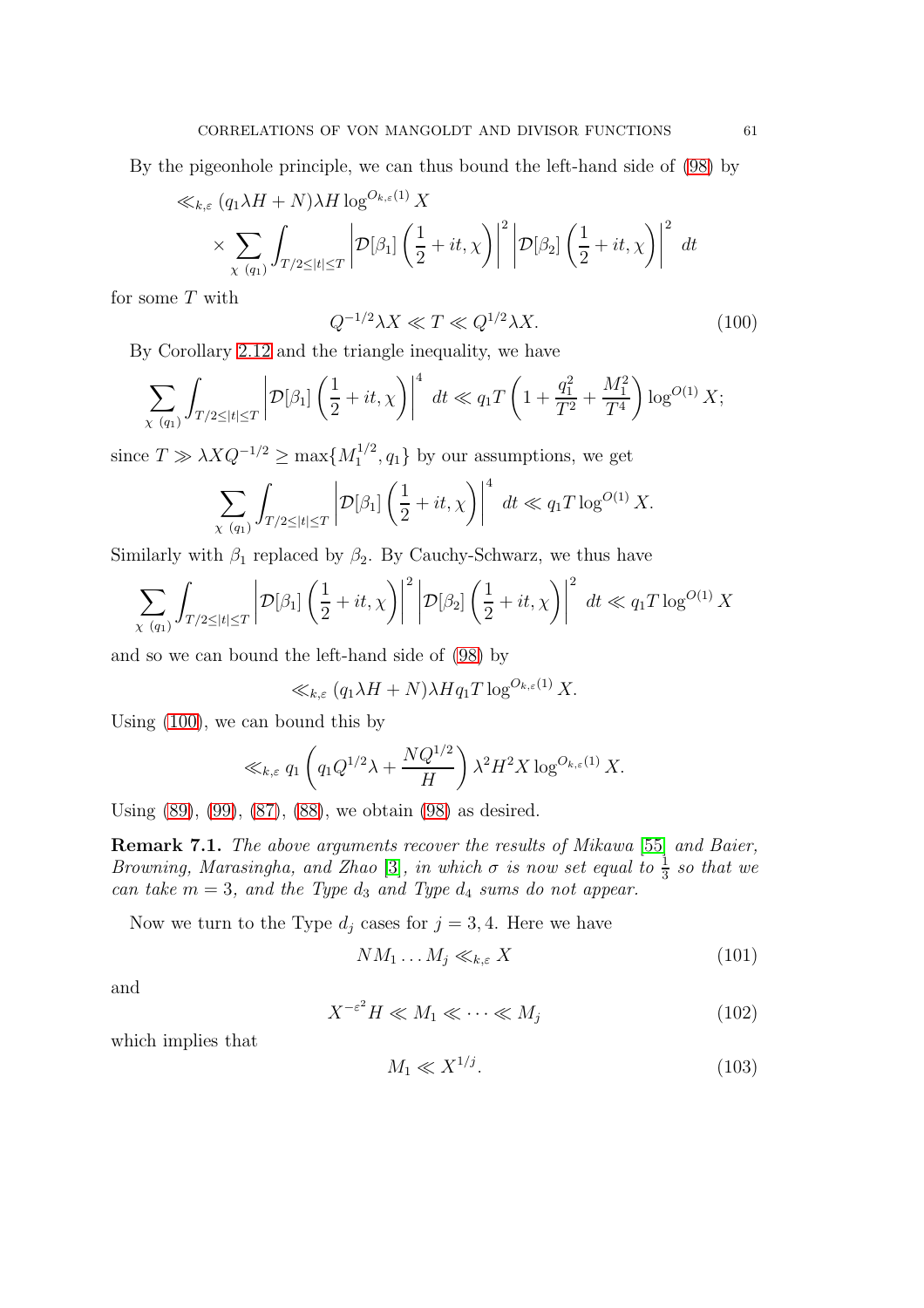We now factor  $f = \beta_1 * g$  where  $g := \alpha * \beta_2 * \cdots * \beta_j$ , so that

$$
\mathcal{D}[f]\left(\frac{1}{2}+it,\chi\right) = \mathcal{D}[\beta_1]\left(\frac{1}{2}+it,\chi\right)\mathcal{D}[g]\left(\frac{1}{2}+it,\chi\right).
$$

The function g is supported in the range  $\{n : n \approx NM_2 \dots M_j\}$  and is  $O_{k,\varepsilon}(1)$ divisor bounded. By Cauchy-Schwarz, the left-hand side of [\(98\)](#page-58-0) may be bounded by

$$
\int_{Q^{-1/2}\lambda X \ll |t| \ll Q^{1/2}\lambda X} \left( \sum_{\chi \ (q_1)} \int_{t-\lambda H}^{t+\lambda H} \left| \mathcal{D}[g] \left( \frac{1}{2} + it', \chi \right) \right|^2 dt' \right) \left( \sum_{\chi \ (q_1)} \int_{t-\lambda H}^{t+\lambda H} \left| \mathcal{D}[\beta_1] \left( \frac{1}{2} + it'', \chi \right) \right|^2 dt'' \right) dt.
$$

Using Fubini's theorem to perform the  $t$  integral first, we can estimate this by

$$
\ll \lambda H \sum_{\chi \ (q_1)} \int_{Q^{-1/2}\lambda X \ll |t'| \ll Q^{1/2}\lambda X} \left| \mathcal{D}[g] \left( \frac{1}{2} + it', \chi \right) \right|^2
$$

$$
\left( \sum_{\chi' \ (q_1)} \int_{t'-2\lambda H}^{t'+2\lambda H} \left| \mathcal{D}[\beta_1] \left( \frac{1}{2} + it'', \chi' \right) \right|^2 dt'' \right) dt'.
$$

We fix a smooth non-negative Schwartz function  $\eta: \mathbb{R} \to \mathbb{R}$ , positive on [-2, 2] and whose Fourier transform  $\hat{\eta}(u) := \int_{\mathbb{R}} \eta(t)e(-tu) du$  is supported on [-1, 1] with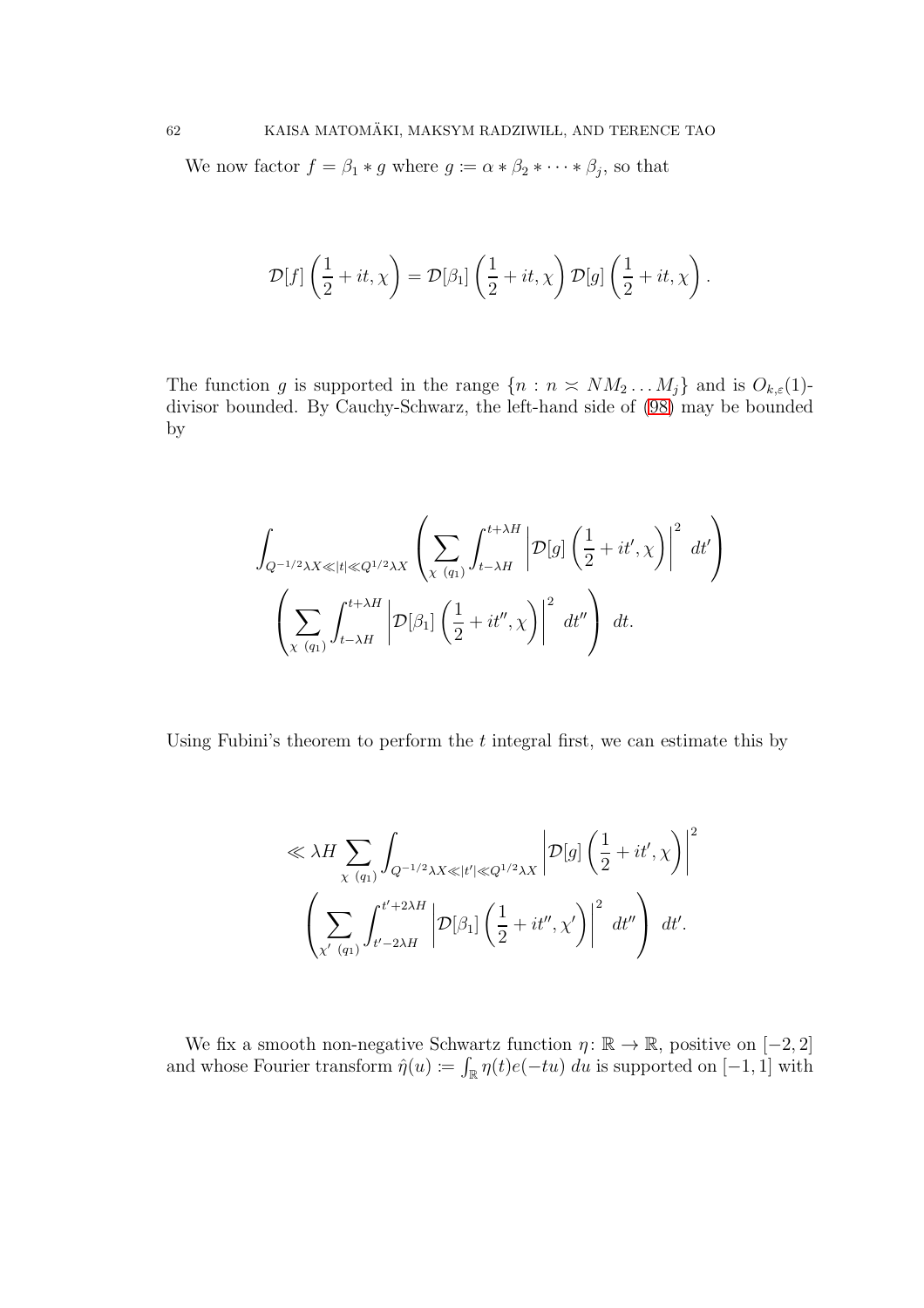$$
\hat{\eta}(0) = 1. \text{ Since } \lambda \le \frac{1}{q_1 Q}, \text{ we can bound}
$$
\n
$$
\sum_{\chi'(q_1)} \int_{t'=2\lambda H}^{t'+2\lambda H} \left| \mathcal{D}[\beta_1] \left( \frac{1}{2} + it'', \chi' \right) \right|^2 dt''
$$
\n
$$
\ll \sum_{\chi'(q_1)} \int_{\mathbb{R}} \left| \mathcal{D}[\beta_1] \left( \frac{1}{2} + it'', \chi' \right) \right|^2 \eta \left( \frac{(t'' - t')q_1 Q}{H} \right) dt''
$$
\n
$$
= \int_{\mathbb{R}} \eta \left( \frac{(t'' - t')q_1 Q}{H} \right) \sum_{\chi'(q_1)} \sum_{m_1, m_2} \frac{\beta_1(m_1) \overline{\beta_1(m_2)} \chi'(m_1) \overline{\chi'(m_2)}}{m_1^{1/2 + it''} m_2^{1/2 - it''}} dt''
$$
\n
$$
= \varphi(q_1) \int_{\mathbb{R}} \eta \left( \frac{(t'' - t')q_1 Q}{H} \right) \sum_{1 \le a \le q_1 : (a, q_1) = 1} \left| \sum_{m = a} \frac{\beta_1(m)}{m^{1/2 + it''}} \right|^2 dt''
$$
\n
$$
\ll q_1 \int_{\mathbb{R}} \eta \left( \frac{(t'' - t')q_1 Q}{H} \right) \sum_{1 \le a \le 2q_1} \left| \sum_{m = a} \frac{\beta_1(m)}{m^{1/2 + it''}} \right|^2 dt''
$$
\n
$$
= \frac{H}{Q} \sum_{m_1 = m_2} \frac{\beta_1(m_1) \beta_1(m_2)}{m_1^{1/2 + it'} m_2^{1/2 - it'}} \hat{\eta} \left( \frac{H}{2\pi q_1 Q} \log \frac{m_1}{m_2} \right)
$$
\n
$$
= \frac{H}{Q} \sum_{m, \ell} \frac{\beta_1(m_1) \beta_1(m_2) \eta(m_1 - q_1 \ell)}{(m + q_1 \ell)^{1/2 + it''} (m - q_1 \ell)^{1/2 - it'}} \hat{\eta} \left( \frac{H}{2\pi q_1 Q} \log \frac{m + q_1 \ell
$$

where we have used the balanced change of variables  $(m_1, m_2) = (m + q_1 \ell, m - q_1 \ell)$ to obtain some cancellation in a Taylor expansion that will be performed in the next section. Observe that the  $\ell = 0$  contribution to the above expression is  $O(\frac{H}{Q})$  $\frac{H}{Q}$ log X); also, the quantity  $\beta_1(m + q_1\ell)\beta_1(m - q_1\ell)\hat{\eta}$  is only non-vanishing when  $m - q_1 \ell \asymp M_1$  and  $\log \frac{m + q_1 \ell}{m - q_1 \ell} \ll \frac{q_1 Q}{H} \ll \frac{Q^2}{H}$ , which implies that  $q_1 \ell \ll \frac{Q^2 M_1}{H}$ and  $m \approx M_1$ . By symmetry and the triangle inequality (and crudely summing over  $q_1\ell$  instead of over  $\ell$ ) we have

$$
\sum_{\chi\ (q_1)} \int_{t'-2\lambda H}^{t'+2\lambda H} \left| \mathcal{D}[\beta_1] \left( \frac{1}{2} + it'', \chi \right) \right|^2 dt'' \ll Y(t') + \frac{H}{Q} \log X
$$

where  $Y(t')$  denotes the quantity

$$
Y(t') \coloneqq \frac{H}{Q} \sum_{1 \leq \ell \ll \frac{Q^2 M_1}{H}} \left| \sum_m \frac{\beta_1(m+\ell)\beta_1(m-\ell)}{(m+\ell)^{1/2+it'}(m-\ell)^{1/2-it'}} \hat{\eta} \left( \frac{H}{2\pi q_1 Q} \log \frac{m+\ell}{m-\ell} \right) \right|.
$$

The function  $m \mapsto \frac{\beta_1(m+\ell)\beta_1(m-\ell)}{(m+\ell)^{1/2}(m-\ell)^{1/2}} \hat{\eta}(\frac{H}{2\pi q_1})$  $\frac{H}{2\pi q_1Q} \log \frac{m+\ell}{m-\ell}$  is supported on the interval  $[M_1 + \ell, 2M_1 - \ell]$ , is of size  $O_{\varepsilon}(X^{O(\varepsilon^2)}/M_1)$  on this interval, and has derivative of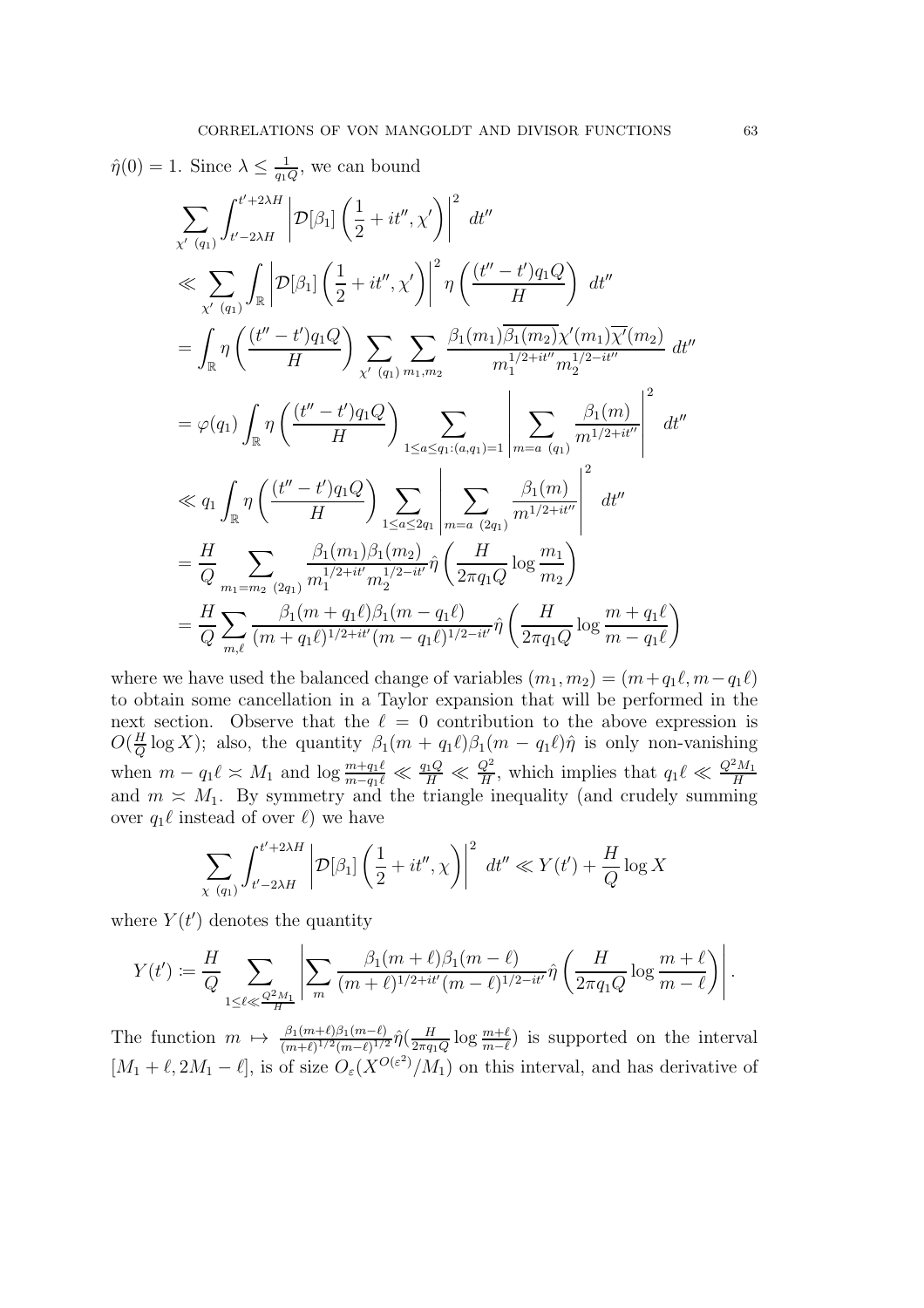size  $O_{\varepsilon}(X^{O(\varepsilon^2)}/M_1^2)$ . Thus by Lemma [2.2,](#page-14-1) one has  $Y(t') \ll_{\varepsilon} X^{O(\varepsilon^2)} \tilde{Y}(t')$ , where  $\tilde{Y}(t')$  denotes the quantity

<span id="page-63-0"></span>
$$
\tilde{Y}(t') := \frac{H}{M_1} \sum_{1 \le \ell \ll \frac{Q^2 M_1}{H}} \left| \sum_{M_1 \le m \le 2M_1} e\left(\frac{t'}{2\pi} \log \frac{m+\ell}{m-\ell}\right) \right|^*.
$$
 (104)

We may thus bound the left-hand side of [\(98\)](#page-58-0) by  $O(Z_1 + Z_2)$ , where

$$
Z_1 := \lambda H \sum_{\chi \ (q_1)} \int_{\lambda X/Q^{1/2} \ll |t'| \ll Q^{1/2} \lambda X} \left| \mathcal{D}[g] \left( \frac{1}{2} + it', \chi \right) \right|^2 \tilde{Y}(t') \ dt'
$$

and

$$
Z_2 := \frac{\lambda H^2}{Q} \log X \sum_{\chi \ (q_1)} \int_{\lambda X/Q^{1/2} \ll |t'| \ll Q^{1/2} \lambda X} \left| \mathcal{D}[g] \left( \frac{1}{2} + it', \chi \right) \right|^2 \ dt'.
$$

From Lemma [2.10](#page-22-0) we have

$$
Z_2 \ll_k \frac{\lambda H^2}{Q} (q_1 Q^{1/2} \lambda X + NM_2 \dots M_j) \log^{O_k(1)} X.
$$

From [\(101\)](#page-60-1), [\(102\)](#page-60-2) we have

$$
NM_2 \dots M_j \ll_{k,\varepsilon} \frac{X}{M_1} \ll X^{\varepsilon^2} \frac{X}{H}
$$

and hence by [\(88\)](#page-53-3), [\(87\)](#page-53-2) and [\(89\)](#page-53-1)

$$
NM_2\ldots M_j\ll q_1Q^{1/2}\lambda X.
$$

We thus have

$$
Z_2 \ll_{k,\varepsilon} Q^{-1/2} q_1 \lambda^2 H^2 X \log^{O_k(1)} X;
$$

by  $(88)$ , this contribution is acceptable for  $B$  large enough.

Now we turn to  $Z_1$ . At this point we will begin conceding factors of  $X^{O(\varepsilon^2)}$ , in particular we can essentially ignore the role of the parameters  $q_1$  and  $Q$  thanks to [\(88\)](#page-53-3).

We begin with the easier case  $j = 4$  of Type  $d_4$  sums. To deal with  $\mathcal{D}[g]$  in this case, we simply invoke Lemma [2.10](#page-22-0) to obtain the bound

$$
\sum_{\chi\ (q_1)} \int_{Q^{-1/2}\lambda X \ll |t'| \ll Q^{1/2}\lambda X} \left| \mathcal{D}[g] \left( \frac{1}{2} + it', \chi \right) \right|^2 \ dt' \ll_{\varepsilon} X^{O(\varepsilon^2)} \lambda X.
$$

To show the contribution of  $Z_1$  is acceptable in the  $j = 4$  case, it thus suffices to show the following lemma.

<span id="page-63-1"></span>**Lemma 7.2.** Let the notation be as above with  $j = 4$ . Then for any  $Q^{-1/2}\lambda X \ll$  $|t'| \ll Q^{1/2}\lambda X$ , one has

$$
\tilde{Y}(t') \ll_{\varepsilon} X^{-\varepsilon + O(\varepsilon^2)} H.
$$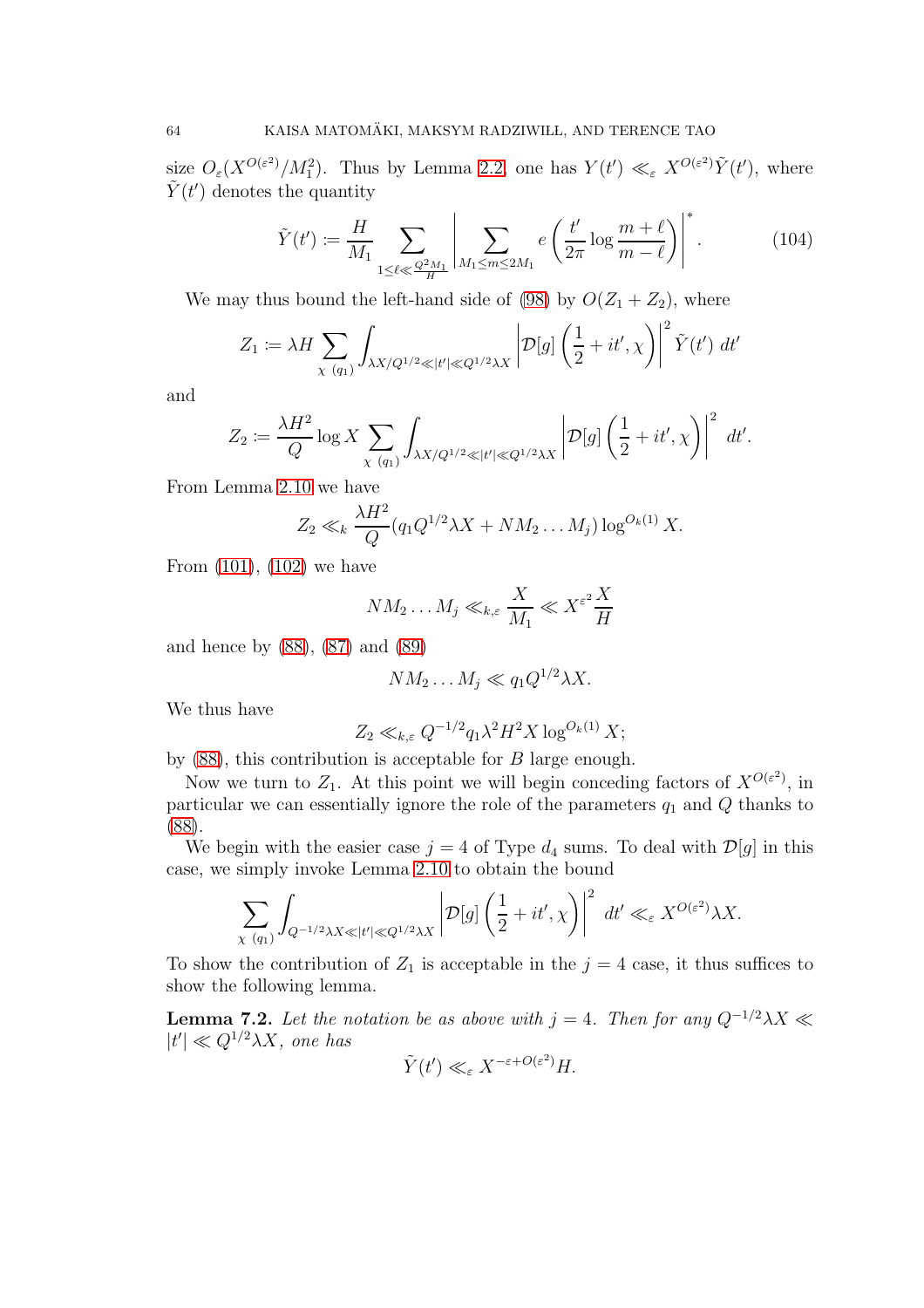Proof. From [\(104\)](#page-63-0) and the triangle inequality it suffices to show that

 $\overline{\phantom{a}}$  $\overline{\phantom{a}}$  $\overline{\phantom{a}}$  $\overline{\phantom{a}}$  $\vert$ 

$$
\left| \sum_{M_1 \le m \le 2M_1} e\left(\frac{t'}{2\pi} \log \frac{m+\ell}{m-\ell}\right)\right|^* \ll_{\varepsilon} X^{-c\varepsilon + O(\varepsilon^2)} H
$$

for  $1 \leq \ell \ll Q^2 M_1/H$ . The phase  $m \mapsto \frac{t'}{2\tau}$  $\frac{t'}{2\pi} \log \frac{m+\ell}{m-\ell}$  has j<sup>th</sup> derivative  $\asymp_j \frac{|t'| \ell}{M_1^{j+1}}$  $\frac{|t|^{i}}{M_1^{j+1}}$  for all  $j \geq 1$ . Using the classical van der Corput exponent pair  $(1/14, 2/7)$  (see [\[36,](#page-77-0) §8.4]) we have

$$
\sum_{M_1 \le m \le 2M_1} e\left(\frac{t'}{2\pi} \log \frac{m+\ell}{m-\ell}\right)^* \ll_{\varepsilon} X^{O(\varepsilon^2)} \left(\frac{|t'|\ell}{M_1^2}\right)^{\frac{1}{14}} M_1^{\frac{2}{7}+\frac{1}{2}}
$$

(noting from [\(89\)](#page-53-1), [\(103\)](#page-60-3) that  $|t'| \ell \ge |t'| \ge M_1^2$ ). Using (103), [\(88\)](#page-53-3), the right-hand side is

$$
\ll_{\varepsilon} X^{O(\varepsilon^2)} (X/H)^{\frac{1}{14}} (X^{1/4})^{\frac{2}{7} + \frac{1}{2} - \frac{1}{14}}.
$$

From [\(14\)](#page-7-0), [\(87\)](#page-53-2) we have  $H \geq X^{\frac{7}{30}+\varepsilon}$ , and the claim then follows after some arithmetic.  $\Box$ 

Remark 7.3. If one uses the recent improvements of Robert [\[70\]](#page-78-3) to the classical  $(1/14, 2/7)$  exponent pair, one can establish Lemma [7.2](#page-63-1) for  $\sigma$  as small as  $\frac{3}{13}$  =  $0.2307...$ , improving slightly upon the exponent  $\frac{7}{30} = 0.2333...$  provided by the classical pair. Unfortunately, due to the need to also treat the  $d_3$  sums, this does not improve the final exponent [\(13\)](#page-7-1) in Theorem [1.3.](#page-7-2)

Now we turn to estimating  $Z_1$  in the  $j = 3$  case of Type  $d_3$  sums. To deal with  $\mathcal{D}[q]$  in this case, we apply Jutila's estimate (Corollary [2.14\)](#page-23-1) to conclude

<span id="page-64-0"></span>Proposition 7.4. Let the notation and assumptions be as above. Cover the region  ${t': Q^{-1/2}\lambda X \ll |t'| \ll Q^{1/2}\lambda X}$  by a collection  $\mathcal J$  of disjoint half-open intervals *J* of length  $X^{\varepsilon^2}\sqrt{\lambda X}$ . Then

$$
\sum_{J \in \mathcal{J}} \left( \sum_{\chi \ (q_1)} \int_J \left| \mathcal{D}[g] \left( \frac{1}{2} + it', \chi \right) \right|^2 \ dt' \right)^3 \ll_{k,\varepsilon,B} X^{O(\varepsilon^2)} (\lambda X)^2.
$$

*Proof.* For each  $R > 0$ , let  $\mathcal{J}_R$  denote the set of those intervals  $J \in \mathcal{J}$  such that

$$
R \le \sum_{\chi \ (q_1)} \int_J \left| \mathcal{D}[g] \left( \frac{1}{2} + it', \chi \right) \right|^2 \ dt' \le 2R.
$$

Applying Corollary [2.14](#page-23-1) with  $Q^{-1/2}\lambda X \ll T \ll Q^{1/2}\lambda X$  and  $T_0 := X^{\varepsilon^2}\sqrt{\lambda X}$  (and  $\varepsilon$  replaced by  $\varepsilon^2$ ), together with the triangle inequality and conjugation symmetry, we have

$$
\sum_{J \in \mathcal{J}_R} \sum_{\chi \ (q_1)} \int_J |\mathcal{D}[\beta_j](\tfrac{1}{2} + it, \chi)|^4 \ dt \ll_{\varepsilon, B} X^{O(\varepsilon^2)}((\#\mathcal{J}_R)\sqrt{\lambda X} + ((\#\mathcal{J}_R)\lambda X)^{2/3})
$$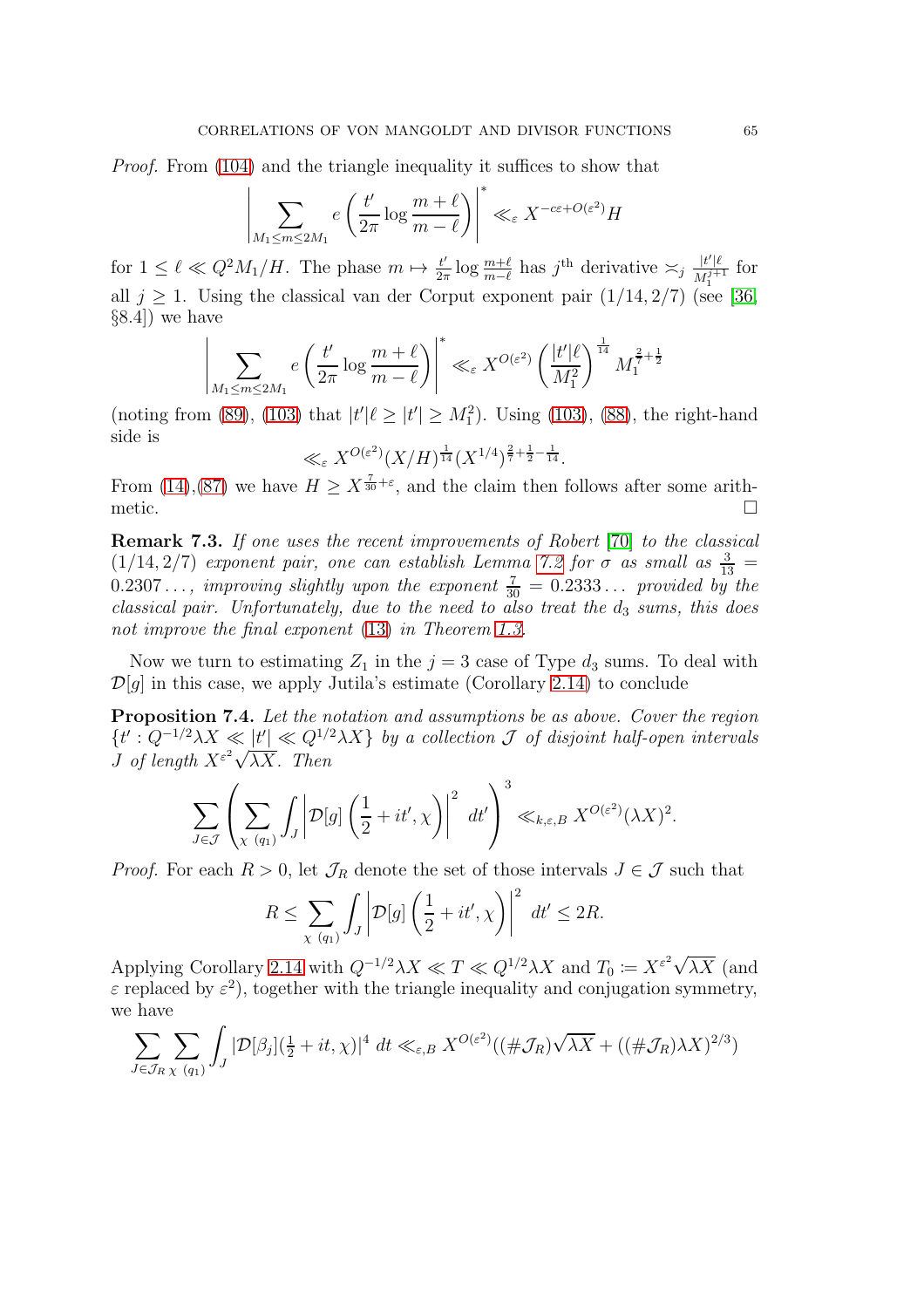for  $j = 2, 3$ , where we recall that  $\#\mathcal{J}_R$  denotes the cardinality of  $\mathcal{J}_R$ . Note that the hypothesis  $M_j \ll T^2$  required for Corollary [2.14](#page-23-1) will follow from [\(101\)](#page-60-1) and [\(89\)](#page-53-1). From Cauchy-Schwarz and the crude estimate

$$
\mathcal{D}[\alpha](\frac{1}{2} + it, \chi) \ll_{k,\varepsilon} X^{O(\varepsilon^2)}
$$

we thus have

$$
\sum_{J \in \mathcal{J}_R} \sum_{\chi \ (q_1)} \int_J |\mathcal{D}[g](\tfrac{1}{2} + it, \chi)|^2 \ dt \ll_{k,\varepsilon,B} X^{O(\varepsilon^2)}((\#\mathcal{J}_R)\sqrt{\lambda X} + ((\#\mathcal{J}_R)\lambda X)^{2/3}).
$$

By definition of  $\mathcal{J}_R$ , we conclude that

$$
R\#\mathcal{J}_R\ll_{k,\varepsilon,B}X^{O(\varepsilon^2)}((\#\mathcal{J}_R)\sqrt{\lambda X}+((\#\mathcal{J}_R)\lambda X)^{2/3})
$$

and thus either  $R \ll_{k,\varepsilon,B} X^{O(\varepsilon^2)} \sqrt{\lambda X}$  or  $\#\mathcal{J}_R \ll_{k,\varepsilon,B} X^{O(\varepsilon^2)} (\lambda X)^2/R^3$ . Using the trivial bound  $\#\mathcal{J}_R \ll \sqrt{\lambda X}$  in the former case, we thus have

$$
\#\mathcal{J}_R \ll_{k,\varepsilon,B} X^{O(\varepsilon^2)} \min\left(\frac{(\lambda X)^2}{R^3}, \sqrt{\lambda X}\right)
$$

for all  $R > 0$ . The claim then follows from dyadic decomposition (noting that  $\mathcal{J}_R$  is only non-empty when  $R \ll X^{O(1)}$ ) is only non-empty when  $R \ll X^{O(1)}$ .

In the next section, we will establish a discrete fourth moment estimate for the  $Y(t)$ :

<span id="page-65-0"></span>**Proposition 7.5.** Let the notation and assumptions be as above. Let  $t_1 < \cdots < t_r$ be elements of  $\{t': Q^{-1/2}\lambda X \ll |t'| \ll Q^{1/2}\lambda X\}$  such that  $|t_{j+1} - t_j| \ge \sqrt{\lambda X}$  for all  $1 \leq j \leq r$ . Then

$$
\sum_{j=1}^r \tilde{Y}(t_j)^4 \ll_{k,\varepsilon,B} X^{-\varepsilon+O(\varepsilon^2)} H^4 \sqrt{\lambda X}.
$$

Assume this proposition for the moment. Cover the set  $\{t': Q^{-1/2}\lambda X \leq t' | t' \leq t\}$  $Q^{1/2}\lambda X$ } by a family  $\mathcal J$  of disjoint half-open intervals  $J$  of length  $X^{\varepsilon^2}\sqrt{\lambda X}$  for  $i = 1, \ldots, r$ . On each such J, let  $t_j$  be a point in J that maximizes the quantity  $\widetilde{Y}(t_J)$ . One can partition the  $t_J$  into  $O(1)$  subsequences that are  $\sqrt{\lambda X}$ -separated in the sense of Proposition [7.5.](#page-65-0) From the triangle inequality, we thus have

$$
\sum_{J \in \mathcal{J}} \tilde{Y}(t_J)^4 \ll_{k,\varepsilon,B} X^{-\varepsilon + O(\varepsilon^2)} H^4 \sqrt{\lambda X}
$$

and hence by Hölder's inequality and the cardinality bound  $|\mathcal{J}| \ll_{\varepsilon,B} X^{O(\varepsilon^2)} \sqrt{\lambda X}$ 

$$
\sum_{J \in \mathcal{J}} \tilde{Y}(t_J)^{3/2} \ll_{k,\varepsilon,B} X^{-3\varepsilon/8} X^{O(\varepsilon^2)} H^{3/2} \sqrt{\lambda X}.
$$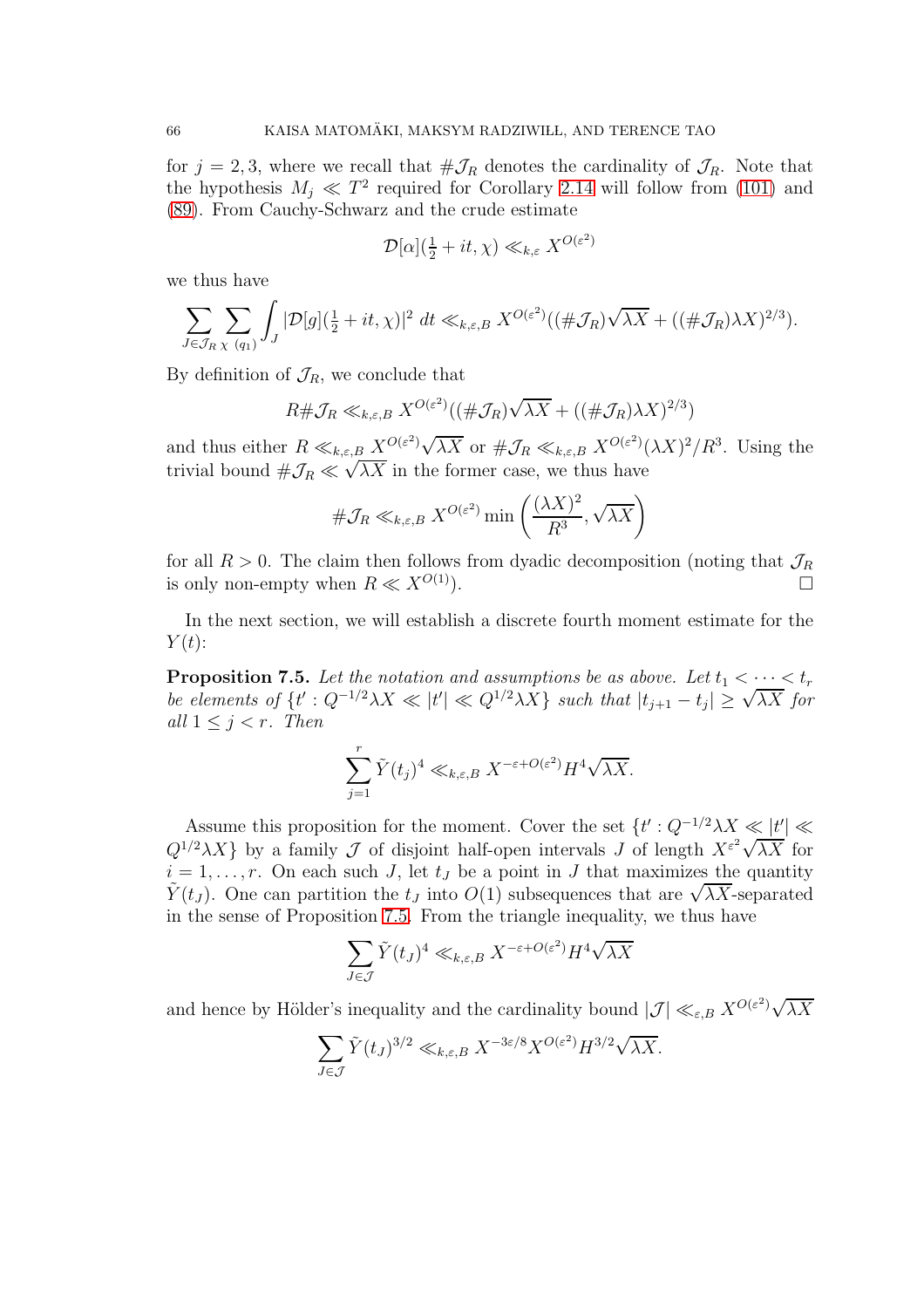On the other hand, we can bound

$$
Z_1 \le \lambda H \sum_{J \in \mathcal{J}} \tilde{Y}(t_J) \sum_{\chi \ (q_1)} \int_J \left| \mathcal{D}[g] \left( \frac{1}{2} + it', \chi \right) \right|^2 dt'
$$

and hence by Hölder's inequality and Proposition [7.4](#page-64-0) we have

$$
Z_1 \ll_{k,\varepsilon,B} \lambda H(X^{-3\varepsilon/8+O(\varepsilon^2)} H^{3/2} \sqrt{\lambda X})^{2/3} ((\lambda X)^2)^{1/3}
$$

which simplifies to

$$
Z_1 \ll_{k,\varepsilon,B} \lambda^2 H^2 X^{-\varepsilon/4+O(\varepsilon^2)} X
$$

which is an acceptable contribution to [\(98\)](#page-58-0) for  $\varepsilon$  small enough. This completes the proof of [\(98\)](#page-58-0).

<span id="page-66-0"></span>Thus it remains only to establish Proposition [7.5.](#page-65-0) This will be the objective of the next section.

## 8. Averaged exponential sum estimates

We now prove Proposition [7.5.](#page-65-0) We will now freely lose factors of  $X^{O(\varepsilon^2)}$  in our analysis, for instance we see from the hypothesis  $Q \leq \log^B X$  that

<span id="page-66-1"></span>
$$
1 \le q_1 \le Q \ll_{B,\varepsilon} X^{\varepsilon^2}.\tag{105}
$$

By partitioning the  $t_i$  based on their sign, and applying a conjugation if necessary, we may assume that the  $t_j$  are all positive. By covering the positive portion of  ${\lambda X \ll |t| \ll \lambda X Q^{1/2}}$  into dyadic intervals  $[T, 2T]$  (and giving up an acceptable loss of  $O(\log X)$ , we may assume that there exists

$$
Q^{-1/2}\lambda X \ll T \ll \lambda X Q^{1/2}
$$

such that  $t_1, \ldots, t_r \in [T, 2T]$ ; from [\(105\)](#page-66-1) we see in particular that

$$
T = X^{O(\varepsilon^2)} \lambda X. \tag{106}
$$

From [\(89\)](#page-53-1) we also note that

$$
X^{5/6 - 2\varepsilon} \ll T \ll X. \tag{107}
$$

Since the  $t_1, \ldots, t_r$  are  $\sqrt{\lambda X}$ -separated, we have

$$
r \ll_{\varepsilon} X^{O(\varepsilon^2)} \sqrt{\lambda X}.
$$
\n(108)

Finally, from [\(103\)](#page-60-3) we have

<span id="page-66-2"></span>
$$
M_1 \ll X^{1/3}.\tag{109}
$$

Now we need to control the maximal exponential sums  $\tilde{Y}(t_i)$  defined in [\(104\)](#page-63-0). If one uses exponent pairs such as  $(1/6, 1/6)$  here as in Lemma [7.2](#page-63-1) to obtain uniform control on the  $\tilde{Y}(t_i)$ , one obtains inferior results (indeed, the use of  $(1/6, 1/6)$  only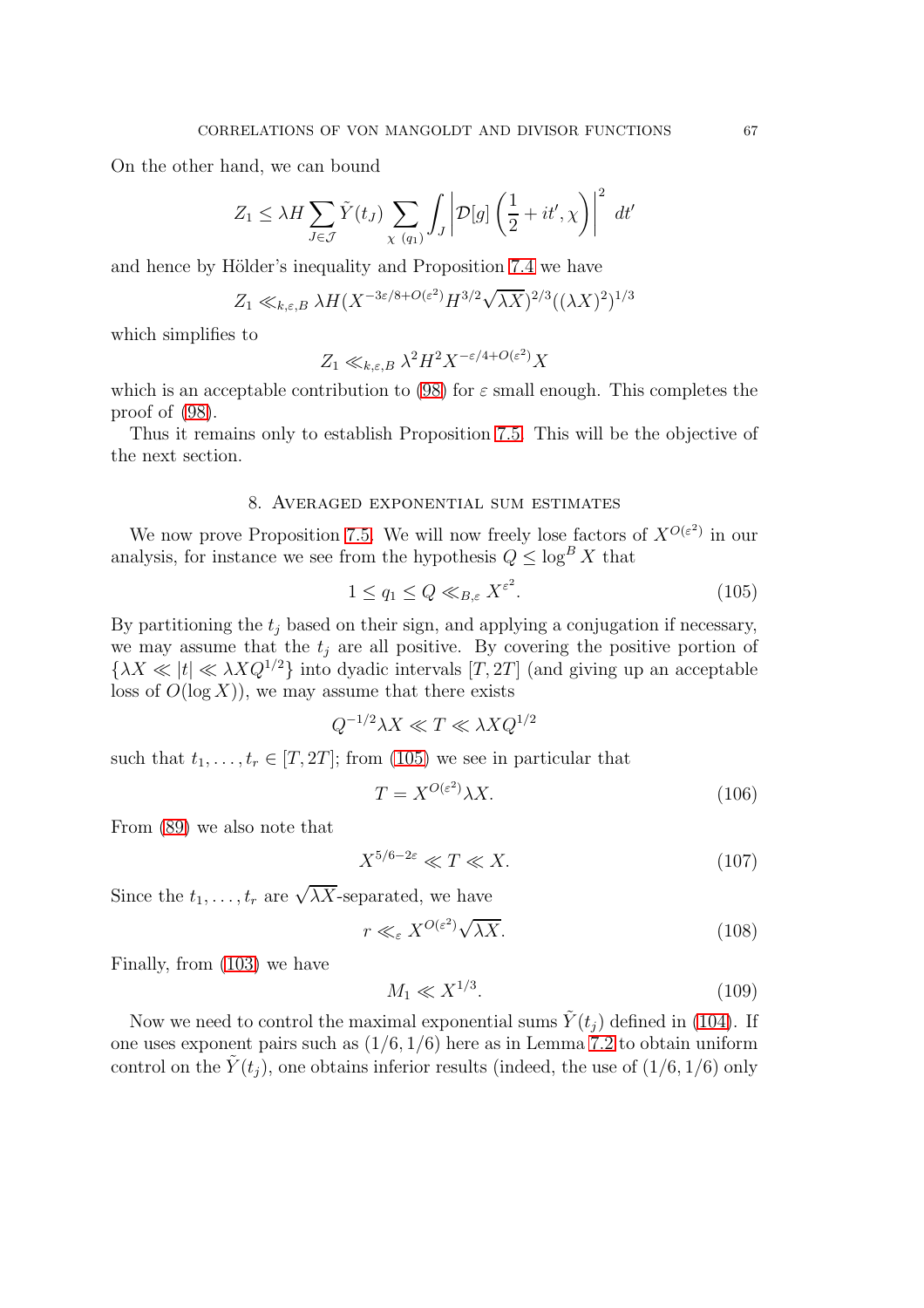gives Theorem [1.3](#page-7-2) for  $\sigma = \frac{2}{7} = 0.2857...$ ). Instead, we will exploit the averaging in  $j$ . We first use Hölder's inequality to note that

$$
\tilde{Y}(t_j)^4 \ll_{\varepsilon} X^{O(\varepsilon^2)} \frac{H}{M_1} \sum_{1 \le \ell \ll \frac{Q^2 M_1}{H}} \left( \left| \sum_{M_1 \le m \le 2M_1} e\left(\frac{t_j}{2\pi} \log \frac{m + \ell}{m - \ell}\right) \right|^* \right)^4
$$

.

Next, we observe that  $\log \frac{m+\ell}{m-\ell} = \log \frac{1+\ell/m}{1-\ell/m}$  has the Taylor expansion

$$
\log \frac{m+\ell}{m-\ell} = \sum_{j=0}^{\infty} \frac{2}{2j+1} \left(\frac{\ell}{m}\right)^{2j+1} \n= 2\frac{\ell}{m} + \frac{2}{3}\frac{\ell^3}{m^3} + \frac{2}{5}\frac{\ell^5}{m^5} + \dots
$$

Note how the use of the balanced change of variables eliminated the terms in the Taylor expansion with even powers of  $\frac{\ell}{m}$ . Thus we can write

$$
e\left(\frac{t_j}{2\pi}\log\frac{m+\ell}{m-\ell}\right) = e\left(\frac{1}{\pi}\frac{t_j\ell}{m} + \frac{1}{3\pi}\frac{t_j\ell^3}{m^3}\right)e(R_{j,\ell}(m))
$$

where for  $m \in [M_1, 2M_1]$ , the remainder  $R_{j,\ell}(m)$  is of size

$$
R_{j,\ell}(m) \ll T \left(\frac{Q^2 M_1/H}{M_1}\right)^5 \ll_{\varepsilon} X^{-\frac{7}{33} + O(\varepsilon^2)}
$$

and has derivative estimates

$$
R'_{j,\ell}(m) \ll \frac{1}{M_1} T \left(\frac{Q^2 M_1/H}{M_1}\right)^5 \ll_{\varepsilon} \frac{1}{M_1} X^{-\frac{7}{33} + O(\varepsilon^2)}.
$$

Thus by Lemma [2.2](#page-14-1) again, we have

$$
\tilde{Y}(t_j)^4 \ll_{\varepsilon} X^{O(\varepsilon^2)} \frac{H}{M_1} \sum_{1 \leq \ell \ll \frac{Q^2 M_1}{H}} \left( \left| \sum_{M_1 \leq m \leq 2M_1} e\left(\frac{1}{\pi} \frac{t_j \ell}{m} + \frac{1}{3\pi} \frac{t_j \ell^3}{m^3}\right) \right|^* \right)^4.
$$

We write this bound as

$$
\tilde{Y}(t_j)^4 \ll_{\varepsilon} X^{O(\varepsilon^2)} \frac{H}{M_1} \sum_{1 \le \ell \ll \frac{Q^2 M_1}{H}} f\left(\frac{t_j \ell}{M_1}, \frac{t_j \ell^3}{M_1^3}\right)^4
$$

 $f(\alpha, \beta)$  denotes the maximal exponential sum

<span id="page-67-1"></span>
$$
f(\alpha,\beta) \coloneqq \left| \sum_{M_1 \le m \le 2M_1} e\left(\frac{\alpha}{\pi} \frac{M_1}{m} + \frac{\beta}{3\pi} \frac{M_1^3}{m^3}\right) \right|^*.
$$
 (110)

By a further application of Lemma [2.2,](#page-14-1) we see that

<span id="page-67-0"></span>
$$
f(\alpha + u, \beta + v) \simeq f(\alpha, \beta) \tag{111}
$$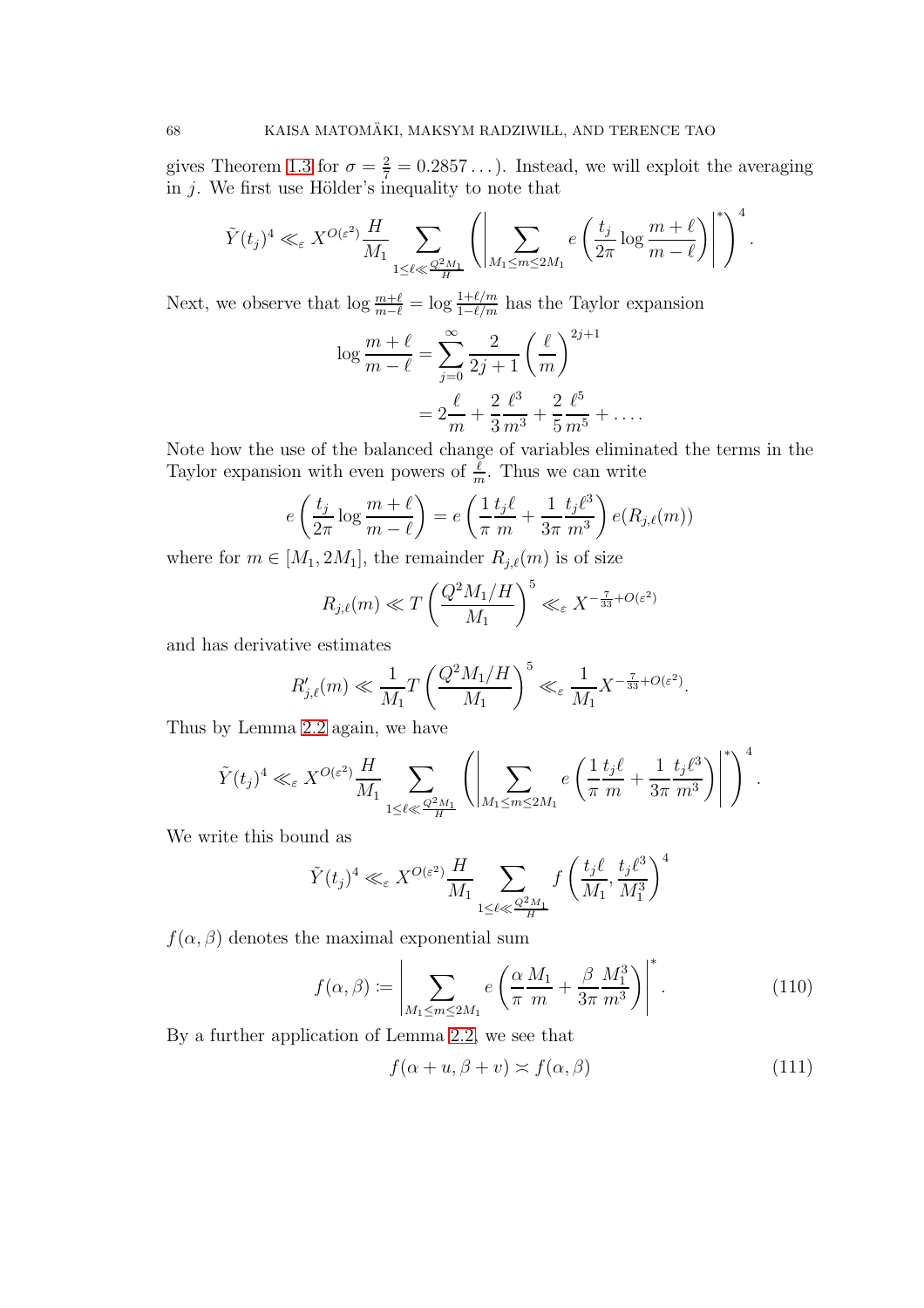whenever  $\alpha, \beta, u, v$  are real numbers with  $u, v = O(1)$ . Thus

$$
\tilde{Y}(t_j)^4 \ll_{\varepsilon} X^{O(\varepsilon^2)} \frac{H}{M_1} \sum_{1 \le \ell \ll \frac{Q^2 M_1}{H}} \int_{t_j \ell/M_1}^{t_j \ell/M_1+1} f\left(t, \frac{\ell^2}{M_1^2} t\right)^4 dt.
$$

As the  $t_j$  are  $\sqrt{\lambda X}$ -separated and lie in [T, 2T], and by [\(89\)](#page-53-1), [\(109\)](#page-66-2) we have

$$
(\lambda X)^{1/2} \gg X^{5/12 - \varepsilon/2} \gg X^{1/3} \gg M_1,
$$

we see that for fixed  $\ell$ , the intervals  $[t_j \ell/M_1, t_j \ell/M_1 + 1]$  are disjoint and lie in the region  $\{t : t \simeq T\ell/M_1\}$ . Thus we have

$$
\sum_{j=1}^r \tilde{Y}(t_j)^4 \ll_{\varepsilon} X^{O(\varepsilon^2)} \frac{H}{M_1} \sum_{1 \le \ell \ll \frac{Q^2 M_1}{H}} \int_{|t| \asymp T\ell/M_1} f\left(t, \frac{\ell^2}{M_1^2} t\right)^4 dt.
$$

By the pigeonhole principle, we thus have

$$
\sum_{j=1}^r \tilde{Y}(t_j)^4 \ll_{\varepsilon} X^{O(\varepsilon^2)} \frac{H}{M_1} \sum_{L \le \ell < 2L} \int_{|t| \asymp TL/M_1} f\left(t, \frac{\ell^2}{M_1^2} t\right)^4 \, dt
$$

for some

<span id="page-68-1"></span>
$$
1 \le L \ll \frac{Q^2 M_1}{H} \ll X^{O(\varepsilon^2)} \frac{M_1}{H}.\tag{112}
$$

To obtain the best bounds, it becomes convenient to reduce the range of integration of  $t$ . Let  $S$  be a parameter in the range

<span id="page-68-0"></span>
$$
M_1 \ll S \ll \min\left(M_1^2, \frac{TL}{M_1}\right) \tag{113}
$$

to be chosen later. By Lemma [2.3\(](#page-15-1)i), we then have

$$
\sum_{j=1}^r \tilde{Y}(t_j)^4 \ll_{\varepsilon} X^{O(\varepsilon^2)} \frac{HTL}{SM_1^2} \sum_{L \le \ell < 2L} \int_{0 < \alpha \ll S} f\left(\alpha, \frac{\ell^2}{M_1^2} \alpha\right)^4 d\alpha
$$

Applying [\(111\)](#page-67-0), we then have

$$
\sum_{j=1}^r \tilde{Y}(t_j)^4 \ll_{\varepsilon} X^{O(\varepsilon^2)} \frac{HTL}{SM_1^2} \int_{0 < \alpha \ll S} \int_{0 < \beta \ll 1 + \frac{L^2 \alpha}{M_1^2}} f(\alpha, \beta)^4 \mu(\alpha, \beta) d\beta d\alpha
$$

where the multiplicity  $\mu(\alpha, \beta)$  is defined as the number of integers  $\ell \in [L, 2L)$  such that

$$
\left|\beta - \frac{\ell^2}{M_1^2} \alpha\right| \le 1.
$$

Clearly we have the trivial bound  $\mu(\alpha, \beta) \ll L$ . On the other hand, for fixed  $\alpha$ , the numbers  $\frac{\ell^2}{M}$  $\frac{\ell^2}{M_1^2} \alpha$  are  $\approx \frac{L\alpha}{M_1^2}$ -separated, so for  $\beta \gg 1$  we also have the bound

$$
\mu(\alpha, \beta) \ll 1 + \frac{M_1^2}{L\alpha}.
$$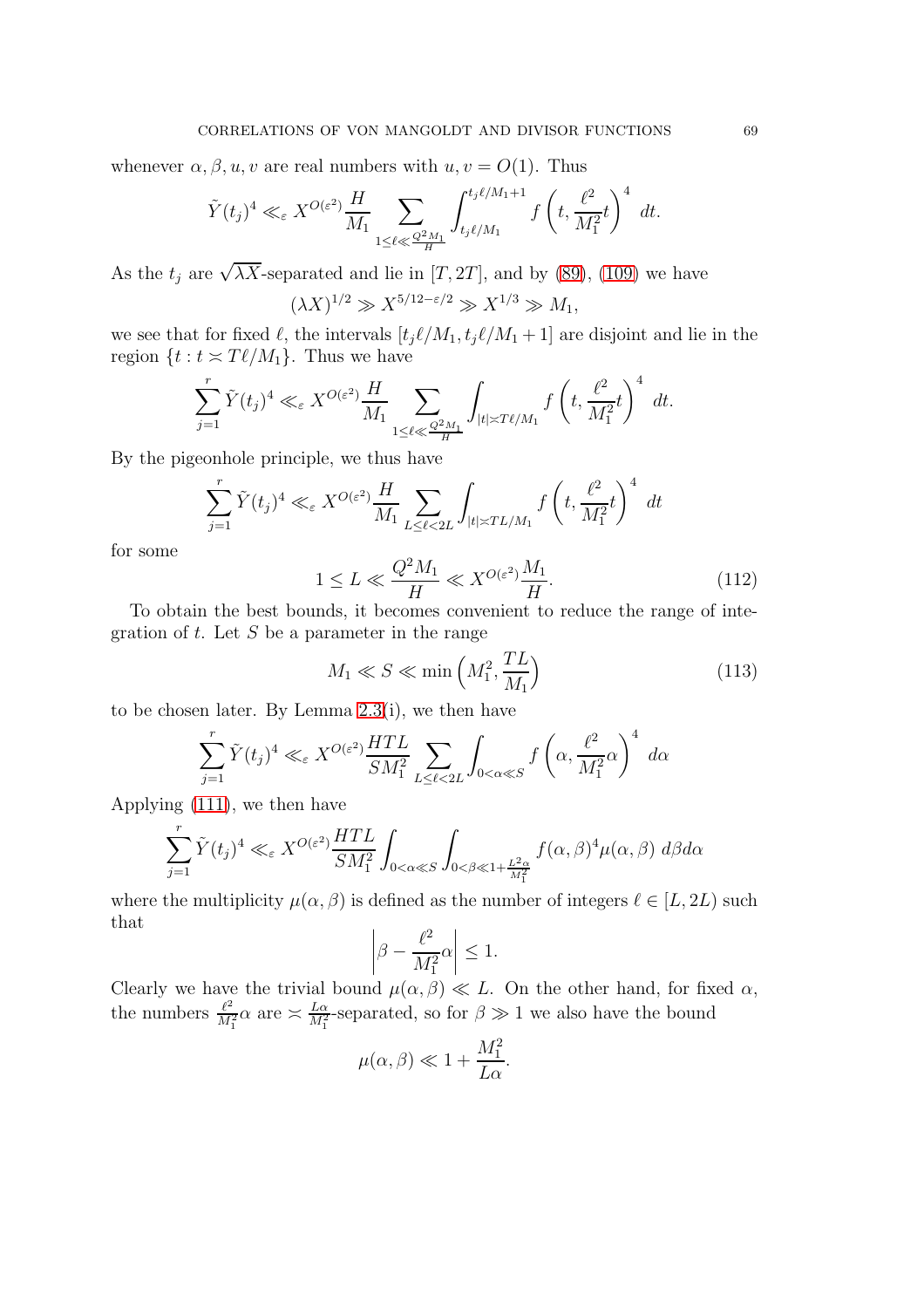We thus have

$$
\sum_{j=1}^r \tilde{Y}(t_j)^4 \ll_{\varepsilon} X^{O(\varepsilon^2)} \frac{HTL}{SM_1^2}(W_1 + W_2 + W_3)
$$

where

$$
W_1 := L \int_{0 < \alpha \ll S} \int_{0 < \beta \ll 1} f(\alpha, \beta)^4 d\beta d\alpha
$$
  
\n
$$
W_2 := \int_{0 < \alpha \ll S} \frac{M_1^2}{L\alpha} \int_{1 \ll \beta \ll \frac{L^2 \alpha}{M_1^2}} f(\alpha, \beta)^4 d\beta d\alpha
$$
  
\n
$$
W_3 := \int_{0 < \alpha \ll S} \int_{1 \ll \beta \ll \frac{L^2 \alpha}{M_1^2}} f(\alpha, \beta)^4 d\beta d\alpha.
$$

From [\(111\)](#page-67-0) and Lemma [2.3\(](#page-15-1)ii) (with  $\theta = -1$ ) we have

$$
W_1 \ll_{\varepsilon} X^{O(\varepsilon^2)} L(M_1^4 + M_1^2 S) \ll X^{O(\varepsilon^2)} L M_1^4
$$

thanks to [\(113\)](#page-68-0). Now we treat  $W_2$ . We may assume that  $\alpha \gg M_1^2/L^2$  since the inner integral vanishes otherwise. By the pigeonhole principle, we thus have

$$
W_2 \ll \frac{M_1^2 \log X}{LA} \int_{\alpha \asymp A} \int_{\beta \ll \frac{L^2 A}{M_1^2}} f(\alpha, \beta)^4 \ d\beta d\alpha
$$

for some  $\frac{M_1^2}{L^2} \ll A \ll S$ . Applying Lemma [2.3\(](#page-15-1)ii) again (now treating the  $e(\frac{\beta}{3\tau})$  $3\pi$  $\frac{M_1^3}{m^3}$ term in [\(110\)](#page-67-1) as a bounded coefficient  $a_m$ ) we have

$$
\int_{\alpha \asymp A} f(\alpha, \beta)^4 \, d\alpha \ll_{\varepsilon} X^{O(\varepsilon^2)} (M_1^4 + M_1^2 A) \ll X^{O(\varepsilon^2)} M_1^4
$$

and hence

$$
W_2 \ll X^{O(\varepsilon^2)} L M_1^4.
$$

Finally we turn to  $W_3$ . The contribution of the region  $\alpha \ll \frac{M_1^2}{L}$  is  $O(W_2)$ . Thus by the pigeonhole principle we have

<span id="page-69-1"></span>
$$
W_3 \ll W_2 + \log X \int_{\alpha \asymp A} \int_{\beta \ll \frac{L^2 A}{M_1^2}} f(\alpha, \beta)^4 d\beta d\alpha \tag{114}
$$

for some  $\frac{M_1^2}{L} \ll A \ll S$ . In particular (from [\(112\)](#page-68-1), [\(113\)](#page-68-0)) one has

<span id="page-69-0"></span>
$$
M_1 \ll A \ll M_1^2. \tag{115}
$$

One could estimate the integral here using Lemma [2.3\(](#page-15-1)ii) once again, but this turns out to lead to an inferior estimate if used immediately, given that the length  $M_1$ of the exponential sum and the dominant frequency scale  $A$  lie in the range [\(115\)](#page-69-0); indeed, this only lets one establish Theorem [1.3](#page-7-2) for  $\sigma = 1/4$ . Instead, we will first apply the van der Corput  $B$ -process (Lemma [2.3\(](#page-15-1)iii)), which morally speaking will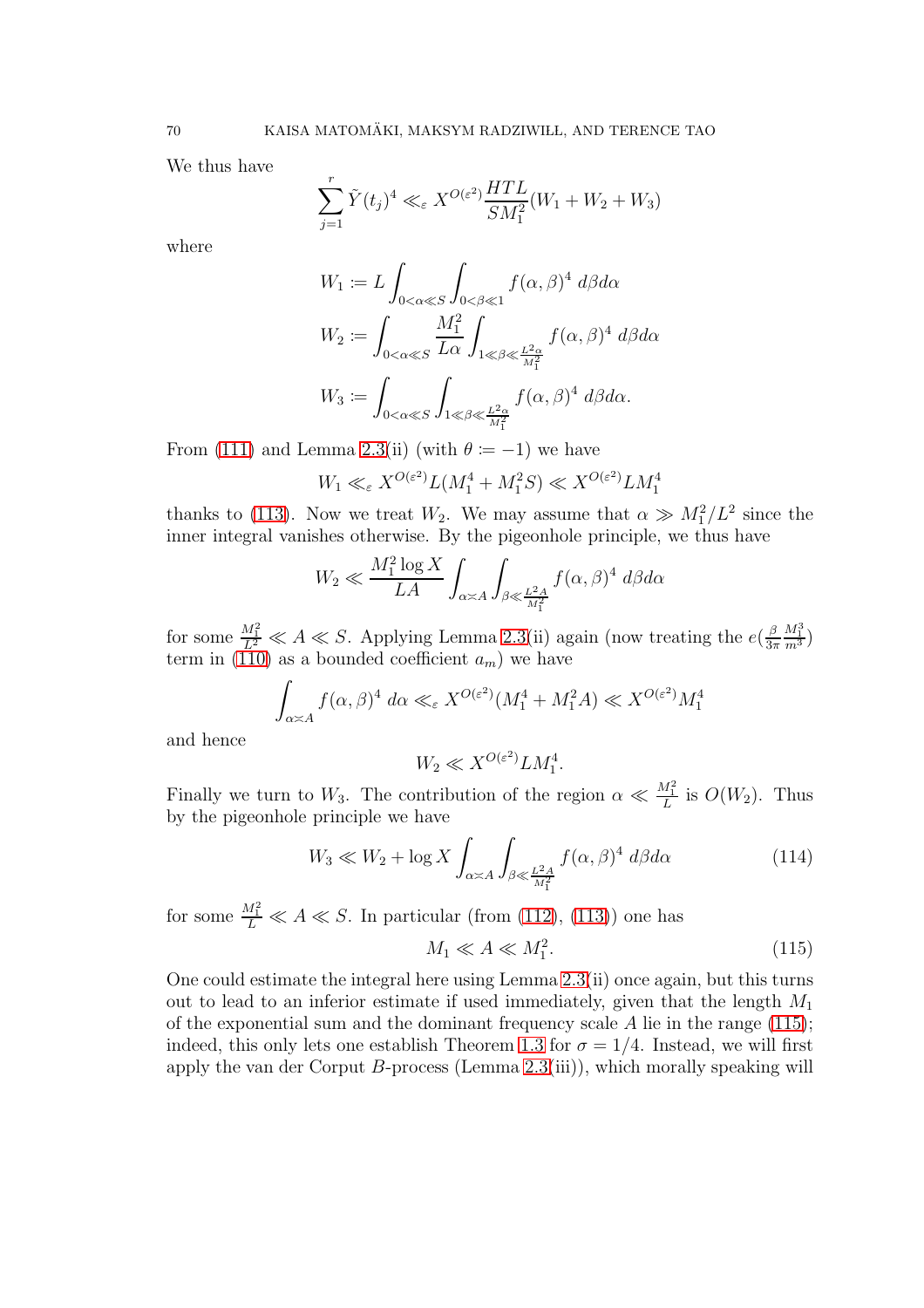shorten the length from  $M_1$  to  $A/M_1$ , at the cost of applying a Legendre transform to the phase in the exponential sum.

We turn to the details. For a fixed  $\alpha$ ,  $\beta$  with

<span id="page-70-0"></span>
$$
\alpha \asymp A; \quad \beta \ll \frac{L^2 A}{M_1^2} \tag{116}
$$

.

(so in particular  $\beta$  is much smaller in magnitude than  $\alpha$ , thanks to [\(112\)](#page-68-1)), let

$$
\varphi(x) \coloneqq \frac{\alpha}{\pi} \frac{M_1}{x} + \frac{\beta}{3\pi} \frac{M_1^3}{x^3}
$$

denote the phase appearing in [\(110\)](#page-67-1), then the first derivative is given by

$$
\varphi'(x) = -\frac{\alpha}{\pi} \frac{M_1}{x^2} - \frac{\beta}{\pi} \frac{M_1^3}{x^4}.
$$

This maps the region  $\{x : x \geq M_1\}$  diffeomorphically to a region of the form  $\{t : -t \asymp \frac{A}{M_1}\}$  $\frac{A}{M_1}$ . Denoting the inverse map by u, we thus have

$$
t=-\frac{\alpha}{\pi}\frac{M_1}{u(t)^2}-\frac{\beta}{\pi}\frac{M_1^3}{u(t)^4}
$$

for  $-t \asymp \frac{A}{M}$  $\frac{A}{M_1}$ .

One can solve explicitly for  $u(t)$  using the quadratic formula as

$$
u(t)^2 = \frac{1}{2} \left( \frac{\alpha M_1}{\pi |t|} + \sqrt{\left(\frac{\alpha M_1}{\pi |t|}\right)^2 + 4 \frac{\beta M_1^3}{\pi |t|}} \right).
$$
  
= 
$$
\left( \frac{\alpha M_1}{\pi |t|} \right) \frac{1}{2} \left( 1 + \left( 1 + \frac{4\beta}{\alpha} \frac{\pi |t|M_1}{\alpha} \right)^{1/2} \right)
$$

A routine Taylor expansion then gives the asymptotic

$$
u(t) = M_1 \left(\frac{\alpha}{\pi |t|M_1}\right)^{1/2} + \frac{\beta}{2\alpha} M_1 \left(\frac{\alpha}{\pi |t|M_1}\right)^{-1/2} + R_{\alpha,\beta}(t)
$$

where the remainder term  $R_{\alpha,\beta}(t)$  obeys the estimates

$$
R_{\alpha,\beta}(t) \ll \frac{\beta^2}{\alpha^2} M_1; \quad R'_{\alpha,\beta}(t) \ll \frac{\beta^2}{\alpha^2} \frac{M_1^2}{A}
$$

for  $-t \asymp \frac{A}{M}$  $\frac{A}{M}$ . The (negative) Legendre transform  $\varphi^*(t) := \varphi(u(t)) - tu(t)$  can then be similarly expanded as

$$
\varphi^*(t) = \frac{2\alpha}{\pi} \left( \frac{\alpha}{\pi |t| M_1} \right)^{-1/2} - \frac{\beta}{3\pi} \left( \frac{\alpha}{\pi |t| M_1} \right)^{-3/2} + E_{\alpha,\beta}(t)
$$

where the error term  $E_{\alpha,\beta}$  obeys the estimates

$$
E_{\alpha,\beta}(t) \ll \frac{\beta^2}{\alpha^2} A; \quad E'_{\alpha,\beta}(t) \ll \frac{\beta^2}{\alpha^2} M_1.
$$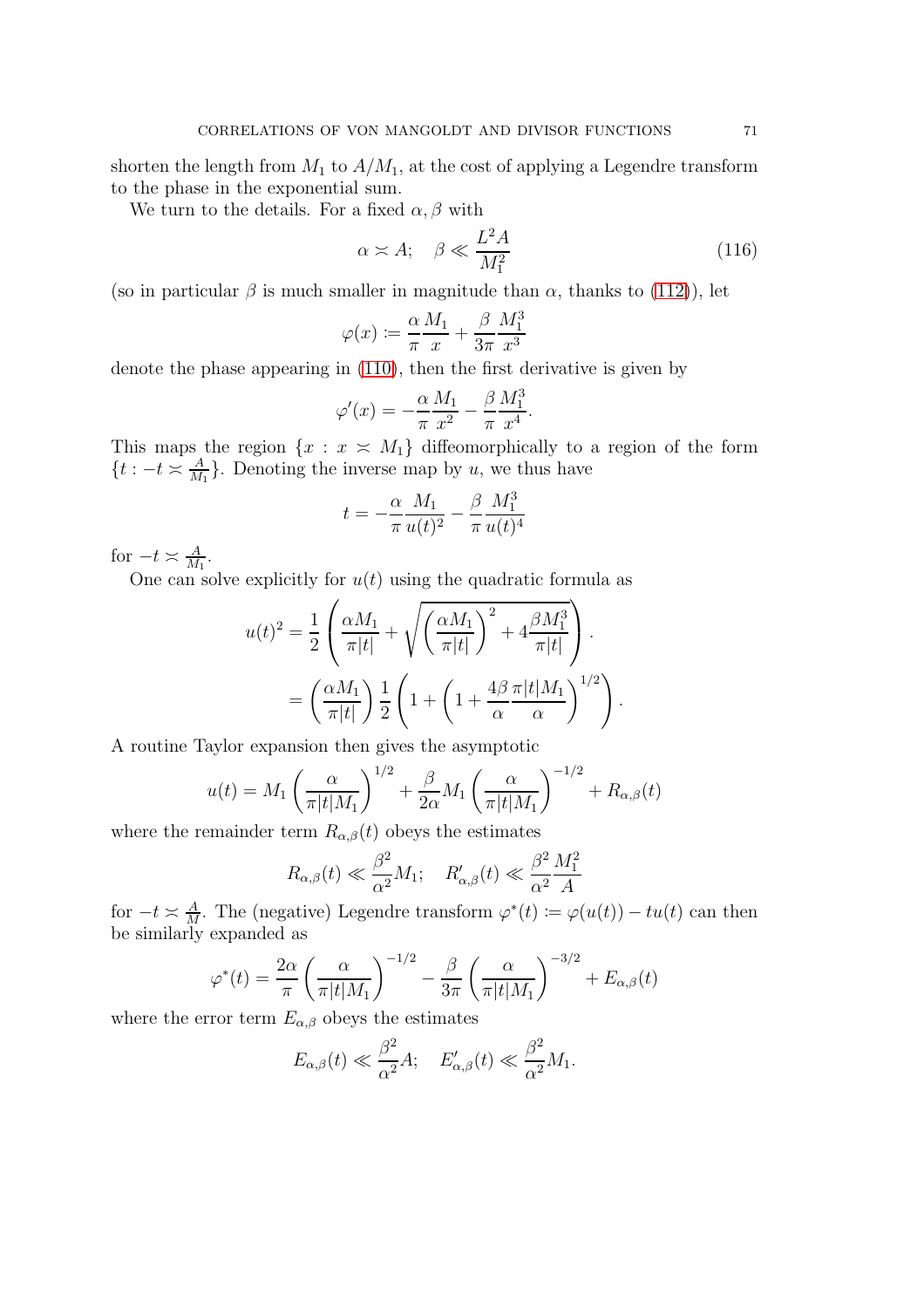From [\(116\)](#page-70-0), [\(112\)](#page-68-1), [\(115\)](#page-69-0) we have

$$
\frac{\beta^2}{\alpha^2}A \ll \frac{L^4}{M_1^4}A \ll \frac{X^{O(\varepsilon^2)}}{H^4}M_1^2 \ll 1
$$

where the last bound follows from [\(14\)](#page-7-0) since  $H = X^{\sigma+\varepsilon}$  and  $M_1 \ll X^{1/3}$ . Applying Lemma  $2.3$ (iii) followed by Lemma  $2.2$ , we conclude that

$$
f(\alpha, \beta) \ll \frac{M_1}{A^{1/2}} g(A^{1/2} \alpha^{1/2}, A^{3/2} \alpha^{-3/2} \beta) + M_1^{1/2}
$$

where  $q$  is the maximal exponential sum

$$
g(\alpha, \beta) := \left| \sum_{-\ell \asymp A/M_1} e \left( \frac{2\alpha}{\pi^{1/2}} \left( \frac{|\ell|}{A/M_1} \right)^{1/2} - \frac{\beta \pi^{1/2}}{3} \left( \frac{|\ell|}{A/M_1} \right)^{3/2} \right) \right|^*
$$

.

Inserting this back into [\(114\)](#page-69-1) and performing a change of variables, we conclude that

$$
W_3 \ll W_2 + \log X \left( L^2 A^2 + \frac{M_1^4}{A^2} \int_{\alpha \asymp A} \int_{\beta \ll \frac{L^2 A}{M_1^2}} g(\alpha, \beta)^4 \ d\beta d\alpha \right).
$$

On the other hand, by applying Lemma [2.3\(](#page-15-1)ii) as before we have

$$
\int_{\alpha \asymp A} g(\alpha, \beta)^4 \, d\alpha \ll_{\varepsilon} X^{O(\varepsilon^2)} \left( (A/M_1)^4 + (A/M_1)^2 A \right) \ll X^{O(\varepsilon^2)} (A/M_1)^2 A
$$

for any  $\beta$ , where the last inequality follows from [\(115\)](#page-69-0). We thus arrive at the bound

$$
W_3 \ll_{\varepsilon} W_2 + X^{O(\varepsilon^2)} L^2 A^2.
$$

Since  $A \ll S$ , we thus have

$$
W_3 \ll_{\varepsilon} W_2 + X^{O(\varepsilon^2)} L^2 S^2.
$$

Combining all the above bounds for  $W_1, W_2, W_3$ , we have

<span id="page-71-0"></span>
$$
\sum_{j=1}^{r} \tilde{Y}(t_j)^4 \ll_{\varepsilon} X^{O(\varepsilon^2)} \frac{HTL}{SM_1^2} (LM_1^4 + L^2S^2). \tag{117}
$$

To optimize this bound we select

$$
S \coloneqq \min\left(\frac{M_1^2}{L^{1/2}}, \frac{TL}{M_1}\right).
$$

It is easy to see (using  $(89)$ ,  $(112)$ , and  $(109)$ ) that S obeys the bounds  $(113)$ . From [\(117\)](#page-71-0) we have

$$
\sum_{j=1}^r \tilde{Y}(t_j)^4 \ll_{\varepsilon} X^{O(\varepsilon^2)} \left( \frac{HTL^2M_1^2}{S} + \frac{HTL^3S}{M_1^2} \right)
$$
  

$$
\ll_{\varepsilon} X^{O(\varepsilon^2)} (HLM_1^3 + HTL^{5/2}).
$$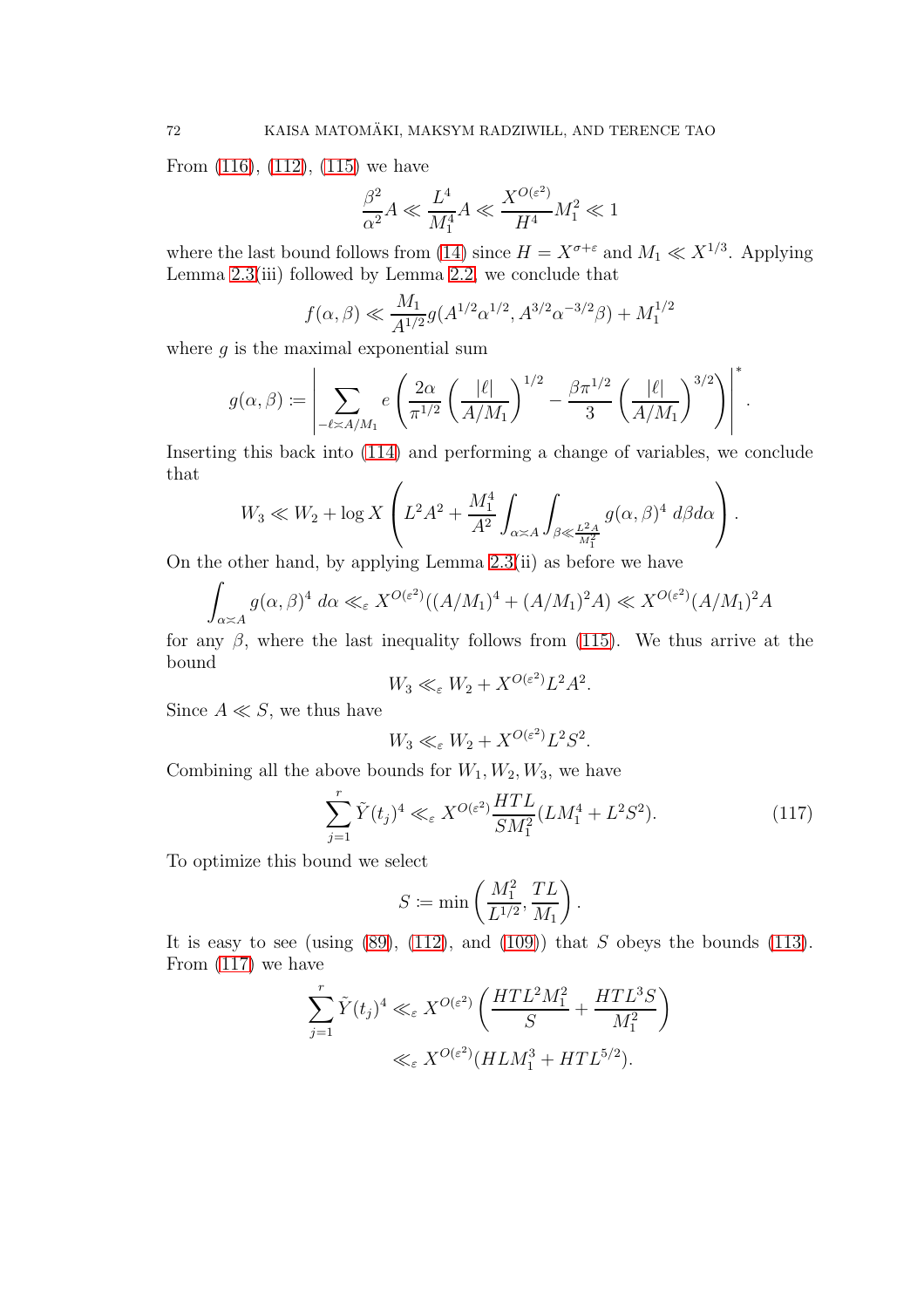Applying [\(112\)](#page-68-0), [\(106\)](#page-66-0) we thus have

$$
\sum_{j=1}^r \tilde{Y}(t_j)^4 \ll_{\varepsilon} X^{O(\varepsilon^2)} (M_1^4 + H^{-3/2} \lambda X M_1^{5/2})
$$

and hence by [\(109\)](#page-66-1)

$$
\sum_{j=1}^{r} \tilde{Y}(t_j)^4 \ll_{\varepsilon} X^{O(\varepsilon^2)} (X^{4/3} + H^{-3/2} \lambda X^{11/6})
$$

From [\(87\)](#page-53-0), [\(14\)](#page-7-0) we have  $H \ge X^{\frac{11}{48} + \varepsilon}$ , which implies after some arithmetic and [\(89\)](#page-53-1) that the  $X^{4/3}$  term here gives an acceptable contribution to Proposition [7.5.](#page-65-0) The  $H^{-3/2}\lambda X^{11/6}$  term is similarly acceptable thanks to [\(89\)](#page-53-1), [\(87\)](#page-53-0), and [\(13\)](#page-7-1).

## Appendix A. Mean value estimate

In this section we prove Proposition [5.5.](#page-54-0) This estimate is fairly standard, for instance following from the methods in [\[24,](#page-76-0) Chapter 9]; for the convenience of the reader we sketch a full proof here.

Let  $\varepsilon$ , A, B, X,  $q_0$ ,  $q_1$ , f, B' be as in Proposition [5.5.](#page-54-0) We first invoke Lemma [2.16](#page-28-0) with  $m = 3$ , and with  $\varepsilon$  and H replaced by  $\varepsilon/10$  and  $X^{1/3+\varepsilon/10}$  respectively. We conclude that the function  $(\chi, t) \mapsto \mathcal{D}[f](\frac{1}{2} + it, \chi, q_0)$  can be decomposed as a linear combination (with coefficients of size  $O_{k,\varepsilon}(d_2(q_0)^{O_{k,\varepsilon}(1)}))$  of  $O_{k,\varepsilon}(\log^{O_{k,\varepsilon}(1)} X)$ functions of the form  $(\chi, t) \mapsto \mathcal{D}[\tilde{f}](\frac{1}{2} + it, \chi)$ , where  $\tilde{f} : \mathbb{N} \to \mathbb{C}$  is one of the following forms:

(Type  $d_1, d_2$  sum) A function of the form

$$
\tilde{f} = (\alpha * \beta_1 * \dots * \beta_j) 1_{(X/q_0, 2X/q_0]}
$$
\n(118)

for some arithmetic functions  $\alpha, \beta_1, \dots, \beta_j : \mathbb{N} \to \mathbb{C}$ , where  $j = 1, 2, \alpha$  is  $O_{k,\varepsilon}(1)$ -divisor-bounded and supported on  $[N,2N]$ , and each  $\beta_i$ ,  $i=1,\ldots,j$ is either of the form  $\beta_i=1_{(M_i,2M_i]}$  or  $\beta_i=L1_{(M_i,2M_i]}$  for some  $N,M_1,\ldots,M_j$ obeying the bounds

$$
1 \ll N \ll_{k,\varepsilon} X^{\varepsilon/10},
$$
  

$$
NM_1 \dots M_j \asymp_{k,\varepsilon} X/q_0,
$$

and

$$
X^{1/3+\varepsilon/10} \ll M_1 \ll \cdots \ll M_j \ll X/q_0.
$$

(Type II sum) A function of the form

$$
\tilde{f} = (\alpha * \beta)1_{(X/q_0, 2X/q_0]}
$$

for some  $O_{k,\varepsilon}(1)$ -divisor-bounded arithmetic functions  $\alpha, \beta \colon \mathbb{N} \to \mathbb{C}$  with good cancellation supported on  $[N, 2N]$  and  $[M, 2M]$  respectively, for some N, M obeying the bounds

$$
X^{\varepsilon/10} \ll N \ll X^{1/3 + \varepsilon/10}
$$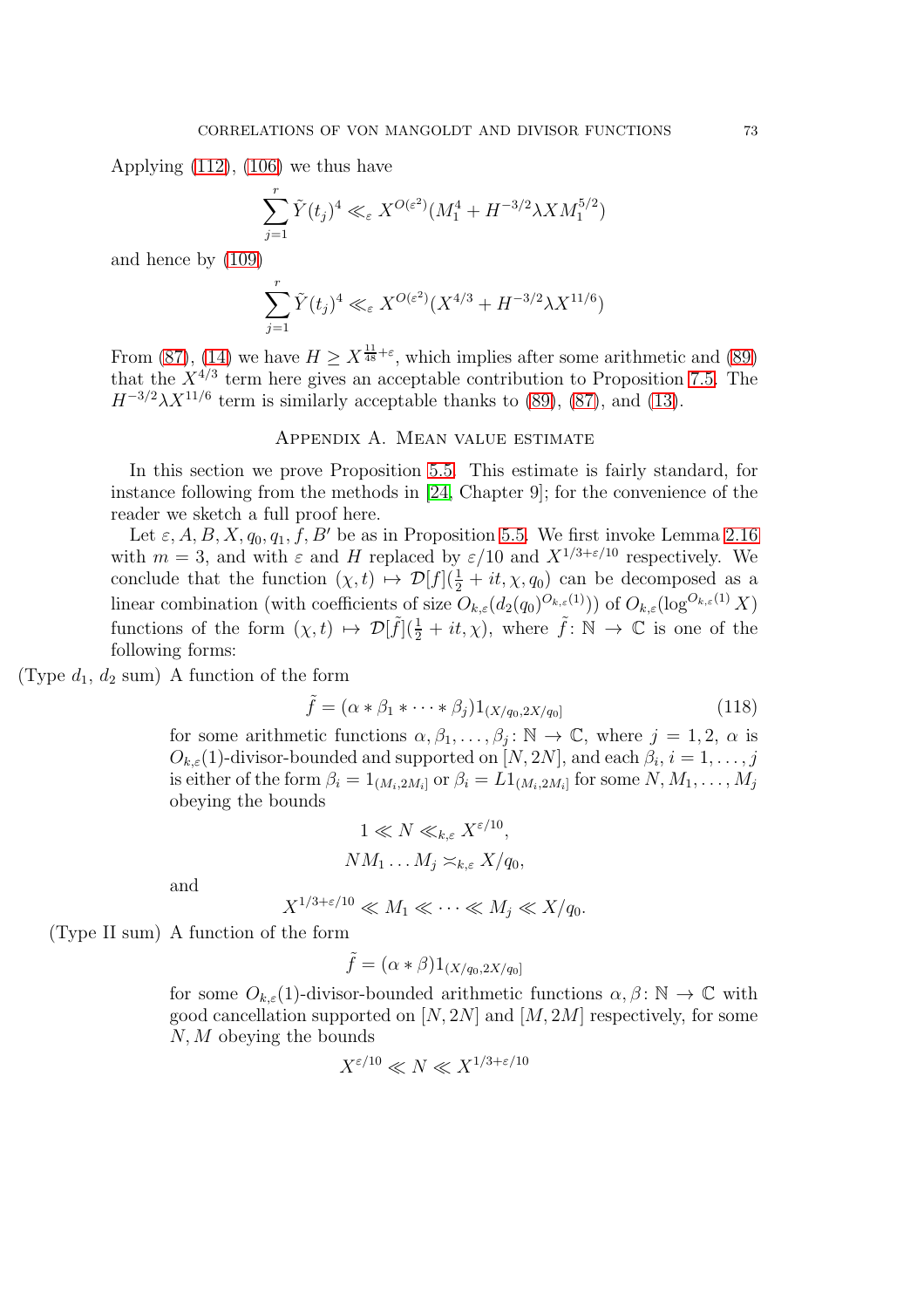and

$$
NM \asymp_{k,\varepsilon} X/q_0.
$$

The good cancellation bounds [\(29\)](#page-17-0) are permitted to depend on the parameter B appearing in the bound  $q_0 \leq \log^B X$ .

(Small sum) A function  $\tilde{f}$  supported on  $(X/q_0, 2X/q_0]$  obeying the bound

<span id="page-73-0"></span>
$$
\|\tilde{f}\|_{\ell^2}^2 \ll_{k,\varepsilon} X^{1-\varepsilon/80}.\tag{119}
$$

By the triangle inequality in  $L^p$  (and enlarging A as necessary), it thus suffices to establish the bound

<span id="page-73-1"></span>
$$
\int_{\log^{B'} X \leq |t| \leq X^{5/6-\varepsilon}} \left| \mathcal{D}[\tilde{f}] \left( \frac{1}{2} + it', \chi, q_0 \right) \right|^2 \ dt' \ll_{k,\varepsilon,A,B,B'} X \log^{-A} X. \tag{120}
$$

for each individual character  $\chi$  and  $\tilde{f}$  one of the above forms.

We first dispose of the small sum case. From Lemma [2.8](#page-20-0) and [\(119\)](#page-73-0) we have

$$
\int_{|t| \le X^{5/6-\varepsilon}} \left| \mathcal{D}[\tilde{f}] (\frac{1}{2} + it, \chi) \right|^2 \, dt \ll_k X^{1-\varepsilon/80} \log^{O_k(1)} X.
$$

which gives [\(120\)](#page-73-1) (with a power savings).

In the remaining Type  $d_1$ , Type  $d_2$ , and Type II cases,  $\tilde{f}$  is of the form  $\tilde{f}$  =  $f'1_{(X/q_0,2X/q_0]},$  where f' is of the form  $\alpha * \beta_1$ ,  $\alpha * \beta_1 * \beta_2$ , or  $\alpha * \beta$  in the Type  $d_1$ , Type  $d_2$ , and Type II cases respectively. From Corollary [2.5](#page-17-1) one has

$$
|\mathcal{D}[\tilde{f}](\frac{1}{2}+it,\chi)| \ll \int_{|u| \leq X^{5/6-\varepsilon}} |\mathcal{D}[f'](\frac{1}{2}+it+iu,\chi)|\frac{du}{1+|u|}+1.
$$

Meanwhile, from Lemma [2.8](#page-20-0) we have

$$
\int_{|t'| \le \log^{B'} X/2} \left| \mathcal{D}[\tilde{f}] (\frac{1}{2} + it', \chi) \right|^2 \ dt' \ll_{k,\varepsilon} X \log^{O_{k,\varepsilon}(1)} X
$$

and hence by Cauchy-Schwarz

$$
\int_{|t'| \le \log^{B'} X/2} \left| \mathcal{D}[\tilde{f}] (\frac{1}{2} + it', \chi) \right| dt' \ll_{k,\varepsilon} X^{1/2} \log^{O_{k,\varepsilon}(1) + B'/2} X.
$$

We conclude that

$$
\mathcal{D}[\tilde{f}](\frac{1}{2} + it, \chi) \ll_{k,\varepsilon} \int_{\log^{B'} X/2 \leq |t'| \leq 2X^{5/6-\varepsilon}} \left| \mathcal{D}[f'](\frac{1}{2} + it', \chi) \right| \frac{dt'}{1+|t-t'|} + 1 + \frac{X^{1/2} \log^{O_{k,\varepsilon}(1) + B'/2} X^{1/2}}{|t|}
$$

for  $\log^{B'} X \leq |t| \leq X^{5/6 - \varepsilon}$ ; by Cauchy-Schwarz, one thus has

$$
\left| \mathcal{D}[\tilde{f}] (\frac{1}{2} + it, \chi) \right|^2 \ll_{k,\varepsilon} \int_{\log^{B'} X/2 \leq |t'| \leq 2X^{5/6-\varepsilon}} |\mathcal{D}[f'] (\frac{1}{2} + it', \chi)|^2 \frac{dt'}{1+|t-t'|} \log X + 1 + \frac{X \log^{O_{k,\varepsilon}(1) + B'}}{|t|^2}
$$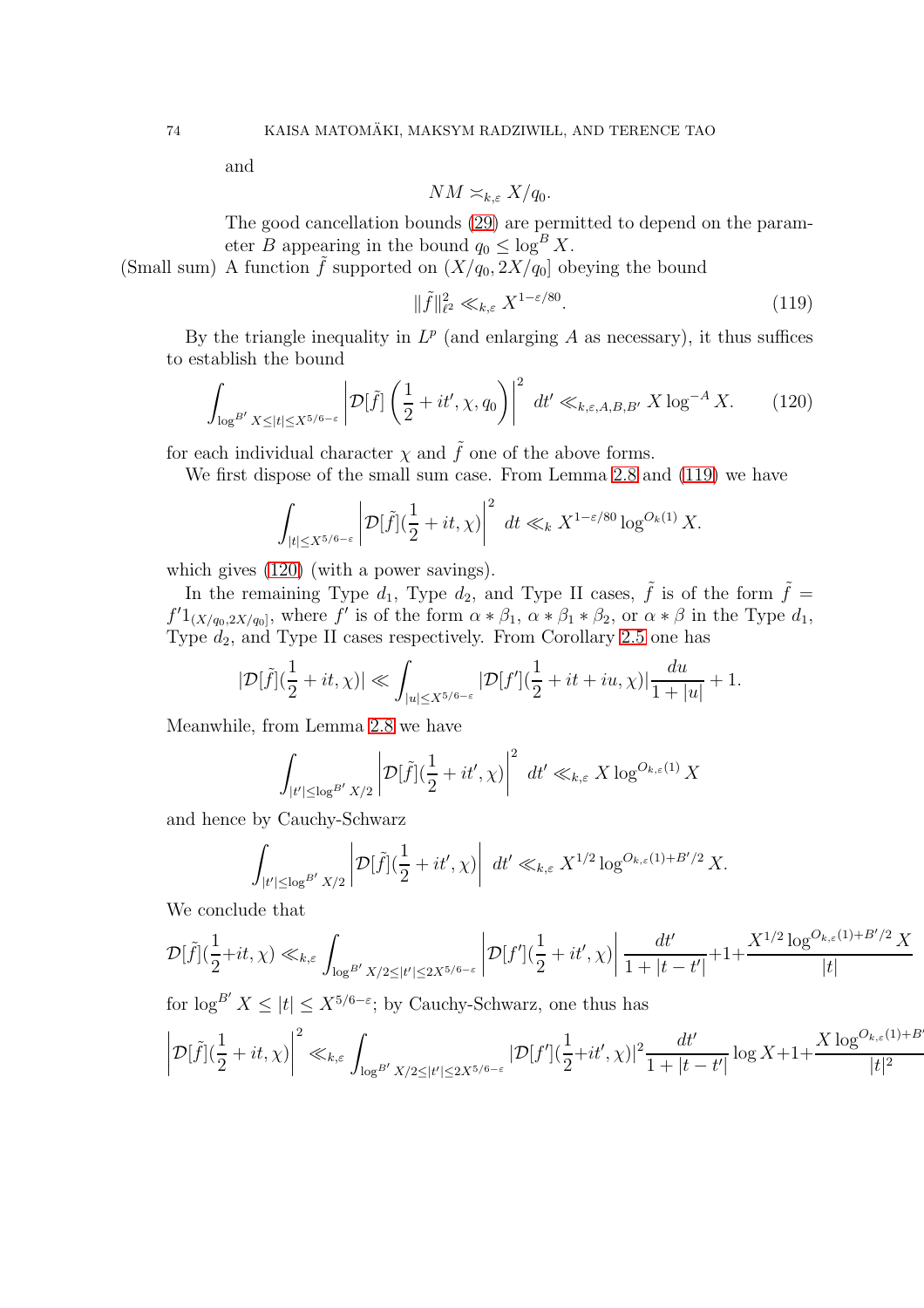Integrating in t, we can bound the left-hand side of [\(120\)](#page-73-1) for  $\tilde{f}$  by

$$
\ll_{k,\varepsilon} \int_{\log^{B'} X/2 \leq |t| \leq 2X^{5/6-\varepsilon}} \left| \mathcal{D}[f'](\frac{1}{2} + it, \chi) \right|^2 \ dt \log^2 X + X \log^{O_{k,\varepsilon}(1)-B'} X,
$$

so (by taking B′ large enough) it suffices to establish the bounds

<span id="page-74-0"></span>
$$
\int_{\log^{B'} X/2 \le |t| \le 2X^{5/6-\varepsilon}} \left| \mathcal{D}[f'](\frac{1}{2} + it, \chi) \right|^2 dt \ll_{k,\varepsilon, A, B, B'} X \log^{-A} X \tag{121}
$$

in the Type  $d_1$ , Type  $d_2$ , and Type II cases.

We first treat the Type  $d_2$  case. By dyadic decomposition it suffices to show that

$$
\int_{T/2 \leq |t| \leq T} \left| \mathcal{D}[f'](\frac{1}{2} + it, \chi) \right|^2 \, dt \ll_{k,\varepsilon,A,B,B'} d_2(q_1)^{O_k(1)} X \log^{O_{k,\varepsilon,B}(1)-2A} X
$$

for all  $\log^{B'} X \leq T \ll X^{5/6-\varepsilon}$ . From Corollary [2.12](#page-23-0) we have

$$
\int_{T/2 \leq |t| \leq 2T} \left| \mathcal{D}[\beta_j] \left(\frac{1}{2} + it, \chi\right) \right|^4 \ dt \ll_B T\left(1 + \frac{M_j^2}{T^4}\right) \log^{O_B(1)} X
$$

for  $j = 1, 2$ ; also from [\(28\)](#page-17-2) we have the crude bound

$$
\mathcal{D}[\alpha](\frac{1}{2} + it, \chi) \ll_{k,\varepsilon} N^{1/2} \log^{O_{k,\varepsilon}(1)} X.
$$

Thus by Cauchy-Schwarz we may bound

$$
\int_{T/2 \leq |t| \leq T} \left| \mathcal{D}[f'](\frac{1}{2} + it) \right|^2 \ dt \ll_{k,\varepsilon} NT \left(1 + \frac{M_1}{T^2}\right) \left(1 + \frac{M_2}{T^2}\right) \log^{O_{k,\varepsilon,B}(1)}X.
$$

We can bound

$$
\left(1 + \frac{M_1}{T^2}\right)\left(1 + \frac{M_2}{T^2}\right) \ll 1 + \frac{M_1 M_2}{T^2}
$$

and use  $NM_1M_2 \ll X$  to conclude

$$
\int_{T/2 \leq |t| \leq T} |\mathcal{D}[f'](\frac{1}{2} + it, \chi)|^2 \ dt \ll_{k,\varepsilon,B} \left( NT + \frac{X}{T} \right) \log^{O_{k,\varepsilon,B}(1)} X
$$

which is acceptable since  $\log^{B'} X \leq T \ll X^{5/6-\varepsilon}$  and  $N \ll X^{\varepsilon/10}$ .

The Type  $d_1$  case can be treated similarly to the Type  $d_2$  case (with the role of  $\beta_2(n)$  now played by the Kronecker delta function  $\delta_{n=1}$ ). It thus remains to handle the Type II case. Here we factor

$$
\mathcal{D}[f'](\frac{1}{2} + it, \chi) = \mathcal{D}[\alpha](\frac{1}{2} + it, \chi)\mathcal{D}[\beta](\frac{1}{2} + it, \chi).
$$

and hence

$$
\mathcal{D}[f'](\frac{1}{2}+it,\chi)^2=\mathcal{D}[\beta](\frac{1}{2}+it,\chi)\mathcal{D}[\beta](\frac{1}{2}+it,\chi)\mathcal{D}[\alpha*\alpha](\frac{1}{2}+it,\chi).
$$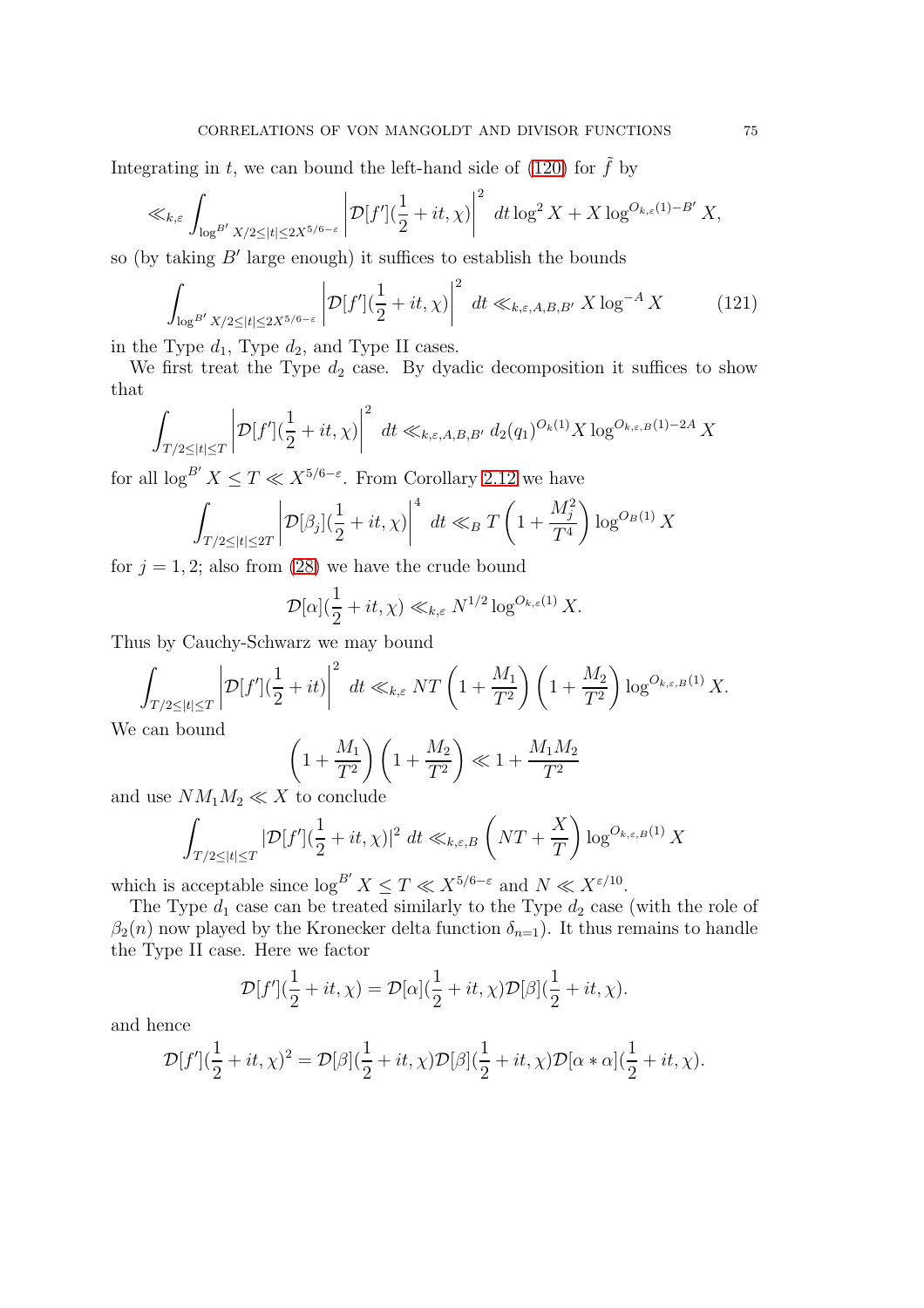At this point it is convenient to invoke an estimate of Harman (which in turn is largely a consequence of Huxley's large values estimate and standard mean value theorems for Dirichlet polynomials), translated into the notation of this paper:

**Lemma A.1.** Let  $X \ge 2$  and  $\varepsilon > 0$ , and let  $M, N, R \ge 1$  be such that  $M = X^{2\alpha_1}$ ,  $N = X^{2\alpha_2}$ , and  $MNR \asymp X$  for some  $\alpha_1, \alpha_2 > 0$  obeying the bounds

$$
|\alpha_1 - \alpha_2| < \frac{1}{6} + \varepsilon
$$

and

$$
\alpha_1 + \alpha_2 > \frac{2}{3} - \varepsilon.
$$

Let  $a, b, c \colon \mathbb{N} \to \mathbb{C}$  be  $O_{k,\varepsilon}(1)$ -divisor-bounded arithmetic functions supported on  $[M/2, 2M]$ ,  $[N/2, 2N]$ ,  $[R/2, 2R]$  respectively obeying the bounds

$$
a(n), b(n), c(n) \ll_{k,\varepsilon} d_2(n)^{O_{k,\varepsilon}(1)} \log^{O_{k,\varepsilon}(1)} X
$$

for all n. Suppose we also that c is of good cancellation. Then we have

$$
\int_{\log^B X \leq |t| \leq X^{\frac{5}{6}-\varepsilon}} \left| \mathcal{D}[a](\frac{1}{2}+it)\mathcal{D}[b](\frac{1}{2}+it)\mathcal{D}[c](\frac{1}{2}+it) \right| dt \ll_{k,\varepsilon,A,B} X \log^{-A} X
$$

whenever  $A > 0$  and B is sufficiently large depending on A.

*Proof.* Apply [\[24,](#page-76-0) Lemma 7.3] with  $x := X^2$  and  $\theta := \frac{7}{12} + \frac{\epsilon}{2}$  $\frac{\varepsilon}{2}$  (so that the quantity  $\gamma(\theta)$  defined in [\[24,](#page-76-0) Lemma 7.3] is at least as large as  $\frac{1}{3} + 2\varepsilon$ ). Strictly speaking, the hypotheses in [\[24,](#page-76-0) Lemma 7.3] restricted |t| to be at least  $\exp(\log^{1/3} X)$  rather than  $\log^B X$ , but one can check that the argument is easily modified to adapt to this new lower bound on  $|t|$ .

If we apply this lemma with  $a := \beta \chi$ ,  $b := \beta \chi$ ,  $c := (\alpha * \alpha) \chi$  (with  $\alpha_1 = \alpha_2 \geq$  $\frac{1}{3} - \frac{\varepsilon}{20} + o(1)$  using Lemma [2.6](#page-18-0) to preserve the good cancellation property, we conclude that

$$
\int_{\log^B X \leq |t| \leq X^{\frac{5}{6}-\varepsilon}} \left| \mathcal{D}[f'](\frac{1}{2} + it) \right|^2 dt \ll_{k,\varepsilon,A,B} X \log^{-A} X
$$

giving [\(121\)](#page-74-0) in the Type II case.

## **REFERENCES**

- [1] J. C. Andrade, L. Bary-Soroker, Z. Rudnick, Shifted convolution and the Titchmarsh divisor problem over  $F_q[t]$ , Philos. Trans. A 373 (2015), no. 2040, 20140308, 18 pp.
- [2] R. C. Baker, G. Harman, J. Pintz, The exceptional set for Goldbach's problem in short intervals, Sieve methods, exponential sums, and their applications in number theory (Cardiff, 1995), 154, London Math. Soc. Lecture Note Ser., 237, Cambridge Univ. Press, Cambridge, 1997.
- [3] S. Baier, T. D. Browning, G. Marasingha, L. Zhao, Averages of shifted convolutions of  $d_3(n)$ , Proc. Edinb. Math. Soc. (2) 55 (2012), no. 3, 551–576.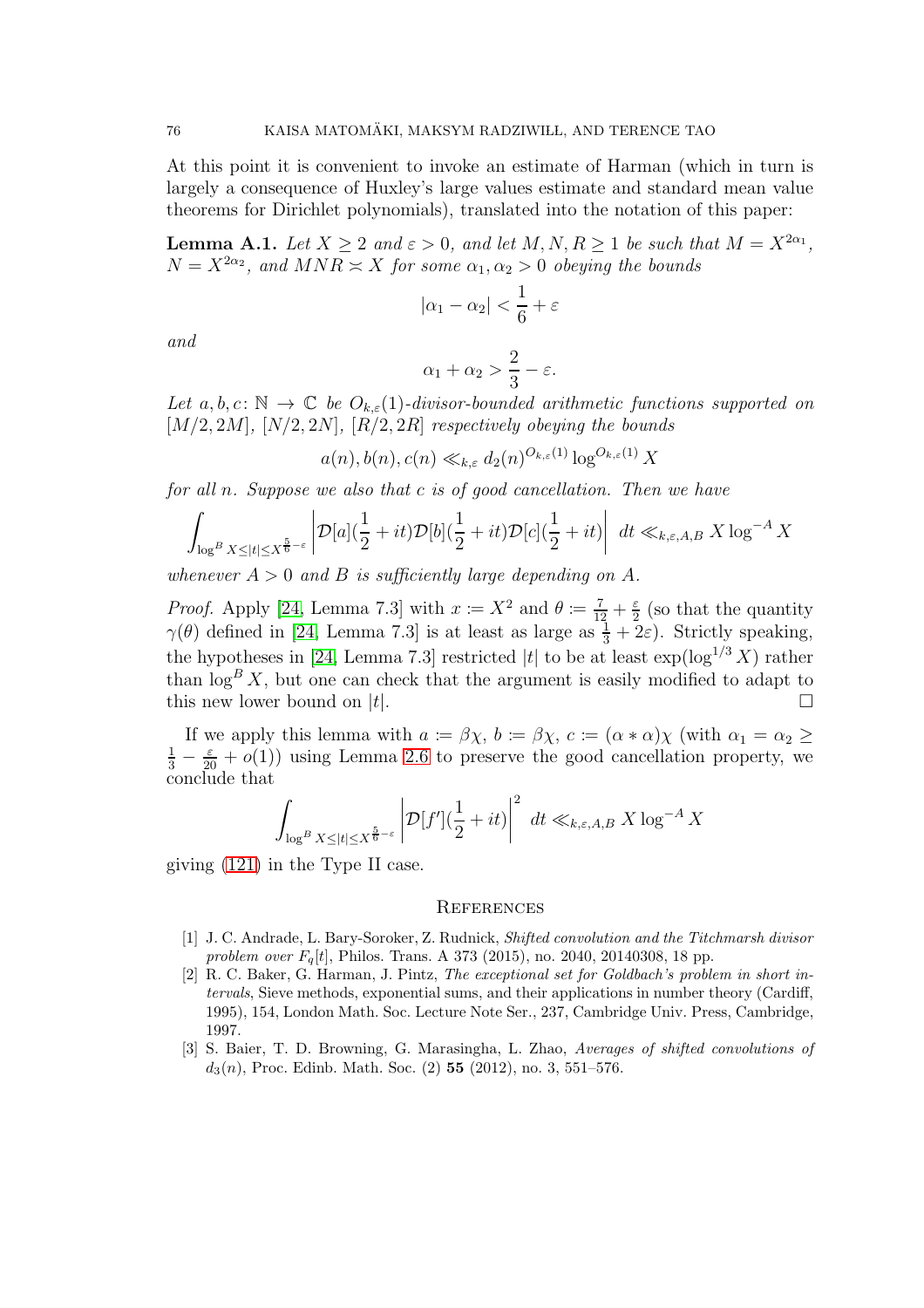- [4] A. Balog, The prime k-tuplets conjecture on average, Analytic number theory (Allerton Park, IL, 1989), 4775, Progr. Math., 85, Birkhäuser Boston, Boston, MA, 1990.
- [5] E. Bombieri, J. B. Friedlander, and H. Iwaniec, Primes in arithmetic progressions to large moduli, Acta Math. 156 (1986), no. 3-4, 203–251.
- [6] V. A. Bykovskii, A. I. Vinogradov, *Inhomogeneous convolutions*, Zap. Nauchn. Sem. Leningrad. Otdel. Mat. Inst. Steklov. (LOMI) 160 (1987), no. Anal. Teor. Chisel i Teor. Funktsii. 8, 16–30, 296.
- [7] W. Castryck, É. Fouvry, G. Harcos, E. Kowalski, P. Michel, P. Nelson, E. Paldi, J. Pintz, A. Sutherland, T. Tao, X. Xie, New equidistribution estimates of Zhang type, Algebra Number Theory 8 (2014), no. 9, 2067–2199.
- [8] J. Chen, C. Pan, The exceptional set of Goldbach numbers, Sci. Sinica 23 (1980), 416–430.
- [9] J. B. Conrey, S. M. Gonek, High moments of the Riemann zeta-function, Duke Math. J. 107 (2001), 577–604.
- [10] J. G. van der Corput, Sur l'hypotheése de Goldbach pour presque tous les nombres premiers, Acta Arith. 2 (1937), 266–290.
- [11] H. Davenport, Multiplicative number theory. Third edition. Revised and with a rpeface by Hugh L. Montgomery, Graduate Texts in Mathematics, 74. Springer-Verlag, New York, 2000.
- [12] J.-M. Deshouillers, Majorations en moyenne de sommes de Kloosterman, Seminar on Number Theory, 1981/1982, Univ. Bordeaux I, Talence, 1982, pp. Exp. No. 3, 5.
- [13] J.-M. Deshouiller, H. Iwaniec, An additive divisor problem, J. London Math. Soc. (2) 26 (1982), no. 1, 1–14.
- [14] S. Drappeau, Sums of Kloosterman sums in arithmetic progressions, and the error term in the dispersion method, preprint.
- [15] T. Estermann, Über die Darstellungen einer Zahl als Differenz von zwei Produkten, J. Reine Angew. Math. 164 (1931), 173–182.
- [16] T. Estermann, On Goldbach's Problem: Proof that Almost All Even Positive Integers are Sums of Two Primes, Proc. Lond. Math. Soc. (2) 44 (1938), 307–314.
- [17] D. Fiorilli, Residue classes containing an unexpected number of primes, Duke Math. J. 161 (2012), no. 15, 2923–2943
- [18] E. Fouvry, Sur le problème des diviseurs de Titchmarsh, J. Reine Angew. Math.  $357$  (1985), 51–76.
- [19] E. Fouvry, G. Tenenbaum, Sur la corrélation des fonctions de Piltz, Rev. Mat. Iberoamericana 1 (1985), no. 3, 43–54.
- [20] P. X. Gallagher, A large sieve density estimate near  $\sigma = 1$ , Invent. Math. 11 (1970), 329–339.
- [21] P. X. Gallagher, On the distribution of primes in short intervals, Mathematika 23 (1976), no. 1, 4–9.
- [22] S. W. Graham, G. Kolesnik, Van der Corput's method for exponential sums, Cambridge University Press London Math. Soc. Lect. Notes 126 (1991).
- [23] G. H. Hardy, J. E. Littlewood, Some Problems of 'Partitio Numerorum.' III. On the Expression of a Number as a Sum of Primes, Acta Math. 44 (1923), 1–70.
- <span id="page-76-0"></span>[24] G. Harman, Prime-Detecting Sieves, London Mathematical Society Monographs 33, London Mathematical Society, 2007.
- [25] D. R. Heath-Brown, The fourth power moment of the Riemann zeta-function, Proc. London Math. Soc. 3 (1979), 385–422
- [26] D. R. Heath-Brown, Prime numbers in short intervals and a generalized Vaughan identity, Canad. J. Math. 34 (1982), 1365–1377.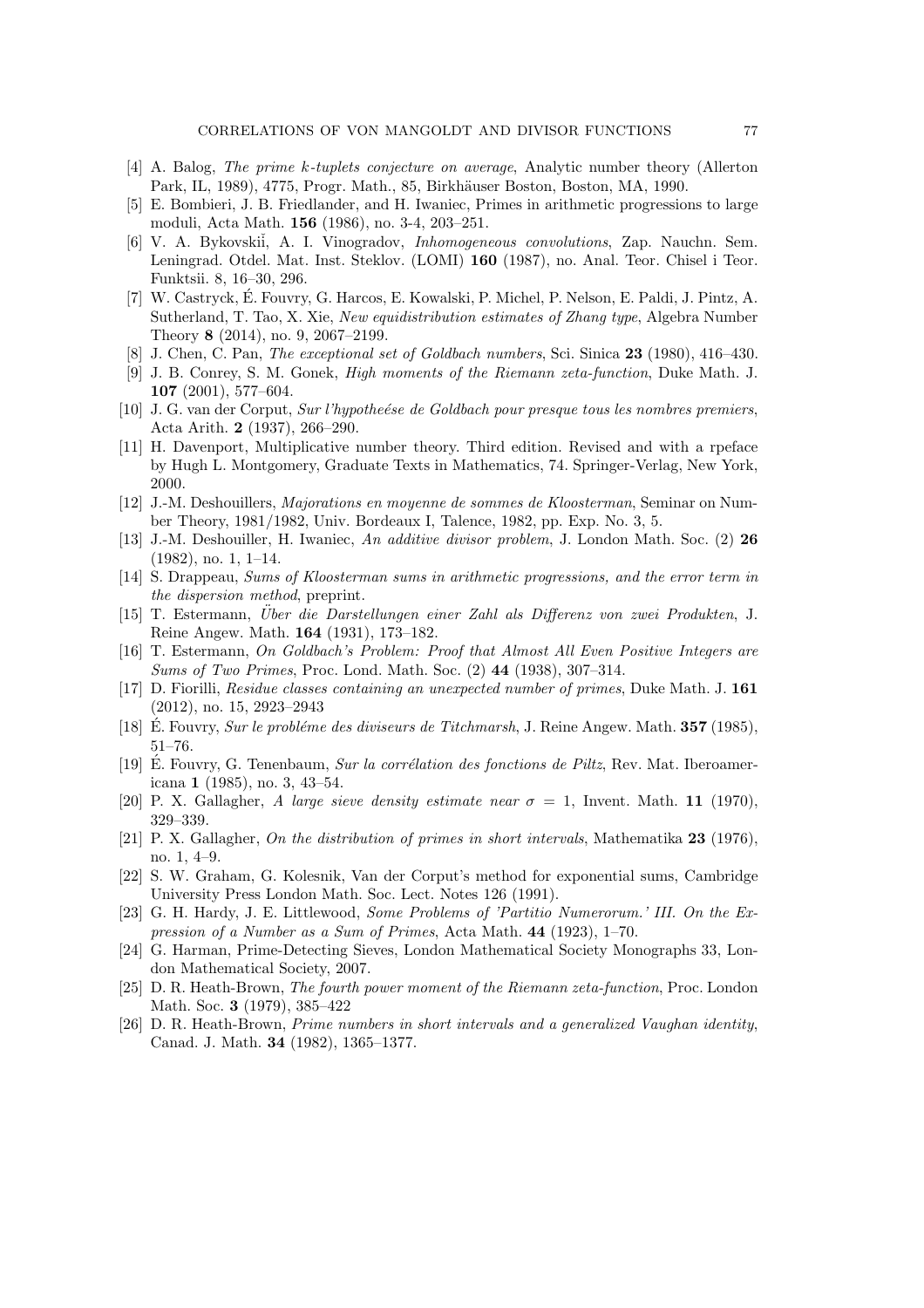- [27] D. R. Heath-Brown, Prime twins and Siegel zeros, Proc. London Math. Soc. (3) 47 (1983), no. 2, 193–224.
- [28] K. Henriot, Nair-Tenenbaum bounds uniform with respect to the discriminant, Math. Proc. Cambridge Philos. Soc. 152 (2012), no. 3, 405–424.
- [29] K. Henriot, Nair-Tenenbaum uniform with respect to the discriminant—Erratum, Math. Proc. Cambridge Philos. Soc. 157 (2014), no. 2, 375–377.
- [30] A. E. Ingham, Mean-value theorems in the theory of the Riemann zeta function, Proc. Lond. Math. Soc. (2) 27 (1926), 273–300.
- [31] A. E. Ingham, Some Asymptotic Formulae in the Theory of Numbers, J. London Math. Soc. S1-2 no. 3 (1927), 202.
- [32] A. Ivić, The general additive divisor problem and moments of the zeta-function, New trends in probability and statistics, Vol. 4 (Palanga, 1996), 69-89, VSP, Utrecht, 1997.
- [33] A. Ivić, On the ternary additive divisor problem and the sixth moment of the zeta-function, Sieve methods, exponential sums, and their applications in number theory (Cardiff, 1995), 205-243, London Math. Soc. Lecture Note Ser., 237, Cambridge Univ. Press, Cambridge, 1997
- [34] A. Ivić, J. Wu, On the general additive divisor problem, Tr. Mat. Inst. Steklova  $276$  (2012), Teoriya Chisel, Algebra i Analiz, 146–154; reprinted in Proc. Steklov Inst. Math. 276 (2012), no. 1, 140–148
- [35] H. Iwaniec, Fourier coefficients of cusp forms and the Riemann zeta-function. Seminar on Number Theory, 19791980 (French), Exp. No. 18, 36 pp., Univ. Bordeaux I, Talence, 1980.
- [36] H. Iwaniec, E. Kowalski, Analytic Number Theory. Colloquium Publications Vol. 53, American Mathematical Society, 2004.
- [37] C. H. Jia, On the exceptional set of Goldbach numbers in short intervals, Acta Arith. 77 (1996), 207–287.
- [38] M. Jutila, Mean value estimates for exponential sums with applications to L-functions, Acta Arith. 57 (1991), 93–114
- [39] K. Kawada, The prime k-tuplets in arithmetic progressions, Tsukuba J. Math. 17 (1993), no. 1, 43–57.
- [40] N. V. Kuznetsov, Convolution of the Fourier Coefficients of the Eisenstein-Maass Series, Zap. Nauchn. Semin. LOMI 129 (1983), 4384 [J. Sov. Math. 29 (1985), 1131–1159].
- [41] B. Landreau, A new proof of a theorem of van der Corput, Bull. London Math. Soc. 21 (1989), no. 4, 366–368
- [42] A. F. Lavrik, On the twin prime hypothesis of the theory of primes by the method of I.M. Vinogradov, Dokl. Akad. Nauk SSSR 132 (1960), 1013–1015, Soy. Math. Dokl. 1 (1960), 700–702.
- [43] H. Li, The exceptional set of Goldbach numbers II, Acta Arith. **92** (2000), 71–88.
- [44] Ju. V. Linnik, The dispersion method in binary additive problems, Transl. Math. Monographs, No. 4, Amer. Math. Soc. (1963).
- [45] W. C. Lu, *Exceptional set of Goldbach number*, J. Numb. Thy. **130** (2010), 2359–2392.
- [46] S. T. Luo, Q. Yao, The exceptional set of Goldbach's problem in a short interval (Chinese), Acta Math. Sinica 24 (1981), 269–282.
- [47] K. Matomäki, On the exceptional set in Goldbach's problem in short intervals, Monatsh. Math. 155 (2008), no. 2, 167–189.
- [48] K. Matomäki, M. Radziwiłł, *Multiplicative functions in short intervals*, Ann. of Math. (2) 183 (2016), no. 3, 1015–1056.
- [49] K. Matomäki, M. Radziwiłł, A note on the Liouville function in short intervals, preprint.
- [50] K. Matomäki, M. Radziwiłł, T. Tao, An averaged form of Chowla's conjecture, Algebra Number Theory 9 (2015), no. 9, 2167–2196.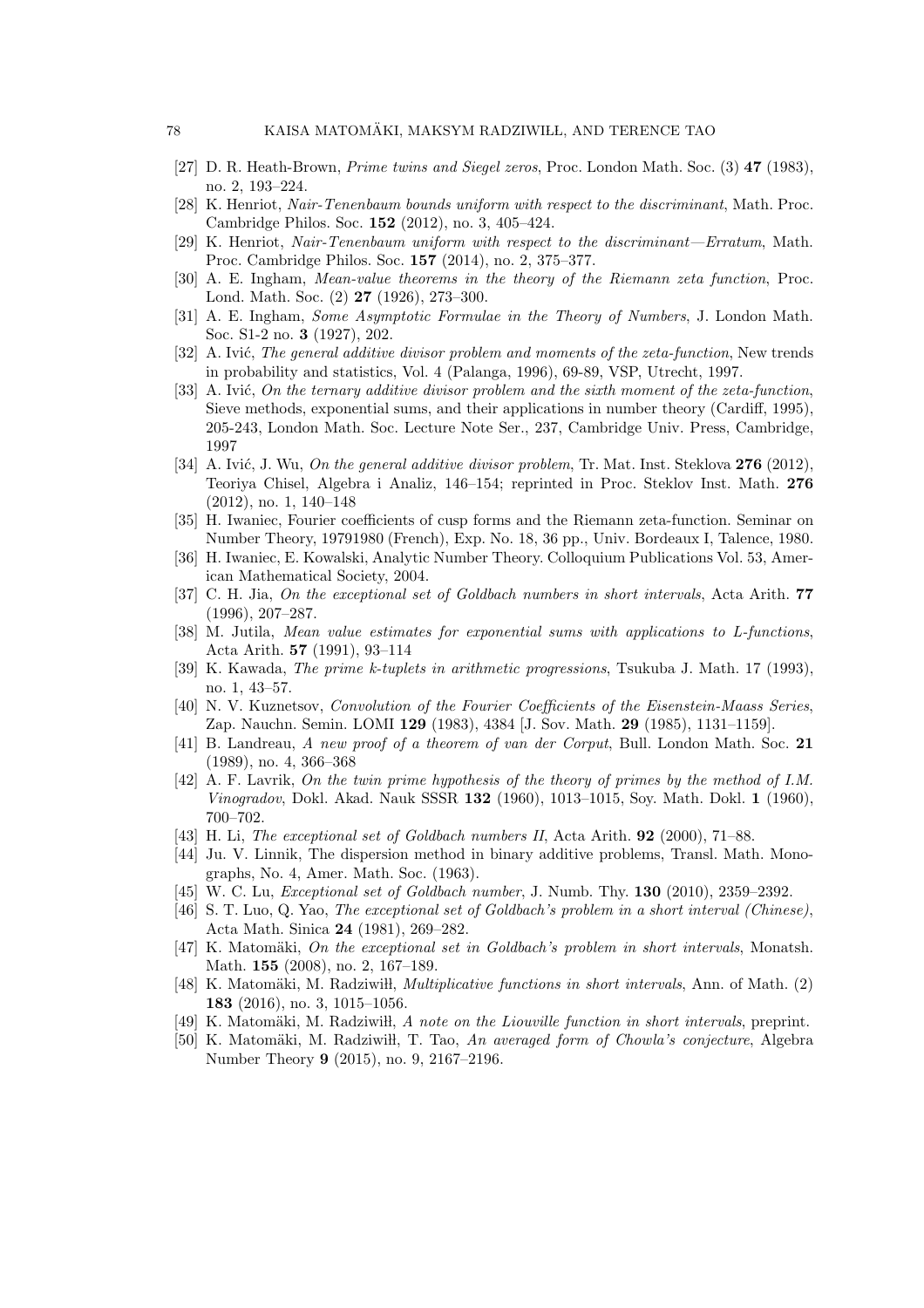- [51] K. Matomäki, M. Radziwiłł, T. Tao, Correlations of the von Mangoldt and higher divisor functions II. Divisor correlations in short ranges, preprint.
- [52] L. Matthiesen, Correlations of the divisor function, Proc. Lond. Math. Soc. (3) 104 (2012), no. 4, 827-858.
- [53] L. Matthiesen, Linear correlations of multiplicative functions, preprint.
- [54] T. Meurman, On the binary additive divisor problem, Number theory (Turku, 1999), 223– 246, de Gruyter, Berlin, 2001
- [55] H. Mikawa, On prime twins, Tsukuba J. Math. 15 (1991), 19–29.
- [56] H. Montgomery, The analytic principle of the large sieve, Bull. Amer. Math. Soc. 84 (1978), no. 4, 547–567.
- [57] H. Montgomery, Ten lectures on the interface between analytic number theory and harmonic analysis, volume 84 of CBMS Regional Conference Series in Mathematics. Published for the Conference Board of the Mathematical Sciences, Washington, DC; by the American Mathematical Society, Providence, RI, 1994.
- [58] H. Montgomery, R. Vaughan, Multiplicative Number Theory I. Classical Theory. Cambridge studied in advanced mathematics 97, Cambridge University Press 2007.
- [59] H. Montgomery, R. Vaughan, The exceptional set in Goldbach's problem, Acta Arith. 27 (1975), 353–370
- [60] Y. Motohashi, An asymptotic series for an additive divisor problem, Math. Z. 170 (1980), no. 1, 43–63.
- [61] Y. Motohashi, *On some additive divisor problems*, J. Math. Soc. Japan  $28$  (1976), 772–784.
- [62] Y. Motohashi, On Some Additive Divisor Problems. II, Proc. Japan Acad., (6) 52 (1976), 279–281.
- [63] Y. Motohashi, The binary additive divisor problem, Annales scientifiques de l'Ecole Normale Suprieure 27:5 (1994), 529–572.
- [64] M. Nathanson, Additive number theory. The classical bases. Graduate Texts in Mathematics, 164. Springer-Verlag, New York, 1996.
- [65] M. Nair, Multiplicative functions of polynomial values in short intervals, Acta. Arith., 62 (1992), 257-269
- [66] N. Ng, M. Thom, Bounds and conjectures for additive divisor sums, preprint.
- [67] T. P. Peneva, On the exceptional set for Goldbach's Problem in Short Intervals, Monatsh. Math. **132** (2001), 49-65.
- [68] A. Perelli, J. Pintz, On the exceptional set for Goldbach's problem in short intervals, J. London Math. Soc. (2) 47 (1993), no. 1, 41–49.
- [69] K. Ramachandra, A simple proof of the mean fourth power estimate for  $\zeta(1/2 + it)$  and  $L(1/2 + it, \chi)$ , Ann. Scuola Norm. Sup. Pisa Cl. Sci. (4) 1 (1974), 81–97 (1975).
- [70] O. Robert, On the fourth derivative test for exponential sums, Forum Math. 28 (2016), no. 2, 403–404.
- [71] O. Robert, P. Sargos, Three-dimensional exponential sums with monomials, J. Reine Angew. Math. 591 (2006), 1–20.
- [72] N. G. Tchudakov, Sur le probléme de Goldbach, C. R. (Dokl.) Acad. Sci. URSS, n. Ser 17 (1937), 335–338.
- [73] B. Topacogullari, The shifted convolution of divisor functions, Quart. J. Math. 67 (2016), 331–363.
- [74] B. Topacogullari, The shifted convolution of generalized divisor functions, pre-print, [arXiv:1605.02364](http://arxiv.org/abs/1605.02364)
- [75] A. I. Vinogradov, *The*  $SL_n$ -technique and the density hypothesis (in Russian), Zap. Naučn. Sem. LOMI AN SSSR 168 (1988), 510
- $[76]$  D. Wolke, *Über das Primzahl-Zwillingsproblem*, Math. Ann. **283** (1989), 529–537.